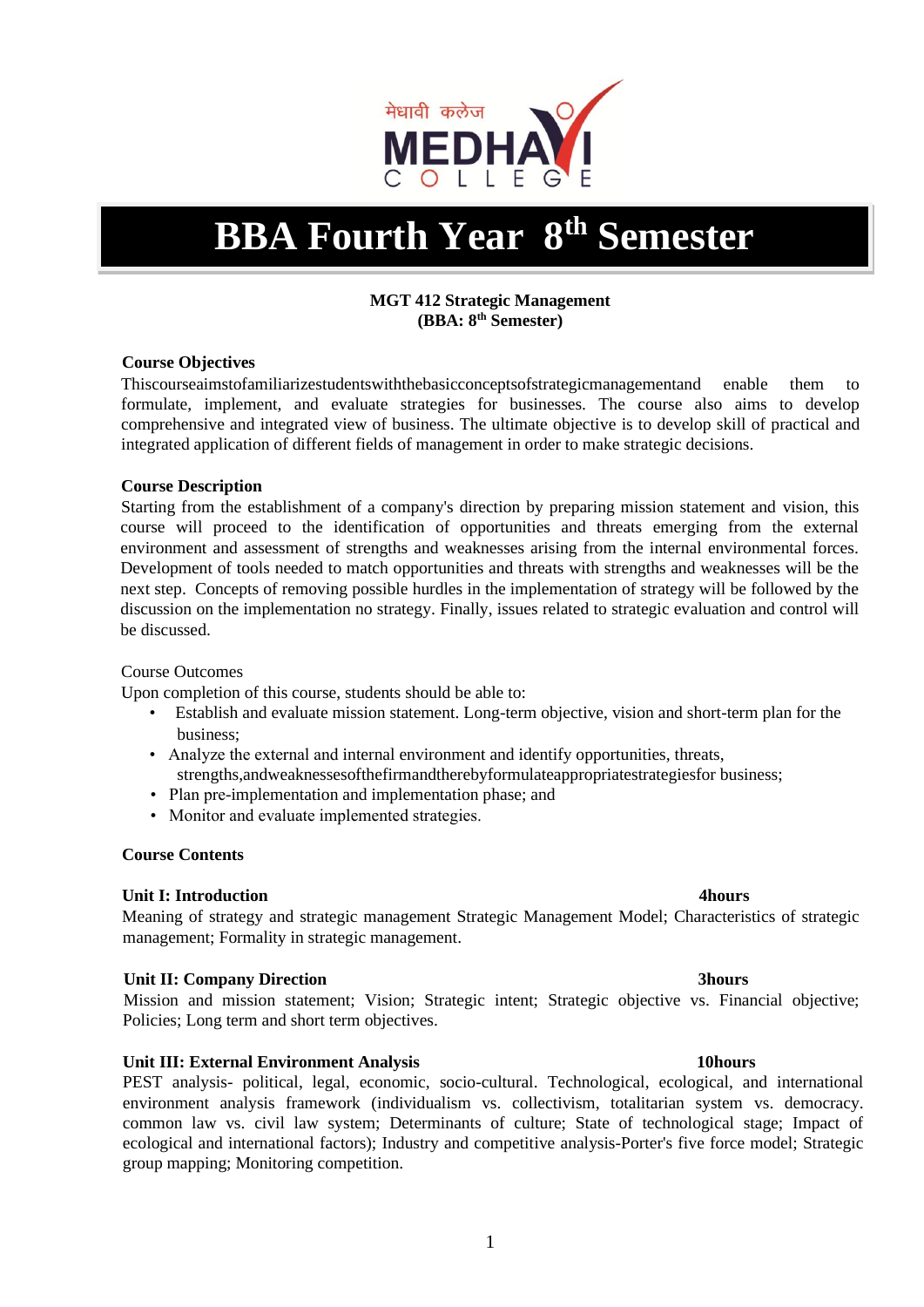### **Unit IV: Internal Analysis 6 and 1997 Control of the Unit Of the Shours 3 shours**

Resource to competitive advantage pyramid; internal analysis approaches - value chain; functional approach; and Resource based view (RBV); Benchmarking.

### **Unit V: Strategic Options and Choice Techniques 10hours**

Porter's generic strategies: Cost leadership, Differentiation, Grand Strategies(concentration, market development, growth and expansion, product development, innovation, vertical and horizontalintegration, concentricandconglomeratediversification.retrenchment/turnaround, divesture, liquidation, bankruptcy, joint venture, and strategic alliance); Corporate level analytical tools – BCG and GE nine cell matrices; Business level analytical tools -grand strategyselectionmatrixandgrandstrategycluster.

### **Unit VI: Strategic Implementation 11hours**

Concept and steps of strategy implementation, Operational is ation of strategies: Annual objectives; functional planning (Finance, Marketing, Human Resource, R&D, Production Operations, MIS and General Management); Communications, Guidelinesand policies, Institutionalization:structure, types, matching structure with strategy; Resource allocation andbudgetingandroleofleadershipinstrategyimplementation.

### **Unit VII: Strategic Evaluation and Control 5hours**

Difference between strategic and operational control; Strategic control tools - premise control, strategic surveillance, implementation control, and special alert.

### **BasicTexts**

- 1. Pearce,J. A., Robinson, R.B., & Mital, Strategic Management: Formulation, Implementation,andControl.NewDelhi:TataMcGrawHill.
- 2. Hitt, M.A., Ireland,R.0.,Hoskisson,R.E..&Manikutty.S.StrategicManagement: A South-Asian Perspective. New Delhi: Cengage Leaming.

- 1. Dess,G.G.,Lumpkin.G.T.,& Eisner, A.B. Strategic Management: Text and Cases. New Delhi: Tata McGraw Hill.
- 2. Thomson, A.,& Strickland, Strategic Management. New Delhi: Tata Mc Grew Hill.
- 3. Relevant journal articles and cases.

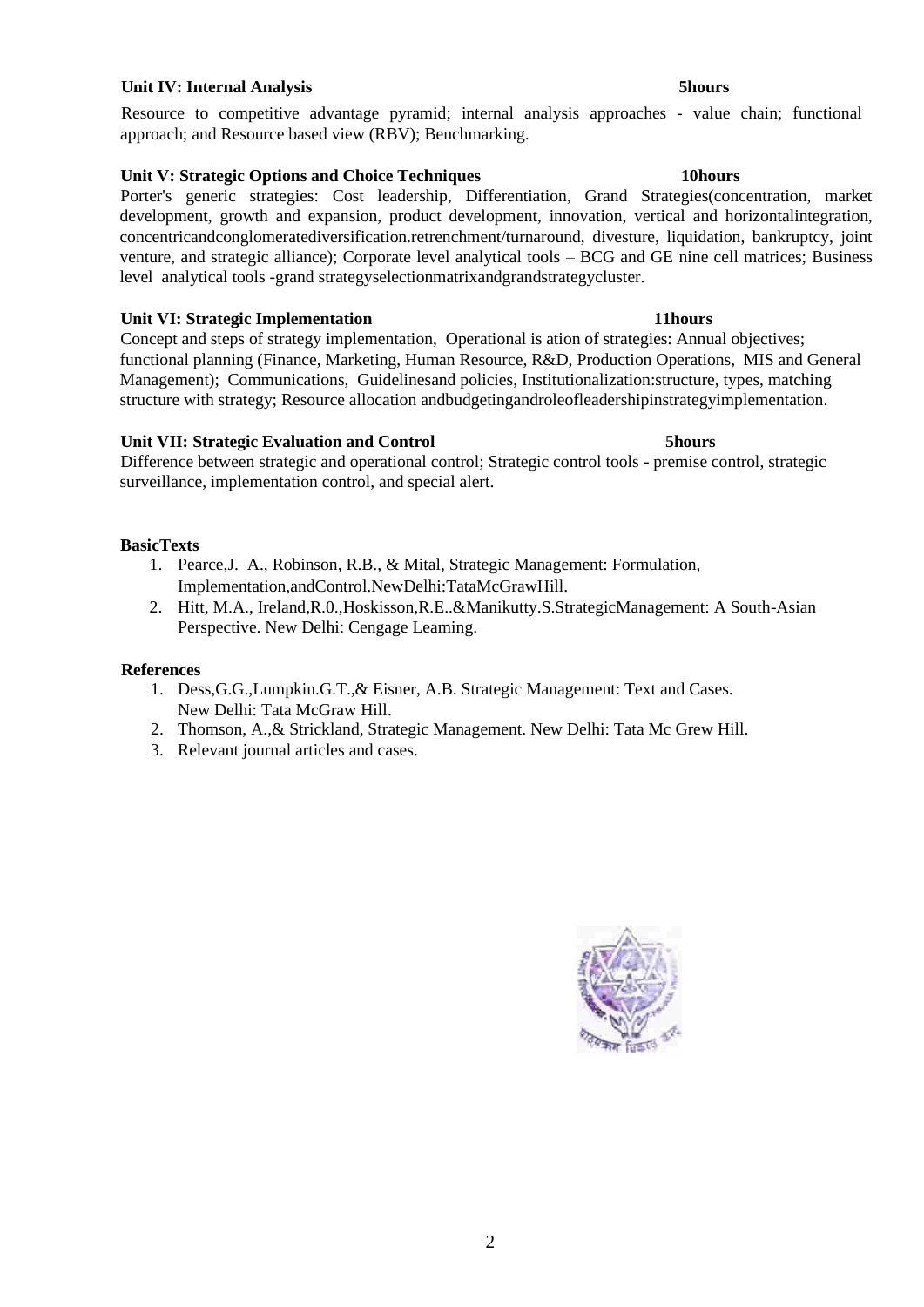# **MGT 313 Introduction to International Business (BBA: 8th Semester)**

# **Course Objectives**

This course provides an overview of the importance of international business and trade in the global economy, explores the factors and environment that influence success in international markets, and familiarizes students with the basic terminologies, key concepts and issues unique to the subject. Students will learn about the techniques and strategies associated with different dimensions of marketing, financial management, and human resource management which arise in an international business context.

### **Course Description**

This is a broad–based introductory course organized around three main modules: 1) the external environment of international business, 2) international business strategy, and 3) international business operations. This course provides students the opportunity to explore the international business environment and understand internationalization strategies, modes of entry, strategic and organizational issues, and the operational decisions facing managers of companies that operate beyond their domestic market.

#### **Course Outcomes**

Upon successful completion of the course, students will be able to:

- Define key international business terms and concepts;
- Analyze the business environment of a foreign market and identify the business Opportunities;
- **•** Understand some of the complexities of doing business in foreign markets;
- **•** Discuss the different types of economic, political, and legal systems and their impact on business;
- Compare and contrast major trade theories and trade policies and their effect on business
- Discuss international exchange rates and their effects on global business; and
- Critically analyze the opportunities and risks associated with international business activities.

### **Course Contents**

### **Unit I: Globalization and International Business 5 hours**

Concepts of globalization and international business; Factors affecting globalization; Reasons for international business expansion; Drivers of market globalization; Domestic vs international business.

### **Unit II: Theories of International Trade and Investment 10 hours**

Theory of Mercantilism, Theory of Absolute Advantage, Theory of Comparative Advantage, Factor Endowment Theory, Product Life-Cycle Theory, Theory of Competitive Advantage; Foreign direct investment based theories; Implications of international trade and investment theories; Contemporary issues of international trade.

### **Unit III: Global Business Environment 12 hours**

Political and legal systems; Actors in political and legal systems; Political risks; e-commerce and intellectual property rights; Government interventions and investment barriers; Cultural environment – concept, why culture matters in international business?; Regional economic integration – types, leading economic blocs; Emerging foreign markets; The changing demographics of the global economy; International monetary and financial environment – currencies and exchange rate systems; The floating exchange rate system.; Modes of payment in international trade; Global financial system; International economic institutions; WTO and free trade policies.

#### **Unit IV: International Strategic Management 9 hours**

Strategy and opportunity assessment; Role of strategy in international business; Estimating market potential; Choosing a strategy; Entering and operating in international markets – exporting and importing, collaborative ventures and strategic alliances, licensing, franchising; Global outsourcing; MNCs and Foreign Direct Investment (FDI) in the world economy – concept, types and trends.

# **Unit V: Functional Areas of International Business 12 hours**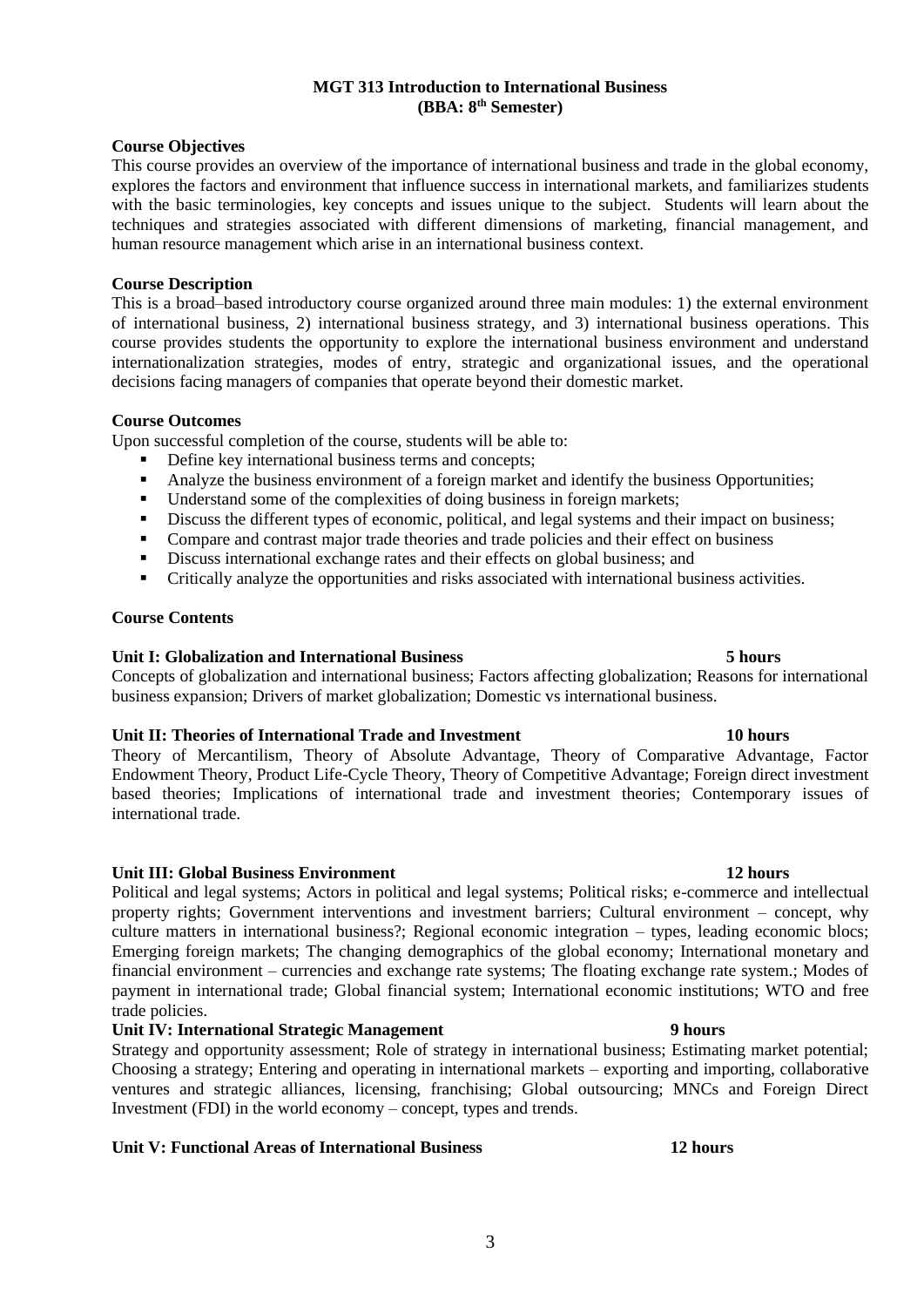Global production, outsourcing and logistics – managing global supply chain; Global marketing strategy – global branding, product development, pricing, communications, and distribution strategies; Global emarketing strategy; Financial management – sources of funds for international operations: Investment decisions; Tax practices; Currency risk management; International human resource management – staffing policy, diversity management, labour relations, preparing employees for repatriation.

#### **Basic Texts**

- 1. Hill, C. W. L. and Jain, A. K. *International Business: Competing in the Global Marketplace.* Tata McGraw Hill, New Delhi.
- 2. Hill, J. S. *International Business: Managing Globalization*. Sage Publications. New Delhi.

- 1. Sitkin, A. and Brown, N. *International Business: Challenges and Choice*. Oxford University Press. New Delhi.
- 2. Sthapit, A. *International Business: Text and Cases*. Taleju Prakashan, Kathmandu.
- 3. Shenkar, O. and Luo, Y. *International Business*. Wiley Publications. New Delhi.
- 4. Gautam, M. P. *International Business: System, Environments and Management*. Buddha Publications, Kathmandu.
- 5. Peng, M. W. *Global Business*. Cengage Learning, New Delhi.
- 6. Joshi, R. M. *International Business*. Oxford University Press. New Delhi.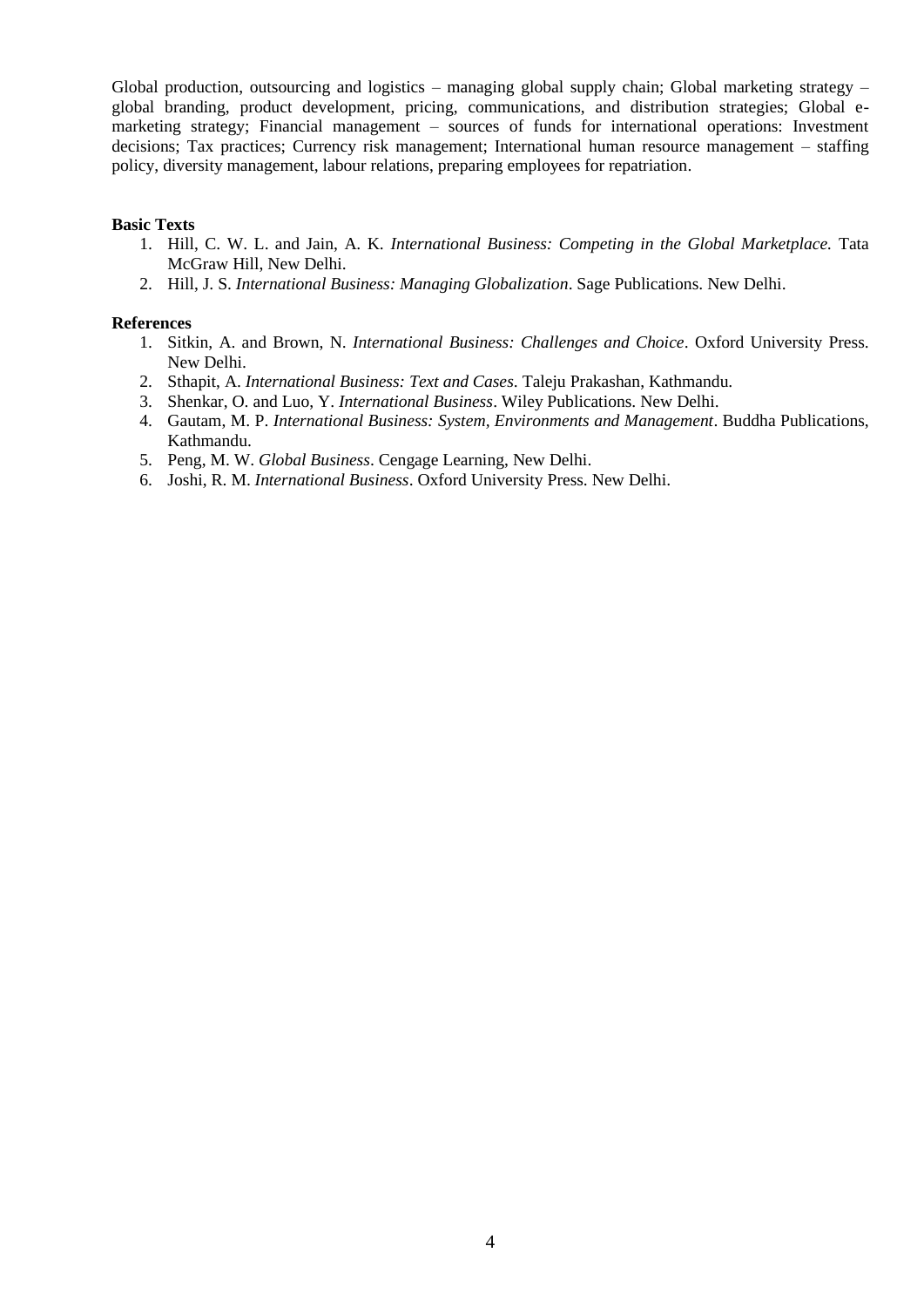#### **CMP 261 Essential of E-Business (BBA: 8th Semester)**

### **Course Objectives**

This course is designed with the objective of defining the nature and scope of e-business technologies along with a brief history of their development and implementation. The course familiarizes students with the way ebusiness technologies can be applied within business firms. This subject considers the organizational dimension of e-business implementation in order to reflect the likely nature of future challenges and opportunities.

### **Course Description**

First, this course introduces students to the fundamental concepts, philosophies and trends that provide the context of E-business and E-Commerce. Students will then be better able to understand and apply, with confidence, the technical and theoretical knowledge that will be learned in later sections. Additionally, students are required to prepare a report on E-Business Plan and present it for class-room discussion.

### **Course Outcomes**

After going through this course, students should be able to:

- Define the nature and explore the scope and economic and social impact of e-business technologies;
- Critically assess the potential for efficiency gains and growth in consumer power from e-business technologies;
- Understand the role of technology in e-business and trace its evolution;
- Assess the likely consequences of e-business technologies for change at the societal level;
- Understand the concept and role of digital marketing and e-payment systems;
- Gain awareness of the nature and scale of challenges in the business environment that will affect the future development of e-business.

### **Course Contents**

### **Unit I:Introduction 7 hours**

Concept of e-business; Nature, scope, and impact of e-business technologies; Difference between e-business and e-commerce; History and development of e-business; Advantages of e-business; Business model for eproducts and e-services; Contribution of e-business technologies to economic growth, market, competitiveness, and productivity.

### **Unit II:Technologies in e-business 8 hours**

Introduction; e-business technologies - hardware, e-business software applications, internet and World Wide Web; Database management system; e-business security; Online payment technology; IT/IS evaluation and ebusiness; Social consequences of e-business technologies.

# **Unit III: Digital Marketing 7 hours**

Concept; Effects of e-business technologies on marketing strategy, customer retention and e-CRM; Measuring the extent of digital marketing activity; Market analysis; Digital marketing tools; Viral marketing.

# **Unit IV: E-Business and Operations management 6 hours**

Difference between purchase and procurement; Market solutions - sell-side, buy-side, and market place; Integration of product catalogue; Procurement service providing.

# **Unit V: E-Contracting 4 hours**

Concept of generic services - information, negotiation, archiving, enforcement, reconciliation; Structure of a contract; Digital signature; Legal affairs.

# **Unit VI: Online Distribution 5 hours**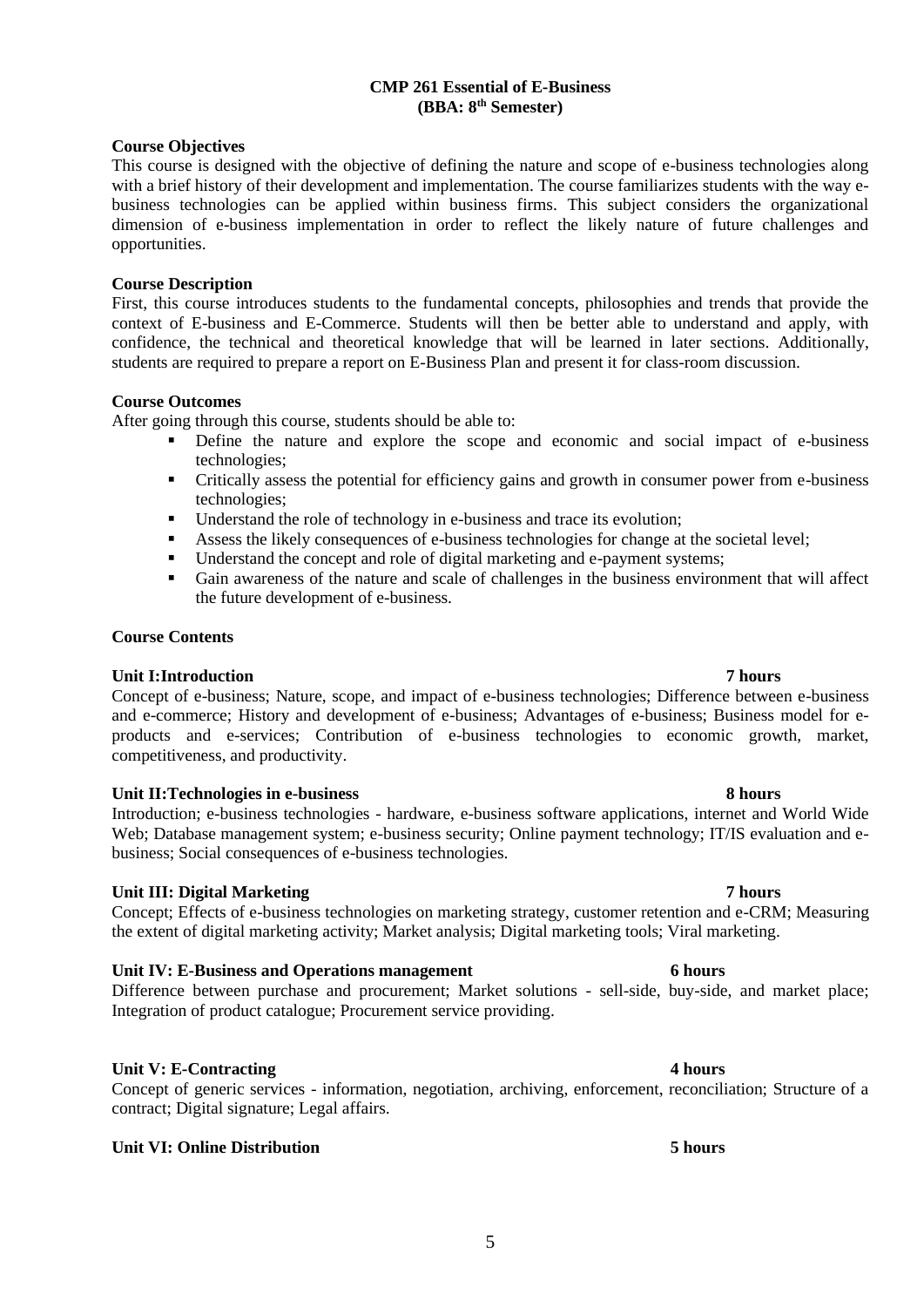Components of a distribution system; Characterization of online distribution; hybrid distribution networks; Model for electronic software distribution.

# **Unit VII: E-Payment System 7 hours**

Characteristics of payment system; Classification of payment systems - E-cash, E-check, overview of smart card; Applications of IPSec.

### **Unit VIII: E-Business Plan Development 4 hours**

Students must develop an E-Business Plan; The business plan must incorporate IT-features that would address complete requirements to run a specified business.

### **Basic Texts**

- 1. Jonathan R. J. *E-Business A management perspective,* Oxford University Press, New Delhi.
- 2. Chan, H., Lee, R. Dillon, T., and Chang, E. *E-Commerce: Fundamentals and Applications,*John Wiley & Sons, New Delhi.

- 1. Kulkarni, P., Jahirabadkar, S. and Chande, P. *E-Business*. Oxford University Press, New Delhi.
- 2. O'Brien, J. A., Marakas, G. M., and Behl, R. *Management Information Systems*. Tata McGraw Hill, New Delhi.
- 3. Rajaraman, V. *Introduction to Information Technology*. Prentice Hall of India, New Delhi.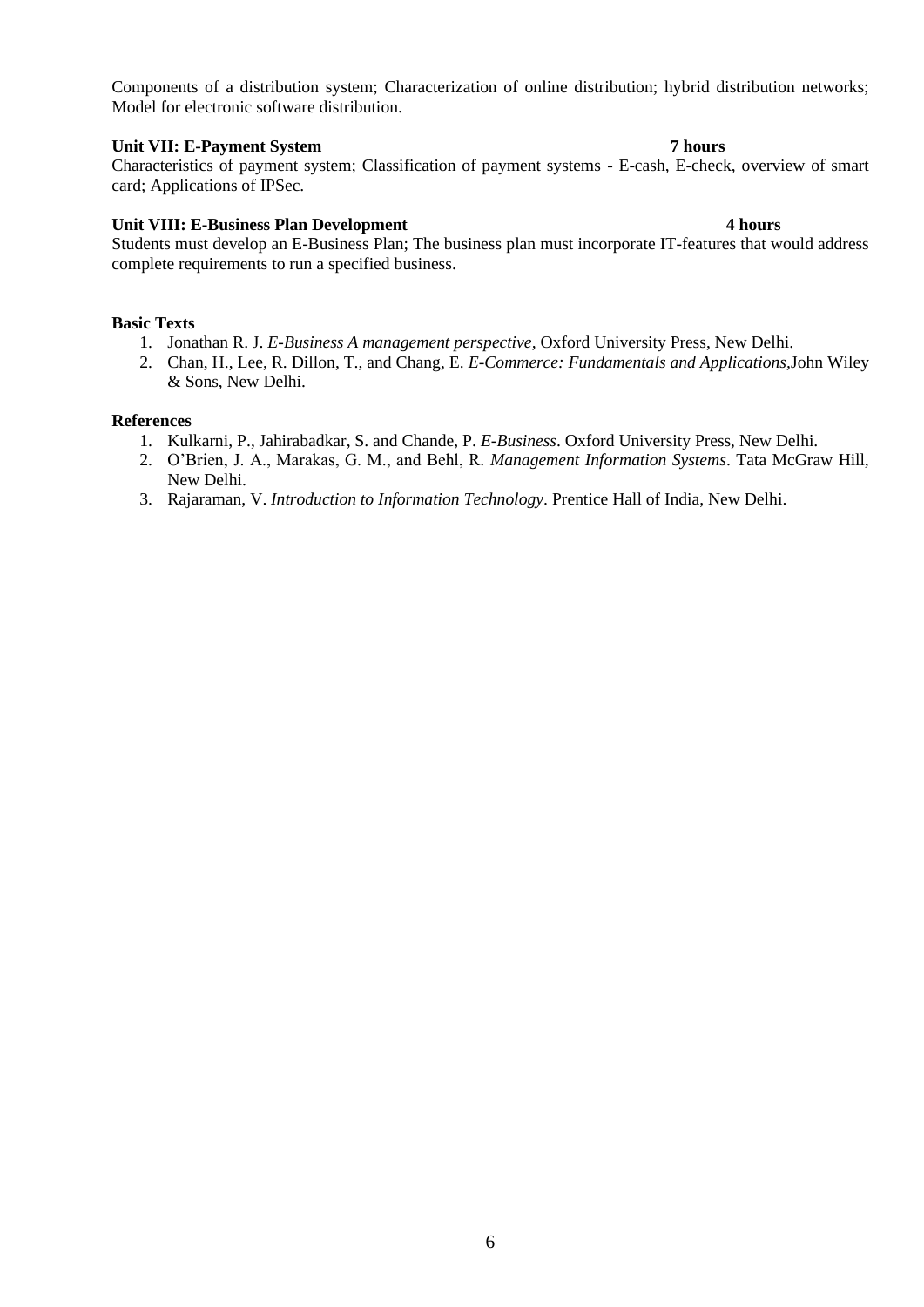**NON-Business Elective Courses**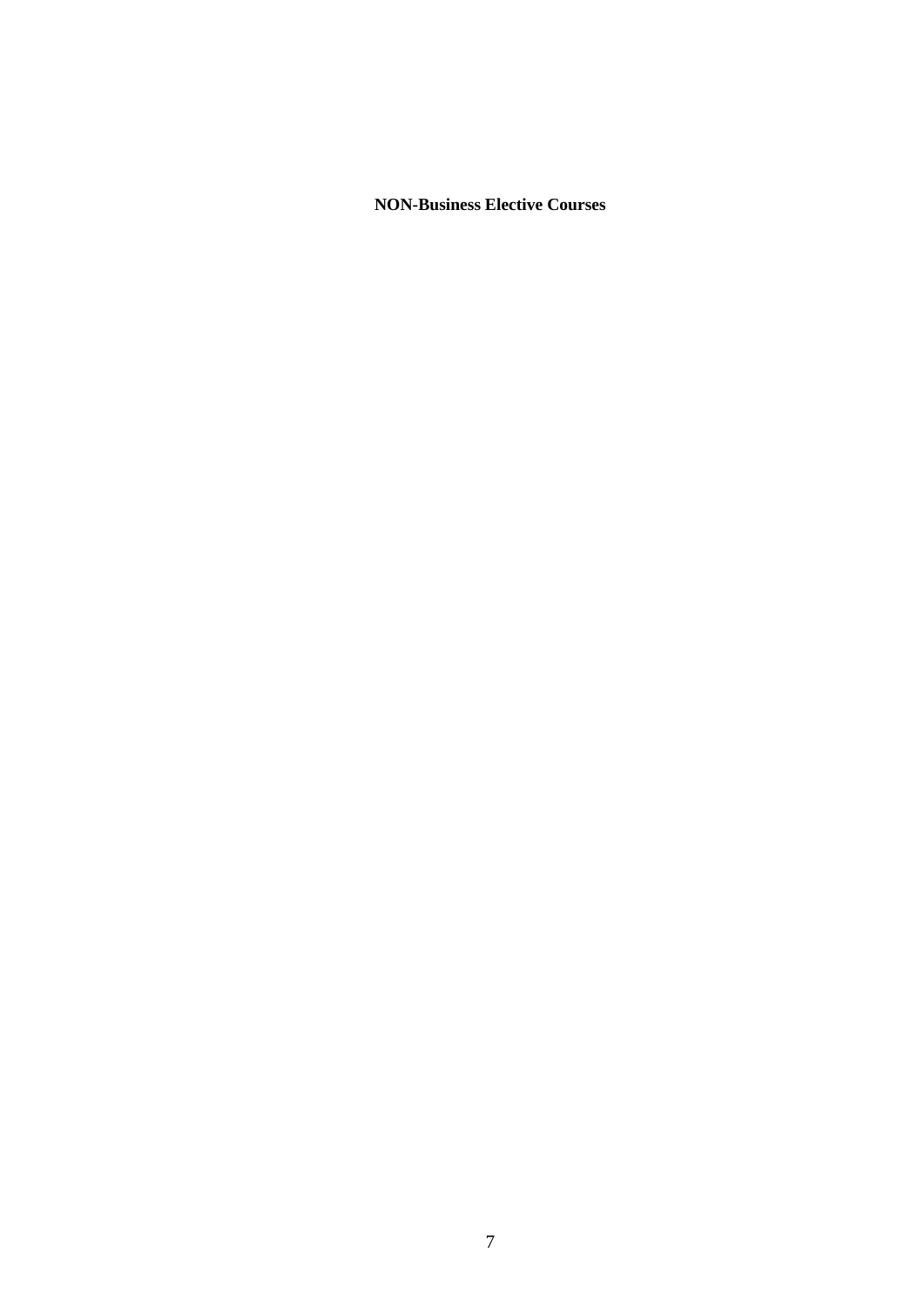# **NBE 398 Critical Thinking and Problem Solving (Elective Course)**

### **Course Objectives**

The main objectives of the course are to prepare students to be able to:

- identify flaws in arguments
- analyze the reasoning in newspaper articles, books and speeches
- assess the credibility and evidence and authorities
- make sound decisions and solve dilemmas
- **•** approach any topic with the ability to reason and think critically.

### **Course Description**

This is a course in critical thinking and problem solving for students who need reasoning skills for life and work. It focuses on the process of reasoning in a clear-headed and critical way, with the aims of developing an awareness of the importance of reasoning and of improving skill in analyzing and evaluating arguments.

### **Course Contents**

The following themes or topics are included:

- introduction to reasoning
- analyzing reasoning
- evaluating reasoning
- recognizing implications
- evaluating evidence and authorities
- skills in the use of language
- $\blacksquare$  exercising the skills of reasoning
- constructing reasoning

### **Teaching Methods**

The teaching method should be such that it guides students through the processes of critical reasoning in a clear and engaging way. Attention needs to be given to evaluating the credibility of evidence and constructing reasoning, and in doing all the exercises.

### **Basic Text**

Thomson, Anne. *Critical Reasoning: A Practical Introduction.* Third edition. London and New York: Routledge, 2009.

- 1. Fisher, A.E*. Critical Thinking: An Introduction*. Cambridge: CUP, 2001*.*
- 2. *Oxford Advanced Learner's Dictionary of Current English*. Eighth Edition. Oxford: OUP, 2010.
- 3. Leech, G.N., and Jan Svartvik. *A Communicative Grammar of English*. Third Edition. London: Longman, 2002.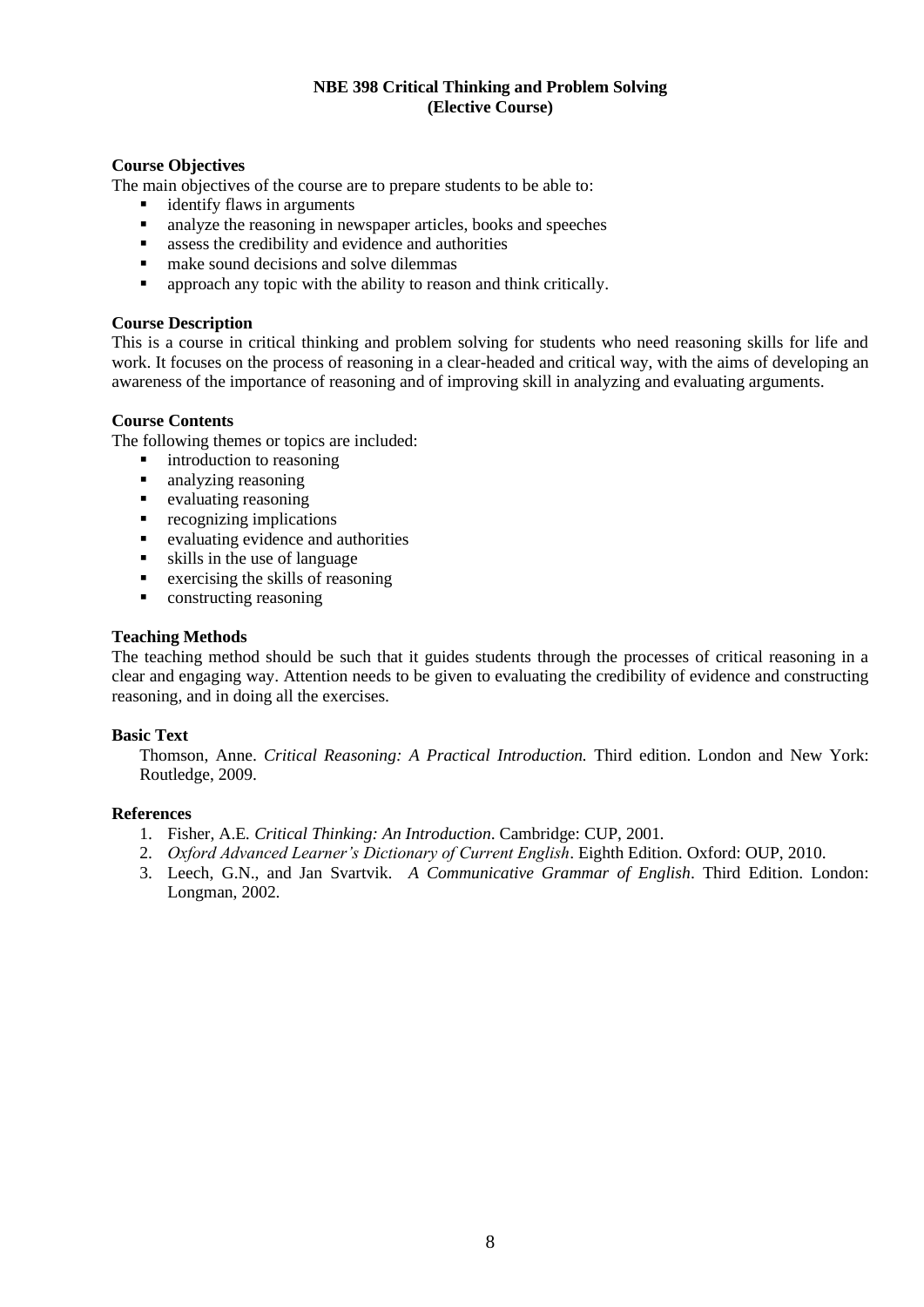# **NBE 391 Society and Politics (Elective Course)**

### **Course Objectives**

The purpose of this course is to help students understand the Nepalese political and social institutions and government system and analyze the challenges and implications of Nepal's political, social, and economic development.This course is therefore characterized by an exploration of different ideas regarding the most appropriate means and ends of human participation in civic, social and political life. The course aims to enhance the student's capacity to engage in active citizenship, informed by the insights and skills of social and political sciences.Being an active citizen implies that students are aware and responsible members of a community. They can belong to a community in which there are many communities – sometimes with divergent values and identities – but all sharing some common sense of responsibility and shared civic space.

### **Course Description**

This course will present an overview of the political and social developments in contemporary Nepal. The first part of the course consists of a chronological analysis of Nepalese politics and international relations. In the second part the focus will be on various facets of contemporary Nepalese society, which may include education, women and gender issues, nationalism, religion, the environment, the aging and shrinking population, popular culture, and ethnic and social minorities.

### **Course Outcomes**

Upon completion of the course, students should be able to:

- Understand the social systems within which people act, locally, nationally and more widely;
- Know important facts, concepts, and theories pertaining to Nepalesesociety, government and politics;
- Understand the importance of human rights and responsibilities for human dignity and for democraticmodes of governance;
- Develop interest and capacity for active participation in the social and development activities;<br>■ Discuss the gender equality and empowerment issues:
- Discuss the gender, equality and empowerment issues;
- Explain the concept and practices of public affairs management and policy formulation process;
- Develop a sense of care for others and a respect for and a valuing of diversity in all areas of human life within the parametersof human rights principles.

### **Course Contents**

The following themes or topics are included:

- An overview of Nepalese political and social systems<br>■ Political parties interest groups, and mass media
- Political parties, interest groups, and mass media
- **■** Institutions of Government of Nepal
- The organizational structure of government(s) in Nepal,including local, district, regional and national levels
- Public affairs management and policy formulation process
- Humanrights and civil liberties
- Rural society and inclusiveness issues
- NGOs and development
- Citizenship practices, civil society, and the state
- Diversity, social partnership and participation in development
- Governance issues
- Gender, equality, empowerment issues
- Nepal in the world arena
- Contemporary political and social issues in Nepal

### **References**

1. Lewis,D. *The Management of Non-Governmental Development Organizations: An Introduction,*Lynne Rienner, London.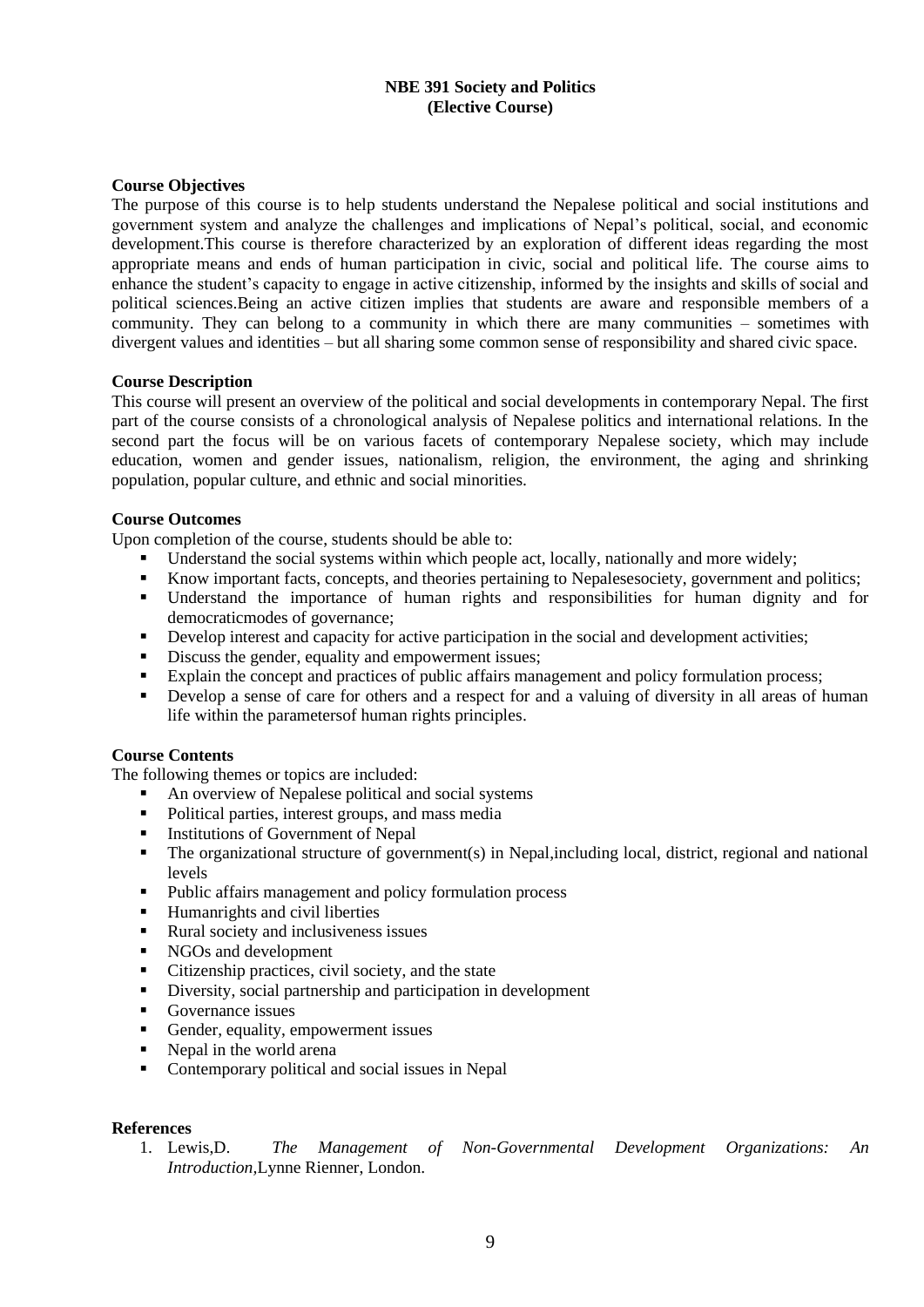- 2. Howell, J. and Pearce, J. *Civil Society and Development: A Critical Exploration*. Lynne Rienner, London.
- 3. Drake, M. S. *Political Sociology for a Globalizing World*. Cambridge: Polity Press.
- 4. Nash, K. *Contemporary Political Sociology: Globalization, Politics, and Power*, Oxford and Massachusetts: Blackwell Publishers, Inc.
- 5. Abraham M. F. *Modern Sociological Theory,*OUP, New Delhi.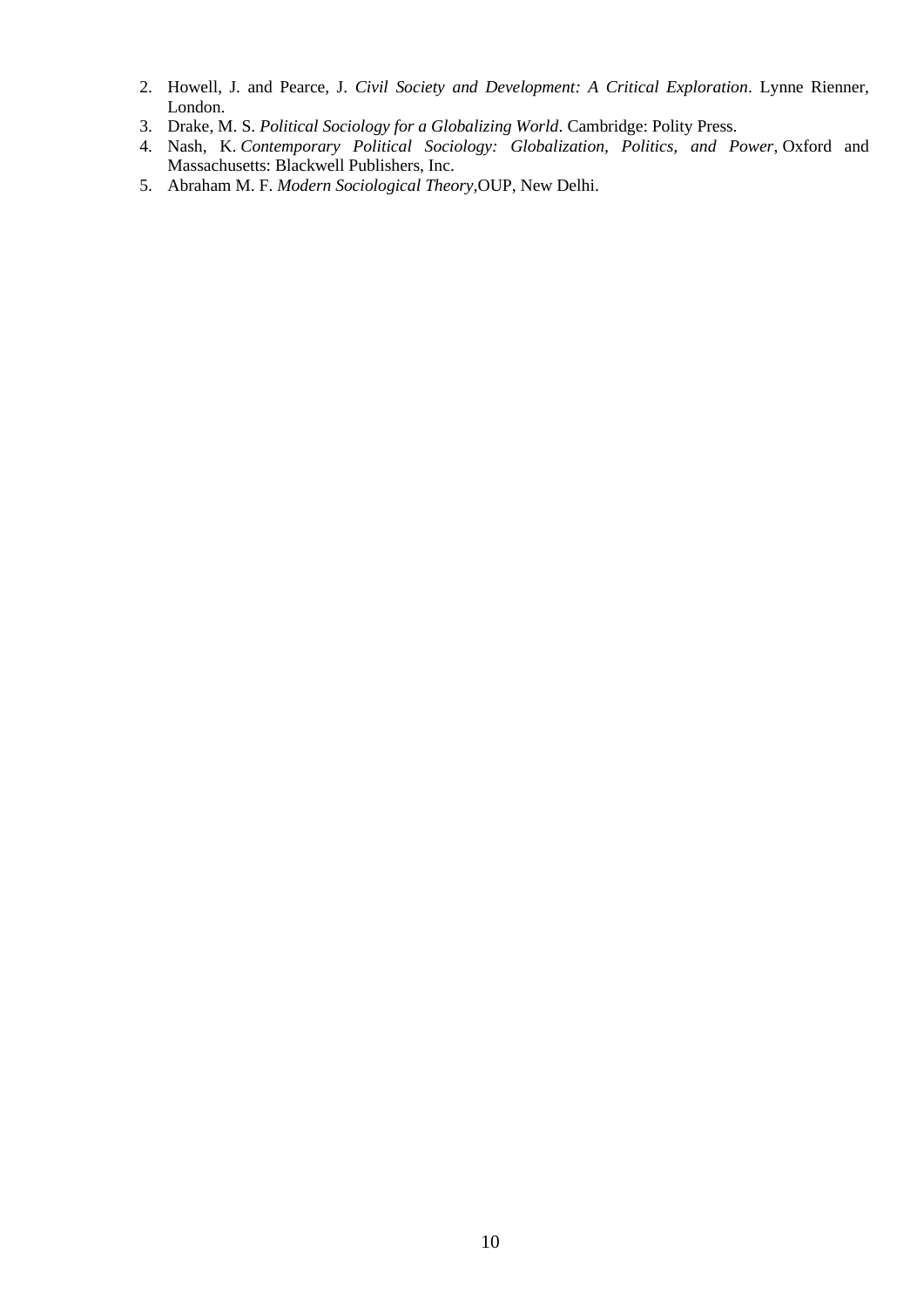### **NBE395 Energy and Sustainable Development (Elective Course)**

### **Course Objectives**

This course attempts to highlight the basic issues on the relation between material/energy resources, the environment and sustainable development. Technological changes on greater efficiency of energy utilization, exploitation of renewable energy, adoption of cleaner environmental practices, and waste reduction that can lead to sustainable development will be explored. Specifically, management of energy and environment towards sustainability will be introduced.

### **Course Description**

Principles, concepts and practices of energy and sustainable development will be introduced to students. It will examine the environmental, economic, and social dimensions of SD by focusing on growth and needs of human population, changing patterns of consumption, production, and distribution of resources and the associated environmental impact over time. Consideration will be given to the driving forces that influence SD with special reference to the impact on water resources, energy sources and uses, and waste management.

### **Course Outcomes**

Upon successful completion of this course, students will be able to:

- Understand the basic concepts related to energy and sustainable development
- Perform basic analysis of energy systems
- Explain problems with current energy and environment assessment practices
- Discuss the environmental, economic and social dimensions of sustainable development
- Describe possible solutions to current energy problems
- Explain the concept, policies and practices regarding renewable energy

### **Course Contents**

The following themes or topics are included:

- Energy's role in social, economic, and sustainable development.
- Conventional energy technologies and resources.
- Renewable energy technologies for buildings (including heating/cooling), power generation, transport, and agriculture.
- Environmental comparisons and climate change impacts.<br>■ Environmental impacts and comparisons across a range of
- Environmental impacts and comparisons across a range of energy supply technologies.
- **Environmental assessment chains.**
- Economic analysis and comparisons -life cycle analysis, financial analysis, cost of conserved energy, and externalities.
- Cost assessment of supply technologies vs. energy-efficiency.
- Subsidy justifications, other tax and incentive policies
- Renewable energy policies, including feed-in tariffs, portfolio standards, targets, tax incentives, and bio-fuels mandates.
- Energy markets and governance
- **Energy and climate change**
- **Exercise Sustainable energy futures.**

- 1. Boyle, G.*Renewable Energy: Power for a Sustainable Future*. Oxford University Press, New Delhi.
- 2. Everett, B., Boyle, G., Peake, S. andRamage, J.*Energy System and Sustainability.* Oxford University Press. New Delhi.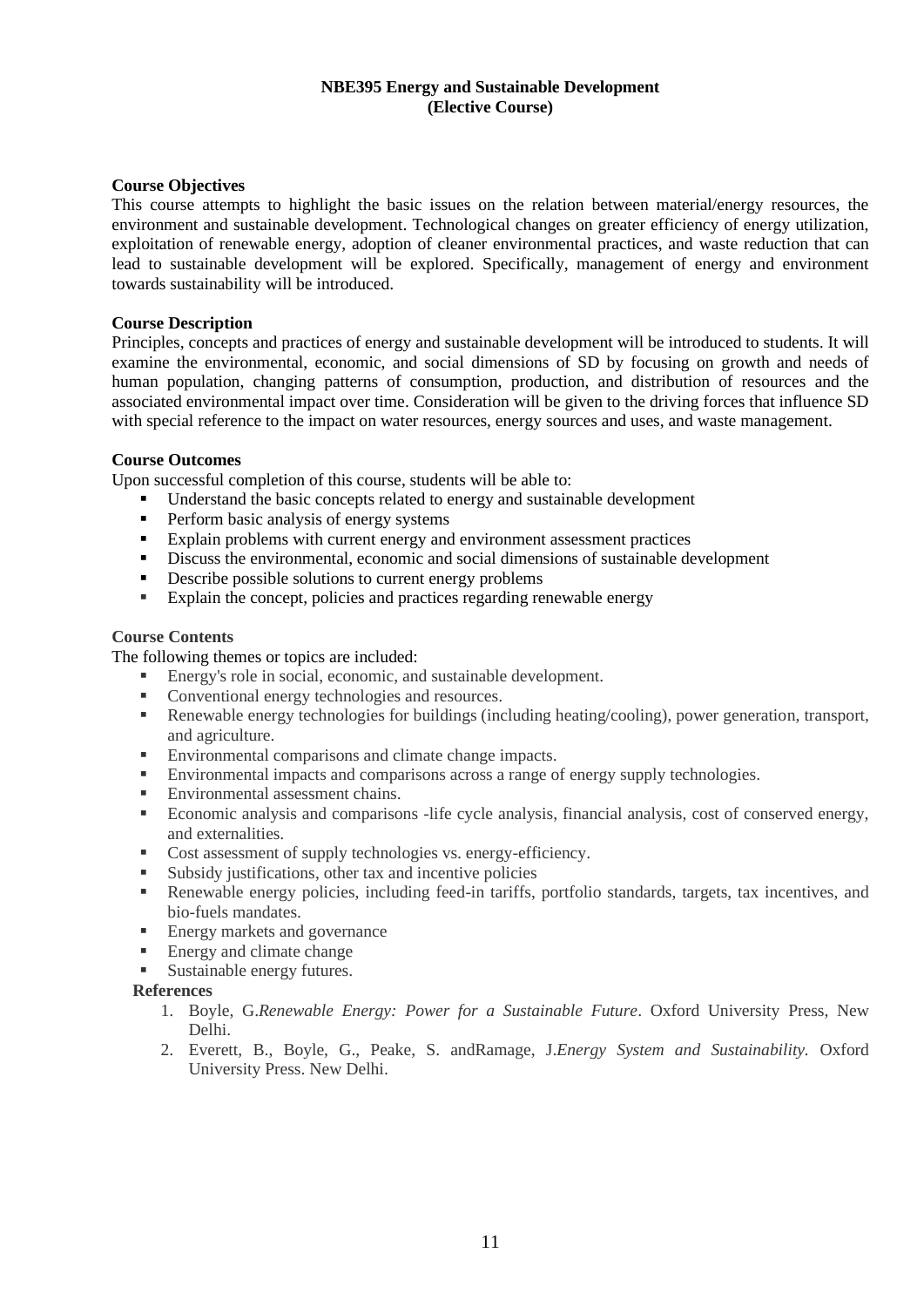### **NBE 397 Population Dynamics and Development Challenges (Elective Course)**

### **Course Objectives**

The purpose of this course is to review major trends in Nepalese population changes and how these changes can be addressed (policy, strategy and practice) including issues and challenges to implementation, effectiveness and impact, and implications for key stakeholders. Particular emphasis is placed on population changes and needs related to youth, aging, health and disability.

### **Course description**

This course examines the key relationships between population, natural resources and development in Nepal. The justification is that, Nepal is not only the poorest country with little development but also has the higher rate of population growth which militate against development efforts. This course attempts to discuss problems related to population and development in Nepal, and what Nepal should do to achieve sustainable development.

### **Course Outcomes**

Upon completion of this course students will be able to:

- Understand the concept of population<br>■ Describe maior trends in Nepal's population
- Describe major trends in Nepal's population changes;
- Identify important factors of population dynamics fertility, mortality and migration and theirgeneral impact on social development.
- Discuss various policies related to population dynamics and natural resourcemanagement for sustainable development;
- Discuss the linkage between population dynamics and development challenges;
- Explain the social, economic and environmental implications of population changes and implications for people-centered and sustainable development;

# **Course Contents**

The following themes or topics are included:

- Population dynamics population size, density and growth, population changes, population ageing, current status, problems, and prospects in Nepal;
- Challenges of changing population and age distributions;<br>■ Linkage between population dynamics and development of
- Linkage between population dynamics and development challenges:
- Migration, urbanization and development;
- Gender equality and the empowerment of women;
- **•** Demographic effects of changing women's roles (such as on the labor force participation);
- The effect of demographic characteristics on poverty and development activities in Nepal capital swallowing, age dependent effects, investment diversion effects, and environmental concerns;
- Concern on population growth versus food, energy and resources;
- Population pressure on natural resources and possible solutions:
- Possible effects of demographic changes on businesses, marketing and socio-economic development;
- Achieving sustainable development and ensuring environmental sustainability
- Social security system in Nepal;
- **Effects of legal and illegal out migration to foreign countries;**
- Population related policies and programs in Nepal.

- 1. Birdsall, N., Kelley, A. C. and Sinding, S. W.*Population Matters: Demographic Change, Economic Growth, and Poverty in the Developing World*. Oxford University Press, New Delhi.
- 2. Weeks, J. *Population: An Introduction to Concepts and Issues*, Wordsworth Learning. Singapore.
- 3. Bhasin, K. *Understanding Gender*, Kali for Women Publishers, New Delhi.
- 4. Kawadia, G. and Ahuja, K. *Environmental Issues of Development.*Ambala: Associated Publishers.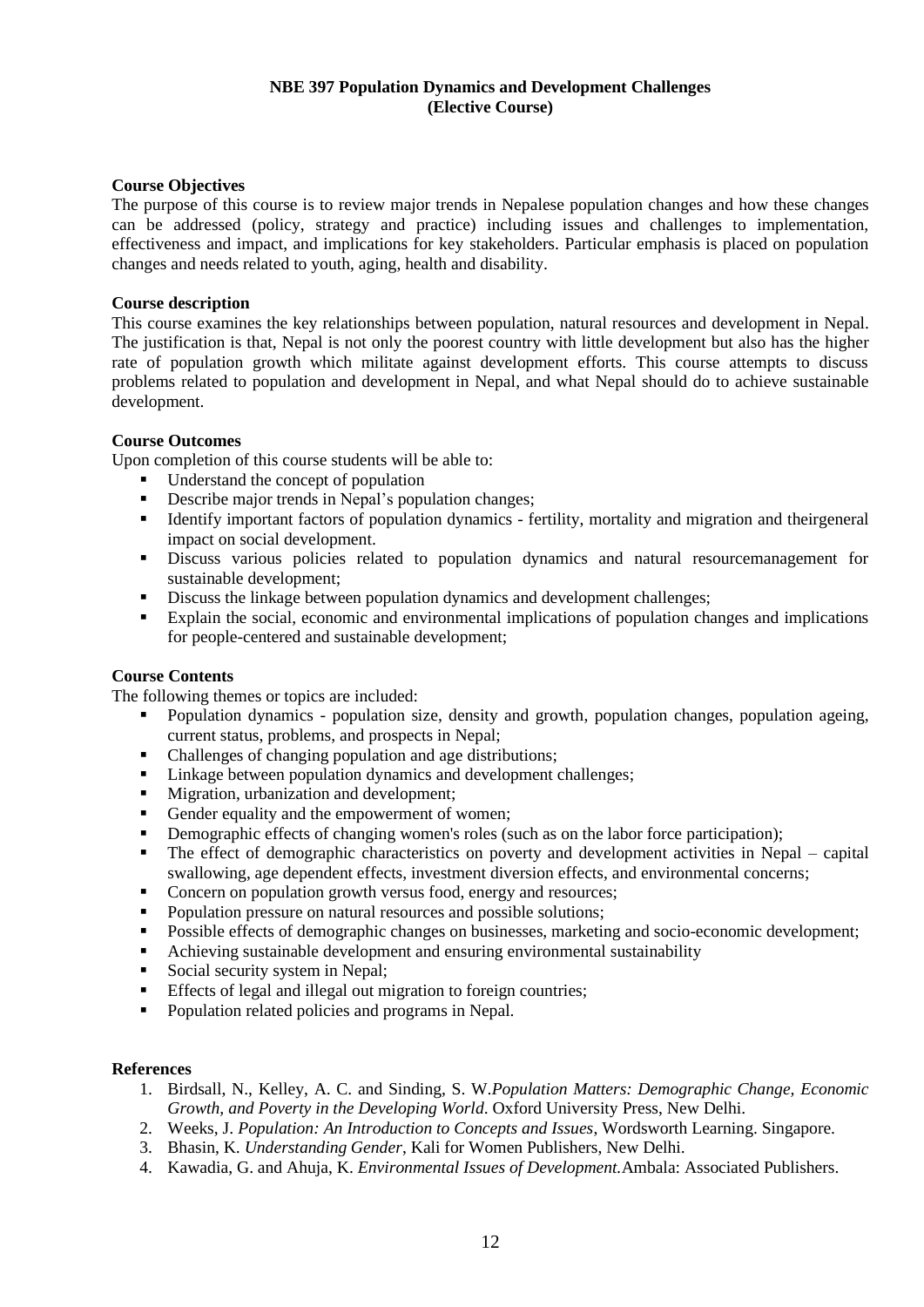- 5. United Nations. *Population Challenges and Development Goals.* UNO.
- 6. K. C., Bal K. *Population and Development in Nepal*. Central Department of Population Studies, TU.
- 7. CBS. *Population Census of Nepal and Other Related Publications.*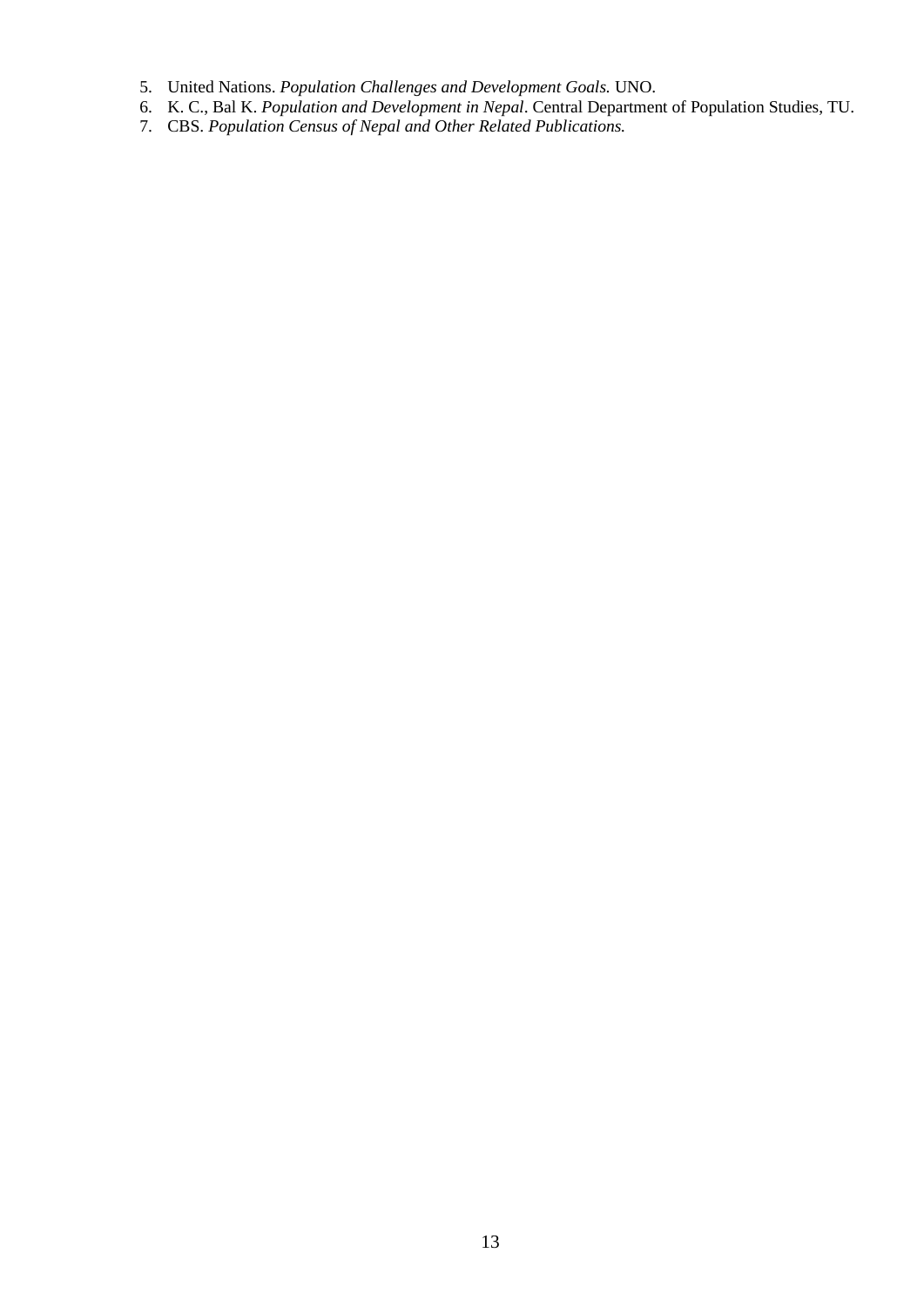# **NBE393 Social Ecology and Environment (Elective Course)**

### **Course Objectives**

The objective of this course is to provide students with insights into the dynamics of human-environment interactions in Nepal. The ecology of human societies is about connections between ecological and human social, cultural, and organizational processes. It is a very broad and general subject that crosses numerous scientific disciplines. It therefore has to be approached in a broad and general way, with an emphasis on theoretical ideas.

### **Course Description**

The core theme of social ecology and environment course is to understand the concept and quality of people– environment relationships. The course is designed around the main themes likeenvironment, poverty and development; risk and adaptation to natural hazards and climate change;conservation, deforestation and biodiversity; and issues related to environmental policies and programs.

### **Course Outcomes**

By the end of the course, students should be able to:

- Explain the concept and core principles of social ecology and environment;
- **EXECUSE CURRENT ENVIRONMENTAL ISSUES With an understanding of the basic social ecological concepts** involved.
- Identify and describe major approaches that help to integrate social and ecological, or human-natural systems, dynamics, or understandings;
- Describe the multidimensional structure of human environment;
- Analyze the strengths and weaknesses of different approaches, including how they may help navigate environmental change;
- Analyze and express what purposeful socio-ecological change and awareness might entail, and understand how such changes might be engineered or fostered through policy, management, or other interventions;
- Explain how ecological culture works as a means of harmonizing interactions between society and nature.

### **Course Contents**

The following themes or topics are included:

- Concept of social ecology
- [Core principles of social ecology](http://www.ecologyandsociety.org/vol18/iss1/art7/#coreprincipl8)
- Human-environment system and transactions
- Multidimensional structure of human environment
- Concept of ecosystem; various ecosystems and their features
- Social hierarchy and domination over resources
- Social culture and economic relationship
- Present day socio-ecological crisis
- Environment and public policy
- Global environmental change
- Social Impact Assessment
- Ecological awareness
- Sustainability of social ecological system
- Ecological culture as a means of harmonizing interactions between society and nature.

- 1. Kogent, *Energy, Environment, Ecology and Society*. Wiley India, New Delhi.
- 2. Harper,C. L. *Environment & Society,* Pearson/Prentice Hall
- 3. Sutton, M. Q.and Anderson, E. N.*Introduction to Cultural Ecology,* Altamira Press
- 4. Rajagopalan, R. *Environmental Studies: From Crisis to Cure.* Oxford University Press. New Delhi.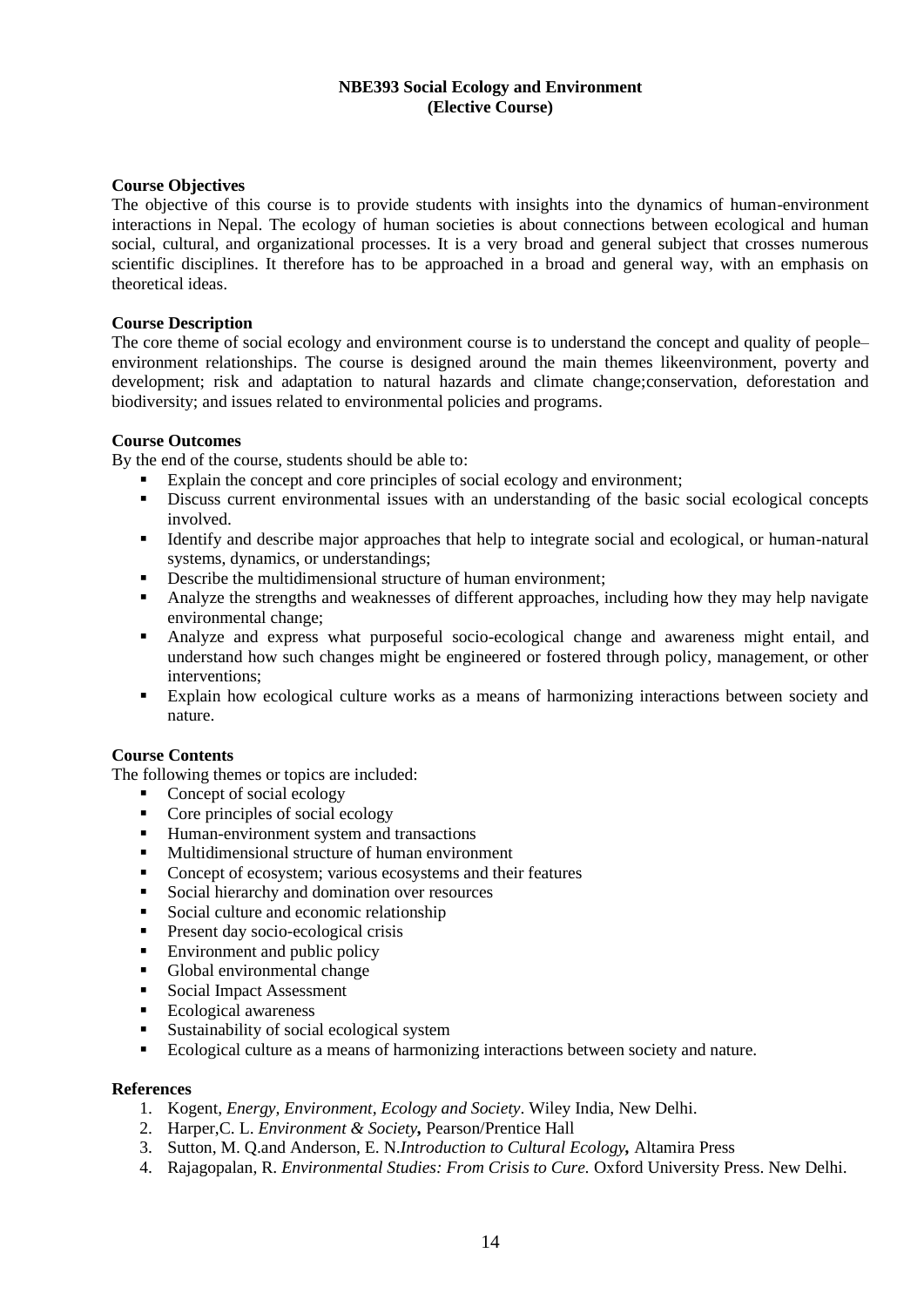- 5. Sankar, A. *Environmental Management*. Oxford University Press. New Delhi.
- 6. DeSimone, L. D. and Popoff, F. *Eco-efficiency: The Business Link to Sustainable Development.* MIT Press.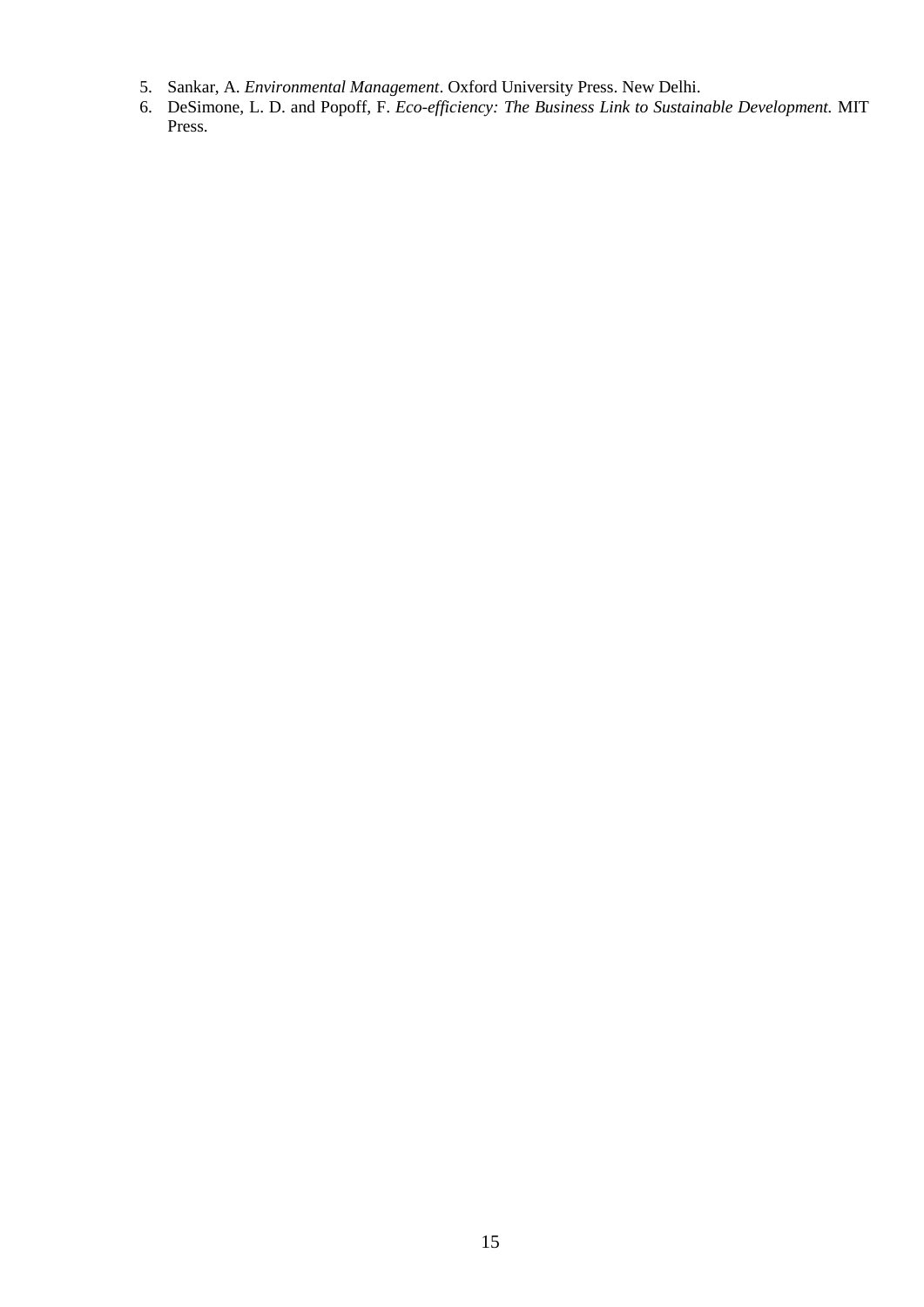### **Management of Technology (Elective Course)**

### **Course Objectives**

The course focuses on different matters of importance and issues related to management of technology in the organizational context.It builds on students' knowledge about the role of technology in today's business world. They will understand how to better select technological opportunities and understand organizational challenges that prevent these technologies from being successful.

#### **Course Description**

This course is concerned with the management issues surrounding the technology being used in organizations. The focus will be on the theoretical and practical aspects of management of technology in organizations. This course is also concerned with human and organizational issues as well as strategic and operational issues related to technology introduction and use. It provides frameworks and management principles that managers can employ to cope with the challenges inherent in the implementation of rapidly advancing technology.

#### **Course Outcomes**

By the end of the course,students should be able to:

- Explain the key concepts and the dynamics of technology as used in business:
- **EXECUTE:** Discuss the management issues related to technology acquisition, application, protection and maintenance;
- Analyze and formulate technology policies and strategies for business organizations;
- Know how to implement technology policies and strategies;
- Understand how to manage ideas and knowledge in a technology-based organization;
- Facilitate organizational change and sustainable improvements at the enterprise level through competitive work systems.

#### **Course Contents**

The following themes or topics are included:

- Introduction and key concepts of technology management
- Sources and types of technology
- Changing context of technological environment
- Critical factors in managing technology
- Strategic implications of technology
- Needs assessment of technology
- Industrial analysis and technology planning
- Technology choice and life cycle
- Technology acquisition and utilization
- **•** Technological forecasting
- Organizational implications of technology
- Financial aspects in technology management
- Social issues in technology management
- Technological change and industrial relations
- Technology assessment and environmental impact analysis
- Human aspects in technology management
- Technology transfer, licensing, joint venture, technology alliance
- Technology management scenario in Nepal

- 1. Khalil, T. *Management of Technology: The Key to Competitiveness and Wealth Creation*. Tata McGraw Hill.
- 2. Rastogi, P. N. *Management of Technology and Innovation: Competing through Technological Excellence.* Sage Publications.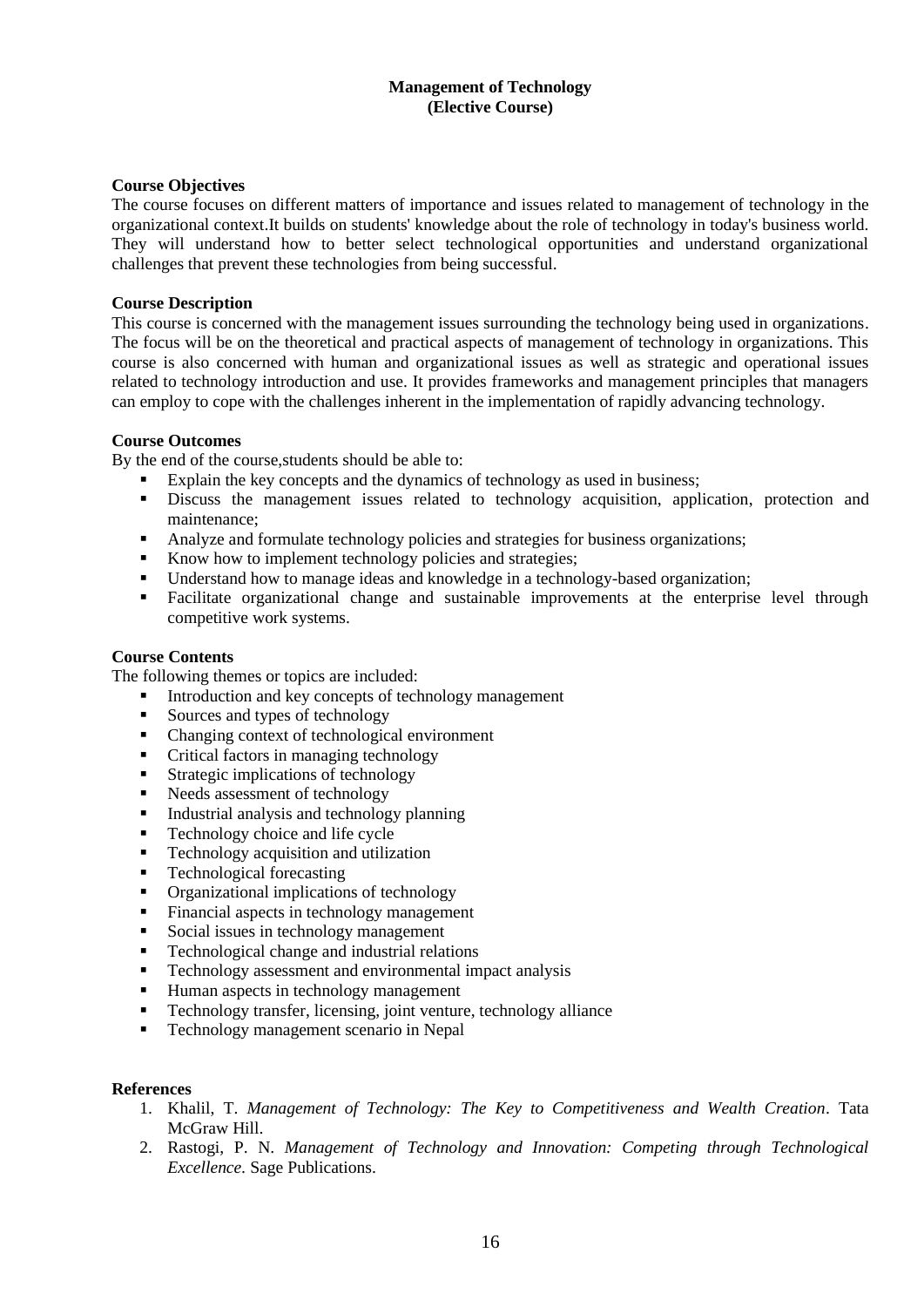- 3. Schilling, M. *Strategic Management of Technological Innovation*. McGraw-Hill.
- 4. Burgelman, R. A., Christensen, C. M. and Wheelwright, S. C. *Strategic Management of Technology and Innovation.* McGraw-Hill, Boston.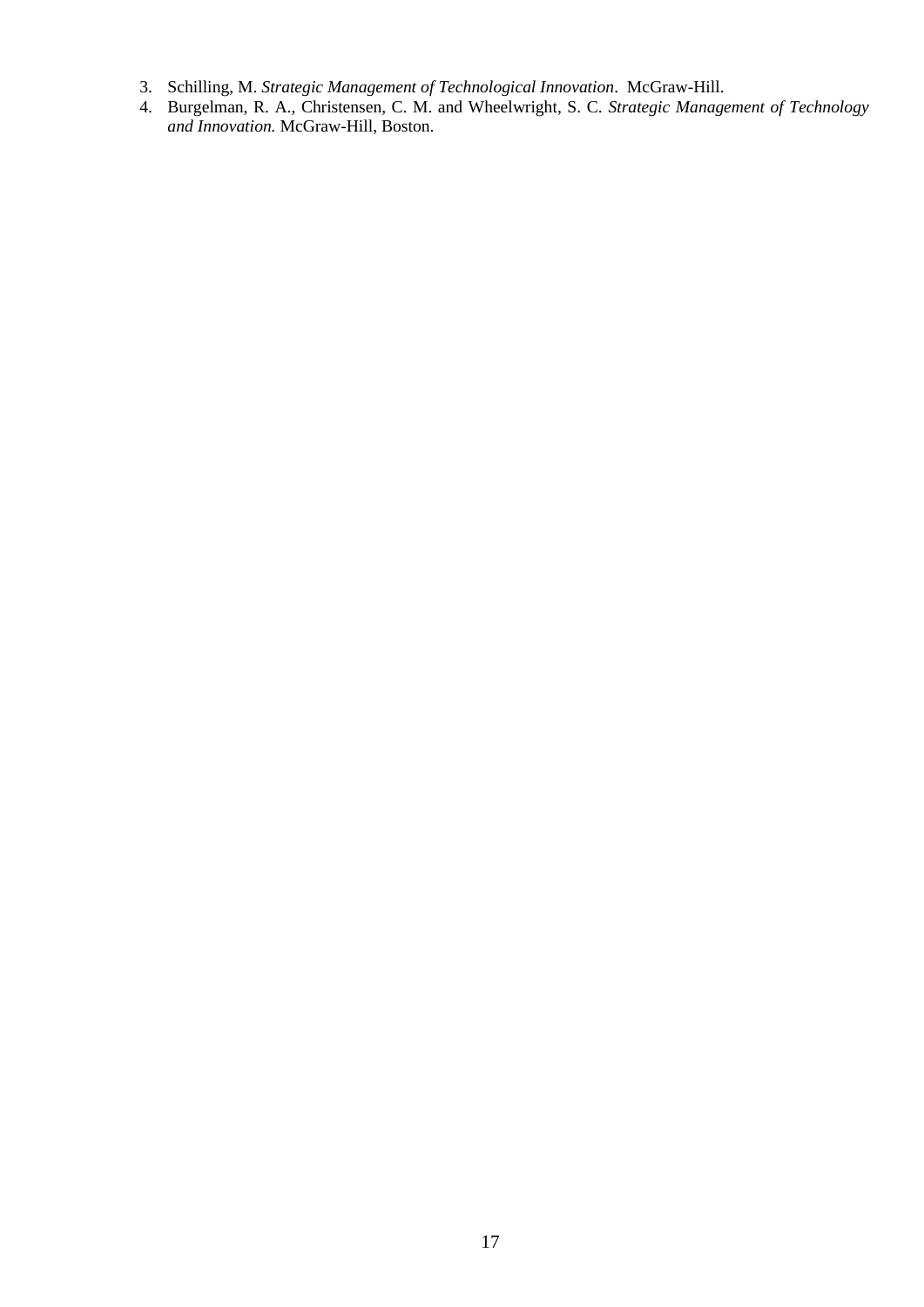### **NBE 394 Media and Public Relations (Elective Course)**

#### **Course Objectives**

The purpose of this course is to provide students with a broad understanding of the media and public relations industry and its role in shaping the opinion of the society. The learning focus will be on gaining a conceptual and practical understanding of the field. Special emphasis is on the advent of the Internet, the rise of citizen journalism, and the impact of blogs and other social media.

#### **Course Description**

This course analyzes the state of contemporary media – online and offline – and its impact on public relations examining key factors influencing reportorial and editorial coverage of entertainment, business, government and not-for-profit interests. The course includes information about how the press works, how to pitch a story idea and to whom. Students will learn about dealing with the media, public communication and issues management. This will include learning how to prepare and manage a media relations campaign and how to write materials for the media. Students will also examine ethical and professional issues relevant to media relations.

### **Course Outcomes**

On successful completion of this course, students will be able to:

- Explain the concept and emerging trends in media and public relations;
- Write a press release and a letter to the editor/opinion piece;
- Produce communications suitable for media and public relations;
- Organize a media conference;
- Develop and implement a media relations campaign working in a group;
- Ethical and professional issues relevant to media relations;
- Write media materials for a media relations campaign plan;
- Understand the theoretical frameworks relevant to media and public relations.

### **Course Contents**

The following themes or topics are included:

- Concept of media relations and public relations
- Role and importance of media and public relations in the context of business
- Writing a media release
- Opinion writing
- Media plan: Research, strategy and planning<br>■ Evaluation of media relations plans
- Evaluation of media relations plans
- Ethics and professional issues relevant to media relations
- Media conference: Practicum
- Social media management
- Public relations, media and marketing
- Contemporary issues in media and public relations

#### **Basic Texts**

- 1. Gordon, A. E. *Public Relations*, Oxford University Press, New Delhi.
- 2. Stanton, R. *Media Relations*: Oxford University Press, New Delhi.

- 1. Johnston, J and Zawawi, C *Public Relations Theory and Practice*: Allen & Unwin
- 2. Raman, U. *Writing for the Media*, Oxford University Press, New Delhi
- 3. Sachdeva, I, *Public Relations*, Oxford University Press, New Delhi.
- 4. Wilcox, D. *Public Relations Writing and Media Techniques,* Pearson Education.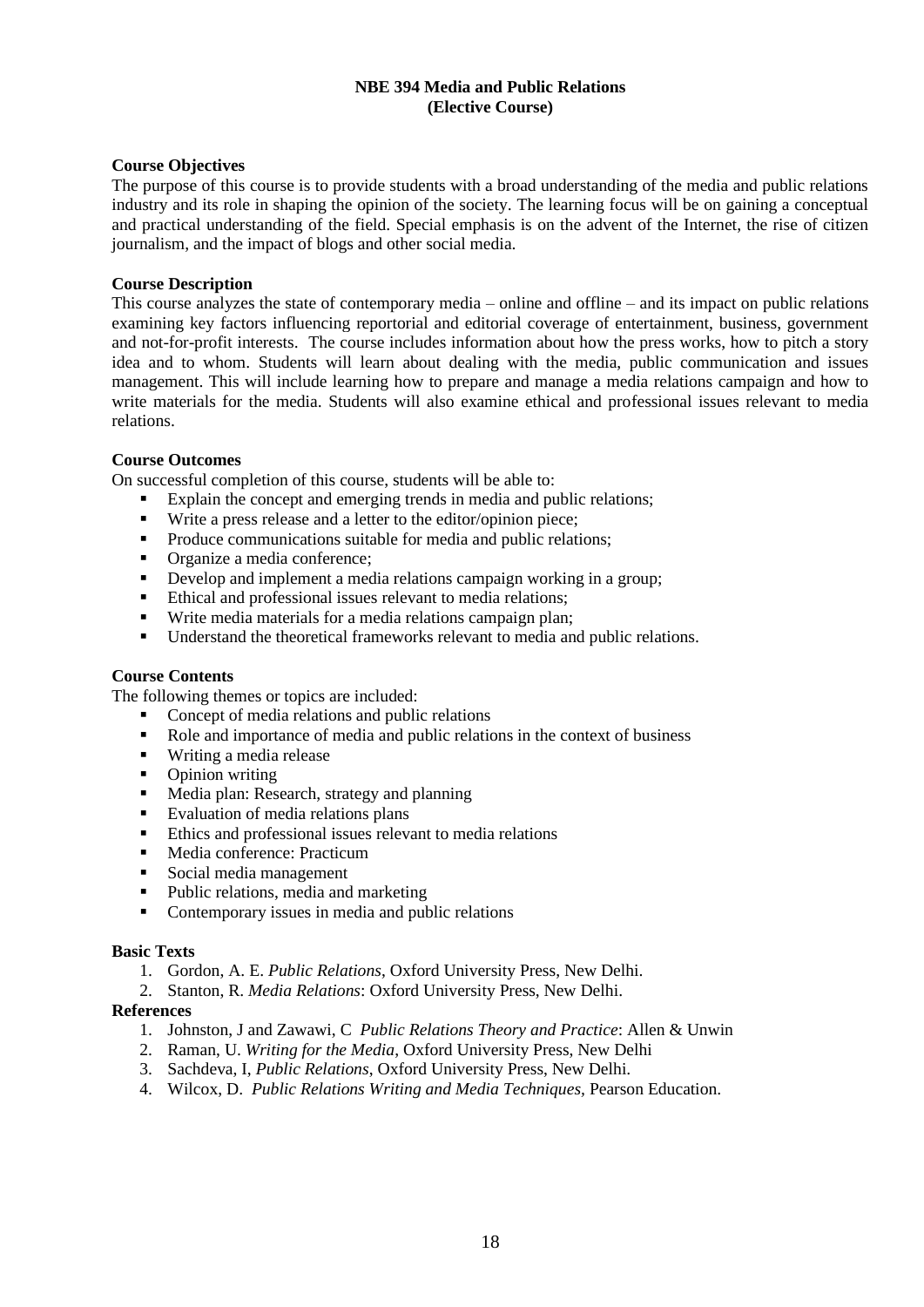### **NBE 392 Econometrics (Elective Course)**

### **Course Objectives**

This course aims at providing knowledge and skills on the application of the basic econometric tools for estimating, testing and forecasting economic relationships with the use of computer software packages like SPSS and Excel. In particular, the course aims to give students an awareness of the empirical approach to economics and the value this can add to decision making for consumers, firms and governments.

#### **Course Description**

The course covers elementary econometrics and makes extensive use ofeconometric software packages for quantitative and statistical analysis. Students willlearn how to analyze empirical data, draw conclusions from it and discuss the limitations ofthe analysis. The main topics include linear and non-linear, simple and multiple regression models, assumptions of fitting regression, its remedial measures, various functional forms and their implications and the use of instrumental variables.

#### **Course Outcomes**

By the end of this course, students should be able to:

- Understand the nature and use of economic data.
- **•** Describe and apply the classical linear regression model and its implications to cross sectional and time series data.
- **•** Describe and detect violations of assumptions and their remedial measures.
- Make use of econometric software packages as tools of quantitative and statistical analysis to compute empirical results.
- Understand specification bias and use of instrumental variables.
- Enable students to apply these methods in their own research;

#### **Course Contents**

#### **Unit I: Introduction to Econometrics**

Meaning, scope and goals of econometrics; Methodology of econometrics; Mathematical and statistical prerequisites; Role of computer and software packages in econometrics.

#### **Unit II: Simple Regression Analysis**

Specification of dependent and independent variables; Stochastic and non-stochastic relations; Parameters of regression model; The disturbance term; Goodness of fit; The regression line; Residuals; Hypothesis testing and use of "t" test, "F" test, etc; Mean prediction and individual prediction and their confidence intervals.

### **Unit III: Multiple Regression Analysis**

Obtaining multiple regression coefficients; A priory relation between dependent and independent variables; Interpretation of regression coefficients; Multiple R and coefficient of determination,  $R^2$ ; ANOVA F test of the joint explanatory (independent) variables, Acceptance and rejection of hypothesis; Confident interval for regression parameters; Testing linear restrictions,; Scaling and unit of measurement. he basic ideas of multiple regression analysis; The problems of estimation and inference; The nonlinear regression.

### **Unit IV: Assumptions of Classical Linear Regression (OLS) Model**

Nature of assumptions of OLS; Relaxing assumptions of OLS – autocorrelation (detection, implications and remedial measures), Multi-collinearity( detection, implication and remedial measures), Hetroscedasticity ( detection, implications and remedial measures), Normality (detection, implication and remedial measures).

#### **Unit V: Specification and Instrumental Variables**

Model specification; Nature of specification errors; Effects of omitting relevant variables; Instrumental variables (Proxy variables); Conditions for using instrumental variable.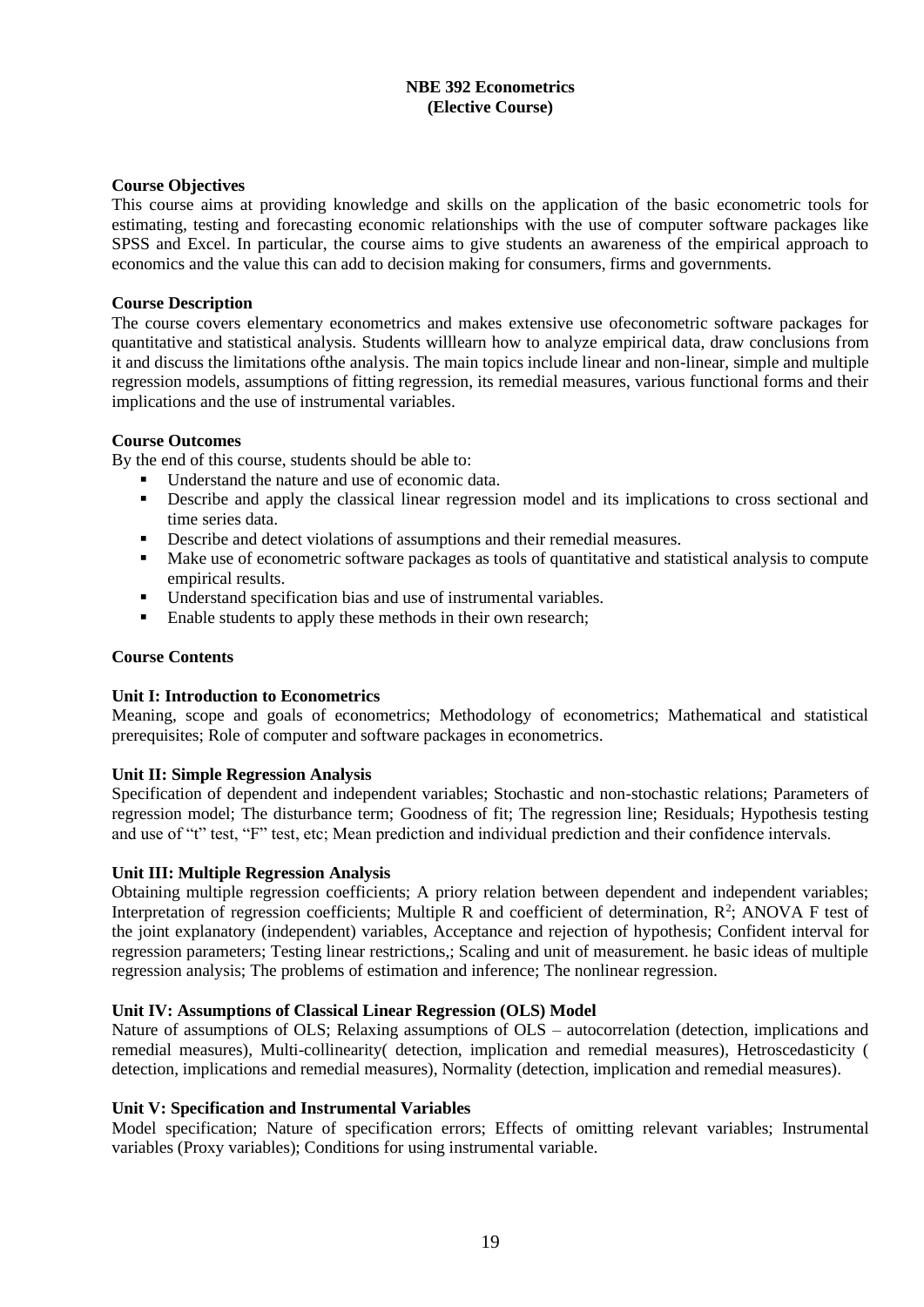### **Basic Texts**

- 1. Gujarati, D. N., Porter, D. C., and Gunasekar, S. *Basic Econometrics.* Tata McGraw Hill India.
- 2. Wooldridge, J. M. *Introductory Econometrics: A Modern Approach.* South-Western.

- 1. Kousoyiannis, A. *Theory of Econometrics.* Macmillan Press Ltd., London.
- 2. Dougherty, C. *Introduction to Econometrics.* Oxford University Press, New Delhi.
- 3. Stock, J. H. and Watson, M. W. *Introduction to Econometrics, Update".* Pearson Education, New Delhi.
- 4. Gujarati, D. *Econometrics by Example.* Palgrave Macmillan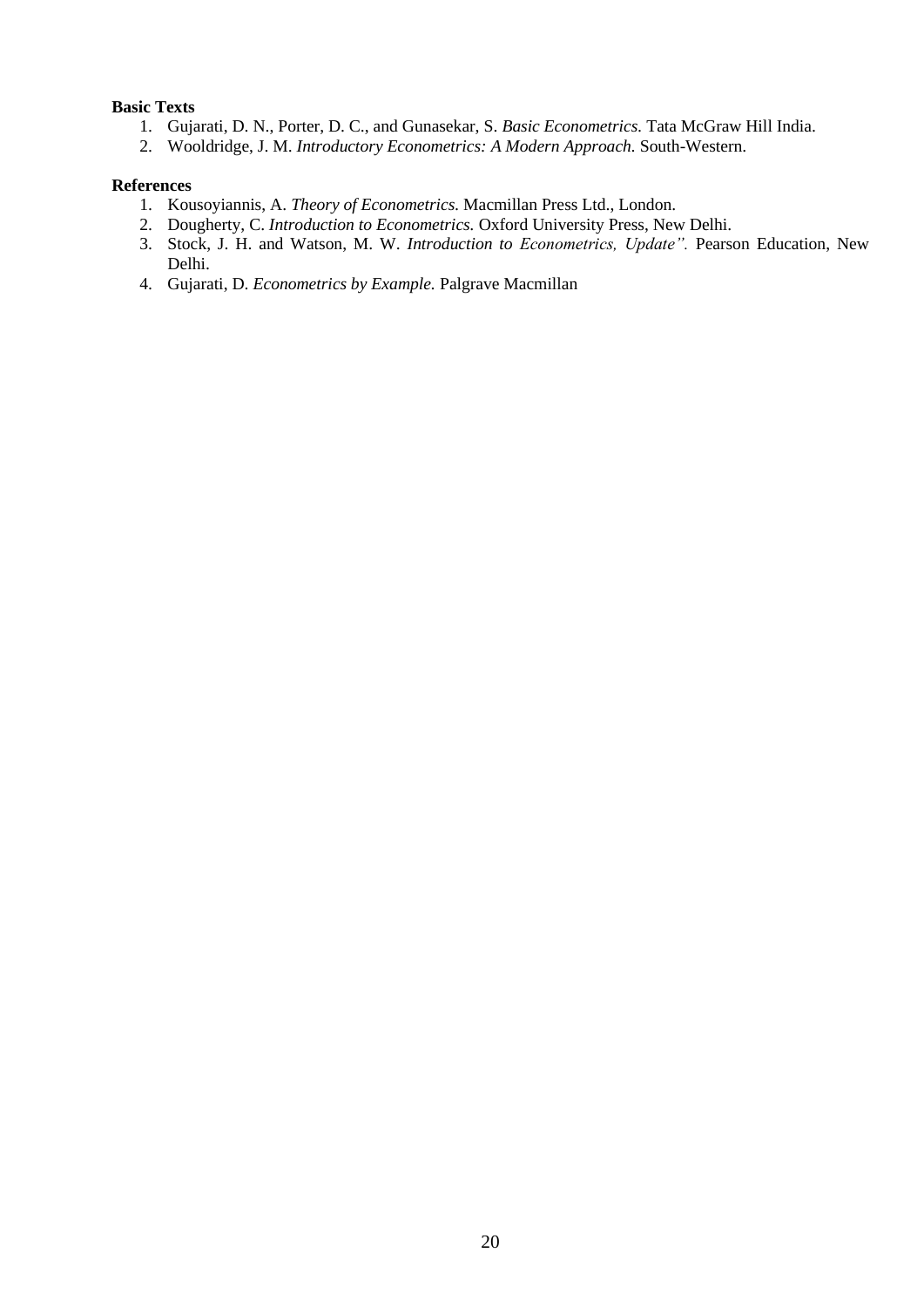**Concentration**

**Human Resource Management**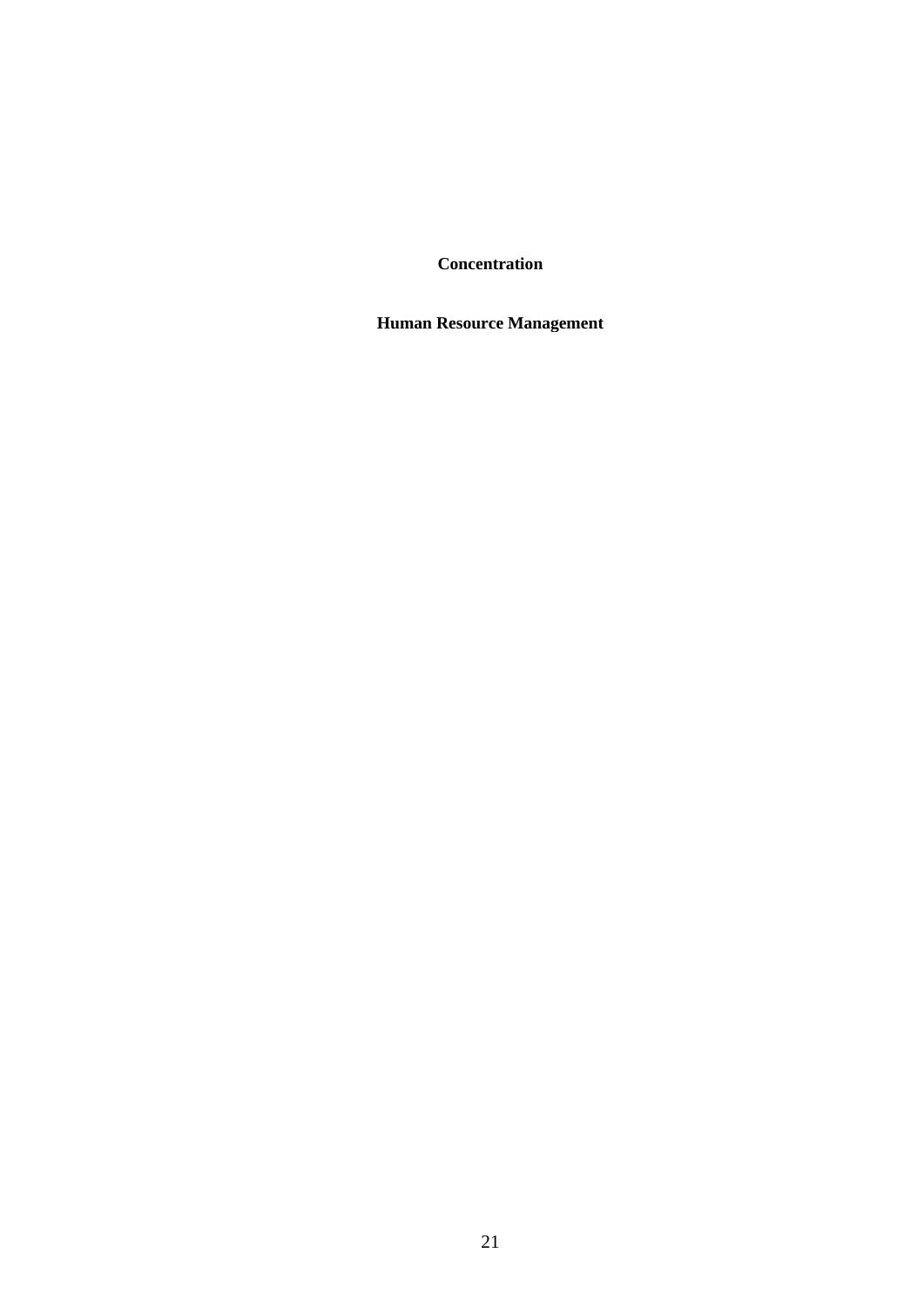# **HRM 451 Labour Management Relations**

# **Course Objectives**

This course provides a basic introduction to the field of labour-management relations. It gives a balanced perspective of the requirements and goals of both union and management and prepares students to deal with labour-management relations issues in the workplace.

### **Course Description**

This course deals with the context, policy, institutions and mechanisms of labour-management relations and includes labour relations system, environment, policy and legislation, trade unionism, industrial disputes, collective bargaining, workers' participation, work-place environment, wage issues and ILO and Nepal.

### **Course Outcomes**

Upon completion of this course, students will be able to:

- Explain the concept of labour-management relations, the actors of the system, and the environmental forces influencing the labour relations climate;
- Discuss the concept of unionism and outline the rights, duties, and obligations employers and unions have under the Labour Act of Nepal;
- Identify and discuss the causes, types and consequences of labour disputes;<br>■ Review the prenaratory and execution elements of collective bargaining
- Review the preparatory and execution elements of collective bargaining and of processes to break impasse such as strikes, lockouts, conciliation, and arbitration;
- **EXECUTE:** Discuss the principles of employee discipline, grievance procedure and process;
	- Explain the wage determination concept and issues and its effects on labour -management relations;
- Provide examples of when union-management collaboration and participation are appropriate and discuss how such collaboration can best be achieved;
- Explain the activities of ILO in Nepal.

### **Course Contents**

### **Unit I: Labour Relations System 5 Hours**

LRS – concept: Players of LRS – their composition, features and role in labour relations; Labour relations theory - historical development and current status.

# **Unit II: Labour-Management Relations Environment 8 Hours**

Labour-management relations climate – social, political, legal, labour market and economic forces influencing labour-management relations in Nepal; Labour legislation in Nepal – main provisions and features of the Labour Act, Trade Union Act and Bonus Act; Structure of labour administration in Nepal; Employers' associations in Nepal.

# **Unit III: Trade Unionism 6 Hours**

Concept; Functions and responsibilities of trade unions; History of trade union development in Nepal; Legal framework; Registration and recognition of trade unions; Existing structure of trade unions; Problem of multiple unionism; Inter-union conflict; International trade union federations.

# **Unit IV: Industrial Disputes in Nepal 9 Hours**

Definition; Causes and effects of industrial disputes in Nepal; Types of disputes – legal and illegal, overt and covert expressions of conflict; Unfair labour practices; Procedures of making claims and complaints by unions; The grievance handling procedure; Industrial relations machinery – prevention and settlement of disputes; Conciliation and arbitration systems; Labour court – its composition and functioning.

# **Unit V: Collective Bargaining 5 Hours**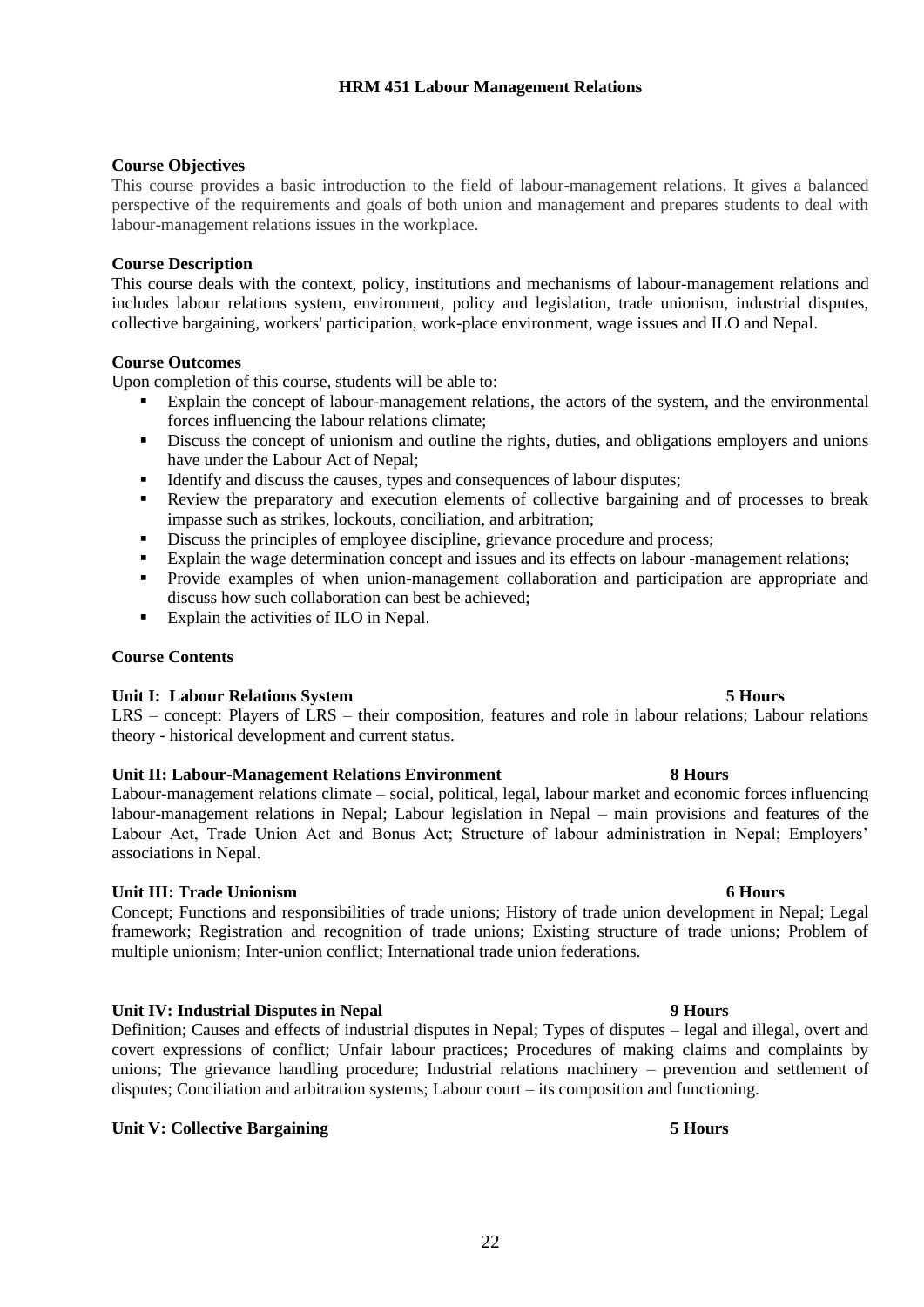Concept, nature, purpose and significance of collective bargaining; Collective bargaining system; Prerequisites for collective bargaining; Legal framework of collective bargaining; Collective bargaining in Nepal.

### **Unit VI: Workers' Participation 4 Hours**

Concept, purpose and significance; Forms of participation; Legal provisions in Nepal;

# **Unit VII: Wage Issues in Labour Relations 6 Hours**

Wage components; Criteria and methods of wage determination; Minimum wage policy in Nepal; Wage differentials; Union influence in wage fixation; Profit sharing and incentive systems.

# **Unit VIII: ILO and Nepal 5 Hours**

Objectives and structure of the ILO; International Labour Standards; Nepal's response to ILO conventions and standards; ILO and labour related activities and projects in Nepal.

#### **Basic Texts**

- 1. Pant, P. R and Manandhar, N. *Industrial Relations in Nepal*. FNF and IRF, Kathmandu.
- 2. VenkataRatnam, C. S. *Industrial Relations*,:Oxford University Press, New Delhi
- 3. Monappa, A. *Industrial Relations*. Tata McGraw Hill, New Delhi:.

- 1. Singh, B. D. *Industrial Relations and Labour Laws.* Excel Books India.
- 2. Kanoon ByabasthaSamiti. *Labour Act, Trade Union Act and Bonus Act.*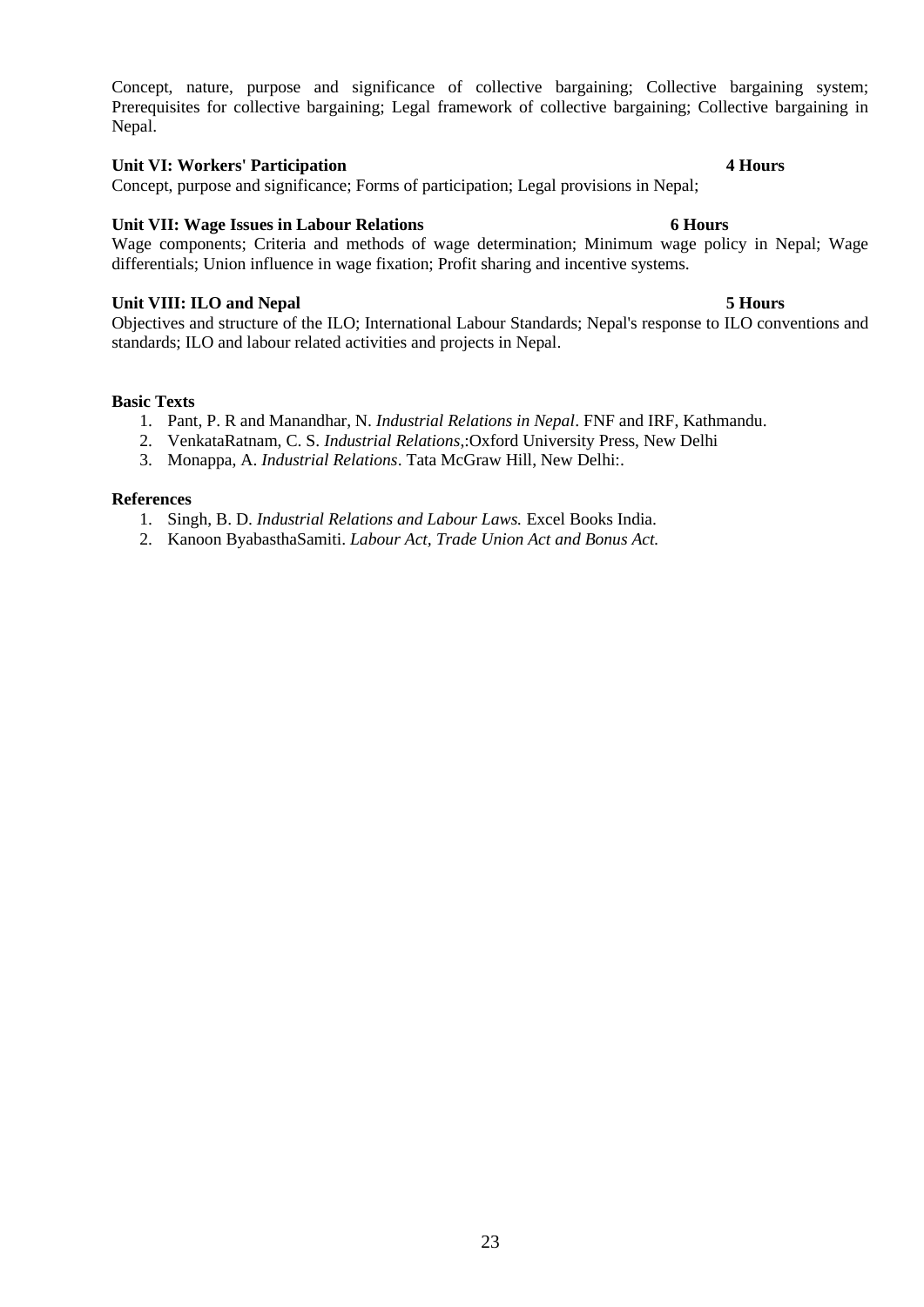# **Course Objectives**

The purpose of the course is to develop the knowledge and skills of students to effectively manage the important function of compensation and benefits management. The course will also assist students to learn how to create effective compensation systems and serve as a useful strategy to promote organizational efficiency, equity and productivity.

### **Course Description**

This course examines the full range of compensation topics with emphasis on how compensation systems will likely impact productivity, equity, and the firm's ability to recruit and keep highly skilled and motivated employees. Topics include: job description, analysis and evaluation systems; equity issues and requirements; design and use of wage and salary surveys; performance, merit and incentive pay systems; statutory and nostatutory employee benefit packages and systems; and administration of compensation systems.

### **Course Outcomes**

Upon successful completion of this course, students will be able to:

- Understand the fundamentalsof compensation management and explain why an effective compensation system is important to organizations;
- Explain the economic models of labour market and their implications on employee compensation;
- **•** Define employee benefits, rewards and incentives and their concepts and types;
- Explain how to formulate the reward and compensation strategy in view of the growing external competition;
- Discuss the importance of determining compensation values and benefits through job, market and individual performance;
- Explain the issues in the current practices of employee compensation, rewards and benefits management in Nepalese organizations.

### **Course Contents**

### **Unit I: Compensation Fundamentals 5hours**

Concept and objectives of compensation; Significance of employee compensation; Wage and compensation; Principles of wage formulation; Wage components; Types of wages; Wage policy in Nepal.

### **Unit II:Compensation Management 4hours**

Concept; Determinants of compensation decisions; Compensation benchmarking; Executive compensation – concept and components; Compensation trends in Nepal.

### **Unit III:Employee Compensation and Labour Market 7hours**

Economic theories and employee compensation; Macroeconomics of labour market; Unemployment and its effects on labour market; Microeconomics of labour markets; Implications of economic models of labour market on employee compensation.

### **Unit IV:Employee Benefits 10hours**

Concept; Non-monetary benefits; Types of benefits; Statutory benefits; Deferred compensation plans; Equity in employment benefits; Employee benefits and productivity; Productivity-linked employee benefits; Benefits determination process; Employee reward system – meaning and objectives; Managing rewards –strategies, difference between compensation and rewards; Philosophy of reward; Pay structures and systems; Equitybased rewards; Reward strategies and the psychological contract; Job grades and Career mapping; Developing a reward strategy.

### **Unit V:Compensation Management and Job Evaluation 7hours**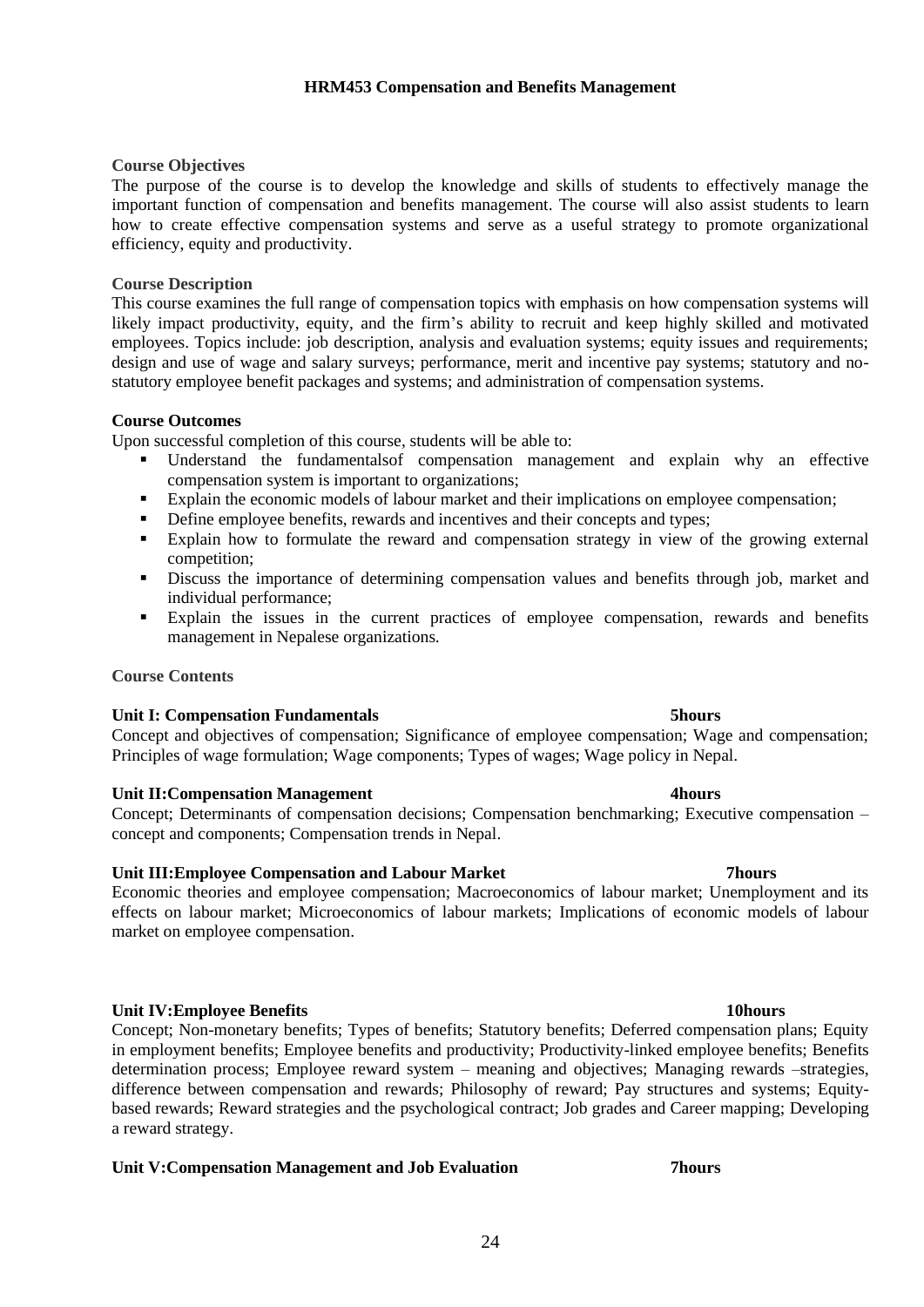Job evaluation – concept, steps and techniques; Job assessment; Alternative methods of job assessment; Pay surveys; Pay and performance; Features of flexible work schedules;Job sharing, compressed workweeks and telecommuting.

# **Unit VI:Attaining Competitiveness 6hours**

Concept of external competitiveness; External influence on compensation; Pay level and pay mix; Factors shaping external competitiveness - labor market factors, product market factors and ability to pay; Competitive pay policy; Pay-Mix Policy alternatives; compensation and motivation.

### **Unit VII:Current Practices in Nepal 6hours**

Flexible benefits; National minimum wage; Commissions and sales staff; Profit sharing; Role of the government and unions in compensation; Retirement, healthcare, and social security concerns and issues; Benefit programs and compensating special groups; Issues in employee compensation administration and benefits management.

### **Basic Texts**

- 1. Bhattachrya, D. K.*Compensation Management*. Oxford University Press, New Delhi.
- 2. Milkovich, G. T. and Newman, J. M. *Compensation.* Tata McGraw Hill, New Delhi.

- 1. Henderson, R. I. *Compensation Management in a Knowledge Based World*. Pearson Education, New Delhi.
- 2. Armstrong, M. *Employee Reward Management and Practice*. Bell & Brain. London.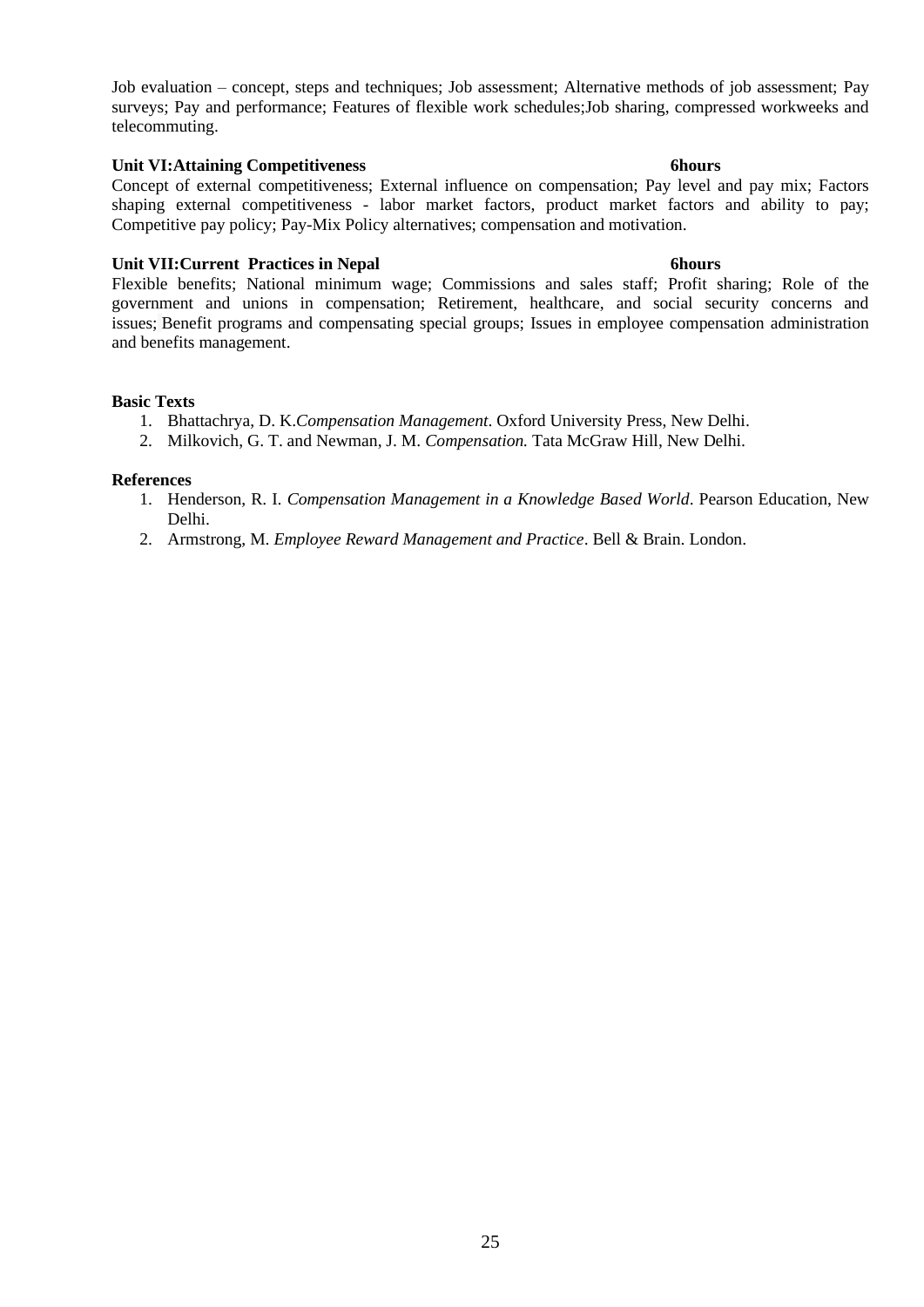# **HRM 452 Contemporary Issues in Human Resource Management**

### **Course Objectives**

The aim of this course is to familiarize students with current issues in HRMand contemporary challenges in the area.Students shouldhave clear understanding of the complexities of organizational functioning and issues facing contemporary workplaces and in particular behavioural issues that occur within organizations.

### **Course Description**

A range of topics have been selected to represent current and emerging trends and issues in HRM. The emphasis in this course is on building students'knowledge of the latest thinking about HRM and skills of critical analysis of the emerging HRM issues.

### **Course Outcomes**

On successful completion of this course, students will be able to:

- Explain the concept of strategic HRM and the role of HR for strategic advantage;
- Discuss the changing context of work and HRM;
- Explain contemporary HR issues and developments and discuss their implications for organizations;
- **EXECUTE:** Identify the talent management issues and explain the concept of employee engagement and its relationship with talent management;
- Explain the career management system and issues in organizations;
- Describe the concept and importance of employee counseling, mentoring, stress management, diversity management, compensation and reward management, and work-life integration as emerging critical issues for organizations;
- Analyze contemporary issues for the management of people in organizations including careerism, flexibility, involvement, and empowerment.

### **Course Contents**

### **Unit I: Contemporary HRMEnvironment 5hours**

An overview of contemporary HRM; HRM environment analysis; The changing context of work;HRM in knowledge economy; HRM and organizational change including downsizing and outsourcing; Technological advances and workplace

# **Unit II: Strategic HRM 6Hours**

Concept; Theoretical perspectives on SHRM; SHRM approaches; The changing nature and purpose of the HR profession; Sources of competitive advantages; Roles of HRforcompetitive advantage; Design of HRstrategy; Balanced scorecard andHRscorecard; HRM and TQM

# **Unit III: Talent Management and Employee Engagement 6hours**

Concept of talent; Talent as a source of competitive advantage; Acquiring, retaining, nurturing and developing talent; Talent mapping; Employee engagement and its relationship with talent management; Strategies for "war for talent".

# **Unit IV: Career Management 5hours**

Concept; Career stages; Career planning; Career development; Career management systems; Traditional and career development forces; Career management for specific HR issues; Organizational justice.

### **Unit V: Counseling and Mentor Relationship 8hours**

Concept and importance of counseling; Counseling as a positive and constructive supervisory tool; Methods of counseling; Concept of mentoring; Mentoring relationship; Models and approaches; Outcomes of mentoring program; Barriers to mentoring; Issues in mentoring.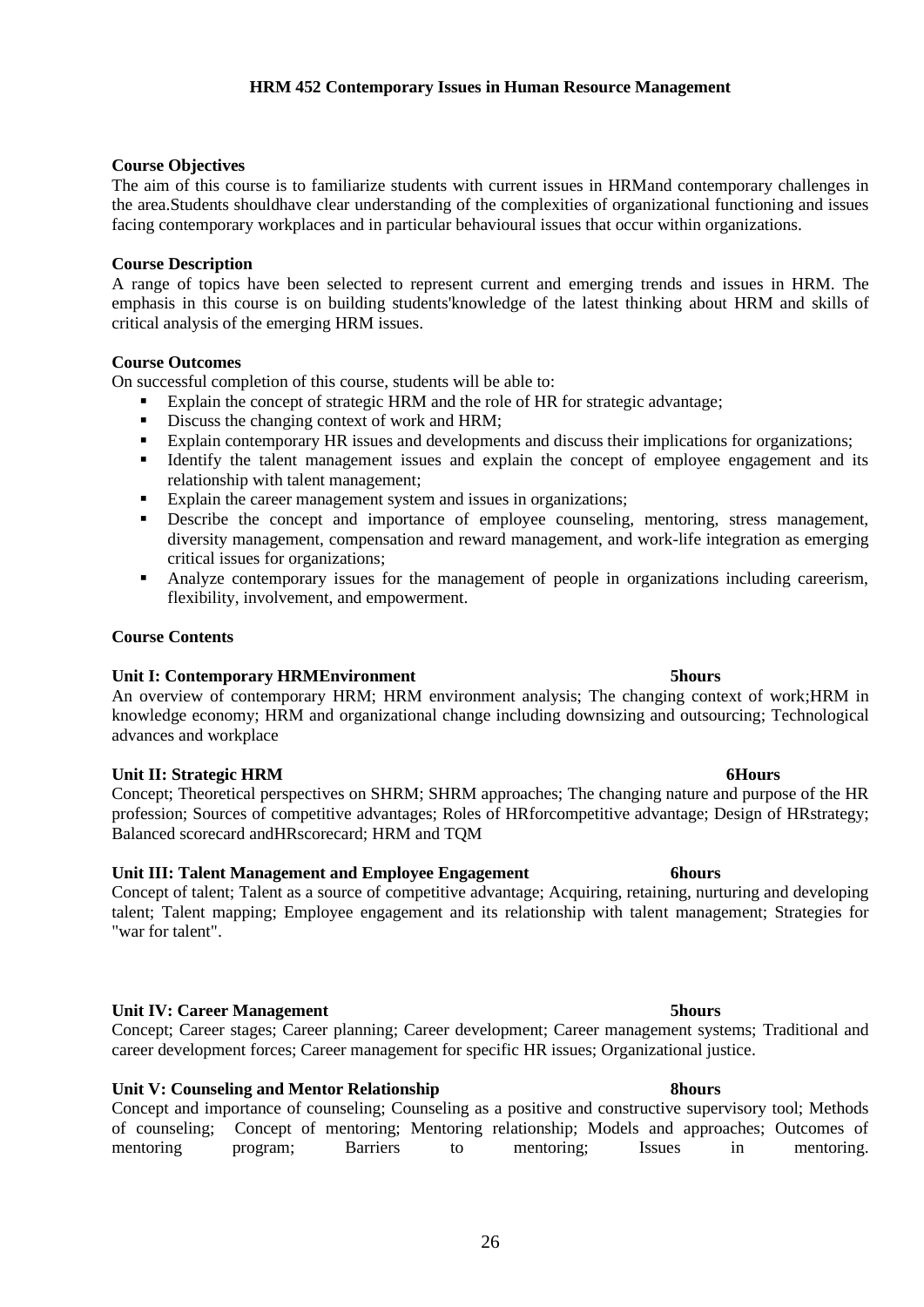# **Unit VI: Stress Management and Bullying in the Workplace 10hours**

Concept; Causes of workplace stress;Cognitive factors and stress;Self-appraisal for stress; Stress management techniques and strategies; Relaxation methods; Workplace bullying – concept; Synonyms that reflect the seriousness of bullying - Psychological violence, Psychological harassment, Personal harassment, Mobbing, Emotional abuse at work; Euphemisms intended to trivialize bullying and its impact on bullied people incivility, disrespect, difficult people, personality conflict, negative conduct, ill treatment.

### **Unit VII: Work-Life Integration 5hours**

Work-life Balance – concept, importance, measures and issues; Work-family conflict; Work-family culture; Flexible working practices; Flexi-time as a retention tool; Family-friendly workplace and policies; Work-life integration.

# **Unit VIII: Managing Diversity 6hours**

Concept and objectives; Guiding principles; Strategic thinking and people-centred policies; Implementation of HR diversity policies; Multi-generational challenges in workplace; Developing a framework of HR diversity management; Major issues and objectives of HR diversity management

# **Unit IX: Key Issues 4hours**

Key contemporary issues for the management of people in organizations including careerism, flexibility, involvement, empowerment and impact on careers; Knowledge work; Organizational justice; Measures of effectiveness of HR practices.

### **Basic Texts**

- 1. Grobler, P. and Warnich, S. *Contemporary Issues in Human Resource Management*. Oxford University Press, New Delhi.
- 2. Redman, T., and Wilkinson A. *Contemporary Human Resource Management.* Prentice Hall of India.
- 3. Agrawala, T. *Strategic Human Resource Management*. Oxford University Press, New Delhi.

- 1. Sisson, K. and Storey, J. *The Realities of Human Resource Management: Managing the Employment Relationship.* Buckingham: Open University Press.
- 2. Burke, R.J. and Cooper, C. (eds). *Reinventing HRM: Challenges and New Directions*. London: Routledge.
- 3. Haldar, U. K. and Sarkar, J. *Human Resource Management*. Oxford University Press, New Delhi.
- 4. Bohlander, G. W. and Snell, S. A. *Principles of Human Resource Management*. Cengage Learning, New Delhi.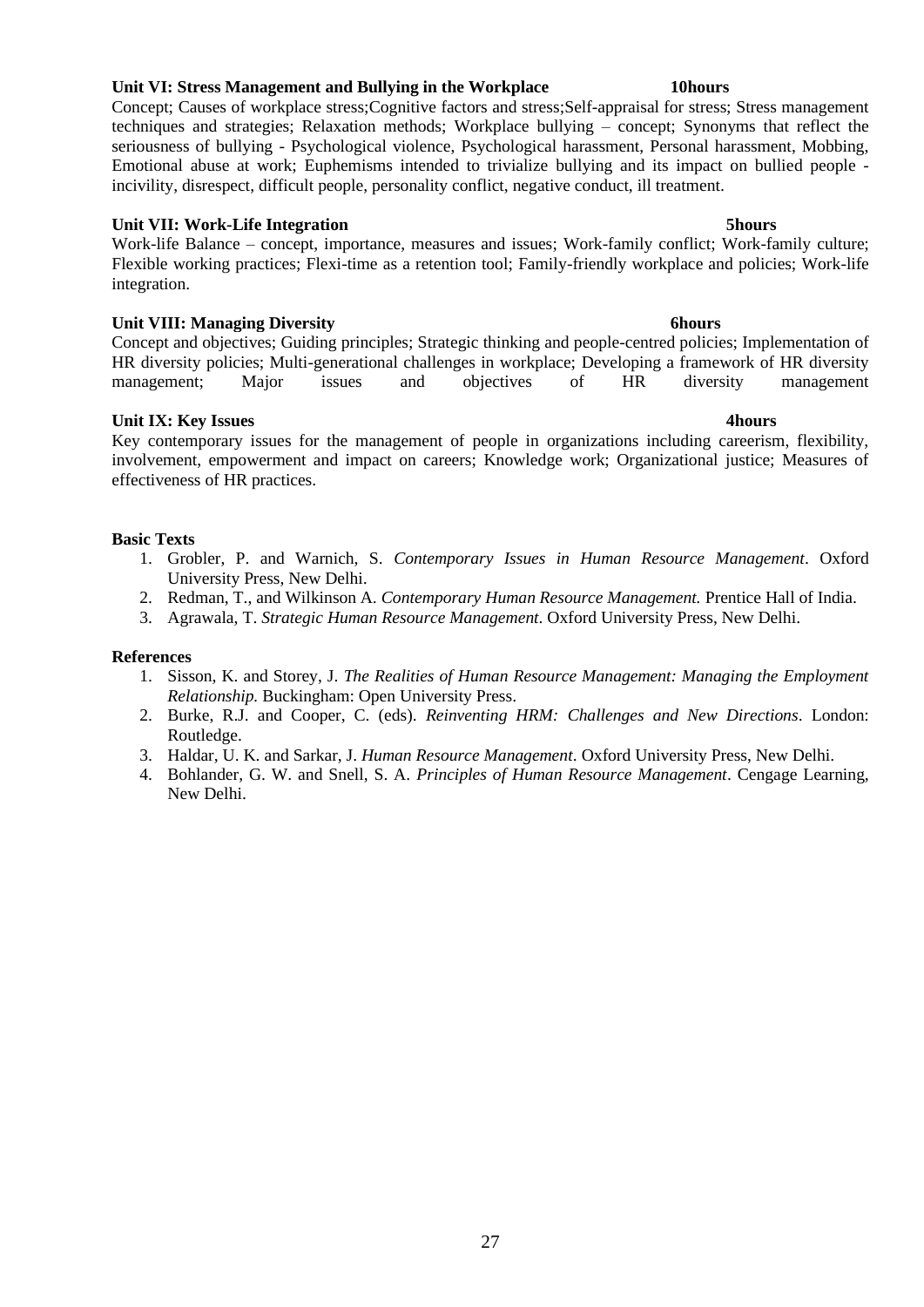### **HRM 455 Performance Appraisal**

### **Course Objectives**

The basic objective of the course is to provide students with an overview of performance appraisal system and explain how performance is aligned with the strategic goal attainment of an organization. Performance appraisal is a powerful motivational aid effective for the individual being appraised – a chance for them to get some feedback, receive rewards and plan for the future.The basic aim of the course is therefore to establish a general understanding of the performance appraisal system in use and its relationship with the employee motivation and their performance.

#### **Course Description**

This course is an in-depth study of the various methods, alternatives, and process of performance appraisal. It provides different traditional as well modern techniques for the employees' performance appraisal. The course also deals with developing an effective performance appraisal system for business organizations and its effective implementation to facilitate equity, increased employees motivation and improved organizational performance.

#### **Course Outcomes**

By the end of this course, students should be able to:

- Acquire basic knowledge of performance appraisal, its objectives, approaches, benefits and problems;
- **•** Identify and evaluate various methods and sources for the appraisal;
- **•** Identify, compare and contrast the traditional and the modern approaches to performance appraisal;
- Be aware of the possible biases affecting the performance appraisalresults;
- Develop and implement an effective performance appraisal system for organizations.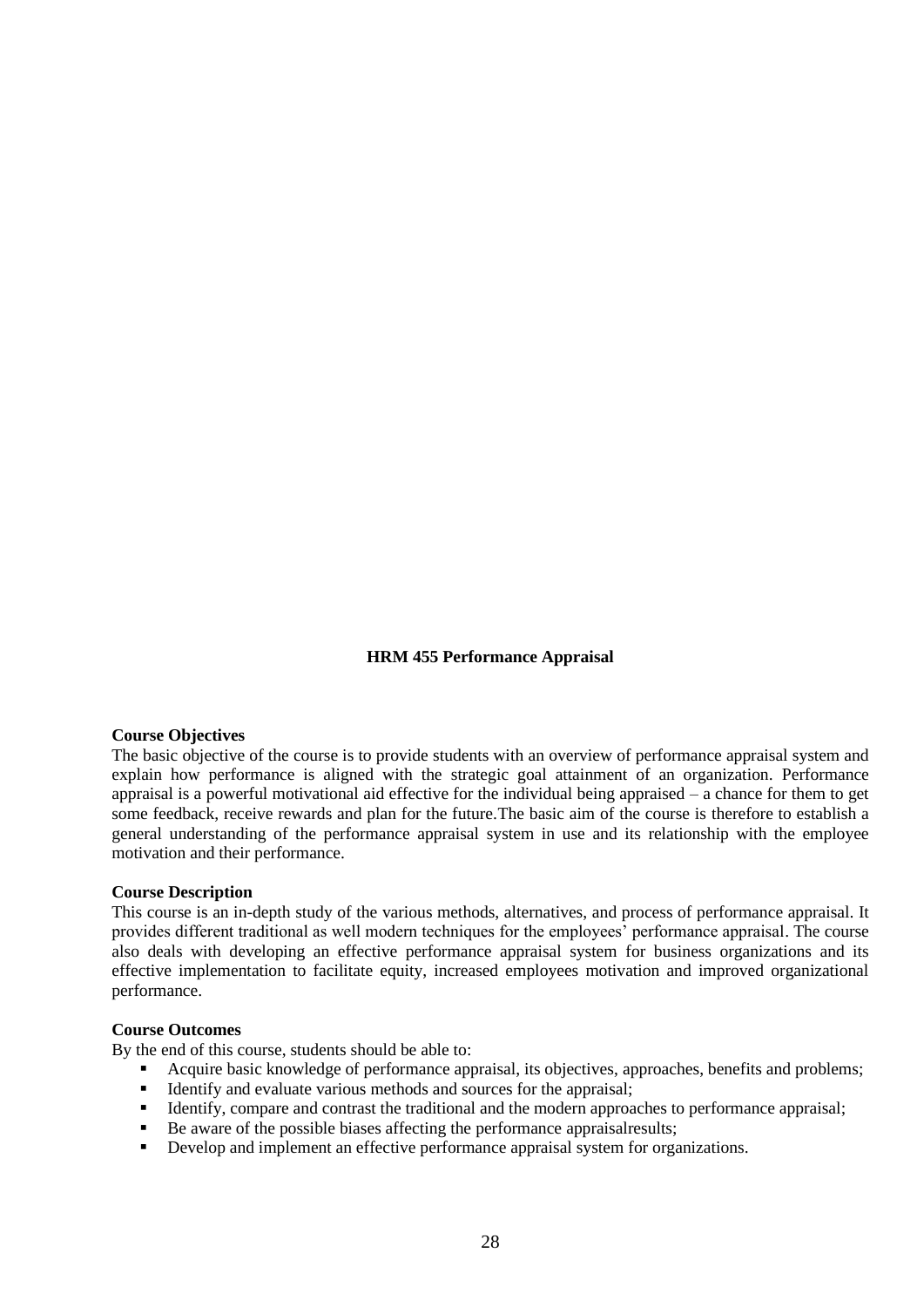# **Unit I: Introduction 7hours**

**Course Contents**

An overview of performance appraisal; Role of appraisal in performance management; Objectives of performance appraisal; Steps to performance appraisal; Performance appraisal design; Approaches to performance appraisal; Potential benefits and problems associated withperformance appraisals.

# **Unit II: Methods and Sources of Performance Appraisal 6hours**

Parties involved in performance appraisal; Appraisal methods and process -multi-appraisal, peerappraisal, subordinate appraisal, appraisal by external parties, self-appraisal, appraisal by customers and clients.

# **Unit III: Traditional Methods of Performance Appraisal 9 hours**

Straight ranking method; Paired comparison techniques; Man-to-man comparison; Grading method; Graphic or linear rating scale; Forced choice description method; Checklist method; Critical incident method; Work standard approach; Group appraisal method; Field review method.

### **Unit IV: Modern Alternatives to Performance Appraisal 8hours**

Appraisal by results and objectives (MBO) – concept,advantages and disadvantages; Steps followed in MBObasedappraisal;The 360-degree appraisal; Potential appraisal – concept andtechniques of potential appraisal.

### **Unit V: Potential Problems in Performance Appraisal 7hours**

Opposition to evaluation; Halo effects; Leniency or strictnesserror; Error of strictness; Central tendency error;Recencyeffect; Contrast error; Similarity effect; Methods of minimizing these errors and biases.

### **Unit VI: Implementation of Performance Appraisal System 5hours**

Frequency of appraisal; Briefing; Training; Pilot study; Cascade approach; Encouraging employee involvement; Monitoring and reviewing performance appraisal system; The appraisal interview; Counseling employees with problems.

### **Basic Texts**

- 1. Bhattacharya, D. K. *Performance Management Systems and Strategies*, Pearson India Education Services, New Delhi.
- 2. Anderson, G. C. *Managing Performance Appraisal System*, Blackwell Publishers.

- 1. RaoT. V. *Performance Management and Appraisal Systems: HR Tools for Global Competitiveness.*  Response Books, New Delhi.
- 2. Aguinis, H. *Performance Management*. Pearson India Education Services, New Delhi.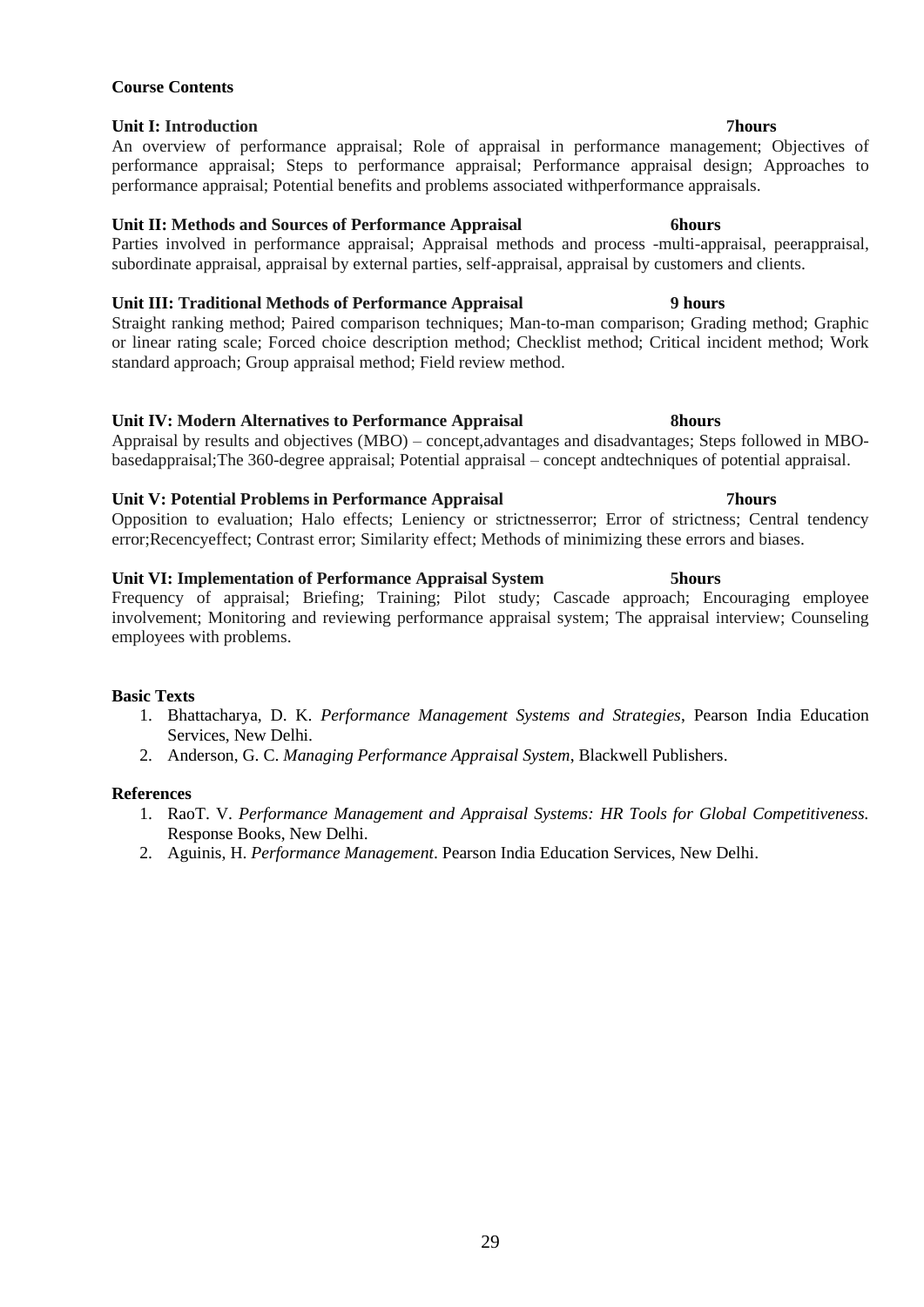30

# **Course Objectives**

The main focus of the course is to build a general understanding of students about negotiation and conflict management in the organizational context. The course also aims todevelop the ability of students to diagnose negotiation situations, strategize and plan upcoming negotiations, and engage in more effective negotiations. This course is also helpful to students in building their confidence and skills regarding negotiation and conflict resolution in a variety of business contexts.

# **Course Description**

This course deals with negotiation – strategies and styles – within an employment context. In addition to conceptual understanding, students are expected to identify and diagnose the nature and types of conflict situations and negotiation processes, and develop the strategy accordingly. The course identifies the various types of barriers and also provides some remedial measures for negotiation and conflict management. To provide better understanding, the course also raises some other relevant issues and presents some practices of negotiation and conflict management.

# **Course Outcomes**

By the end of this course, students should be able to:

- Understand the central concepts of negotiation and conflict;
- Identify the conflict situations in the workplace;
- **•** Effectively diagnose, plan and develop strategy for different types of negotiation situations;
- Develop negotiating skills and confidence in a variety of contexts;
- **•** Describe key attributes of alternative dispute resolution procedures such as the mediation process;
- Know various barriers to effective negotiation process and ways of overcoming them;
- Understand the nature of conflict under various contexts and cultures and also understand the approaches to negotiate them;
- Know some other issues and have some real instances related to negotiation and conflict management.

# **Course Contents**

### **Unit I: Introduction 7 hours**

Concept andnature of conflict;Conflict as a process; Effects of conflict; Concept, nature and characteristics of negotiation; Relevance of conflict management and negotiation skill for organizations; Framing issues in negotiation.

# **Unit II: Conflict Management**

Conditions creating conflict situation; Harnessing diversity and differences; Strategies that avoid escalation of conflict; Communication skills for conflict resolution; Win-win negotiating; Issues in conflict management.

# **Unit III: Types of Negotiation 9hours**

Distributive negotiation; Negotiating strategy; Stages in the distributive negotiation process; Tactics of distributive negotiation; Integrative negotiation; Stages in integrative negotiation process; Facilitating successful integrative negotiation; Cognitive biases in negotiation; Tactics of integrative negotiation.

# **Unit IV: Managing the Negotiation Process 4hours**

Preparing for Negotiation; Developing a strategy; Getting started; Building understanding; Bargaining; Closing; Ethics in negotiation.

# **Unit V: Barriers to Negotiation 7hours**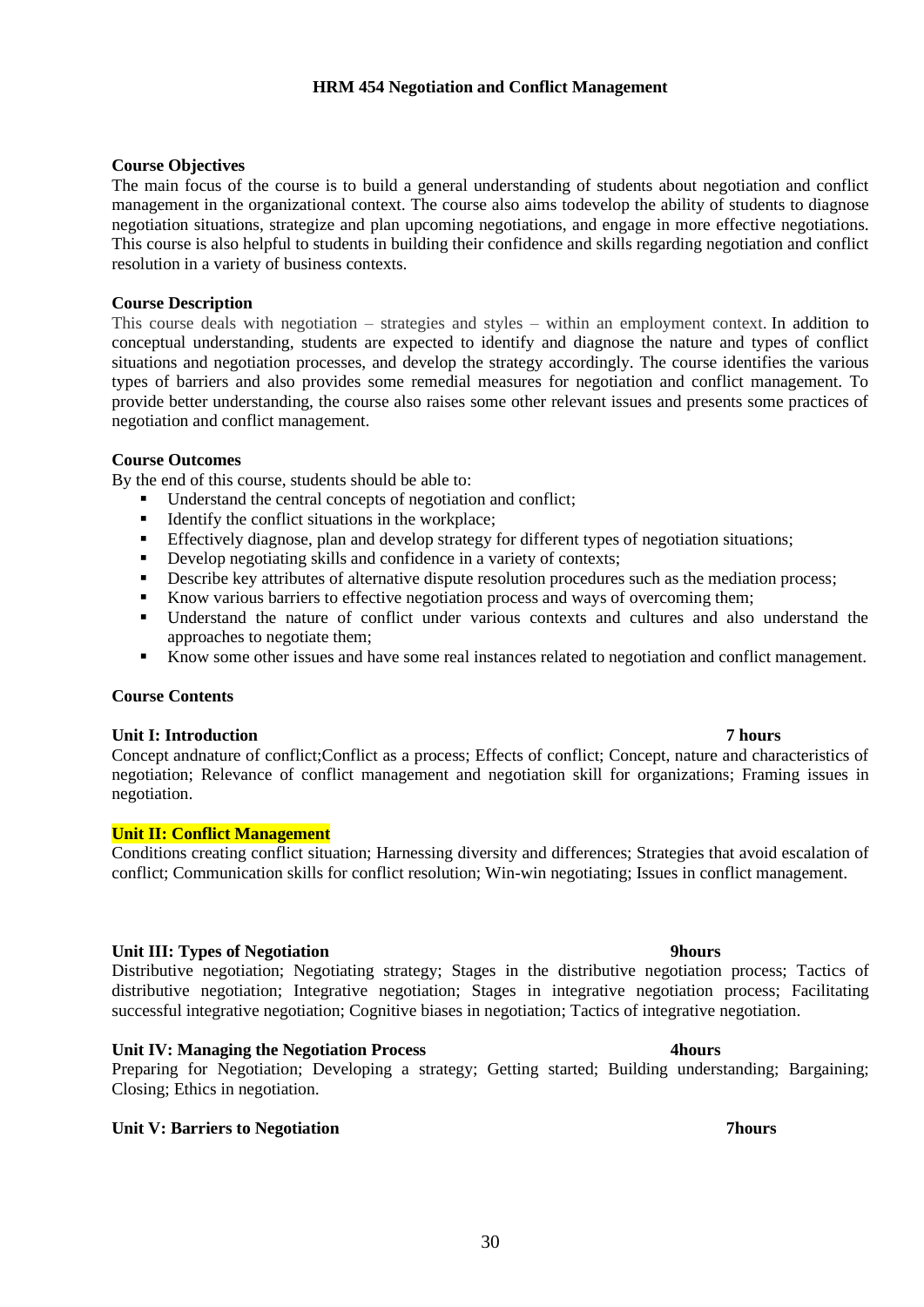Die-hard bargainers; Lack of trust; Information vacuums and the negotiator's dilemma; Structural impediments; Spoilers; Difference in gender and culture; Difficulty in communication, The power of dialogue; Recognizing and overcoming barriers to negotiation.

### **Unit VI:Negotiation among Cultures 9hours**

# Understanding different cultures; Adopting culture specific strategies; International and cross-cultural negotiation; Bargaining in multiple parties and teams; Differences between group and multiparty negotiations; Managing multiparty negotiations; Third-party approaches.

### **Basic Texts**

- 1. Roy, J. L., David, M. S., Barry, B. and Minton, J. W.*Essentials of Negotiation.* Boston:Irwin/McGraw-Hill.
- 2. Laws, A. *Negotiations,* Orion Printers Pvt. Ltd., Hyderabad.

- 1. Harvard Business Essentials Series, *Negotiation,* Harvard Business School Publishing Corporation.
- 2. Hiltrop, J. M. and Udall, S. *The Essence of Negotiation*, Prentice–Hall of India Private Limited.
- 3. Moore, C. W. *The Mediation Process*. Jossey-Bass.
- 4. Ury, W.Getting Past No: *Negotiating with Difficult People*. Bantam.
- 5. Raiffa, H.*The Art and Science of Negotiation.* Harvard University Press.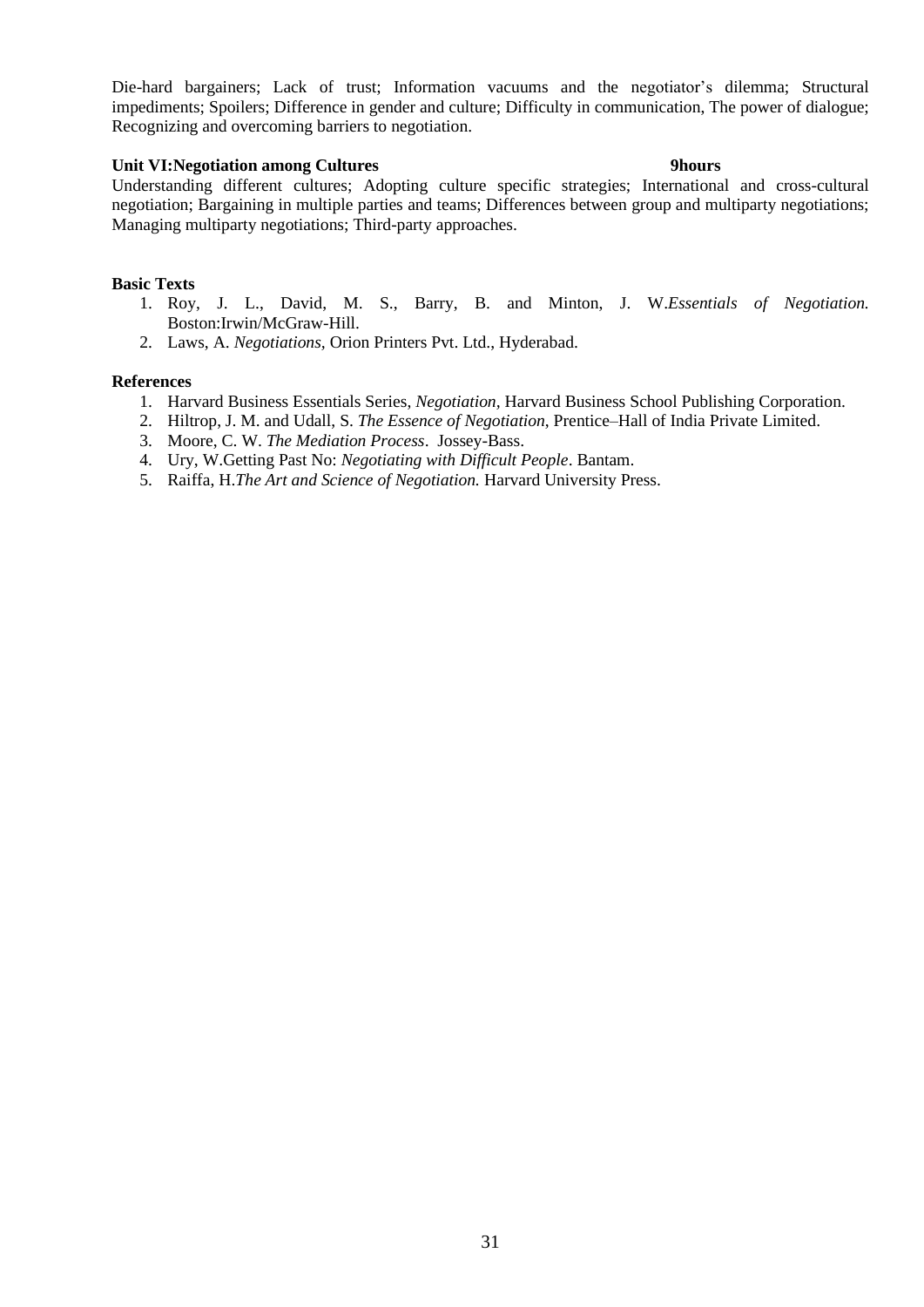# **Course Objective**s

This course examines the primary role of human resources development (HRD) in the organization to help people and organizations effectively manage change. This course focuses on strategies for assessing, designing, and implementing training and organizational development efforts that positively impact the performance of the individual and the work group.

# **Course Description**

The course provides an overview of change interventions, including training and staff development; succession planning and performance management; factors that influence HRD; the consulting role and skills of the HRD professional, including facilitation and group dynamics; and the trends in HRD, such as human performance technology and the work out process model.

# **Course Outcomes**

After completion of the course, students should be able to:

- Define Human Resources Development and explain its growth as a sub-set of Human Resources Management;
- **•** Identify and discuss the concept of learning including (a) major theories of learning, (b) issues to be considered in order to maximize learning, (c) the factors that affect the transfer of training, (d) differences among learners, and (e) organizational learning.
- Explain the methods used in assessing HRD needs;
- **•** Discuss the concept and methods of designing, delivering and evaluating training programs;
- Explain methods for coaching, counseling, mentoring, career development programs;
- **•** Discuss the concept and methods of industry-academia collaboration for developing human capital.

# **Course Contents**

# **Unit I: Introduction to Human Resource Development 6 hours**

Concept of human resource development (HRD) and its features; Relationship between HRM and HRD; HRD mechanisms, processes and outcomes; Roles and competencies of HRD professionals; Current trends in HRD; Challenges in HRD.

# **Unit II: Learning and HRD 8 hours**

Learning and training; The forces influencing working and learning; Individual differences in the learning process; Learning theories and strategies; Implications of learning theories for effective HRD programs; Recent developments in learning – organizational learning.

# **Unit III: Designing, Delivering and Evaluating Training Programs 10 hours**

Business goals versus training; Different phases of training; Identifying and analyzing training needs – organizational, task and person analysis; Setting out the training objectives and action plans; Training delivery methods; Evaluating a Training Program – concept, purposes and principles of training evaluation; Methods of training evaluation; Data collection for training evaluation; Ascertaining the reactions of the participants; Measuring the participants' learning: Knowledge, skills and changes in attitudes and values.

# **Unit IV: Coaching, Mentoring and Performance Management 7hours**

Coaching - concept, objectives, prerequisites and benefits; Differences between coaching and training; Competencies of coaches; Management support in coaching; Mentoring - concept and benefits; Mentoring versus coaching; Implementing mentoring practices; Performance management - concept and purposes of performance evaluation; Human factors influencing performance; Framework of performance evaluation; The feedback interview; Linking performance evaluation with development and rewards; Problems in performance evaluation.

# **Unit V: Counseling 5hours**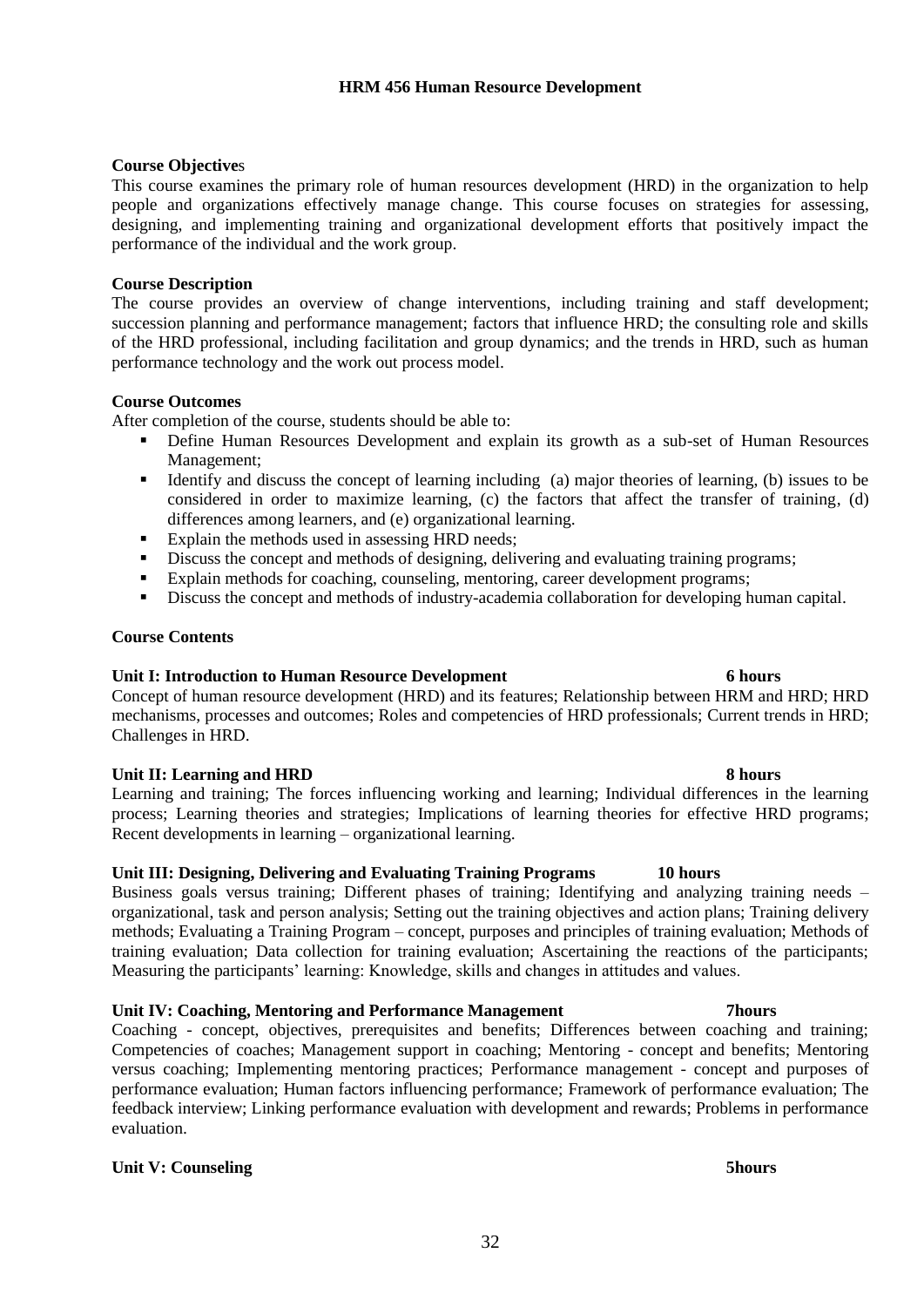Concept, benefits and prerequisites of employee counseling; Differences between counseling and coaching; Guidelines for effective counseling; Counseling need symptoms; Types of counseling; Employee Assistance Programs ; Employee Wellness and Health Programs ; Managing stress through counseling; Issues in counseling.

### **Unit VI: Career Planning and Development 7hours**

Concept of career; Career stages; Matching personality and career choice; Career development for recent hires, career development during midcareer and career development for preretirement; Career planning and pathing; Managing dual careers; Managing second half of life.

# **Unit VII: Developing Collaboration 5hours**

Industry and academia collaboration: Concept, benefits and challenges; Guidelines for effective collaboration; Assessment of industry-academia collaboration efforts for developing human capital in Nepal.

### **Basic Texts**

- 1. Haldar, U. K. *Human Resource Development*. Oxford University Press. New Delhi.
- 2. Werner, J. M., andDeSimone, R. L. *Human Resource Development*. CENGAGE Learning, New Delhi.

- 1. Mankin, D. *Human Resource Development*. Oxford University Press, New Delhi:
- 2. Rishipal. *Training and Development Methods*. S. Chand, New Delhi.
- 3. Armstrong, M. *Armstrong's Handbook of Human Resource Practice*. London: Kogan Page.
- 4. Agochiya, D. *Every Trainer's Handbook*. Sage, New Delhi.
- 5. Ivancevich, J. M., andHoon, L. S. *Human Resource Management in Asia*. McGraw Hill, Singapore.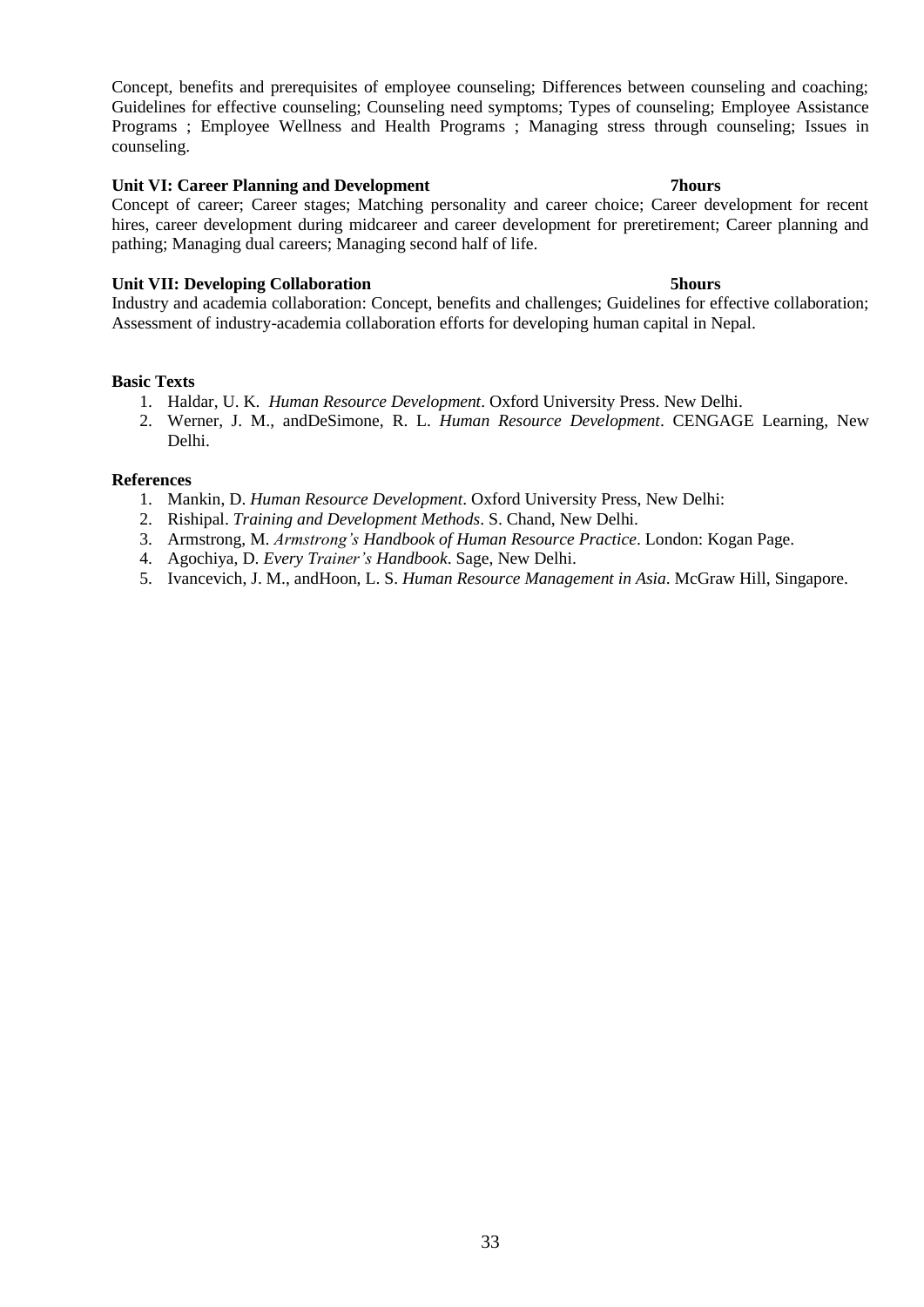# **Concentration**

**Small Business and Entrepreneurship**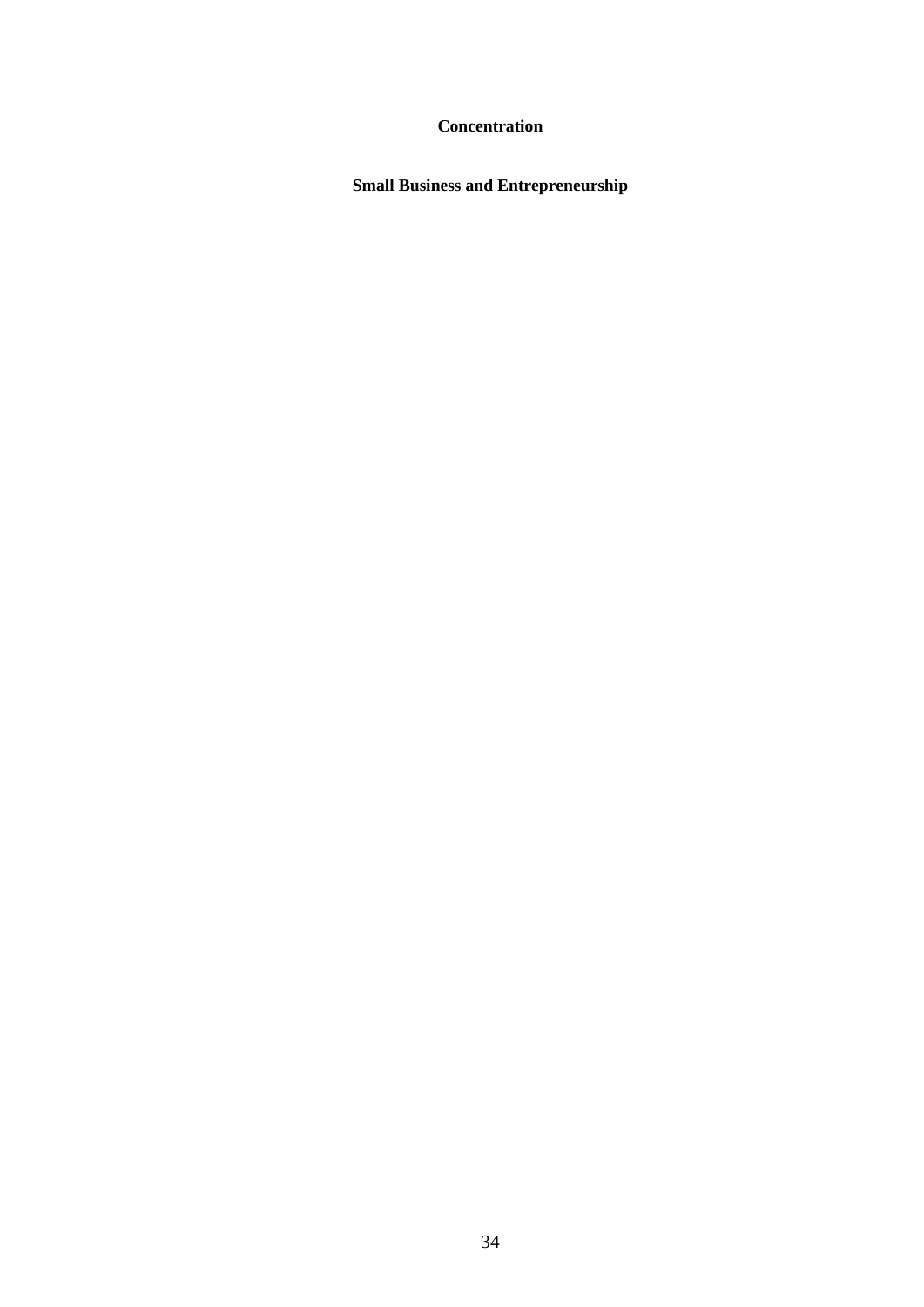### **Course Objective**

The main objective of this course is to impart students the knowledge and skills of entrepreneurial small businesses so that students may successfully apply them to start and managesuch businesses as a career option or help and advice their owners and managers for smooth operations.

### **Course Description**

To achieve the objective, this course deals with the nature, role and ethics of small business, characteristic features of entrepreneurs, business ideas, options for starting of small business, small business strategies, business plan, small business marketing, small business management and small business accounting and finance.

### **Course Outcomes**

By the end of this course, students should be able to:

- Understand the fundamentals small business entrepreneurship
- Recognize opportunity and generate ideas for small business
- Use the skills of starting up a small business
- Develop small business strategies and plan
- Appreciate the need for business advice and assistance
- Consider the issues small business management
- Comprehend the need for small business accounting and finance

### **Course Contents**

### **Unit I: Introduction 5 hours**

Concept of small business; Characteristics of small business; Advantages and disadvantages of small business; Small businesses *versus* high growth ventures; Small business owners *versus*entrepreneurs; Motivation for choosing; Opportunities and rewards for starting small business; Starting a small business: entry competencies; Factors affecting success and failure of small business; Role of small business in the Nepalese economy; Small business ethics.

### **Unit II: Small Business Ideas 4 hours**

Sources of business ideas; Screening ideas; Ideas, opportunities and creativity: innovative frame of mind; Avoiding pitfalls; Types of innovations small businesses develop; Feasibility of an idea: pilot testing; Methods of being creative

### **Unit III: Starting Up Small Business 7 hours**

Starting a part-time business: significance, types and success factors; Starting a full-time business: new, purchasing and franchising; Starting a new business: advantages and disadvantages, increasing chance of success; Purchasing an existing business: advantages and disadvantages, determining value of business and structuring the deal; Franchising: advantages and disadvantages, franchising opportunities and legal considerations

### **Unit IV: Small Business Strategies and Business Plan 6 hours**

Strategy in small business; Small business strategy process: pre-strategy, benefits, strategy selection and competitive strategy; Life cycle and business strategy; Concept of business plan; Key element of business plan: vision and mission statements, elevator pitch, executive summary and business plans; Strategizing for business plan; Contents of business plan; Presenting business plan

### **Unit V: Business Advice and Assistance 5 hours**

Concept of business advisor; Types of professional advisor; Advisory styles; Sourcing advisors; Choosing a professional advisor; Forms of support for new and small business in Nepal; Government assistance; Private sector assistance; Assistance from INGOs and NGOs; Business incubation and incubators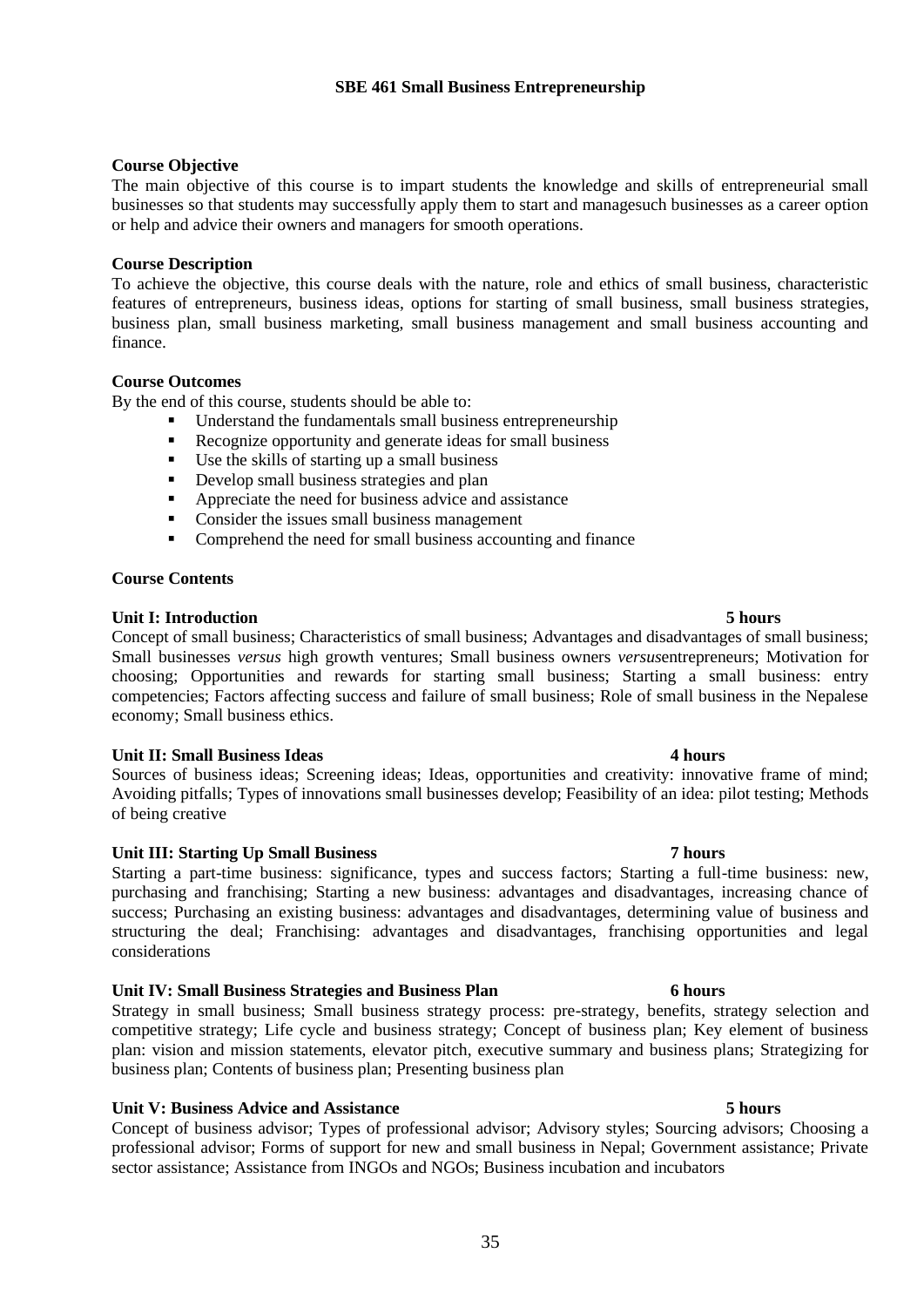# **Unit VI: Small Business Marketing**: **7 hours**

Product and pricing strategies; Promotion strategies: determining value proposition, market segmentation, developing message, conveying message; Process of personal selling; Customer relationship management: strategies and steps; Distribution: direct marketing, Internet, distribution issues for direct marketing and nondirect marketing

# **Unit VII: Small Business Management 5 hours**

Forms of small business organizations and their relative advantages and disadvantages; Organization structure; Acquisition of staff; Management process; Concept of operations management; Operations management process; Physical site factors: premises, location and layout; Inventory and supply management

### **Unit VIII: Small Business Accounting and Finance 5 hours**

Need of accounting for small business; Setting up accounting system; Financial reports; Uses of financial accounting; Managing cash flow; Preventing cash flow problems; Sources of small business financing; Choosing right source of financing; Managing receivables and inventory; Budget for small business

# **Basic Text**

Katz,J. and Green, R..*Entrepreneurial Small Business*. Tata McGraw-Hill Education, New Delhi.

### **References**

- 1. Shaper, M.,Volery ,T., Weber, P., and Lewis, K. *Entrepreneurship and Small Business.* Wiley India, New Delhi.
- 2. Zimmerer, T., W. and Scarborough, N. M. *Essentials of Entrepreneurship and Small Business Management*. Prentice-Hall of India Ltd., New Delhi.
- 3. Roy, R. *Entrepreneurship.* Oxford University Press, New Delhi.
- 4. Khanka, S.S. *Entrepreneurial Development,* S. Chand & Co., New Delhi

# **SBE 462 Small Business Finance**

### **Course Objectives**

This course is designed for students seeking a full understanding of the financial aspects and issues of a small business. By looking at financial statements, forecasts, budgeting and breakeven analysis, the student will gain a solid foundation of the financial concepts and skills necessary for the launching and operating a small business.

### **Course Description**

This course deals with the fundamentals of small business finance, preparing financial statements, evaluating operating and financial performance, managing cash flows, costs of capital, Creating and recognizing venture value, professional venture capital, other financial alternatives and financial distress.

### **Course Outcomes**

By the end of this course, students should be able to:

■ Understand the fundamentals of small business finance: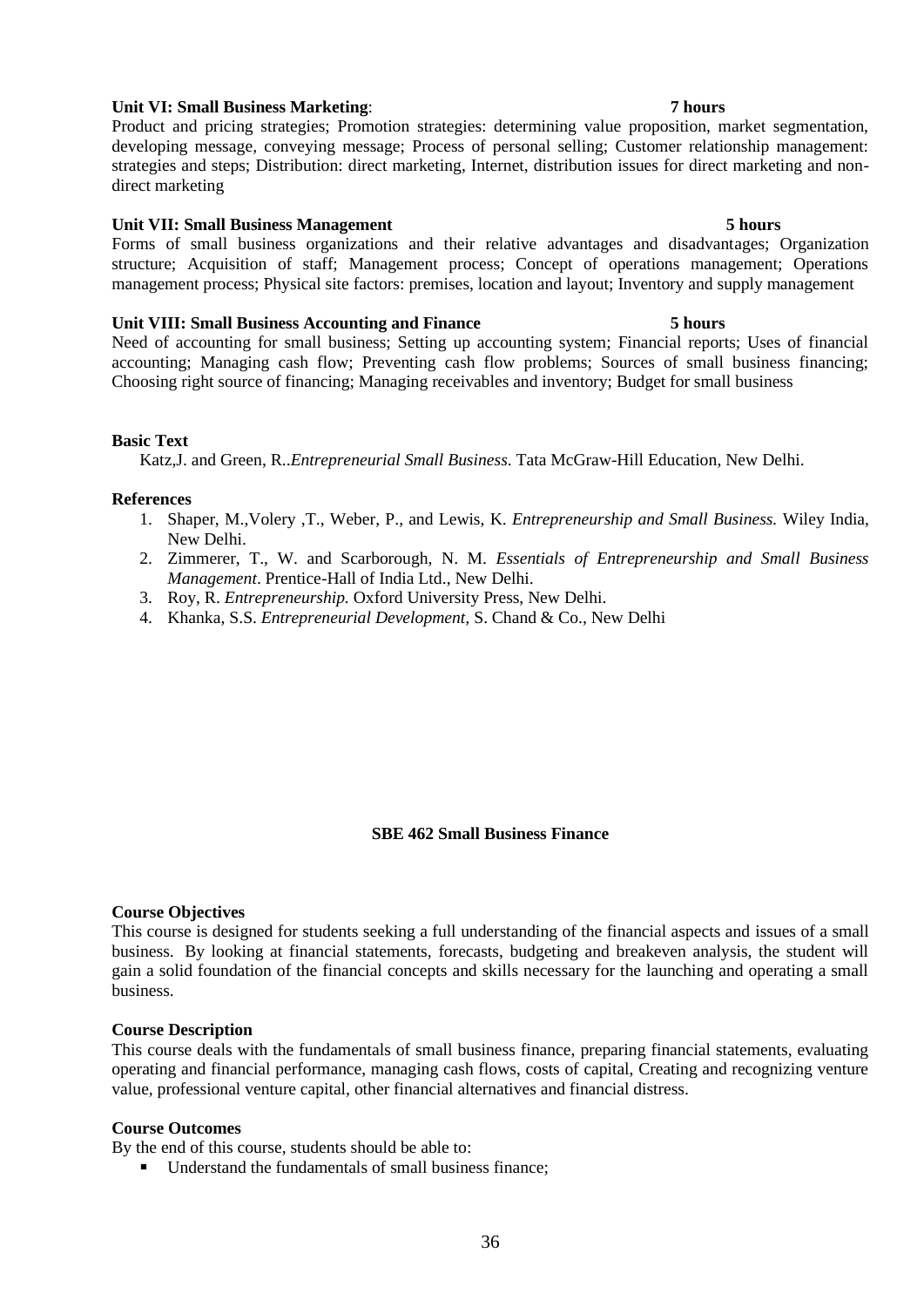- Prepare and use small business financial statements;
- Evaluate operating and financial performance of small business;
- Manage small business cash flows:
- Determine costs of financial capital;
- Create and recognize venture value:
- Know professional venture capital; and
- Use alternative financing and resolve financial distress

## **Course Contents**

## **Unit I: Introduction 5 hours**

Concept and nature of small business finance; Organizing and financing a small business; Forms of small business organization; Choosing a form of organization and its tax and other considerations; Seed, start-up and first round financing sources: financial bootstrapping, Business angel funding and first-round financing opportunities.

## **Unit II: Preparing and Using Financial Statements 7 hours**

Obtaining and recording necessary resources for small business; Business assets, liabilities and equity; Sales, expenses and profits; Internal operating schedules; Statement of cash flows; Operating and survival break even analysis; Identifying break even drivers in revenue projections.

## **Unit III: Evaluating Operating and Financial Performance 7 hours**

Concept and need of operating and financial performance; Operating and financial performance measures by stages of life cycle; Financial ratios; Cash burn rates and liquidity ratios; Measuring financial leverage ratios; Profitability and efficiency ratios; Industry comparable ratio analysis.

## **Unit IV: Managing Cash Flows 6 hours**

Financial Planning throughout venture life cycle; Surviving in the short run; Short-term cash planning; Projected monthly financial statements; Cash planning from projected monthly financial statements; Conversion period ratios.

### **Unit V: Costs of Financial Capital 5 hours**

Implicit and explicit financial capital costs; Determining the cost of debt capital; Concept and measures of investment risks; Estimation of cost of equity capital; Weighted average cost of capital; Life cycle weighted average cost of capital.

### **Unit VI: Creating and Recognizing Venture Value 6hours**

Concept of venture worth; Basic mechanics of valuation; Required versus surplus cash; Just-in-time equity valuation; Accounting versus equity valuation cash flows; Basic venture capital valuation method; Earning multipliers and discounted dividends.

## **Unit VII: Professional Venture Capital 6 hours**

Concept and nature of professional venture capital; Professional venture investing cycle; Determining fund objectives and policies; Organizing new fund; Soliciting investments in new funds; Obtaining commitments for a series of capital calls; Conducting due diligence and actively investing; Arranging harvests or liquidation; Distributing cash and securities proceeds.

## **Unit VIII: Other Financing Alternatives and Financial Distress 6 hours**

Facilitators, consultants and intermediaries; Commercial and venture bank lending; Credit cards; Government financing programs; Receivables lending and factoring; Debt, debt substitutes and direct offerings; Concept and nature of financial distress; Resolving financial distress.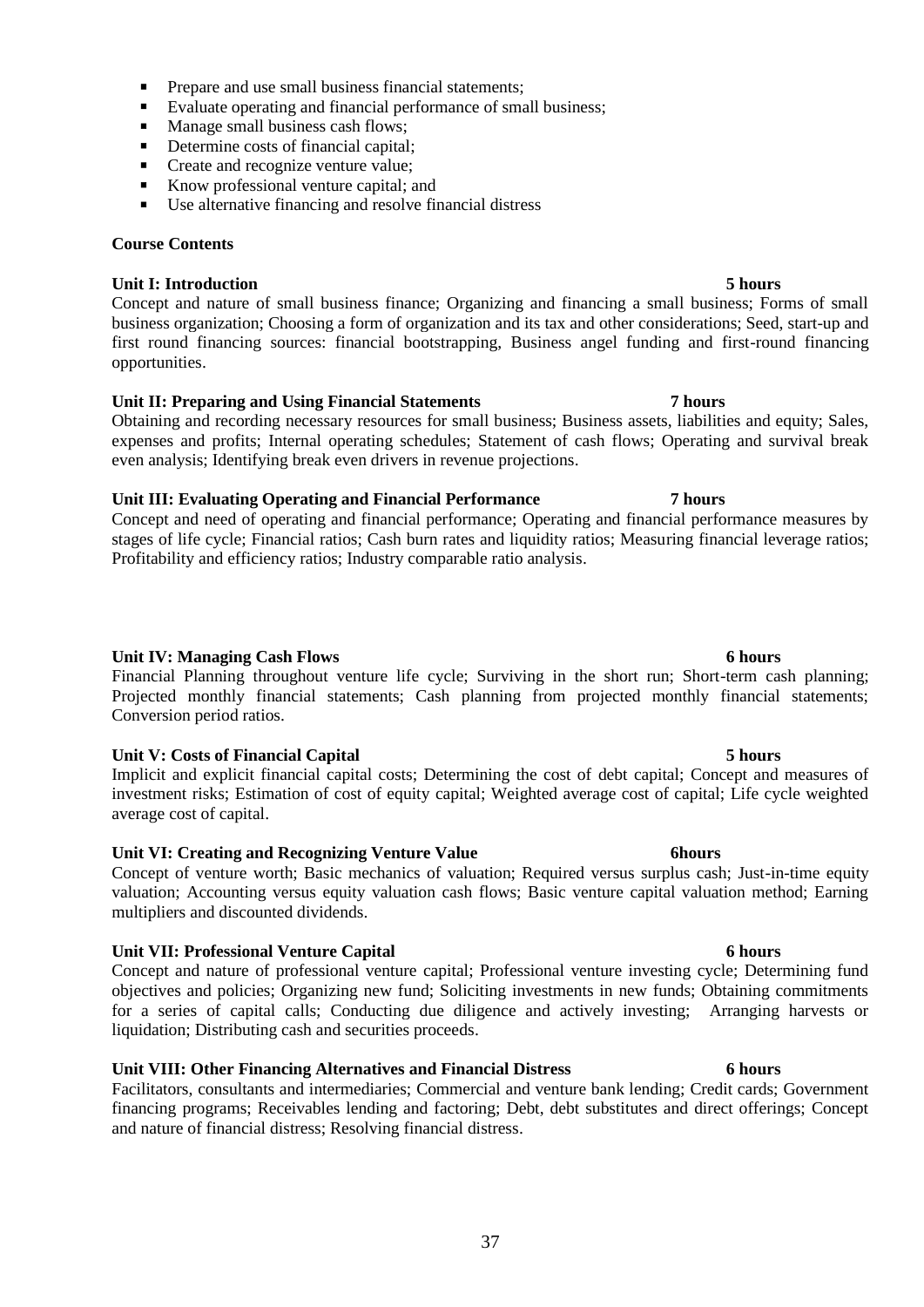### **Basic Text**

Leach, [J. C.,](http://www.amazon.com/s/ref=rdr_ext_aut?_encoding=UTF8&index=books&field-author=J.%20Chris%20Leach) and Melicher, R. W. Entrepreneurial *Finance.* New Delhi: South-Western

#### **References**

- 1. Leach, [J. C.](http://www.amazon.com/s/ref=rdr_ext_aut?_encoding=UTF8&index=books&field-author=J.%20Chris%20Leach) and Melicher, Ronald W. *Finance for Entrepreneurs.* New Delhi: Cengage Learning
- 2. Smith, J. K., Smith, R. L. and Bliss, R. T. *Entrepreneurial Finance: Strategy, Valuation and Deal Structure*. California: Stanford University Press
- 3. Ahmed, R. *Rural Banking and Economic Development*, Mittal publications, New Delhi.

### **SBE 465 Social Entrepreneurship**

### **Course Objectives**

The main objective of this course is to impart students with the fundamental knowledge social entrepreneurship and the skills to require for launching, managing and achieving growth of social enterprise as a career option.

### **Course Description**

This course deals with a number of topics such as the concepts of social entrepreneurship and social entrepreneurs, social entrepreneurship ideas and opportunities, developing concept of social enterprise and social enterprise business plan, social enterprise fundraising and marketing, and social enterprise launch, growth and goal attainment

#### **Course Outcomes**

By the end of this course, students should be able to:

- Understand the fundamentals of social entrepreneurship;
- Know social entrepreneurs;
- Recognize opportunities and generate ideas of social enterprises;
- Develop social enterprise concepts and models;
- Identify and analyze entrepreneurial opportunities;
- Write social venture plans;
- Measure social value; and
- Launch social enterprise and prepare for its growth

#### **Course Contents**

#### **Unit I: Introduction 5 hours**

Nature and concept of social entrepreneurship; Myths about social entrepreneurship; Emergence of social entrepreneurship as global movement; Pioneers of social entrepreneurship; Process of social entrepreneurship; Growth of social entrepreneurship; Theories of social entrepreneurship; The forces on social entrepreneurship.

#### **Unit II: Social Entrepreneurs 5 hours**

Social entrepreneurs: concept, traits, and characteristics of successful social entrepreneurs, functions; Difference between social entrepreneurs, business entrepreneurs, government and activism; Examples of world renowned social entrepreneurs.

#### 38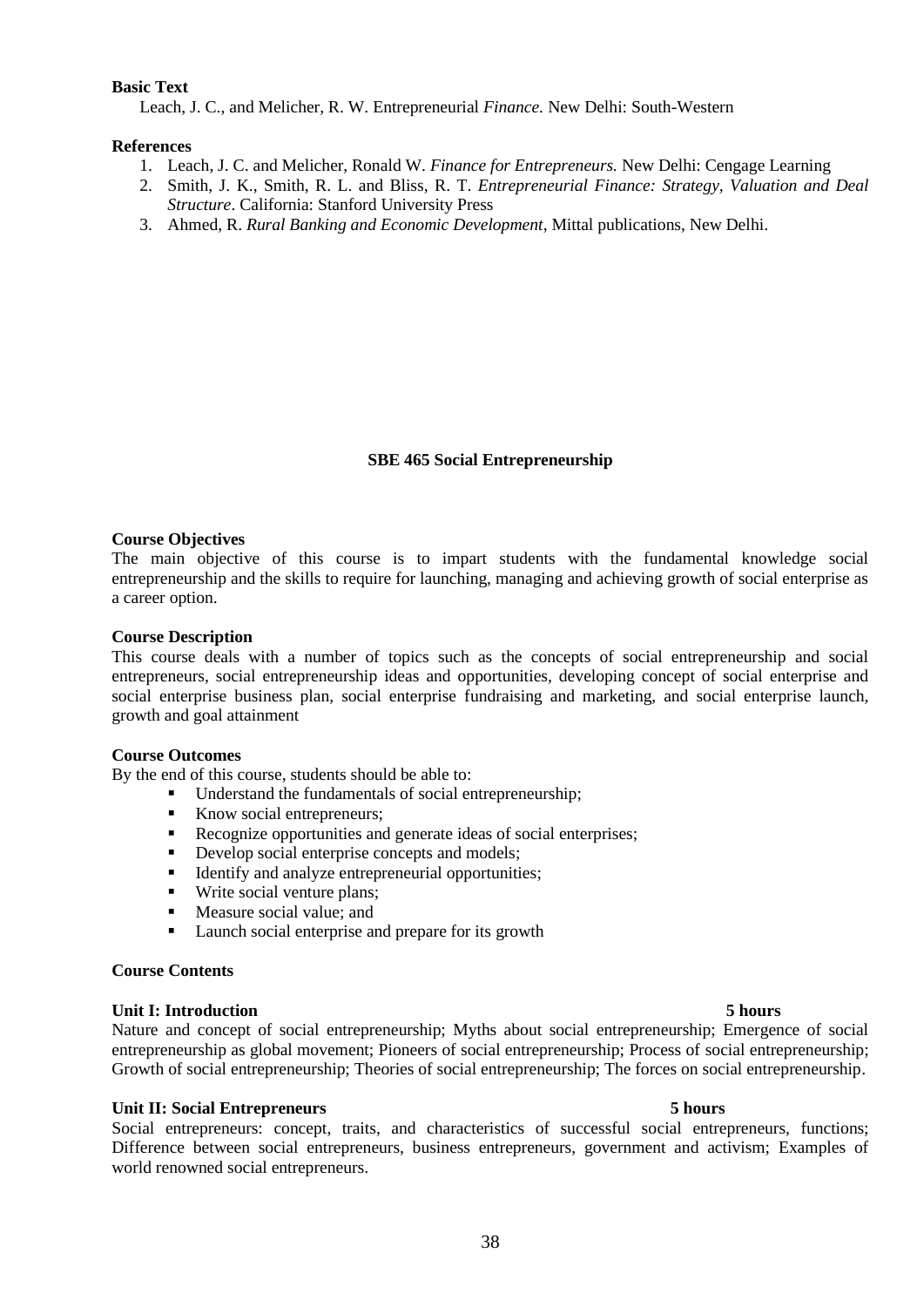## **Unit III: Ideas and Opportunities 6 hours**

Introduction to social entrepreneurship ideas and opportunities; Creative process of social entrepreneurship: access to information, utilization of information, creativity and ideas; Moving from ideas to opportunities; Sources of opportunities.

## **Unit IV: Developing Social Enterprise Concept 5 hours**

Introduction to social enterprise concept; Social enterprise mission; Business models; Types of business model; Threats to business model.

## **Unit V: Social Enterprise Business Plans 5 hours**

Concept of business plan; Business plan summary; Description of the enterprise; The team; The market and industry; Marketing and fundraising; Financial plan; Goals and objectives with a timeline; Risk assessment; Supporting document; Pitfalls.

## **Unit VI: Measuring Social Value 5 hours**

Concept of social value; Need for measuring social value; Methods of measuring social value; Social return on investment; Measuring vulnerability and efficiency of social enterprise; Organizational effectiveness of social enterprise.

## **Unit VII: Entrepreneurial Fundraising and Marketing 7 hours**

Introduction; Types of fundraising; Personal relationships; Direct mail; Fundraising events; Tele-funding; Traditional media; Virtual means; Spending of raised funds; fundraising strategies; Social enterprise marketing; Steps in building social enterprise marketing strategy; Social enterprise messages; Pricing.

### **Unit VIII: Launch, Growth and Goal Attainment 7 hours**

Introduction; Preparing for growth; Substitutes for service; Socioeconomic and demographic changes; Public policy shifts; Bargaining power of sellers and buyers; Social enterprise growth strategies; Myths about growth; Challenges of growth and change; Growth and risk; End of the social entrepreneurship process.

## **Basic Texts**

Brooks, A. C. *Social Entrepreneurship: A Modern Approach to Social Value Creation*. New Delhi: Prentice-Hal India Ltd.

### **References**

- 1. Bornstein, D. and Davis, S. *Social Entrepreneurship: What Everyone Needs to Know.* New Delhi: Oxford University Press.
- 2. Gunn, R. and Durkin, C. (Eds). *Social Entrepreneurship: A Skills Approach*. Bristol: The Policy Press.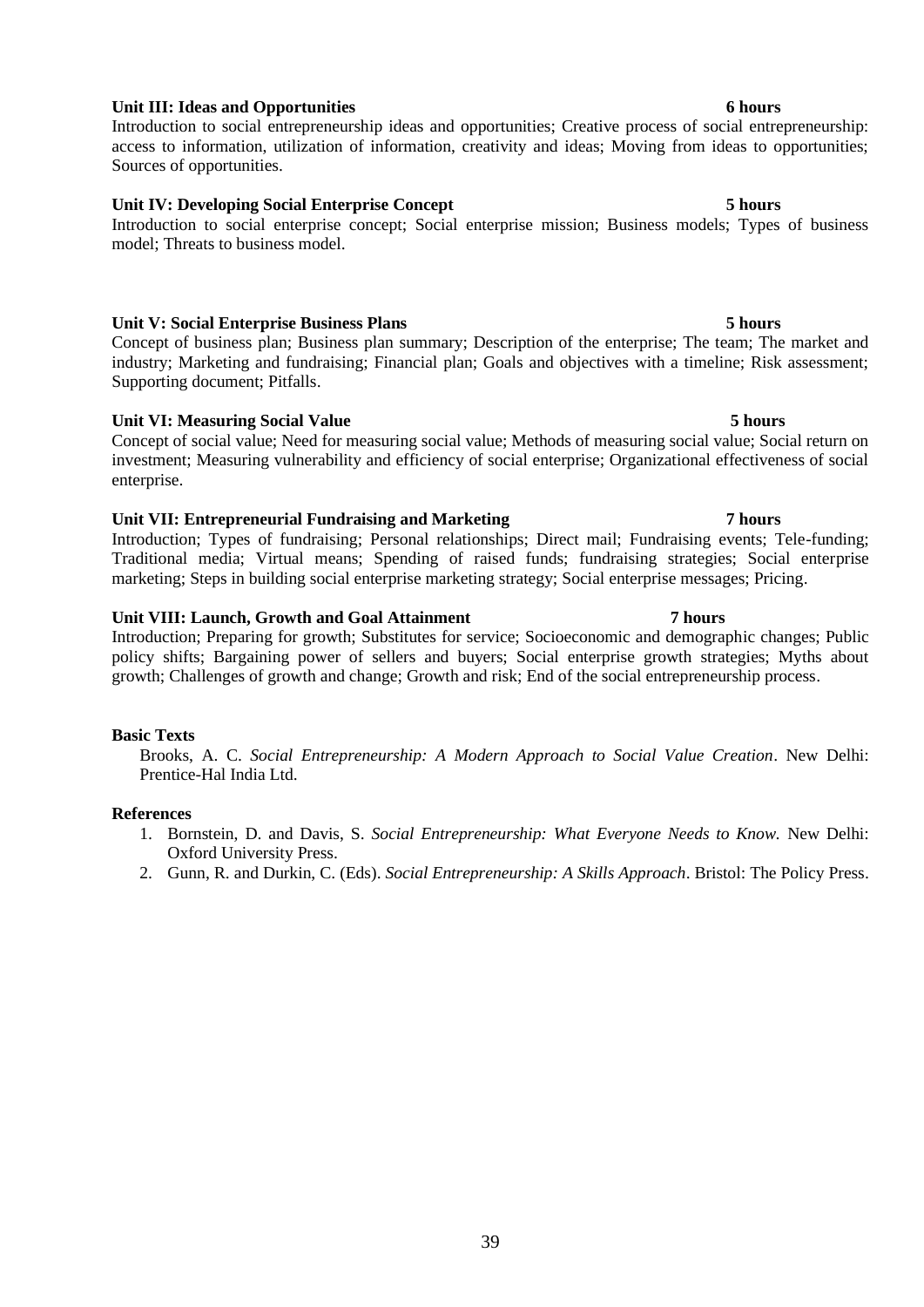## **SBE 466 Venture Ideas and Models**

## **Course Objectives**

Creating a new business is a challenging and complex task. The road to entrepreneurial success is long, winding and strewn with pitfalls, obstacles and blind turns. The risks of starting a new business are high, as illustrated by the high failure rates for new ventures. This course provides students with an applied, practical exposure focusing on the development, testing, and validation of business models in support of new venture creation.

### **Course Description**

The New Venture Development course helps students to develop their critical and analytical skills necessary to form and then launch a viable and sustainable new venture. The ability to identify and act on a promising opportunity as well as good management practice is critical for a new venture. This course will enable students to discover their unique talent for entrepreneurship as well as ensuring the business model fits the identified opportunity.

## **Course Outcomes**

At the end of the course, students learn how to use a business model to brainstorm and design each part of their venture, from customer experience to early product development. Specific skill development and issues covered include:

- Opportunity Identification Articulating the problem to be solved and the potential benefit to the customer;
- Customer Discovery Testing your assumptions about the alignment between your product offering and targeted market through interviews and surveys with early potential customers;
- Value Proposition Synthesizing the unique benefits of new offerings through comparisons with the competition in the marketplace;
- Early Product Development Building minimal viable products to test customer acceptance;
- **•** Profit Models Identifying revenue sources while minimizing cost factors;
- Business Model Development Turning your new venture idea into a business model designed to test and validate assumptions about what it takes to build repeatable and scalable business;
- Startup Metrics Identifying critical indicators for benchmarking, measuring, and monitoring.

### **Course Contents**

This course links theory and practice in providing hands-on experience in the creation and development of a new venture. Students, individually and in teams, take a multidisciplinary approach to the preparation and presentation of a professional business plan.

In the process, the course focuses on developing skills conducive to venture success, including team building, organizing, planning, integrating, and persuading. In addition, students will analyze several business plans. Also, external experts will provide advice and insight on business plan development and related matters.

The following themes or topics are included:

- The basics of new venture ideas and model building
- Opportunity identification
- Risk assessment
- Venture model building
- Customer understanding and business models
- Venture Plan preparation
- **■** Market entry strategy
- Survival and growth strategy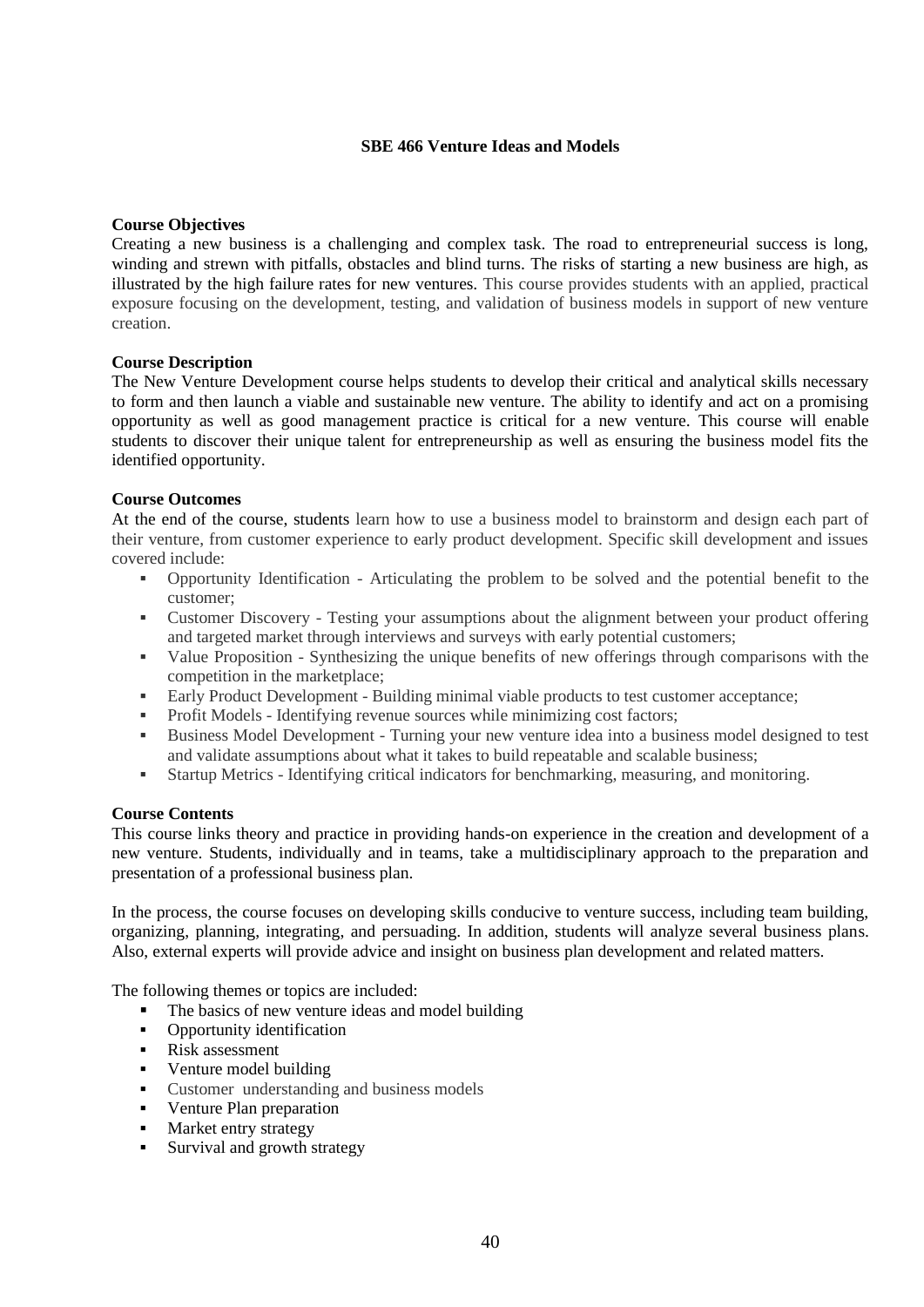#### **References**

- 1. Blundel, R. and Lockett, N. *Exploring Entrepreneurship: Practices and Perspectives*. Oxford University Press, New Delhi.
- 2. Timmons, J. A. and Seinelli, S. *New Venture Creation: Entrepreneurship for the 21st Century.* Irwin McGraw Hill.
- 3. Roy, R. *Entrepreneurship.* Oxford University Press, New Delhi.
- 4. Khanka, S.S. *Entrepreneurial Development,* S Chand & Co., New Delhi.

### **SBE 464 Retail Management**

## **Course Objectives**

This course will enable students to be familiar with the concept of retail management and develop decision making skills related to retailing. It examines how marketing and operational strategies can be utilized by retailers to improve performance in a highly competitive and rapidly changing environment. The strategic planning process will be explored from the perspectives of both small and large retailers.

#### **Course Description**

This course will examine key functional areas within a retail business including retail consumer behaviour, market segmentation, merchandise planning, store design and layout, financial strategy, supply chain management and customer relationships. The understanding of these functional areas will illustrate how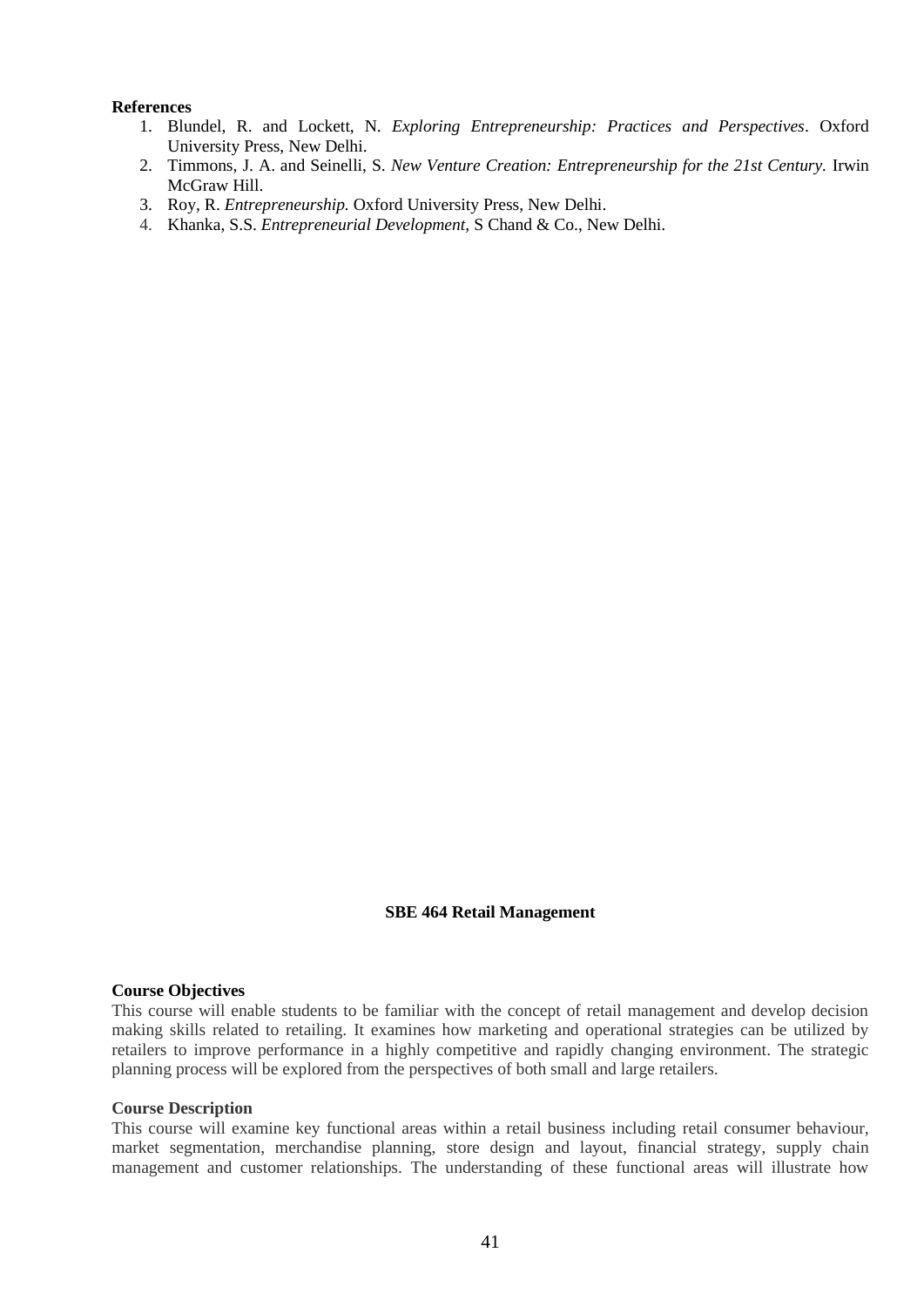retailers can adapt to the competitive and continually changing environment by formulating strategies, which result in profitable performance. Environmental analysis, strategy development, implementation and control issues will provide a framework for the course.

## **Course Outcomes**

Upon successful completion of this course, students should be able to:

- Discuss the concept and importance of retail management in the context of Nepal;
- Explain current retailing trends based on consumer, legal and competitive environments;
- Identify various retail opportunities and evaluate the strategies associated with each type of opportunity.
- Distinguish and characterize the factors and management tools that retailers consider and use when developing their merchandise mix.
- Assess current Nepalese retail practices in their ability to respond to environmental trends.

### **Course contents**

## **Unit I: Introduction 8 hours**

Concept and significance of retailing, functions and activities of retailing, types of retailers, retailers characteristics, multichannel retailing, retail business in the Nepalese context:rural and urban

## **Unit II: Retail Consumer Behaviors and Market Segmentation 6 hours**

Consumer behavior: Buying process, social factors influencing the buying process, consumer's images of retail stores; Market segmentation: criteria for evaluating market segments, approaches for segmenting markets, composite of segmentation approaches.

## **Unit III: Retailing Strategy 8 hours**

Definition, target market and retail format, building a sustainable competitive advantages (CRM), relationship with suppliers, efficiency of internal operation, retail location strategy, growth strategies (market penetration, market expansion, and diversification)

## **Unit IV: Financial Strategy and Retail Pricing 8 hours**

Objective and goals, funding retail ventures, and raising capital, profit planning, budgeting, financial statements, financial analysis (cash flow analysis, ratio analysis, comparative financial statement analysis), merchandise turnover (importance and methods of averaging stock); retail pricing concept, influencing factors for pricing, retail pricing approaches and strategies, setting retail prices

### **Unit V: Merchandise Management and Store Management 8 hours**

Merchandise management (merchandise mix, planning, managing inventory turnover, and management process); merchandise acquisition, control, and handling; merchandise management system; store management responsibilities, role of store manager (leadership, orientation and motivation, and setting goals or quotas), store layout and design, store atmosphere and space management

## **Unit VI: Supply Chain Management and Information System 6 hours**

Supply chain and strategic advantage, the flow of information and products in supply chain, distribution centers and their activities, pull and push supply chain, collaboration between retailers and vendors in supply chain management, emerging retail technologies

## **Unit VII: Retail Communication Mix 4 hours**

Introduction, value of brand image, selection of promotion mix (advertising, sales promotion, personal selling, direct marketing, online marketing, and publicity); planning the retail communication program.

## **Basic Texts**

- 1. Levy, M., Barton A. Weitz: *Retailing Management*, McGraw-Hill Companies Inc. New York.
- 2. Bajaj, C., Tuli, R. and Sirvastava, N. V.*Retail Management*, Oxford University Press, New Delhi.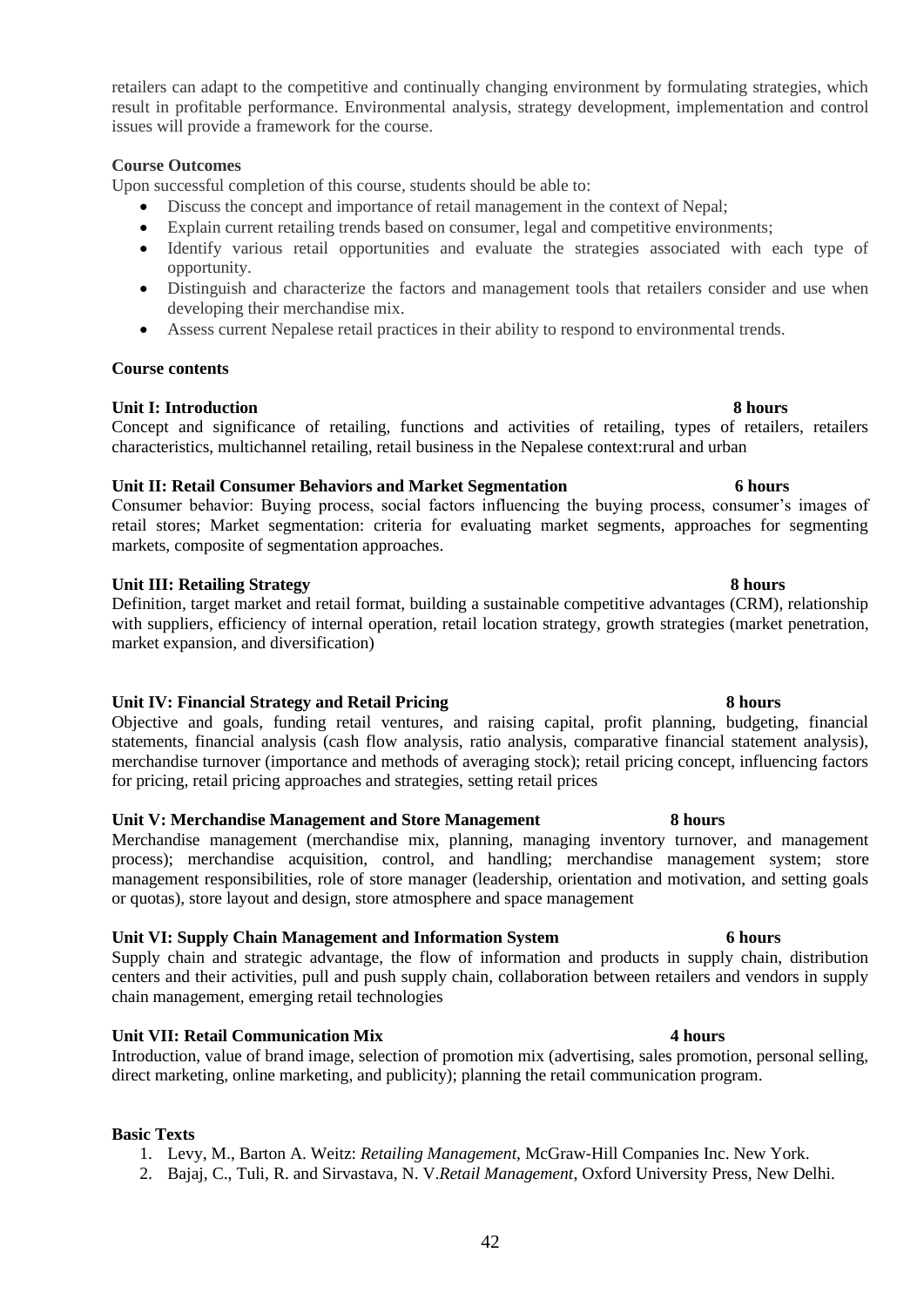### **References**

- 1. Sinha, P. K. andUniyal, D. P.*Managing Retailing*, Oxford University Press, New Delhi.
- 2. Pradhan. S.*Retailing Management*, Tata McGraw-Hill Education Private Limited, New Delhi.

### **SBE 463 Rural Marketing**

## **Course Objectives**

The importance of rural markets for all kinds of products and services has been growing in Nepal in the last two decades. The huge income shift taking place in rural Nepal with the burgeoning rural middle class with high purchasing power and aspiration has meant that business firms can no longer ignore rural markets. Today, business firms are talking about going rural. And there is a growing demand for skilled and trained human resources willing to work in the rural space. The main objective of this course is therefore to introduce students to the concept and importance of rural marketing in the Nepalese context.

The objective of the course is to provide conceptual understanding on the rural marketing with special reference to Nepalese context and develop skills required for planning of rural products. This course gives immense opportunities to understand the rural sector marketing strategies and marketing of both agricultural and allied sector products in rural areas.

#### **Course Description**

The course deals with subjects like the scope and features of Nepalese rural market, rural marketing environment, rural consumer buying behavior, channels and competition, and rural marketing strategies.

#### **Course Outcomes**

After completion of the course, students should be able to:

- Explain the concept and significance of rural marketing;
- **•** Describe rural marketing environment;
- Analyze the rural market potential:
- **•** Perform rural market and competitive analysis:
- Analyze the characteristics of rural consumers and their buying behavior;
- **•** Identify and discuss problems and issues in rural marketing;
- Explain the existing status and situation of infrastructure, development programs and rural credit institutions;
- Develop rural distribution and marketing strategies.

### **Course Contents**

#### **Unit I: Introduction**

Definition andscope of rural marketing; Concepts andcomponents of rural markets; Classification of rural markets; Rural versus urban markets.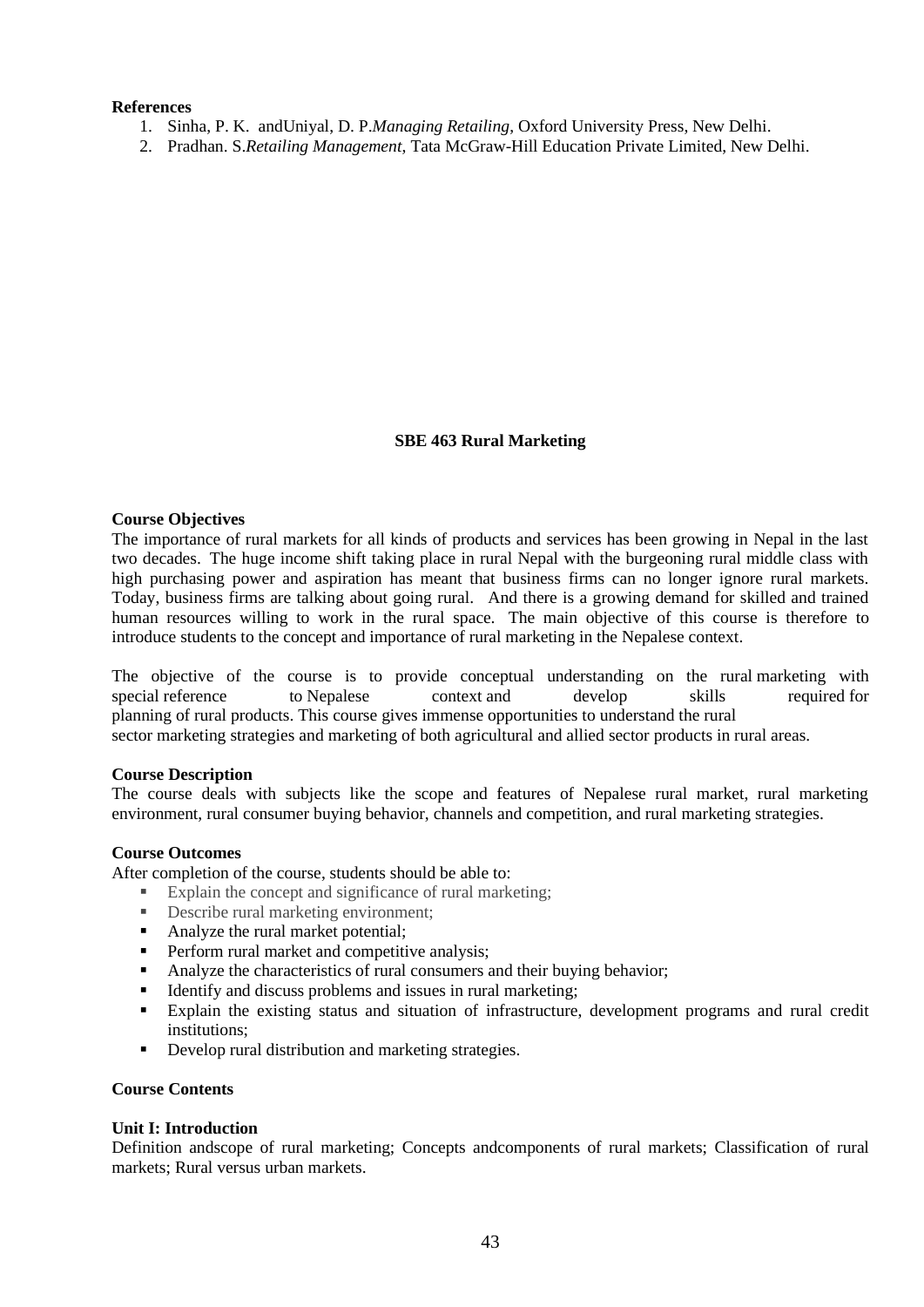## **Unit II: Rural Marketing Environment**

Population; Occupation pattern; Income generation; Location of rural population; Expenditure pattern; Literacy level; Land distribution; Land use pattern; Irrigation;Rural development policies andprograms;Rural industries; Service delivery system and infrastructure facilities; Rural credit institutions; Rural retail outlets; Print media in rural areas; Rural areas requirement; Problems in rural marketing; Rural demand.

## **Unit III: Rural Consumer Behavior**

Consumer buying behavior models; Factors affecting consumer behavior -socialfactors, technological factors, economic factors andpolitical factors.

## **Unit IV: Characteristics of Rural Consumer**

Understanding rural consumers; Age and stages of the life cycle; Occupation and income; Economic circumstances; Lifestyle, personality and brand belief; Information search and pre purchase evaluation; Rise of consumerism; Consumer buying process; Opinion leadership process; Brand loyalty.

### **Unit V: Rural Marketing Strategies**

Segmenting; Targeting and positioning; Product strategy; New product development; Branding in rural Nepal.

## **Unit VI: Distribution Strategy**

Accessing rural markets; Coverage status in rural markets; Channels of distribution; Evolution of rural distribution systems - wholesaling, rural retail system, vans, rural mobile traders, *Haat Bazaars*;Non Conventional methods of reaching rural markets; Public distribution system; Co-operative societies; Behavior of the channel; Prevalent rural distribution models - distribution models of FMCGcompanies.

### **Unit VII: Other Issues**

Rural communication; Role of technology in rural marketing; Role of below the line activities; Agrimarketing;Supply chain in rural marketing; Social marketing andcommunication.

### **Basic Texts**

- 1. Velayudhan, S. K. *Rural Marketing*, Response, SAGE Publication
- 2. Kashyap, P. and Raut, S. *Rural Marketing*, Biztantra.

### **Reference**

• Krishnamacharyulu, C. G. and Ramakrishnan, L *Rural Marketing*, Pearson Education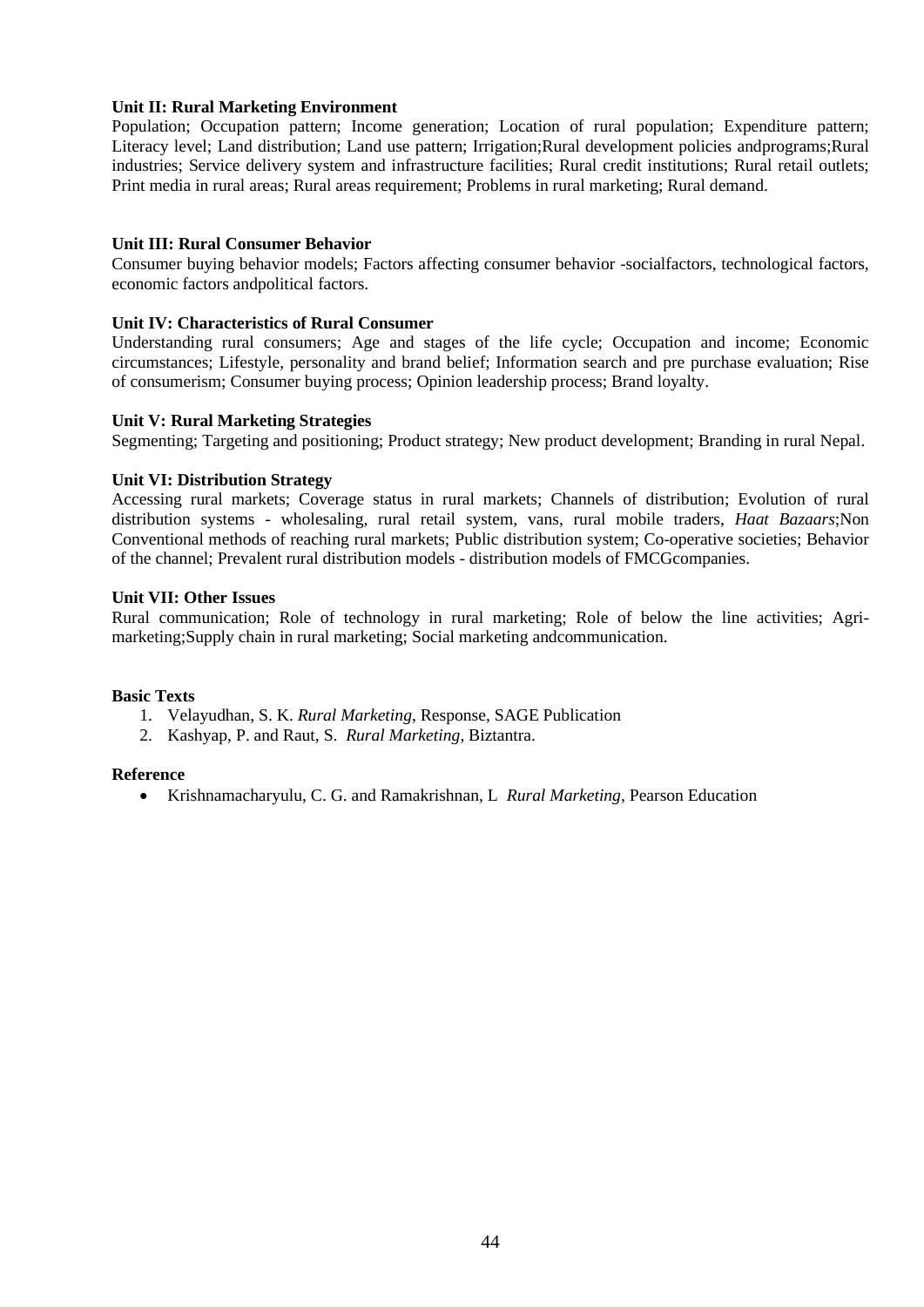## **CONCENTRATION**

**Finance**

## **FIN 433 INVESTMENT MANAGEMENT (Concentration IV)**

#### **Course Objectives**

The course aims to provide the students with the fundamental knowledge of securities and their markets develop skills for computing risk and return from investment and appraise debt and equity securities for investment.

#### **Course Description**

This course provides a broad overview of investment environment and introduces different investment alternatives available to an investor along with their markets. Then it moves to computation of risk and return of an individual asset as well as that of portfolios and selection of optimal portfolio. Then it discusses how assets are priced by capital assets pricing model. Finally, it deals with how debt and equity securities are valued for investment decision making purpose.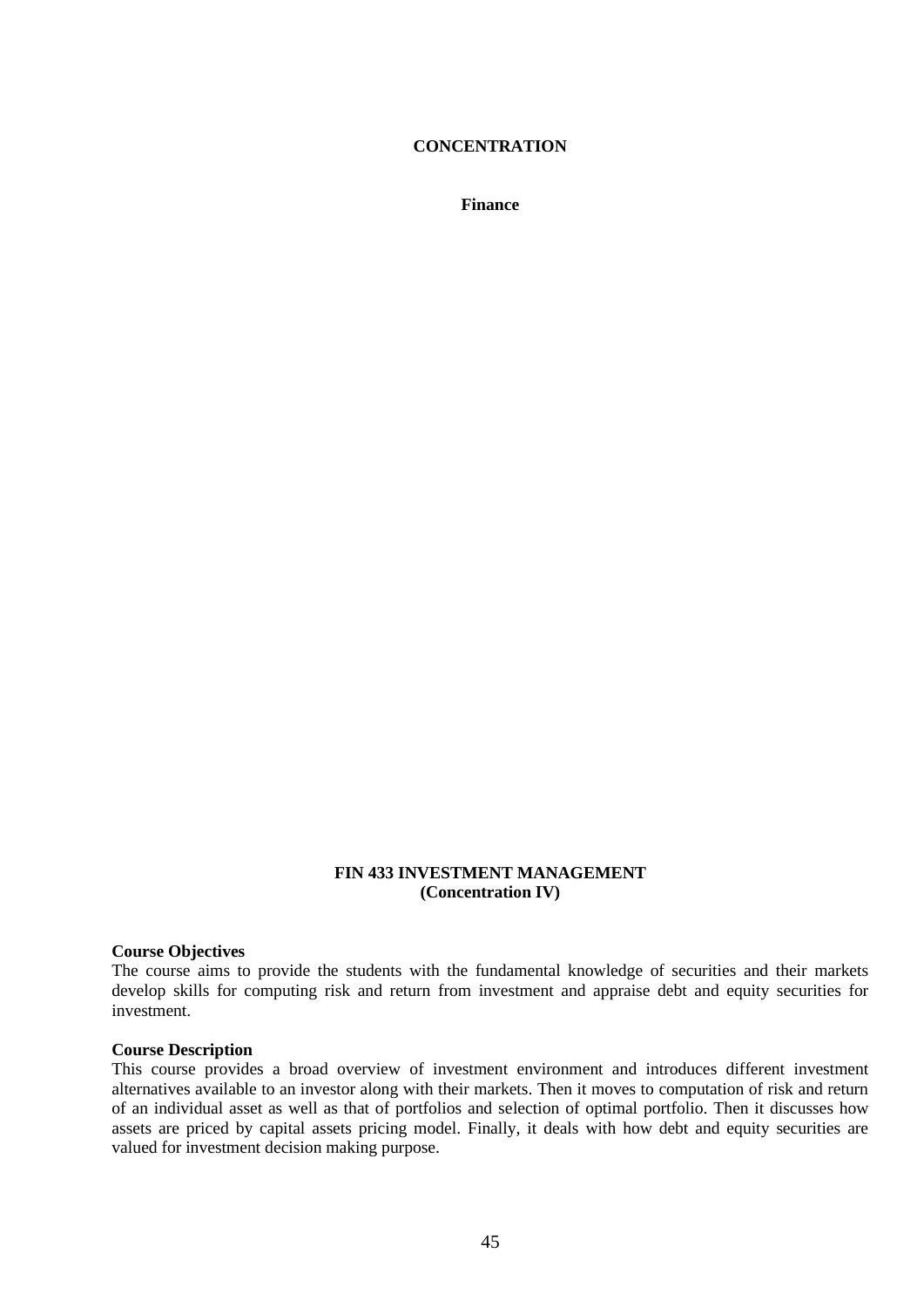## **Course Outcomes**

By the end of this course, students should be able to:

- understand investment environment in which they have to undertake investment decisions;
- differentiate financial assets on the basis of their features for investment purpose;
- construct stock market indexes and interpret them;
- understand how securities are issued in the market and how they are traded in exchanges;
- calculate risk and return on of an individual asset and that of a portfolio;
- diversify risk by creating efficient portfolios:
- price securities using capital assets pricing model;
- value bonds and calculate yields on bonds;
- value common stocks using dividend discount models and price-earning models;

## **Course Contents**

### **Unit I: Investment Environment 4 hours**

Meaning of investment; investment alternatives; securities markets; securities market institutions; investment process; the risk-return trade-off; and Nepalese investment environment.

## **Unit II: Assets Classes and Financial Instruments 8 hours**

The money market: treasury bills, certificates of deposit, commercial paper, bankers' acceptance, Eurodollars, the Libor market, yield on money market instruments; the bond market: treasury notes and bonds, inflationprotected treasury bonds, federal agency bonds, international bonds, municipal bonds, corporate bonds, mortgages and mortgage-backed securities; equity securities: common stock – characteristics and listing, preferred stock, depository receipts; stock and bond market indexes: stock market indexes – price-weighted index, value-weighted index, equally-weighted index; Nepal Stock Exchange index, bond market indicators; and derivative markets.

## **Unit III: Securities Markets 6 hours**

Concept of securities markets; issue of securities; privately held firms and publicly traded companies; shelf registration; initial public offerings; trading of securities; types of markets; types of orders; trading mechanisms; the rise of electronic trading; ECNs; new trading strategies; globalization of stock markets; trading costs; buying on margin; short sales; functions of Nepal Stock Exchange; and role of Nepal Securities Board.

### **Unit IV: Risk and Return 6 hours**

Concepts of risk and return;measuring investment returns: holding period return, returns over multiple periods, annualizing rates of return, expected return, time series of return; inflation and real rates of return; measuring risk: variance, standard deviation, coefficient of variation; portfolio return and risk of a portfolio of risky and risk-free assets.

### **Unit V: Efficient Diversification and CAPM 8 hours**

Diversification and portfolio risk; asset allocation with two risky assets; covariance and correlation; theriskreturn trade-Off with two-risky-assets; the mean-variance criterion; the optimal risky portfolio with a risk-free asset; efficient diversification with many risky assets; the efficient frontier of risky assets; choosing the optimal risky portfolio. The Capital Asset Pricing Model: The Model: Assumptions and Implications, the security market line, and application of CAPM.

## **Unit VI: Bond Prices and Yields 8 hours**

Bond characteristics; treasury bonds and notes; corporate bonds; international bonds; innovation in the bond market; bond pricing; bond pricing between coupon dates; bond pricing in excel; bond yields: yield to maturity, yield to call, realized compound return versus yield to maturity; bond prices over time; yield to maturity versus holding-period return; zero-coupon bonds and treasury STRIPS; after-tax returns; default risk and bond pricing; junk bonds; determinants of bond safety; bond indentures; yield to maturity and default risk; credit default swaps.

## **Unit VII: Equity valuation 8 hours**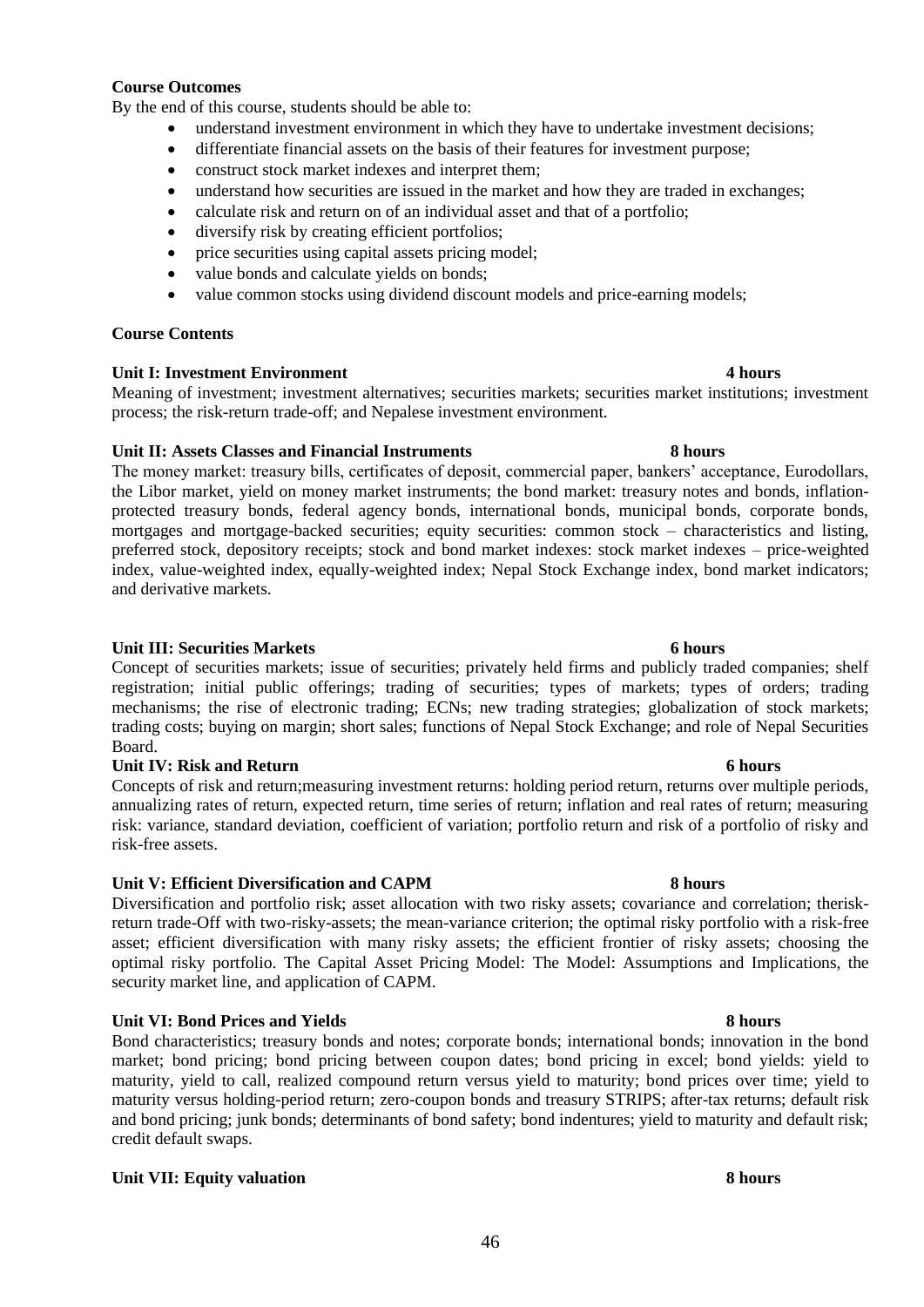Valuation by comparables; limitations of book value; intrinsic value versus market price; dividend discount models; the constant-growth DDM; stock prices and investment opportunities; life cycles and multistage growth models; price–earnings ratios: the price–earnings ratio and growth opportunities; pitfalls in P/E analysis; other comparative valuation ratios; free cash flow valuation approaches; comparing the valuation models; the problem with DCF models.

### **Textbook**

Bodie, Z., Kane, A., & Alan, J. M. *Essentials of investments*. New York: McGraw Hill.

#### **References**

- 1. Alexander, G. J., Sharpe, W. F. & Bailey, J. V. *Fundamentals of investments*. New Delhi: Prentice Hall of India Ltd.
- 2. Jordan, B. D. & Miller, T. W. *Fundamentals of Investments*. New York: McGraw-Hill Irwin.
- 3. Reilly, F. K. & Keith, C.B. *Investment analysis and portfolio management*. New Delhi: Cengage Learning (India) Private Limited.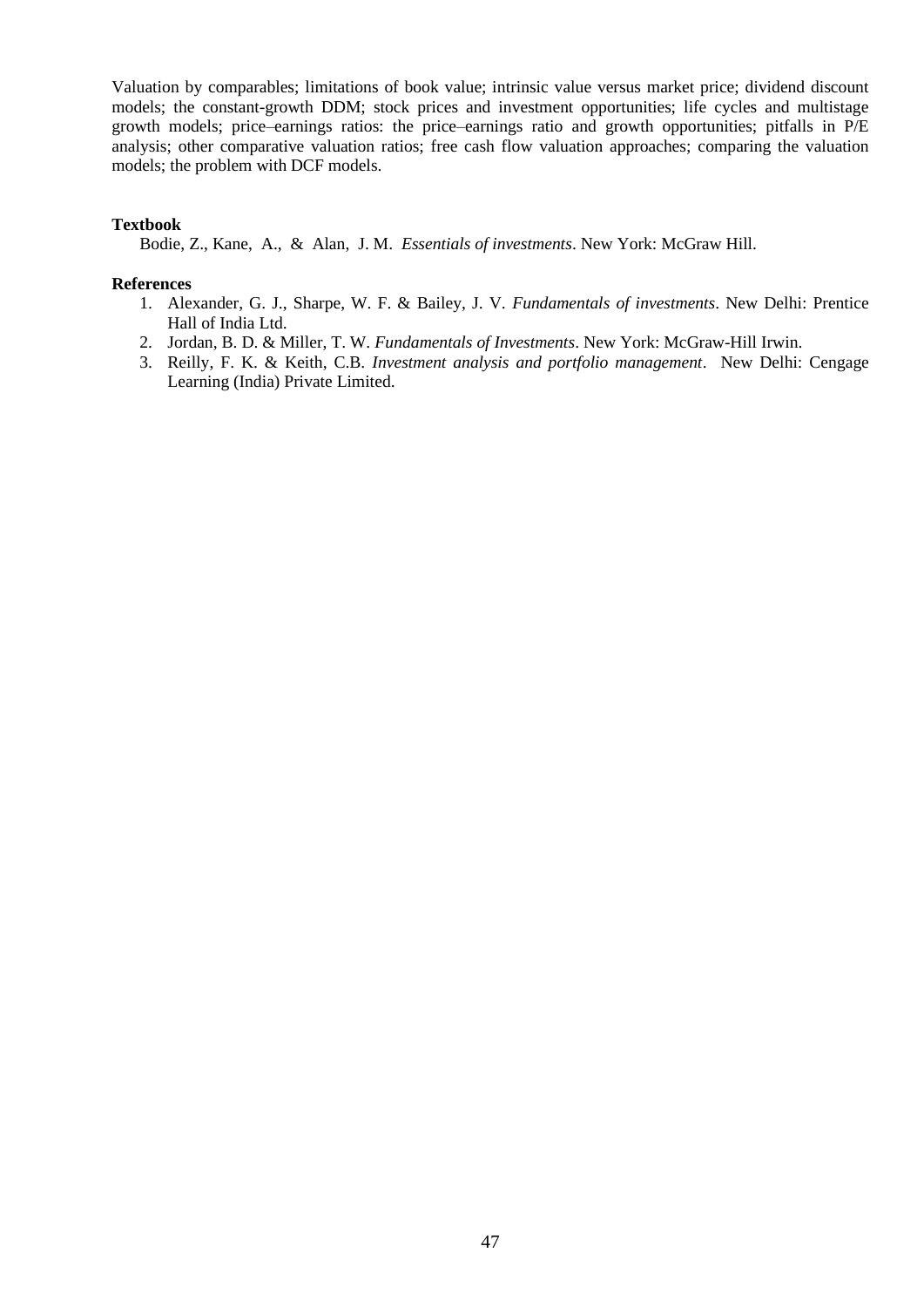## **FIN 431 Corporate Finance**

## **Course Objectives**

This purpose of this course is to provide students an understanding of key aspects of corporate finance and develop skills to analyse issues in corporate finance for sound financial decision making in businesses.

### **Course Description**

This course has been structured as specialization course in Finance and built on the foundation of two core courses - *Essentials of Finance* and *Financial Management*. For students choosing to concentrate on Finance, will have an opportunities to cover some additional but important aspects of corporate finance which were not covered in core courses. This course offers students advance knowledge on corporate finance and equip them with additional tools and techniques of corporate finance so as to prepare them to analyze financial problems in a wider context. This course deals with introduction to corporate finance, short-term corporate financing, lease financing; long-term corporate financing; capital structure determination, and international corporate financial management.

### **Course Outcomes**

By the end of this course, students should be able to:

- understand the significance of corporate finance;
- evaluate different options for short-term financing:
- evaluate the leasing versus buying alternatives:
- evaluate different options for long-term financing:
- evaluate warrants and convertibles as options of financing;
- determine capital structure that enhances the value of the firm; and
- understand the basics of international corporate finance.

### **Course Contents**

### **Unit I: Introduction to Corporate Finance 2 hours**

Significance of corporate finance; features and determinants of optimal capital structure.

### **Unit II: Short-term Corporate Financing** 7 **hours**

Need for short-term financing: short-term versus long-term financing; unsecured short-term financing: accruals and deferred income, trade credit, short-term bank loan, commercial paper; secured short-term financing: inventory financing, and accounts receivable financing.

### **Unit III: Lease Financing 7 hours**

### Introduction to lease financing; forms of lease financing; evaluating lease financing in relation to debt financing: return to lessor, equilibrium annual lease payment, present value of lease alternative, present value of borrowing alternative, and other considerations.

### **Unit IV: Long-term Debt and Preferred Stock Financing** 7**hours**

Features of long-term debt financing; secured and unsecured bonds; major provisions of preferred stock issues; the use of preferred stock in financing decision; and refunding decisions on debt and preferred stock.

### **Unit V: Common Stock Financing 55 and 5 and 5 and 5 and 5 and 5 and 5 and 5 and 5 and 5 and 5 and 5 and 5 and 5 and 5 and 5 and 5 and 5 and 5 and 5 and 5 and 5 and 5 and 5 and 5 and 5 and 5 and 5 and 5 and 5 and 5 and 5 a**

Common stock financing: apportionment of control, income and risk; rights of holder of common stock: nature of voting rights, cumulative voting, and pre-emptive right.

### **Unit VI: Convertibles, Exchangeables and Warrants** 5**hours**

Convertible securities: conversion price and conversion ratio, conversion value and premium over conversion value, other features, financing with convertibles, forcing conversion; value of convertible securities: debtplus-option characteristic, straight bond value, premiums, relationship among premiums; exchangeable bonds: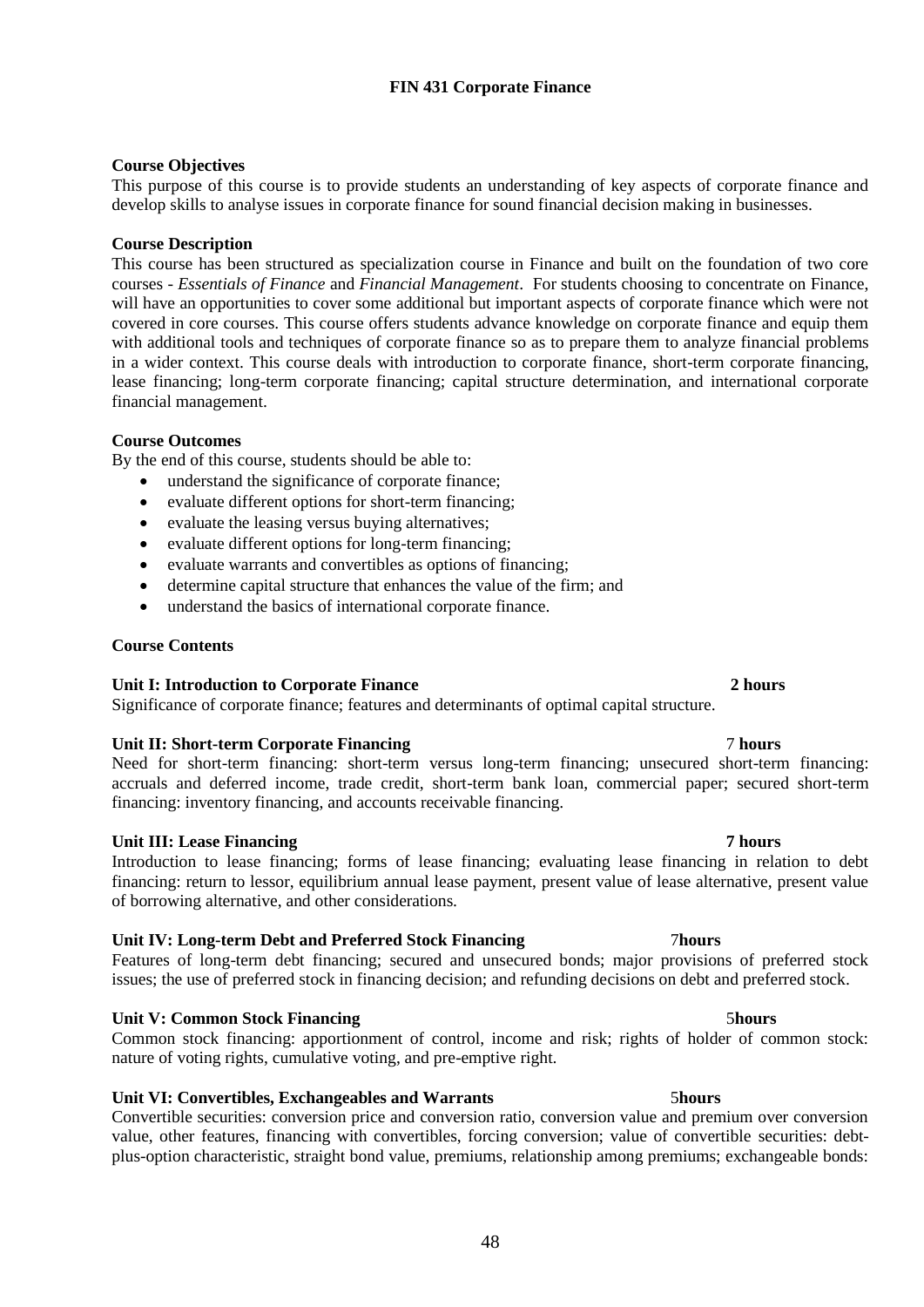features, use in financing, valuation of an exchangeable; warrants: features, valuation of a warrant, premium over theoretical value, and relationship between values.

### **Unit VII: Capital Structure Determination 7 hours**

A conceptual look: net operating income approach, traditional approach; the total-value approach: arbitrage support; presence of market imperfection and incentive issues; the effect of taxes; taxes and market imperfection combined; financial signalling; and pecking order approach.

### **Unit VIII: International Corporate Finance 7 hours**

Introduction; foreign exchange markets and exchange rates, purchasing power parity; interest rate parity; and exchange rate risk.

### **Basic Texts**

- 1. Van Horne, J. C., Wachowicz, J. M. Jr, &Bhaduri, S. N. *Fundamentals of financial management*. New Delhi: Pearson Education.
- 2. Ross, S. A., Westerfield, R. W. & Jordan, B. D. *Fundamentals of corporate finance*. New Delhi: Tata McGraw-Hill Education India Pvt. Ltd.

#### **References**

- 1. Brigham, E. F. & Houston, J. F. *Fundamentals of financial management*. New Delhi: Cenage Learning India Pvt. Ltd.
- 2. Paudel, R. B., Baral, K. J. Gautam, R. R. &Rana, S. B. *Financial management*. Kathmandu: Asmita Book Publishers and Distributors (P) Ltd.
- 3. Pradhan, R. S.. Capital structure management. Kathmandu: Landmark Publications.

### **FIN 432Microfinance**

#### **Course Objectives**

The purpose of the course is to introduce students to the principles and practices of microfinance institutions and microfinance services. The course also emphasizes on improving skills of the students to prepare microenterprises business plan for self-employment opportunities.

#### **Course Description**

This course provides an understanding of the basic principles, practices and services of microfinance industry. It begins with an introduction to microfinance in general and microfinance lending models in particular. It then proceeds to discussion of various types microfinance institutions and explores their role in development of different sectors of an economy. The course also gives an overview of regulatory regime of microfinance in Nepal. Finally, it deals on entrepreneurship and develop business plan suitable for micro financing.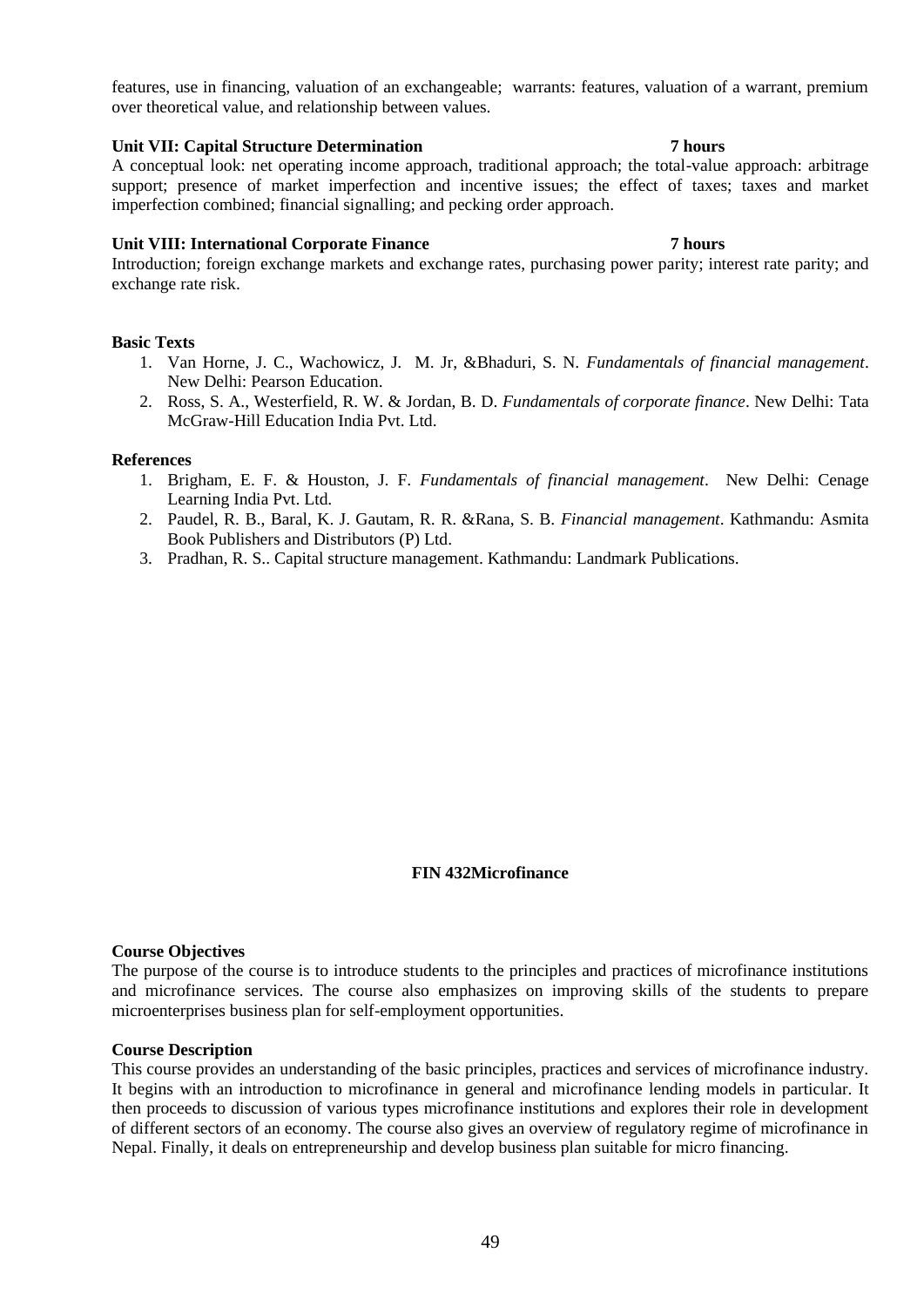## 50

### **Course Outcomes**

On successful completion of this course, students will be able to:

- Explain the nature of microfinance and microfinance models;
- Identify the role of microfinance institutions in social and economic development;
- Choose appropriate model of microfinance institutions and develop microfinance products;
- Be familiar with the microfinance programs in Nepal and appreciate their role in different aspects of national development;
- Understand the rules and regulations of microfinance industry in Nepal and apply them in the establishment and operation of microfinance institutions in Nepal;
- Prepare micro/ small enterprise business plan; and
- Demonstrate ability to conduct the case studies of microfinance institutions.

## **Course Contents**

## **Unit I: Introduction to Microfinance 6 hours**

Concept and meaning of microfinance; history of microfinance; need of microfinance; key principles of microfinance; microfinance client; microfinance products: microcredit, micro saving, micro insurance, payment and transfers; and distinction between traditional financing and micro financing

### **Unit II:Microfinance Credit Lending Models 6 hours**

Individual lending model; Grameen Bank solidarity lending model; village banking model; cooperative model; Self-help group model; and rotating savings and credit association.

## **Unit III: Microfinance Institutions 6 hours**

Objectives of the microfinance institutions; importance of microfinance institutions; attributes of a good microfinance institutions; institutional types; formal financial institutions; semiformal financial institutions; and informal financial providers.

### **Unit IV:Microfinance and Development 3 hours**

Microfinance and women empowerment; microfinance and health; microfinance and microenterprise development; microfinance and education; microfinance and networking; and micro insurance policies and practices.

### **Unit V:Microfinance in Nepal 8 hours**

National microcredit policy; poverty and microfinance in Nepal; development of microfinance sector in Nepal; preview of microfinance models in Nepal; and critical elements of success in Nepal's micro financing.

### **Unit VI: Regulations of Microfinance Institutions 4 hours**

Need for regulation; regulations of microfinance industry and small enterprises: registration, operation and reporting; regulating authorities; and relevant acts and byelaws.

### **Unit VII: Entrepreneurship and Business Plan 8 hours**

Concept of entrepreneur and entrepreneurship; micro enterprise and micro entrepreneurs; concept of social entrepreneurship, entrepreneurial process; concept of business plan; elements of business plan; and guidelines of business plan.

## **Unit VIII: Project Work (Any One) 7 hours**

Business plan for a new micro/ small business enterprise; case studies of a running microfinance institution/ program or a small business.

### **Basic texts**

- 1. Ledgerwood, J. *Microfinance handbook..* Washington, DC: The World Bank.
- 2. Panda, D. K. *Understanding microfinance.* New Delhi: Wiley India.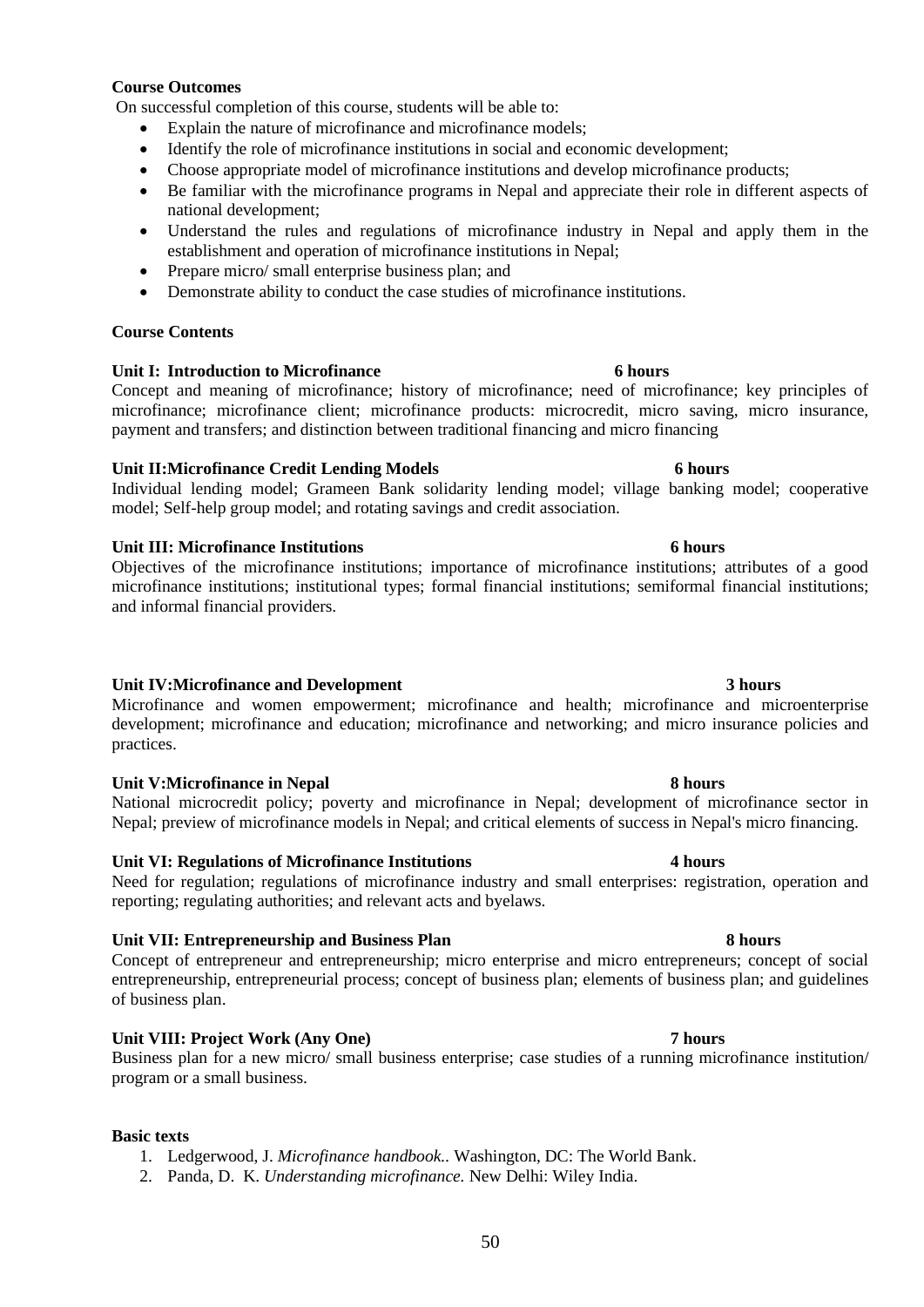### **References**

- 1. Marguerite S. R. *The Microfinance Revolution.*Washington, DC: The World Bank.
- 2. Shah, R. K. *Microfinance in Nepal.*New Delhi: Serials Publications.
- 3. Agrawal, G. R. *Entrepreneurship development in Nepal.* Kathmandu: MK Publishers and Distributors.
- 4. Sharma, P. R. *Impact of microfinance on women empowerment.*Pokhara: Team Organizing Local Institution.
- 5. Government of Nepal. *National microcredit policy 2007*. Kathmandu: Nepal Rastra Bank.
- 6. Hisrich, R. D. Peters, M. P. & Shepherd, D. A. *Entrepreneurship***.** New Delhi: Tata McGraw Hill Education.

### **FIN 435 Risk Management and Insurance**

#### **Course Objectives**

This course aims to provide students with basic understanding of fundamental concepts of risk and insurance. At the end of the course the students will have basic understanding of risk management functions and its importance to individual and organisation along with knowledge about the different types of insurance and their functions.

#### **CourseDescription**

This course introduces students the concepts of risk, risk management process and importance of risk management to individual and corporation. The course also helps students understand fundamentals legal principles of insurance, regulation of insurance industry, insurance intermediaries, and functions of insurers.

### **CourseOutcomes**

On successful completion of this course, students will be able to:

- understand the concept of risk and risk management;
- familiarize with fundamentals legal principles of insurance;
- understand regulations governing insurance business;
- familiarize with the basics of life and health insurance;
- familiarize with the basics of property and liabilities insurance; and
- understand intermediaries functions of insurers

## **Course Contents**

#### **Unit I:Introduction toRisk 6 hours**

Meaning of risk, peril and hazards; uncertainty versus risk; types of risk; methods of handling risk; and burden of risk to society

#### **Unit II:Risk Management and Insurance 6 hours**

Meaning of risk management; objective of risk management; risk management process; enterprise risk management; requirement of insurable risk; insurance and hedging; insurance and gambling; and benefits of risk management.

#### 51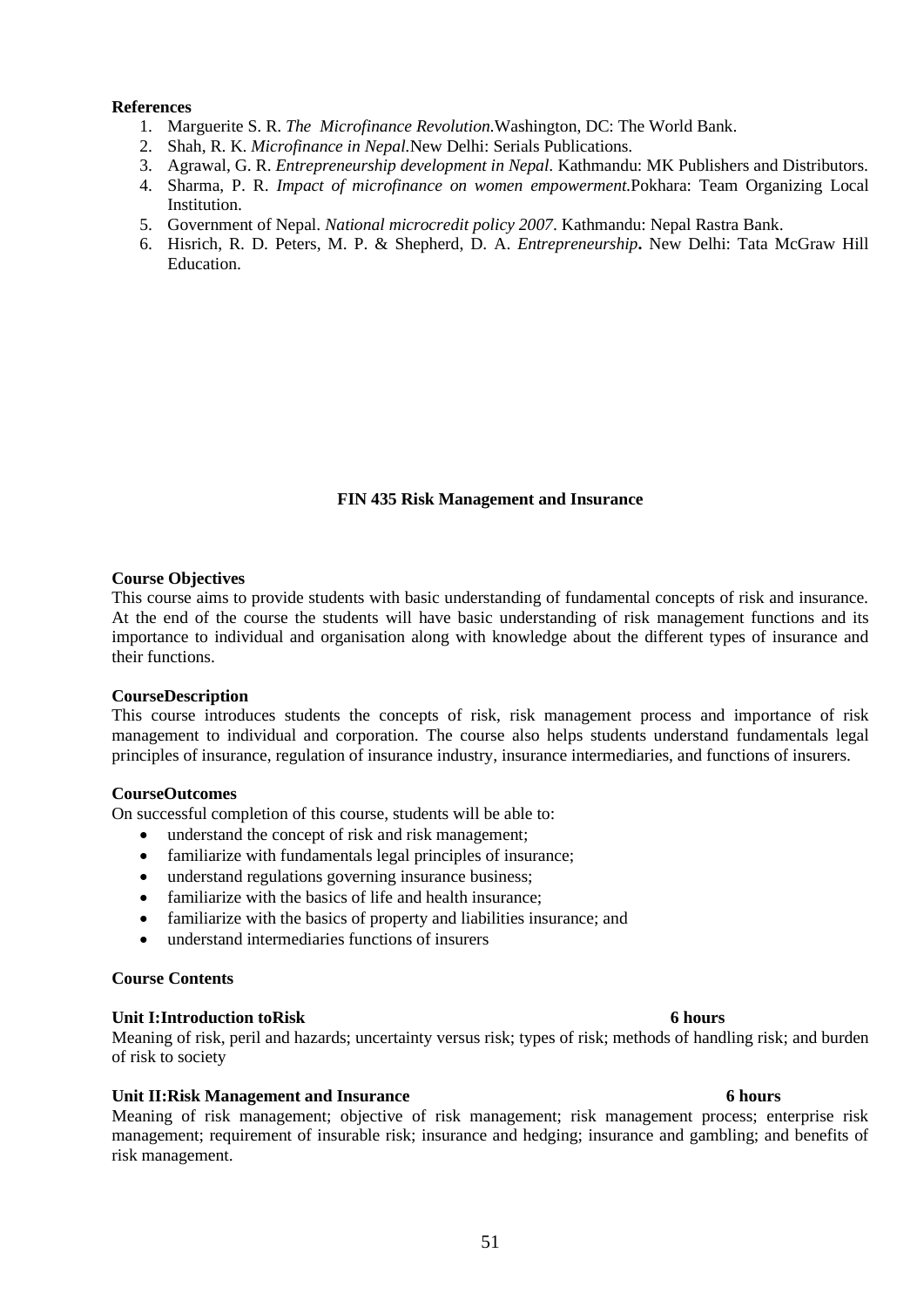## **Unit III:Fundamentals Legal Principles of Insurance 8 hours**

Basic characteristics of insurance; distinct legal characteristics of insurance contracts; characteristics of insurable contract; basic parts of insurance contract; exclusions; endorsement and riders; deductibles; coinsurance; and principles of insurance.

**Unit IV:Regulation of Insurance Industry 5 hours** Meaning of insurance regulation; need for insurance regulation; methods of insurance regulation; solvency regulation; evolution of insurance regulation in Nepal; Insurance Board: formation, scope, authority, and major functions.

### **Unit V: Life and Health Insurance 6 hours**

Importance of life insurance; types of life insurance products; life insurance contracts; basics of health insurance; individual health insurance coverage; hospital-surgical insurance; disability income insurance; and group health and life insurance.

### **Unit VI:Property and Liabilities Insurance 6 hours**

Types of general insurance: fire, marine, motor, aviation, engineering and contractors' all risk insurance; workers compensation; liabilities insurance; reinsurance, and social insurance.

### **Unit VII:Insurance Intermediaries 6 hours**

Role of insurance agents, brokers, surveyors, loss Assessors; Code of conduct of insurance intermediaries; third party administrator; and licensing of agent, surveyor, and broker.

### **Unit VIII:Functions of Insurers 5 hours**

Insurance company operation: rate making, production, underwriting, claims settlement; investment functions; and miscellaneous functions.

### **Basic texts**

- 1. Vaughan, E. J. & Vaughan, T. M. *Fundamentals of Risk and Insurance.* New Delhi: Willey India.
- 2. Harrington, E. S. &Niehaus, R. G. *Risk Management and Insurance*. New Delhi: Tata McGraw Hill.

#### **References**

- 1. Williams, C. A., Smith, M. L. & Young, P. C.*Risk Management and Insurance*. Ohio: McGraw Hill.
- 2. Dorfman, M. S. *Introduction to Risk Management and Insurance*. New Delhi: Pearson Education.
- 3. Rejda, G. E. & McNamara, M. J. *Principles of Risk Management and Insurance.* Pearson Education.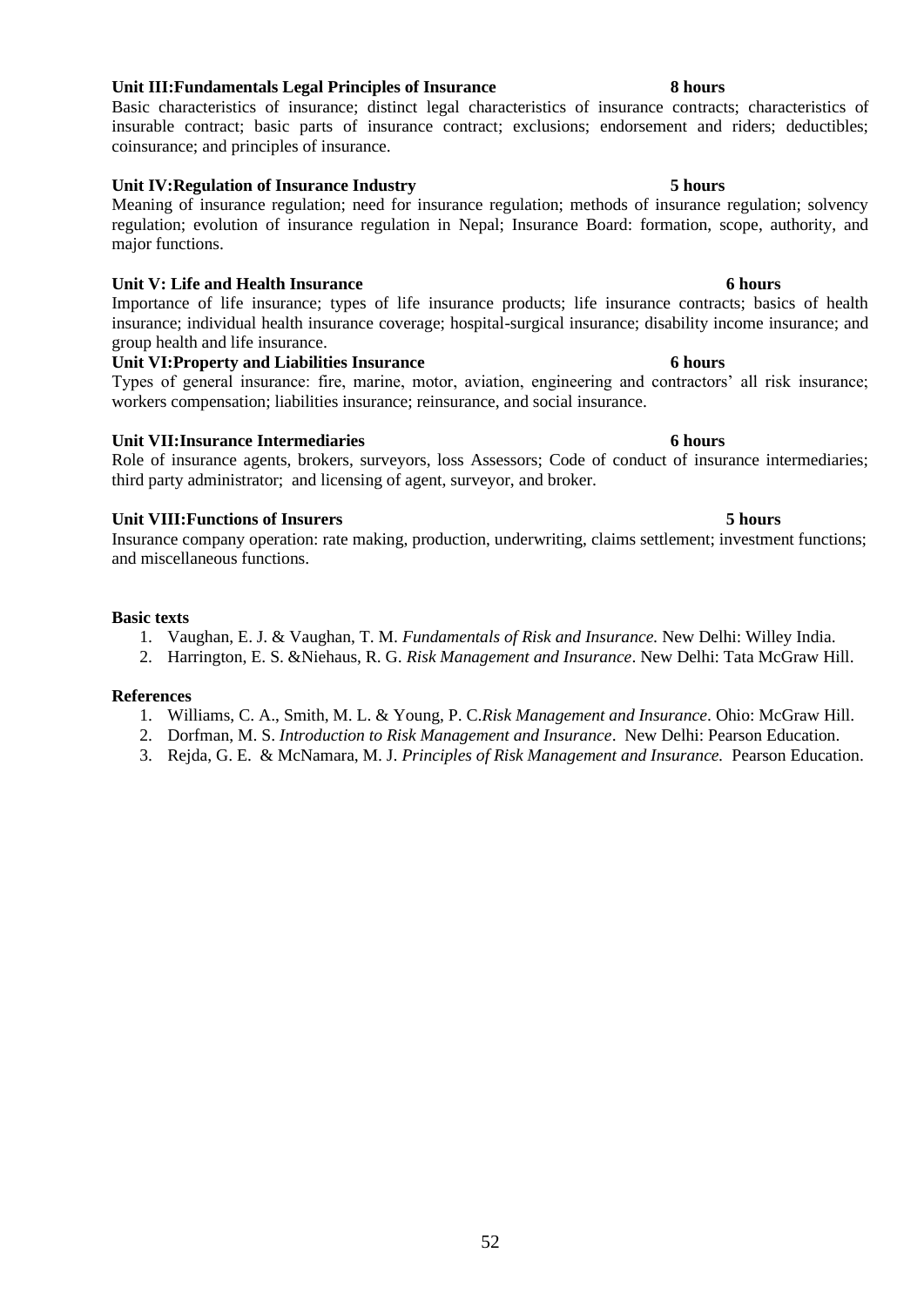## **FIN 436 Fundamentals of Financial Derivatives**

### **Course Objectives**

The objective of the course is to familiarize students with the basic financial derivative instruments and their pricing principles. In particular, this course focuses on the economics of pricing derivative instruments, such as option, future, forward and swap. This course also helps students to design strategies for hedging risk by using the different financial instruments.

### **Course Description**

This is the first course in financial derivatives. Therefore, it begins withan introduction to derivatives and derivative markets and moves to basic principles of options and option pricing. Then it deals on forward and future markets, swaps, and over-the-counter derivative instruments; and finally, deals on derivative markets in the context of Nepal.

### **CourseOutcomes**

By the end of this course, students should be able to:

- understand basic concepts, principles and practices related to derivative securities and derivative markets;
- understand option related terminologies, interpret option quotations and calculate payoff from option positions;
- value options using binomial and Black –Scholes-Merton option valuation models;
- pricing forward and future contracts and use them for hedging against risk;
- understand the significance of various swaps;
- familiarize with over-the-counter derivative instruments; and
- designing strategies for hedging risk.

### **Course Contents**

### **Unit I: Introduction 5 hours**

Derivative markets and instruments; core concepts in financial and derivative markets; spot and derivative markets; role of derivative market; myths in derivative markets; ethics in derivative markets; and career in derivative markets.

### **Unit II: Structure of Option Markets 5 hours**

Option terminologies; development of options markets; call and put options; over-the-counter options market; exchange-listed option trading; mechanics of trading; option quotation; types of options; transaction costs in option trading; and regulation of option markets.

### **Unit III: Principles and Model of Option Pricing 12 hours**

Principles of call and put option pricing; call-put parity; binomial options pricing model: features, single and multi-period binomial model;Black-Scholes-Merton options pricing model: assumptions, formula, factors affecting option price.

#### **Unit IV: Forward and Future Contracts 10 hours**

Development of forward and future markets; forward vs. future markets; future traders; mechanics of future trading; principles of pricing forwards and futures: interest, cost of carry, convenience yield, and risk; difference between forward and future prices and the sources of difference; hedging with forward and futures: basis, short and long hedging, hedge ratio, and the risk of hedging.

#### **Unit V:** Swaps 5 hours

Concept, nature and features of swaps; interest rate swaps; currency swaps; and equity swaps.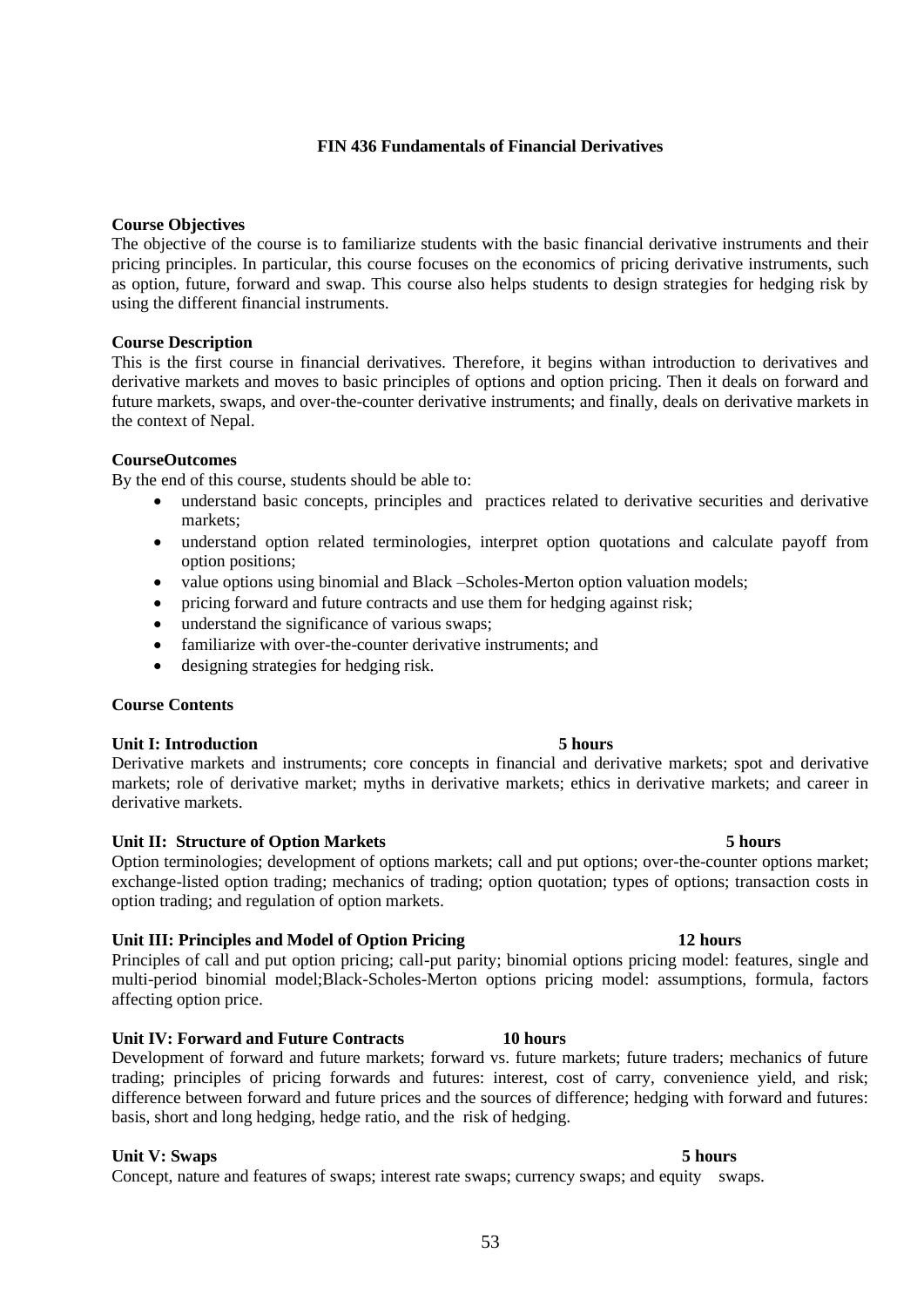#### **Unit VI: Over-the-Counter Products 6 hours**

Interest rate options: caps, floors and collars; Swap options; Exotic options; Credit derivatives: credit default swap, credit default exchange swap, credit spread derivatives, total return swap and credit-linked note; and difference between securitization and credit derivatives.

### **Unit VII: Derivative Markets in Nepal 5 hours**

Development of derivative markets in Nepal; instruments traded in the market; mechanics of trading, regulation of derivative markets in Nepal; and issues in derivative markets of Nepal.

### **Basic texts**

- 1. Chance, D. M. and Brooks, R. *An introduction to derivative and risk management*. New Delhi: Cengage Learning India Pvt. Ltd.
- 2. Kumar, S. *Financial derivatives*. New Delhi: Prentice Hall of India.

#### **References**

- 1. Hull, J. C., and Basu, S. *Options, futures, and other derivatives*. Singapore: Pearson Education Singapore Pvt. Ltd.
- 2. Parasuraman, N.R. *Fundamentals of Financial Derivatives*. New Delhi: Wiley India.

## **FIN 336 FINANCIAL INSTITUTIONS AND MARKET**

#### **Course Objectives**

The objective of this course is to provide the student with the conceptual framework necessary to analyze and comprehend the current opportunities and problems confronting managers of financial markets and institutions.

#### **Course Description**

This course provides broad overview of the role of financial institutions and markets in a market economy. Student will have an opportunity to study important aspects of financial markets such as the term structure of interest rates, stocks, and principals of derivatives. Further, they will also study important financial institutions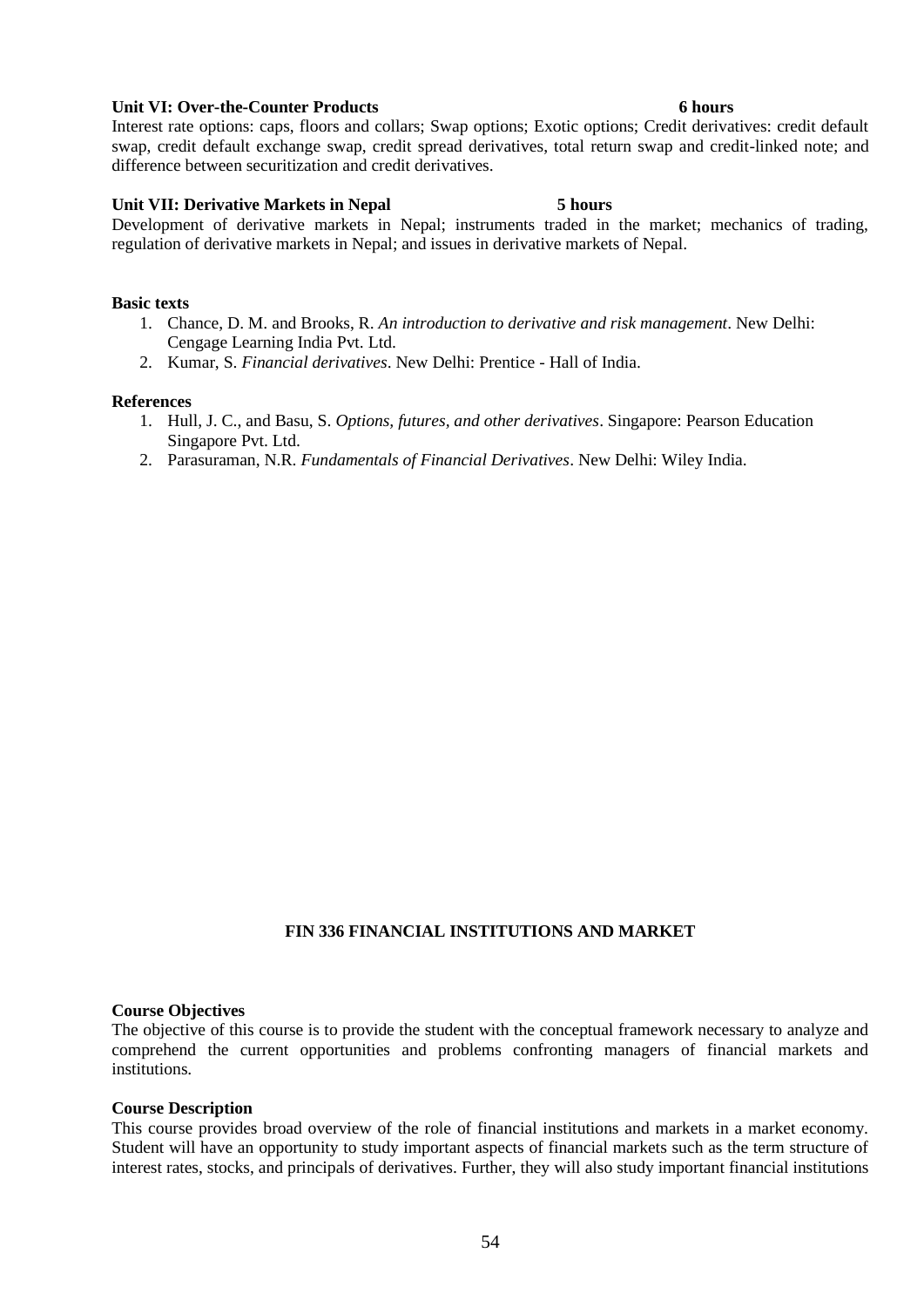such as commercial banks, investment banks, insurance companies, and mutual funds. They will also study the role of central banks in the economy.

## **Course outcomes**

By the end of this course, students should be able to:

- understand fundamental concepts of financial institutions and markets including the role of financial system in the economy;
- describe the structure and function of the central bank including the tools it uses to affect the economy;
- discuss theories that describe the term structure of interest rates;
- discuss money markets, bond markets and stock markets related to pricing;
- Understand a stylized bank's balance sheet and discuss how risks are managed in banks. Describe the nature, financial statements, management priorities, and business environment of insurance companies, investment banking, and Investment companies.

## **Course Contents**

## **Unit I: The Role of Financial Institutions and Markets 4 hours**

Meaning of financial markets and institutions; functions of the financial markets; function performed by financial institutions; and classification and diversity of financial markets.

## **Unit II: Central Banking 4 hours**

Brief history of central bank; objectives of central bank; functions of central bank; role of central bank in the economy; monetary tools of the central bank; money and the behaviour of the central bank.

## **Unit III: The Level and Structure of Interest Rates 5 hours**

The structure of interest rates; the level of interest rate; theories of the term structure; and movement of interest rates over time.

## **Unit IV: The Money Market 5 hours**

Concepts of money market; money market instruments; the valuation of debt instrument; international money market.

### Unit V: The Bond and Stock Market 10 **hours** 10 **hours**

Bond Market Participants; corporate bond market; municipal bond market; mortgage market. Stock market securities; c*ommon stock and preferred stock*, general organization of the stock market; primary and secondary stock markets: p*rimary markets, secondary markets and stock market indexes*.

## **Unit VI: Commercial Banks 10 hours**

Definition of a commercial bank; size, structure, and composition of the industry; liquidity management of commercial banks; management of bank profitability; management of assets and liabilities, and risk management of commercial banks.

## **Unit VII: Other Financial Institutions 10 hours**

General features of investment companies; types of investment companies; strategies for mutual funds; mutual fund performance.risk and return for insurance companies; types of insurance companies; life insurance companies; and property and liability insurance companies. Pension funds, private pension fund plans, public pension fund plans, pension funds regulation, provident fund in Nepal.

### **Basic Texts**

- 1. Saunders, A. and M. M. Cornett. *Financial Markets and Institutions*. McGraw-Hill Higher Education.
- 2. Madura J. *Financial Market and Institution.* Cengage Learning South-Western.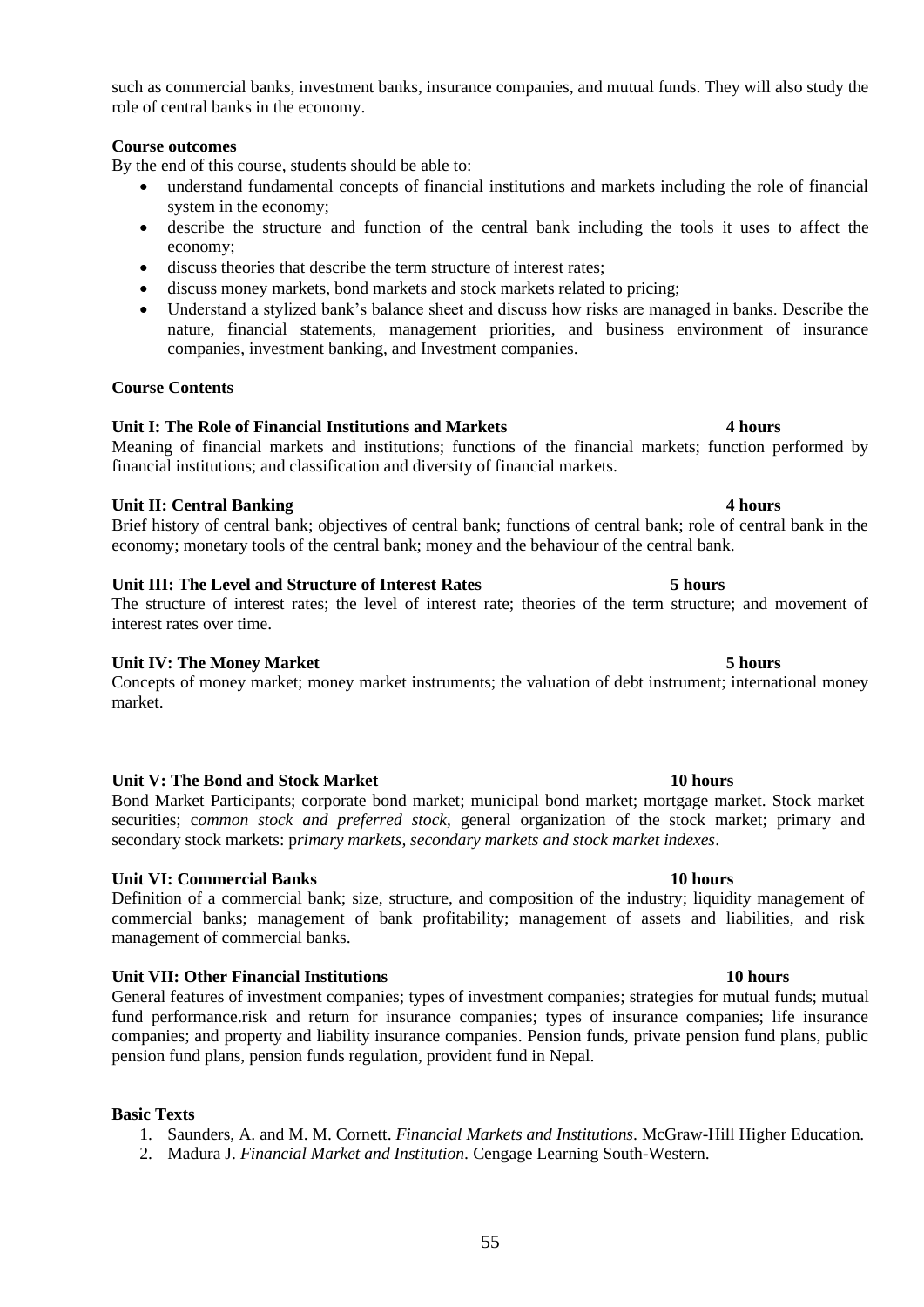## **References**

- 1. Michael Baye and Jansen: *Money, Banking and Financial Market*, A.I.T.B.S.
- 2. Meir Kohn: *Financial Institute and Market*, Tata McGraw- Hill
- 3. Bhandari, D. B. *Financial Institutions and Markets.*Asmita Book Publishers & Distributors (P) Ltd.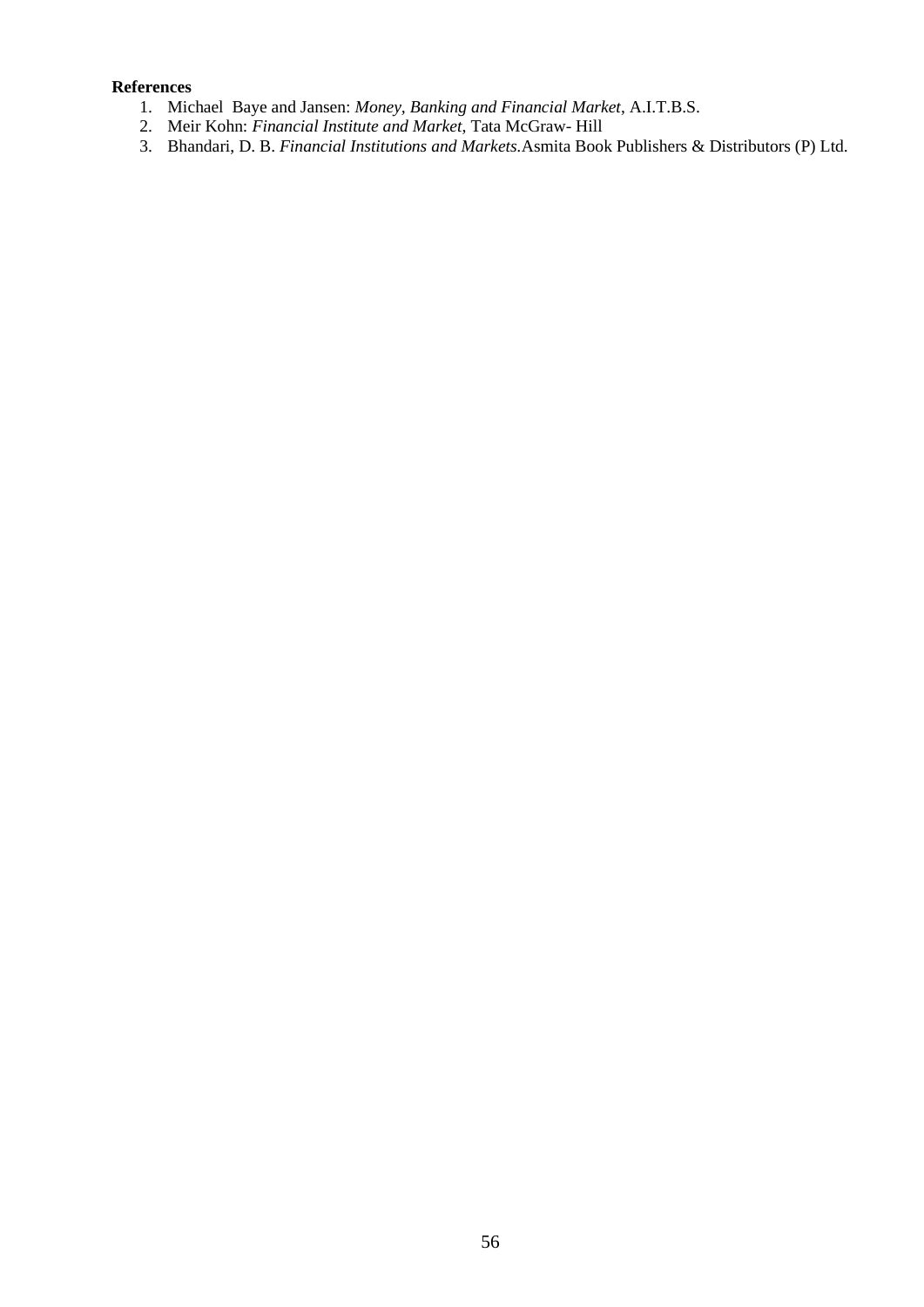## **FIN 434 Bank Operations and Management**

### **Course Objectives**

The course aims to provide the students with the fundamental knowledge of bank operation and management and develop skills for analyzing lending opportunities and deposits to create appropriate structure of assets and liabilities.

### **Course Description**

This course begins with an overview of the functions and regulatory environment of banking institutions. Then it moves to the management of assets side of the balance sheet with a focus on investment, lending and credit evaluation process by banks. Then the course provides the management of liability side of the bank with a focus to deposit mix, its pricing and weighted average cost of the fund.

### **Course Outcomes**

### **Course Contents**

### **Unit I: Functions and Forms of Banking 5 hours**

Meaning and types of ban; functions of bank; risk in bank; size and share of commercial banks; major factors affecting banking and market shares; assets and liabilities of commercial bank; and bank profitability.

### **Unit II: The Bank Regulatory Environment 8 hours**

The need for regulation; banking regulations – commercial banking act, directives and guidelines of Nepal Rastra Bank; the role of Nepal Rastra Bank in the regulation of commercial banks.

### **Unit III: An Overview of Asset/Liability Management 6 hours**

### Historical perspective of asset/liability management; alternatives in managing interest rate risk; measuring interest rate sensitivity and the dollar gap; duration gap analysis; simulation and asset/liability management.

### **Unit IV: Investment Management 5 hours**

Developing investment policies and goals; types of investment securities; evaluating investment risk; and investment strategies.

#### **Unit V: Credit Evaluation Process 8 hours**

Credit scoring; credit rating; financial analysis; ratio analysis; common-size statement analysis.

## **Unit VI: Commercial and Industrial Lending 10 hours**

The role of asymmetric information in lending; the competitive environment; loan policy; making loan; principal lending activities; collateral: characteristics of good collateral, types of collateral; the lending process: evaluating a loan request, structuring commercial loan agreement, pricing commercial loans, monitoring and loan review.

### **Unit VII: Real Estate and Consumer Lending 8 hours**

Real estate lending: characteristics of mortgage loan; the real estate portfolio; residential mortgage loan; additional terms; alternative mortgage instruments; commercial real estate loan; consumer lending: types of consumer loan, leases, finance charges, annual percentage rate, real estate and consumer credit regulation.

### **Unit VIII: Liabilities Management 8 hours**

Structure of bank liabilities: deposit sources of funds, non-deposit sources of funds; balance structure of bank liabilities; managing bank liabilities: formulating pricing policy, deposit pricing matrix, the pricing committee, components of pricing decision, profitability and deposit pricing, lending and deposit costs, customer

### 57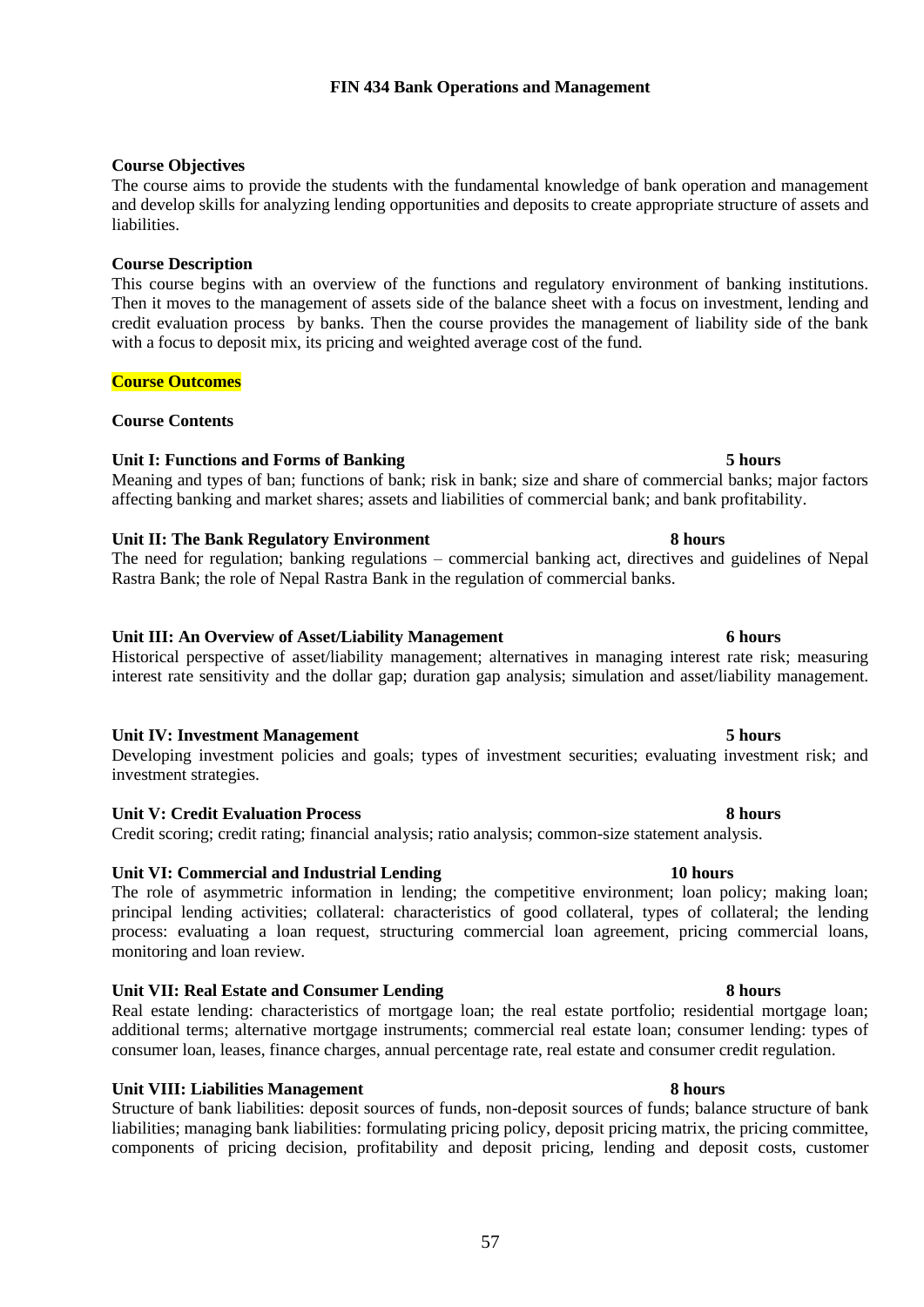relationship pricing, promotional pricing, other marketing elements related to pricing; costs of bank fund; weighted average cost of funds; purposes of cost analysis; and marginal costs of funds.

### **Basic Text**

Gup, Benton E. *Commercial banking.* New Delhi: Wiley India.

#### **References**

- 1. Rose, Peter S. & Hudgins Sylvia C. *Bank management and financial services.*New Delhi: Tata McGraw-Hill Education.
- 2. Koch, T. W. & MacDonald, S. S. *Bank management.* New Delhi: Cengage Learning.
- 3. Chaudhari, M. *An introduction to banking – liquidity risk and assets liabilities management.* West Sussex, UK: Wiley.

**Concentration**

**Account**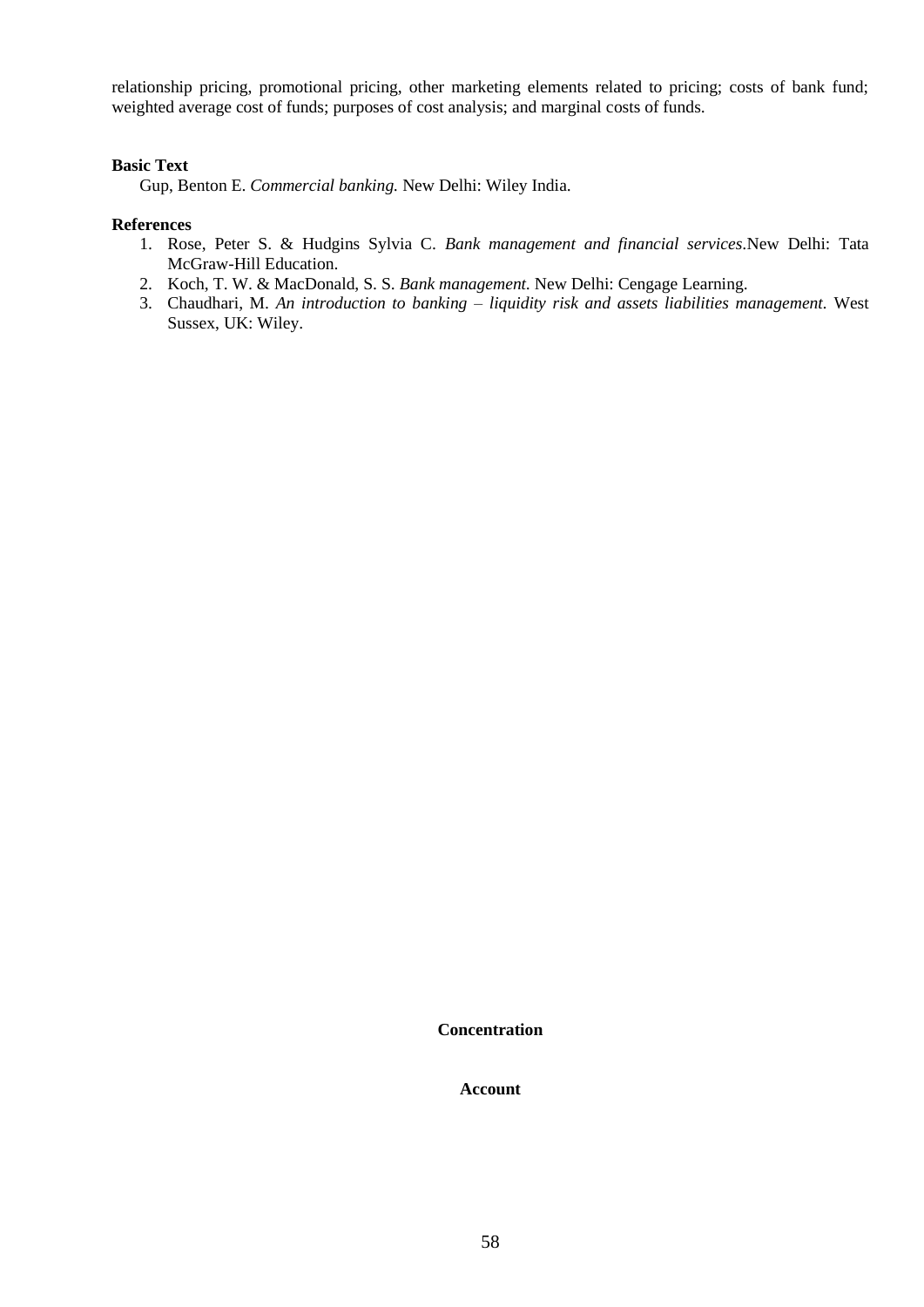**ACC 421 Fundamentals of Taxation Area: Concentration on Accounting**

### **Course Objectives:**

The objective of this course is to provide students with the knowledge of general principles and practices of tax law in Nepal and develop in them the basic skills of assessing Income Tax and VAT.

### **Course Description:**

In this course, students will be familiarized with the topics such as conceptual foundation, taxation of income in Nepal, definition of basic terms under income tax act, Tax accounting and timing, quantification, allocation and characterization of amounts, capital and revenue expenditures, classification and status of tax payer, computation of taxable income and tax liability from various sources, tax adm

inistration and official documentations, penal provision, value added tax (VAT), tax planning.

#### **Course Outcomes:**

At the end of this course, the students should be able to:

- Understand the fundamental concepts of taxation as a source of government financing
- Get an overview of the taxation structure of Nepal
- Understand the intricacies of tax accounting and timing
- Learn about tax exemptions and concessions available in Nepal
- Compute taxable income from business, employment and investment
- Understand provisions related to tax payment, assessments and appeal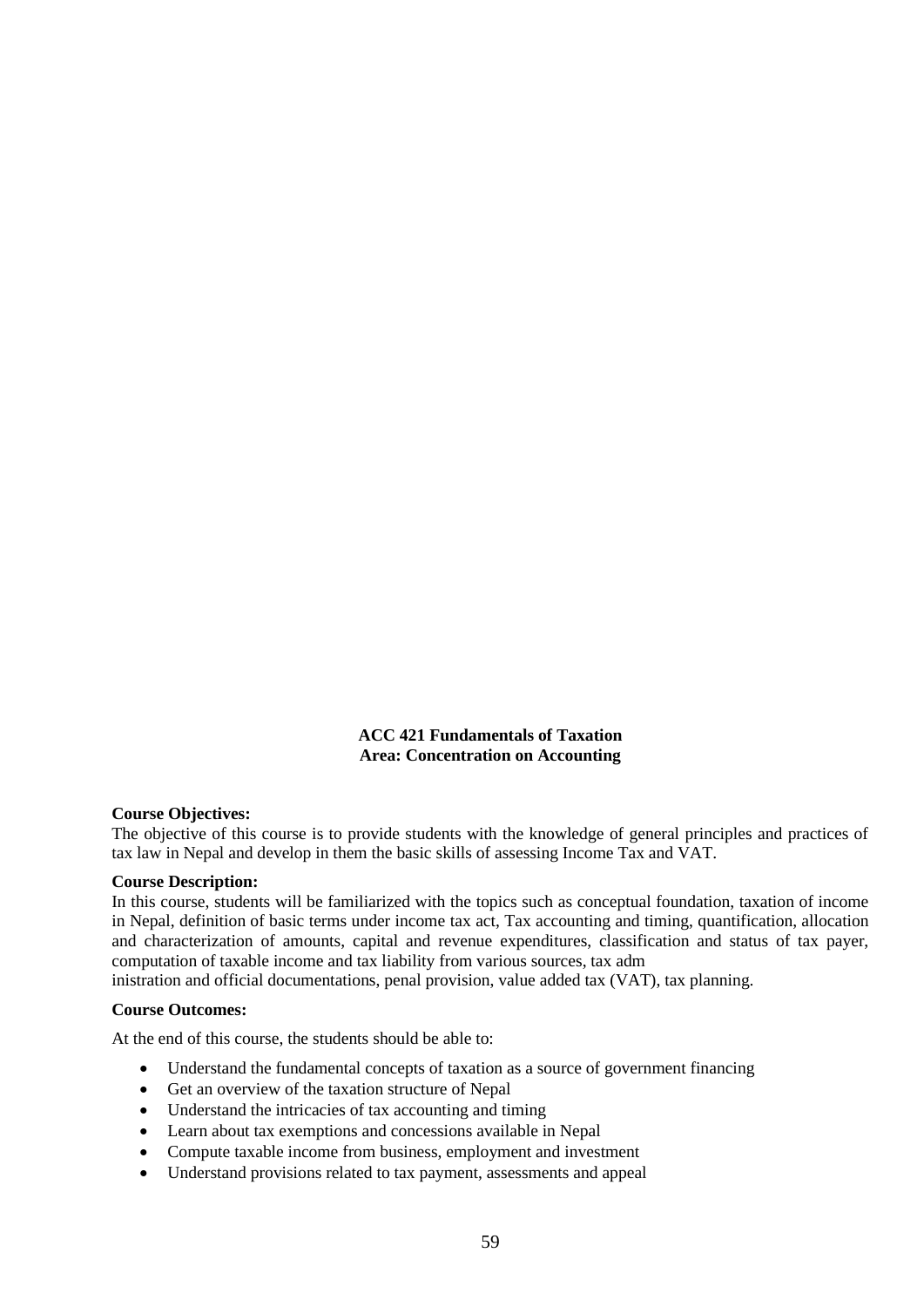- Discuss the various aspects of tax planning, and
- Understand the provisions of Value Added Tax (VAT) in Nepal.

## **Course Details:**

## **Unit 1: Introduction hours 4 hours 4**

Sources of government financing, Meaning and objectives of tax, Classification of taxes and their merits and demerits, Canons of taxation,Historical background of evolution of income tax in Nepal, Main features of Income Tax Act, 2058.

Definition of basic terms under Income Tax Act, 2058, Implication of tax, Quantification of income tax

## Unit 2: Tax Accounting and Timing **hours 2**

Cash and accrual basis of accounting, Bad debts and its recovery, Long term contract, Capital and revenue expenditures, Set off and carry forward of losses, Quantification, allocation and characterization of amounts, Foreign incomes

### **Unit 3: Classification and Status of Tax Payer hours 2**

Natural person and entity, Residential status of tax payers Special provision for natural person, Entities and retirement contributions and schemes

### **Unit 4: Tax exemptions and tax concessions hours 2**

Tax exempted incomes, tax holidays, business exemptions and tax concessions/rebate

## **Unit 5: Computation of Taxable Income from Business hours 6**

Income included under head of business and admissible expenses

#### **Unit 6: Computation of Taxable Income from Employment hours 4** Income included under the head of employment, Valuation of perquisites, Allowable deduction

**Unit 7: Computation of Taxable Income from Investment hours 4** Income included under head of investment, Admissible expenses,

### **Unit 8: Profit and loss from disposal of assets hours 3**

Classification of assets, Actual disposal and deemed disposals, Net gain or loss from disposal of assets,

### **Unit 9: Standard deductions, Tax Rates and Tax credits hours 6**

Standard deductions, Tax rates, Deduction for Contribution to retirement fund, Deduction for life insurance premium, Contribution made to philanthropic purpose (donation/gift), Tax Credit for medical expenses, Tax credit for foreign tax paid

### Unit 10: Tax payments hours 2

Withholding payments, Advance payment of tax, Collection of advance tax, final payment of tax, Payment of tax in installments,

### **Unit 11: Tax Assessments, Penal provisions, Appeals hours 4**

Computation of assessable income and taxable income, self assessment of tax, Jeopardy assessment, Amended assessment, Fines and penalties, Administrative Review, Appeal to Revenue Tribunal, Petition to Supreme Court,

## **Unit 12: Tax Planning hours 2**

Tax planning, Transfer pricing, splitting of income, Rules against tax avoidance schemes,

## **Unit 12: Tax Administration, Official Documentations hours 2**

Tax authorities and their powers, rights and duties, Rights and duties of taxpayers, Documentation, Record keeping and Information collection, Public circulars, Advance ruling, Tax manuals, Permanent Account Number, Recovery of tax,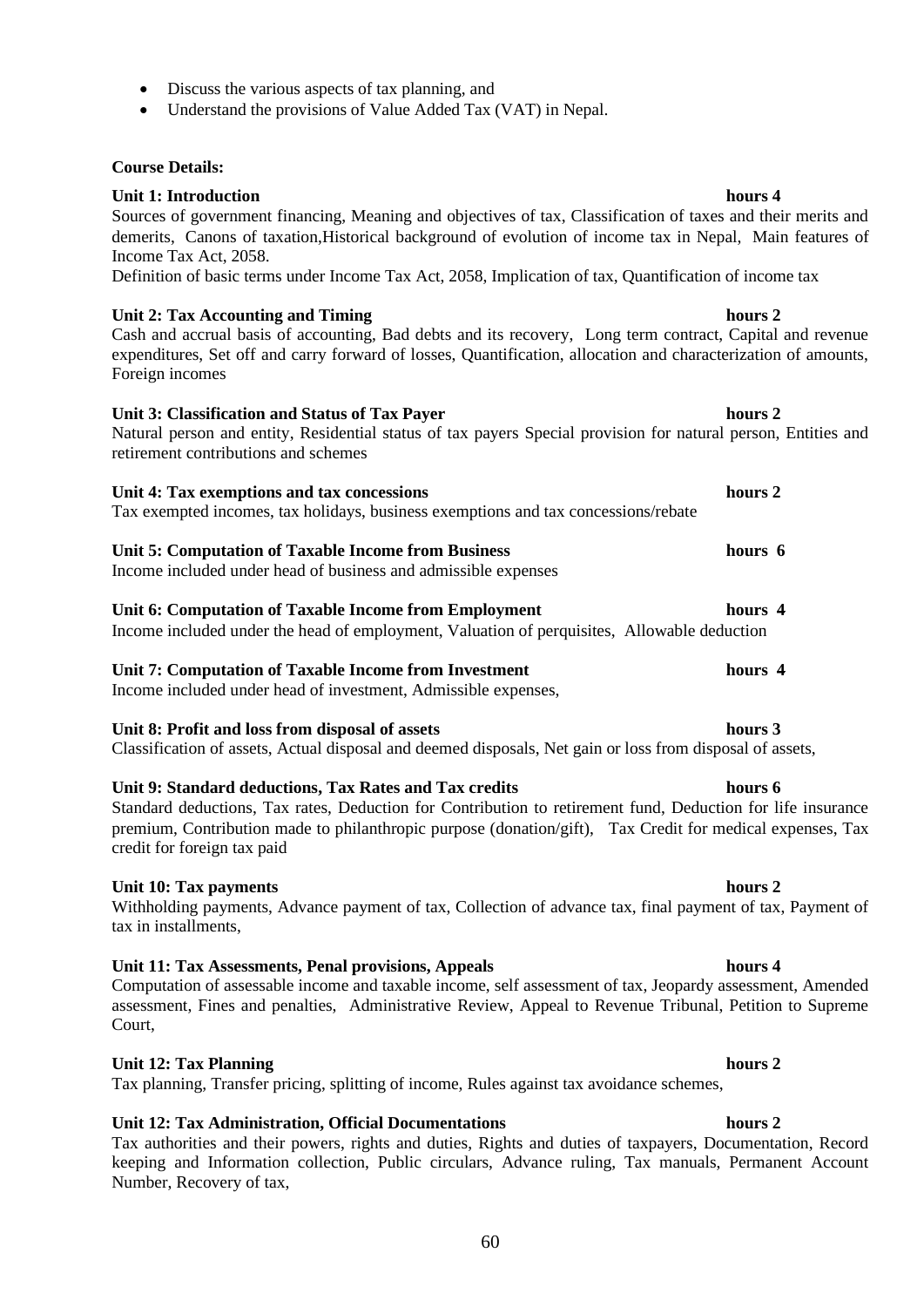## **Unit 13: Value Added Tax (VAT): an Introduction hours 2**

Concept of VAT, Origin and evolution of VAT, Principle governing VAT, Types of VAT, Difference between VAT and Sales tax,

## **Unit 14: Value Added Tax (VAT): Procedure hours 4**

Conditions for charging VAT, goods/services exempted from VAT, Zero VAT concept, Payment of VAT, VAT Set off, Conditions applicable for setoff not allowed or Partial setoff, Refund of VAT, VAT Returns, Assessment of VAT, Penalties and appeal, Documentations,

## **Basic texts:**

- 0. Government of Nepal, Income Tax Act, 2058 with amendment.
- 1. Government of Nepal, Income Tax Rules, 2059 with amendments.
- 2. Government of Nepal, Value Added Tax Rules, 2052 with amendments.
- 3. Government of Nepal, Value Added Tax Rules, 2053 with amendments.
- 4. Government of Nepal, Finance Act (current).
- 5. Government of Nepal, Economic Survey (current).
- 6. Agrawal, Jagdish. (updated edition). Income Tax, theory and practice
- 7. Dhakal, K.D., Pandey, B. and Bhattarai, R. (updated edition). *Fundamentals of Taxation*. Kathmandu: M.K. Publishers and Distributors.

## **References**

- Dhakal, K.D., Pandey, B. and Bhattarai, R. (updated edition). *Corporate Taxation*. Kathmandu: M.K. Publishers and Distributors.
- Bhattarai, I. and Koirala, G.P. (updated edition). *Taxation in Nepal*. Kathmandu: Asmita Books Publishers and Distributors Pvt. Ltd.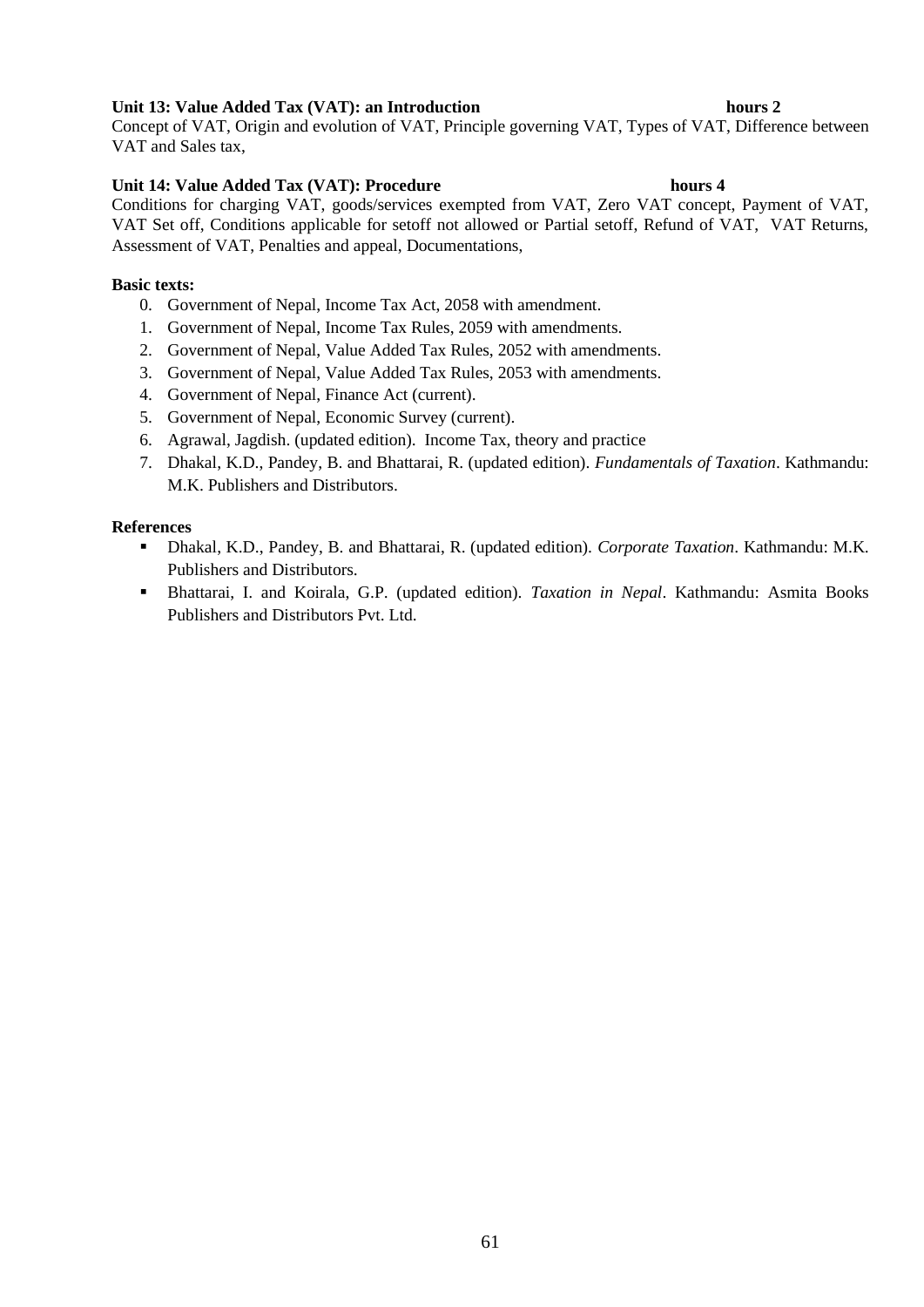## **Fundamentals of Auditing Area: Concentration on Accounting**

## **Course Objectives:**

The course aims to provide students with the basic principles, concepts, objectives, importance and procedures of auditing.

## **Course Description:**

Students will be familiarized with topics such as conceptual foundation, planning an audit, internal check and control, vouching, verification and valuation, audit report, and auditing standards.

## **Course Outcomes:**

At the end of the course, the students will be able to:

- Understand and appreciate the conceptual foundation of auditing and its evolution in Nepal
- Prepare an audit plan and initiative process for its execution
- Understand the concept and process of internal check and control
- Discuss various types of audit reports and the formats
- Get an overview of auditing standards in Nepal

## **Course Details**

## **Unit 1: Conceptual Foundation hours 12 hours 12**

Meaning, scope, Objectives and advantages of audit; Evolution of auditing practices in Nepal; Accounting, auditing and investigation; Types of errors and frauds; Detection and prevention of errors and frauds; Types of audits; Qualities, qualification, appointment, rights and duties of an auditor.

## **Unit 2: Planning an Audit hours 8**

Preparation before an audit: instruction to client; distribution of work to audit staff; Audit programme: contents, techniques and preparation of audit programme; Audit note books: objectives, contents; Audit working papers: concept, objectives and advantages.

### Unit 3: Internal Check and Control hours 10

Internal check: concept, objectives, characteristics, advantages and disadvantages; Internal control: concept and characteristics; Internal audit: concept, importance, role of internal auditor, internal audit and statutory audit; Test checking: concept, factors to be considered while test checking, advantages and limitations; Routine checking: concept, advantages and disadvantages.

### **Unit 4: Vouching, Verification and Valuation hours 6**

Concept, importance and objectives; Difference between vouching; Verification and valuation; Consideration before vouching; Process and methods of verification,

### **Unit 5: Audit Report hours 4 hours 4**

Concept, contents and types of audit reports; Process of issuing audit report; Certificate vs report,

### **Unit 6: Auditing Standard hours 4 and 100 km in the standard hours 4 and 100 km in the standard hours 4 and 100 km in the standard hours 4 and 100 km in the standard hours 4 and 100 km in the standard hours 4 and 100 km i**

Concept, objectives and importance of Auditing Standards; Brief overview of Nepal Auditing Standards

## **Unit 7 Recent Trends in Auditing hours 4**

Concept of investigation, issues in auditing, recent trends in auditing

### **Basic Texts:**

- 0. Government of Nepal, Auditing Act, 2048 with amendments.
- 1. Government of Nepal, Company Act, 2063 with amendments.
- 2. Auditing Standards Board of Nepal, relevant Nepal Standards on Auditing.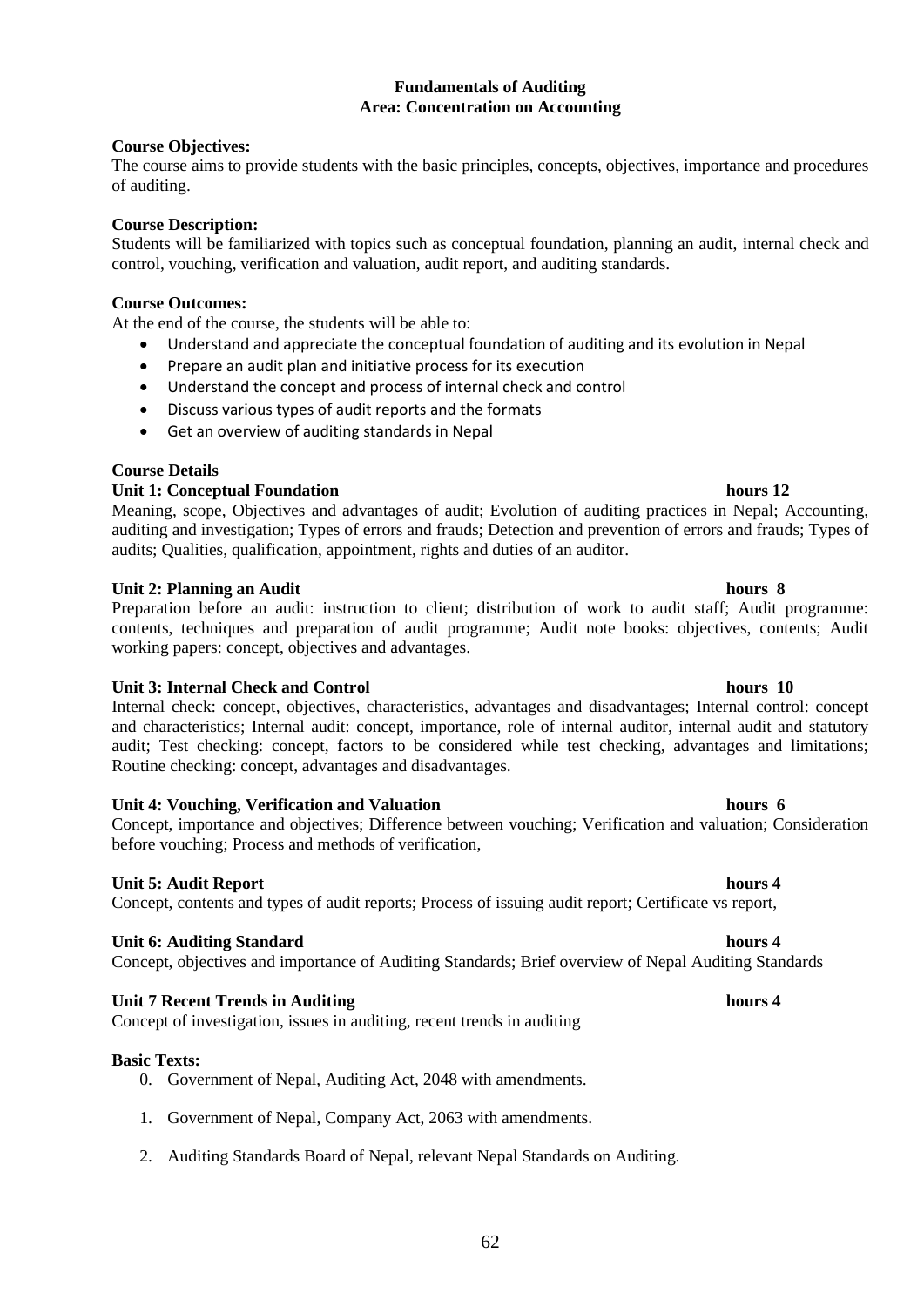3. Tandon, B.N. (New edition). *Practical Auditing.* New Delhi: S. Chand and Co.

## **References:**

- 0. Ramaswamy, M.S. (New Edition). *Auditing*. New Delhi: S. Chand and Co.
- 1. Saxena, R.G. (New Edition). *Principles of Auditing.* Mumbai: Himalayan Publishing House.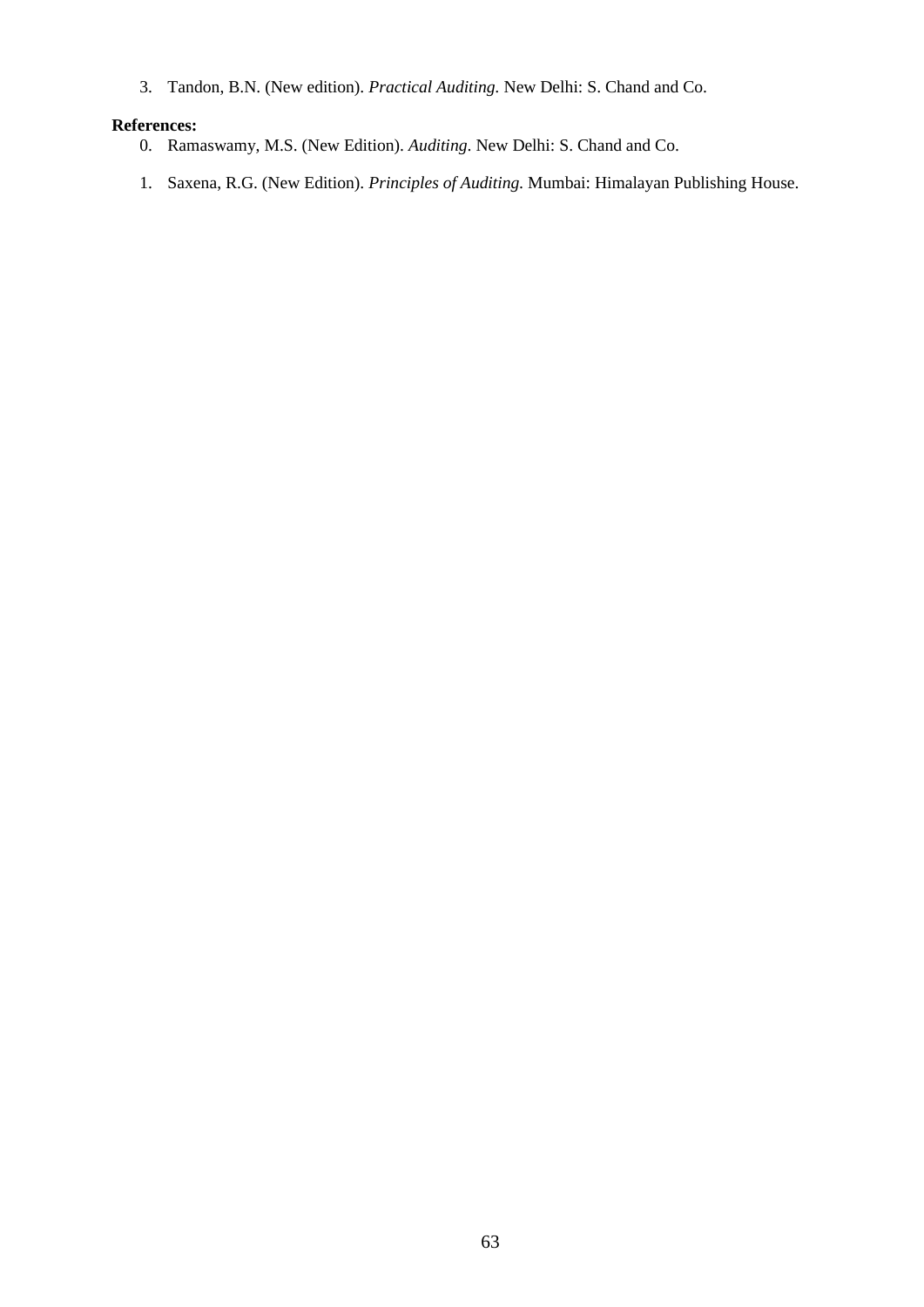## **ACC 423 Advanced Management Accounting Area: Concentration on Accounting**

### **Course Objectives**

The course aims to provide in-depth knowledge of the concepts and tools of management accounting, and encourage students in applying management accounting tools and techniques in planning, controlling and decision-making process.

### **Course Description**

The course helps to understand the insight into the concept and tools of management accounting and controllership functions; measuring income under different techniques for planning, controlling and decisionmaking. The course includes cost allocation and reporting techniques, CVP analysis under constraints and uncertainties, investment decision under uncertainty and pricing the products and services of the business enterprises; profit planning through budget, management control system and strategic management accounting.

### **Course Outcomes:**

This is an advanced course in management accounting. At the end of the course, the students will be able to:

- Get an insight into the changing perspectives of management accounting
- Understand the concept and practice of cost allocation and reporting
- Get an overview of cost volume profit analysis under uncertainty
- Understand how pricing decisions affect profitability of a firm
- Understand various budgeting techniques and processes
- Learn the concept of management control systems, and
- Familiarize themselves with the basics of strategic management accounting as a new development in management accounting.

### **Course Details**

### **Unit 1: Changing Perspectives of Management Accounting hours 6**

Concepts and objectives of management and controllership function and responsibility; The impact of changing business environment on management accounting, Focus on customer satisfaction and new management approaches, Management accounting and ethical behaviour

#### **Unit 2: Cost Allocation, Product Costing and Reporting hours 8**

Cost: concept, accumulation; Classifications, estimation, allocation, apportionment and reapportionment of service department cost using reciprocal techniques, Product costs under variable and absorption costing, Cost reporting under Traditional costing and Activity based costing (ABC) techniques; Use of allocation for segment reporting and decision making

### **Unit 3: Cost Volume Profit Analysis under constraints and uncertainty hours 6**

CVP analysis for product mix decision, CVP analysis under constraint using linear programming models for maximizing profit and minimizing cost, CVP analysis under the condition of uncertainty

## **Unit 4: Pricing Decision and Profitability Analysis hours 6**

Cost allocation and pricing; Role of cost information in pricing decision, Short run and long run pricing decision, Full cost and variable cost pricing technique; Target mark-up percentage, Cost plus pricing, Target ROI pricing technique; Target cost pricing technique; Customer profitability analysis, Internal pricing in decentralized organization;

## **Unit 5: Budgeting Process hours 12**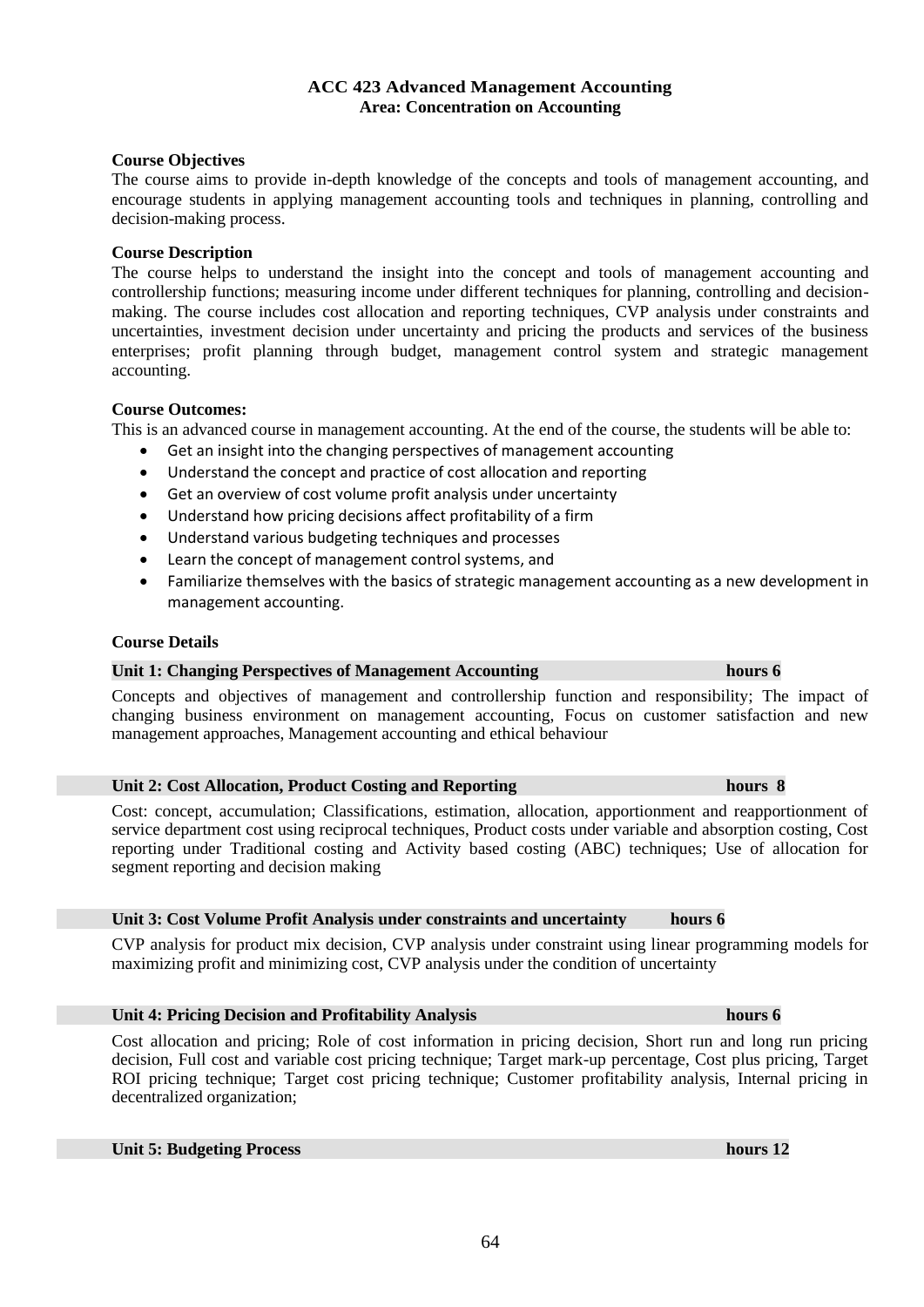Budgeting and control process: needs, objectives and functions of budgeting; Budgeting for profit planning; Concepts of presentations of functional budgets; Master budget; Master budget and business development plan; Zero-based budgeting

### **Unit 6: Management Control Systems hours 4**

Control at different organizational levels, Deferent types of control, Management accounting control system, Responsibility centres, responsibility accounting,

#### **Unit 7:Strategic Management Accounting hours 6**

Introduction, needs and objectives of Strategic Management Accounting; Comparison of management accounting and Strategic Management Accounting; Strategic management accounting and business decisions; The balanced score card

#### **Basic Books**

- 1. Drury, C. (New edition). *Management and Cost Accounting.* New Delhi: Cengage Learning.
- 2. Bajracharya and et.al. (New edition). *Management Accounting*. Kathmandu: Asmita Publication

#### **Reference Books**

- 1. Garrison & Noreen. (New edition). *Management Accounting.* USA: Irwin
- 2. Lucey, T. (New edition). *Management Accounting.*London: ELBS.
- 3. Hilton, R. W. (New edition). *Managerial Accounting*. McGraw-Hill, Inc.
- 4. HorngrenC.T., Foster G., DatarS.M. (New edition). *Cost Accounting: A Managerial Emphasis.*New Delhi:Prentice Hall of India.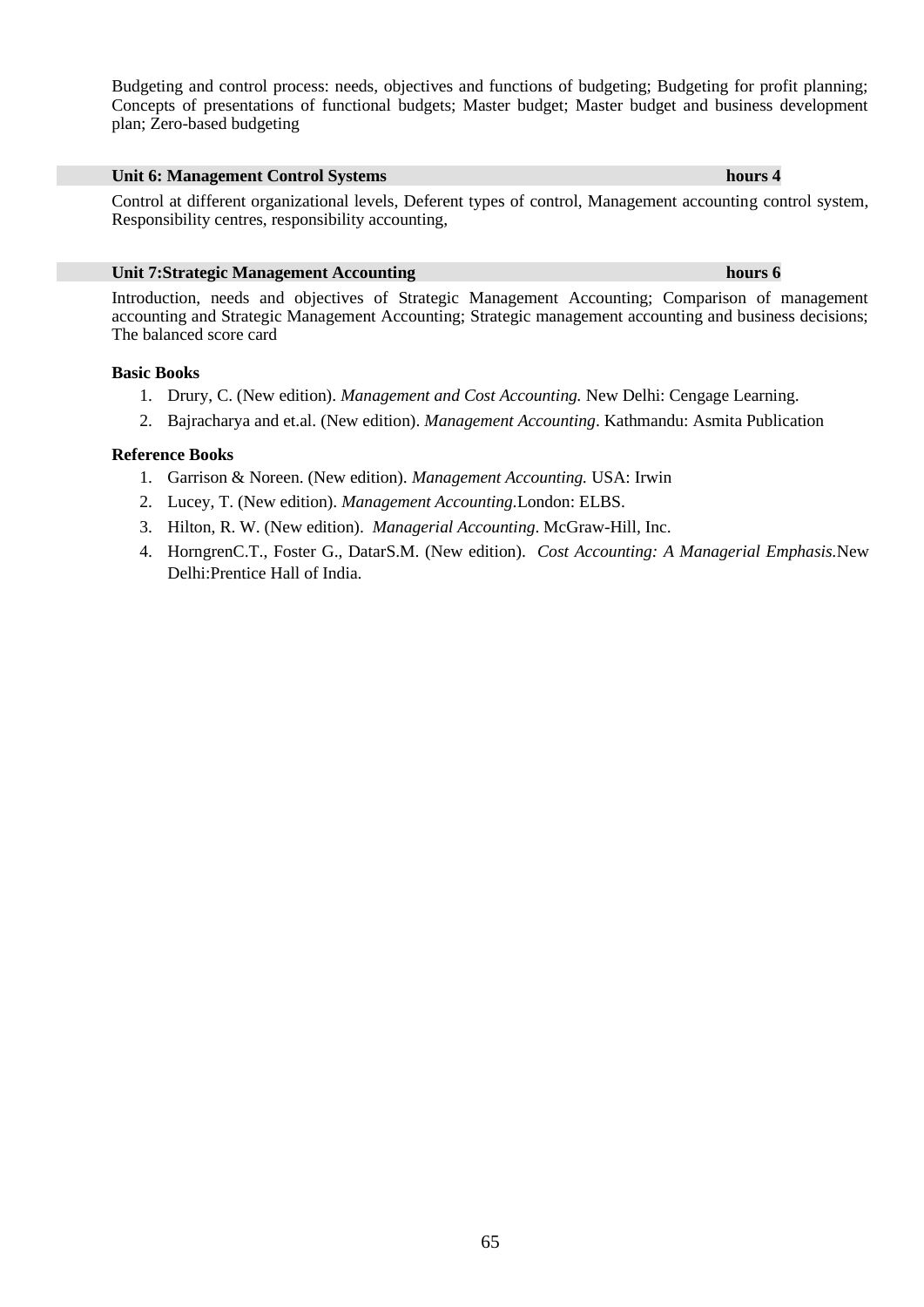### 66

### **ACC 425 Accounting Reports and Financial Statement Analysis Area: Concentration on Accounting**

## **Course Objectives:**

This course will provide students with tools to analyze and exploit information in corporate financial statements. The course will develop skills of students how to use financial statement information in various economic decisions.

The learning objectives of this course are:

- develop an understanding of financial statement information from a decision maker's perspective
- develop skills in reading and interpreting corporate financial statements
- develop skills in using financial accounting information for enterprise and project valuation, credit analysis, and performance evaluation.

### **Course Description:**

In Financial Statement Analysis, students will be familiarized with the topics of Financial Reporting and Financial Statement, Basics of Financial Statement Analysis, Short Term Liquidity Analysis, Long Term Liquidity Analysis, Profitability Analysis, Financial Statement Analysis for the Investors, Cash Flow Analysis, Expanded Analysis

## **Course Outcomes:**

At the end of the course, the students will be able to:

Understand the concepts, process and legal framework of financial statements and corporate reporting Learn the fundamentals, tools and methodology of financial statement analysis

Learn short term liquidity, long term solvency and profitability analysis as measures of corporate performance Understand financial statements analysis from the point of view of investors, and

Discuss financial ratios as perceived by different users and stakeholders.

## **Course Details:**

## **Unit 1: Introduction to Financial Reporting and Financial Statements hours 6**

Forms of Business Entities; Overview of financial reporting; Annual report: introduction, scope, objectives and advantages of major Financial Statements; Auditor's opinion; Management responsibility for financial statements; Efficient market hypothesis, Ethics; Users' of financial statement; Limitation of financial statement

### **Unit 2: Basics of Financial Statement Analysis hours 6**

Ratio analysis, Common-size analysis, Year-to-year change analysis, Comparative analysis: trend analysis, comparison with industry average, comparison with competitors; Users of analysis

## **Unit 3: Short Term Liquidity Analysis hours 6**

Working capital, Current ratio, Acid-test ratio, Cash ratio, Working capital turnover, Other ratios related to short-term liquidity

## **Unit 4: Long Term Debt Paying Ability hours 6**

Times interest earned, Fixed charge coverage, Debt/Equity ratio, Debt to tangible net worth ratio

### **Unit 5: Profitability Analysis hours 6**

## **Unit 6: Financial Statement Analysis for Investors hours 6**

Earning for common shares, Price earnings ratio, Percentage of earning's retained, Dividend payout, Dividend yield, Book value per share, Stock option

# investment (ROI), Return on total equity, Return on common equity, Relationship between profitability ratios

## Net profit margin, Operating income margin, Return on assets, Return on operating assets, Return on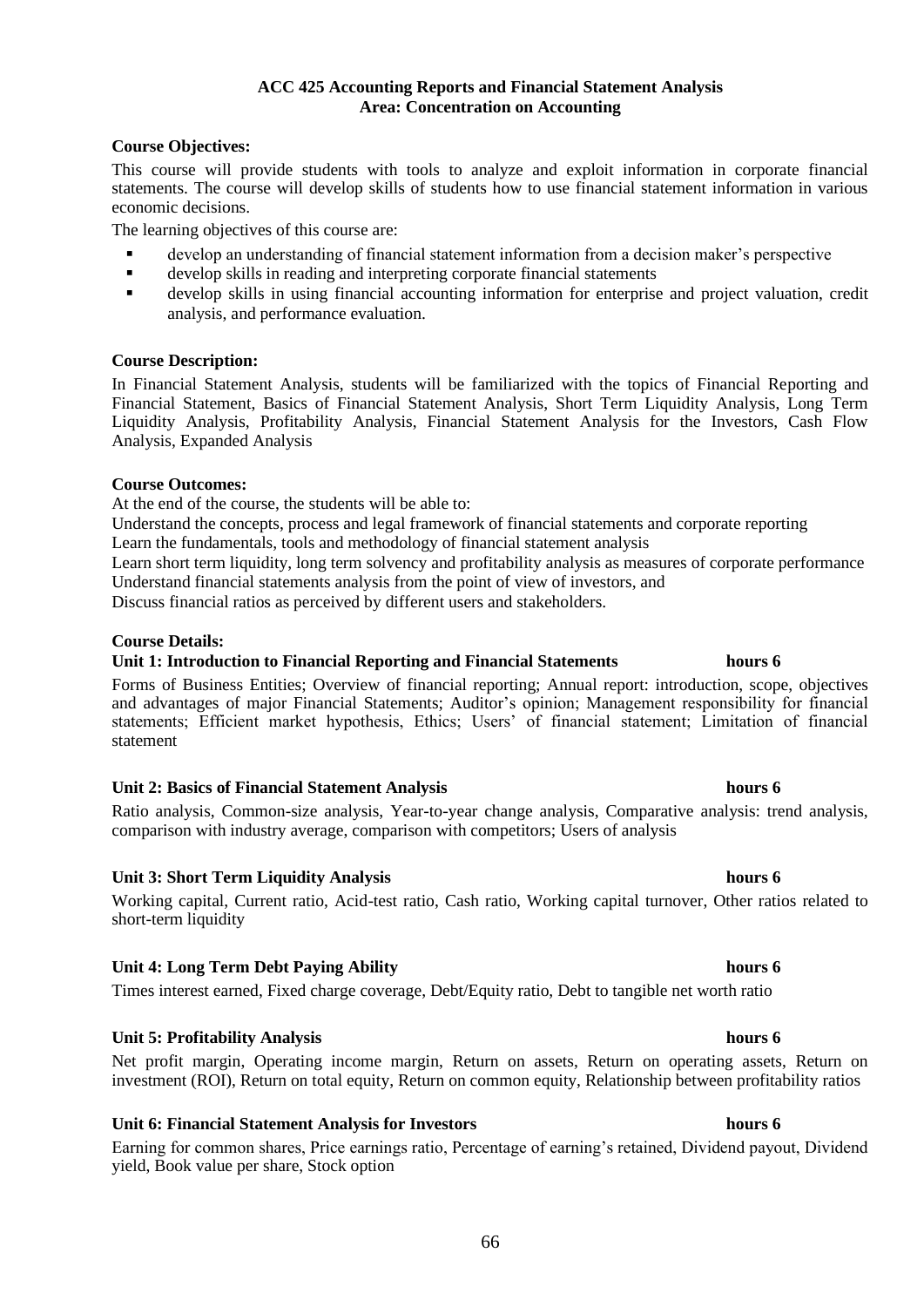### **Unit 7: Cash Flow Analysis hours 6**

Basic elements of the cash flows, Patterns of cash flows, Operating cash flow to current maturity of long term debt and current note payable, Operating cash flow to total debt, Operating cash flow per share, Operating cash flow to cash dividends

### **Unit 8: Expanded Analysis hours 6**

Financial ratios as perceived by commercial loan departments, Financial ratios as perceived by corporate controllers, Financial ratios used in annual reports, Forecasting financial failure

#### **Basic text:**

▪ Gibson, Charles H. (new edition). *Financial Statement Analysis*. New Delhi: Cengage Learning

#### **References:**

- 0. Subramanyam, K. R. & Wild, John J. (New edition). *Financial Statement Analysis.* New Delhi: McGraw-Hill/Irwin
- 1. Friedson, Martin & Alvarez, Fernando. (New edition). *Financial Statement Analysis: A Practitioner's Guide.* New Delhi: John Wiley & Sons, Inc.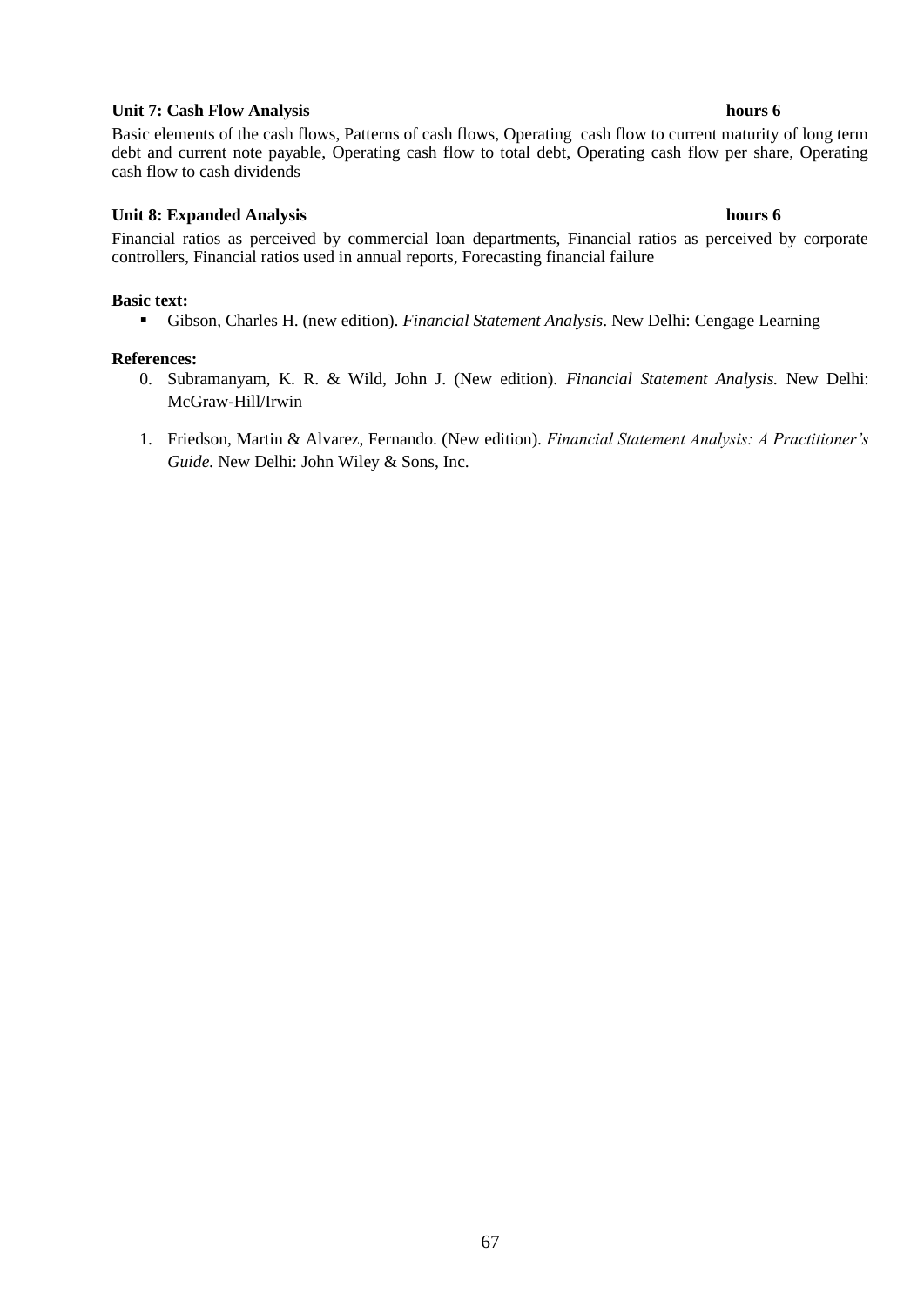## **MKT 443 Sales Management**

### **Course Objectives**

It aims to build students' understanding of the sales functions and develop skills in management of sales force. Students are expected to perform the sales supervision and management job.

### **Course Description**

This course focuses on two aspects of the sales job – personal selling and sales force management. The course deals on personal selling approaches and strategies, management of the sales force, and management of the sales team

### **Course Outcomes**

By the end of this course, students should be able to:

- Comprehensively understand the nature, process, and strategies of personal selling.
- Perform basic sales management functions including sales organization, establishment of sales territories and quota, and human resource management functions related to sales force.

### **Course Contents**

## **Unit I: Personal Selling 6 hours**

Meaning, nature, and objectives of personal selling. Salesmanship – essential requirements. Traditional and modern selling approaches. Types of selling (industrial, trade, and services). Selling ethics.

### **Unit II: Selling Approaches and Strategies 6 hours**

Selling approaches – AIDA, situation-response theory, buying formula, behavioral equation, need-satisfaction, consultative selling, customer relationship-based selling, problem solving, and team selling approaches.

#### **Unit III: The Selling Process 8 hours**

Basic steps of the sales process, Prospecting: objectives and sources, Pre-approach: techniques Approach: customer's need discovery techniques, Sales presentation: scope and methods Objection handling: skills for handling customer's objections, Closing: timing and methods of sales closing, Follow-up: importance and methods

### **Unit IV: Management of Sales Force Functions 8 hours**

Sales force management: concept and components. Tasks and qualities of a sales manager. Sales organization: Types of sales structure, Organizational principles and designs. Factors influencing size of sales force. Emerging sales organizational designs.

Sales territory: Concept and importance, size, allocation of territories and territory shapes. Sales quota: Concept and importance, principles and procedures for quota setting, types of sales quota, quota setting methods.

### **Unit V: Recruitment, Selection and Training of Sales Force 8 hours**

Hiring process, planning for recruitment (analysis, turnover, job analysis, job qualification and job description), Sources for recruitment, Selection process. Sales training: process and methods. Sales force socialization.

**Unit VI: Sales Force Motivation and Compensation 6 hours** Factors influencing sales force motivation. Motivational program design.Motivation tools. Objectives and characteristics of an effective compensation plan. Types of compensation plan.

### **Unit VII: Sales Force Evaluation and Control 6 hours**

Performance appraisal process: appraisal criteria, performance rating, and conducting appraisal.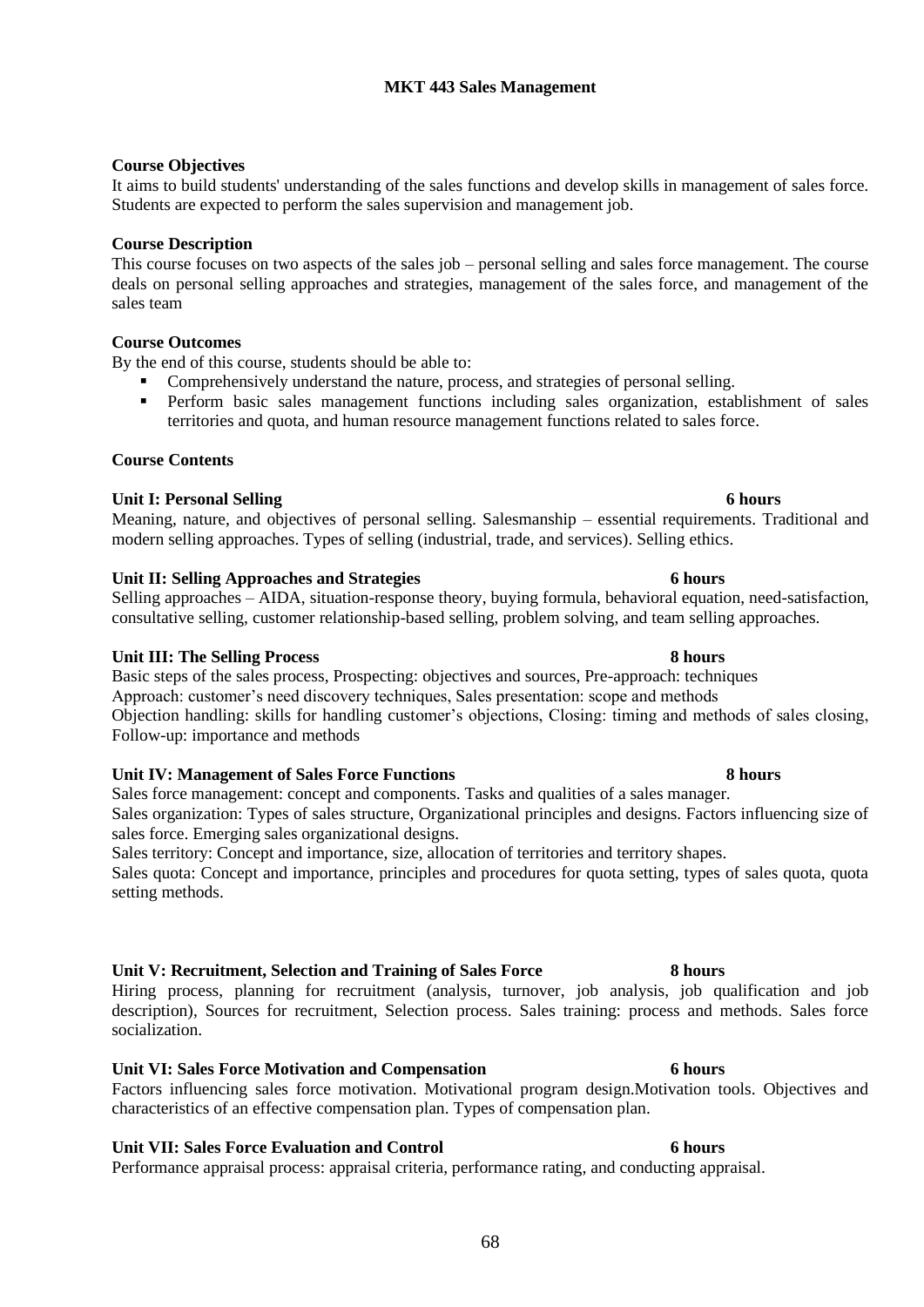Criteria for performance evaluation. Methods of controlling sales force performance.

## **Basic Text**

Still, Richard, Edward Cundiff and Norman Govoni, *Sales Management*, Prentice Hall of India.

## **References**

- 1. Mallik, Proadip Kumar, *Sales Management,* Oxford University Press.
- 2. Chunawalla, S.A., *Sales Management,* Himalaya Publishing House.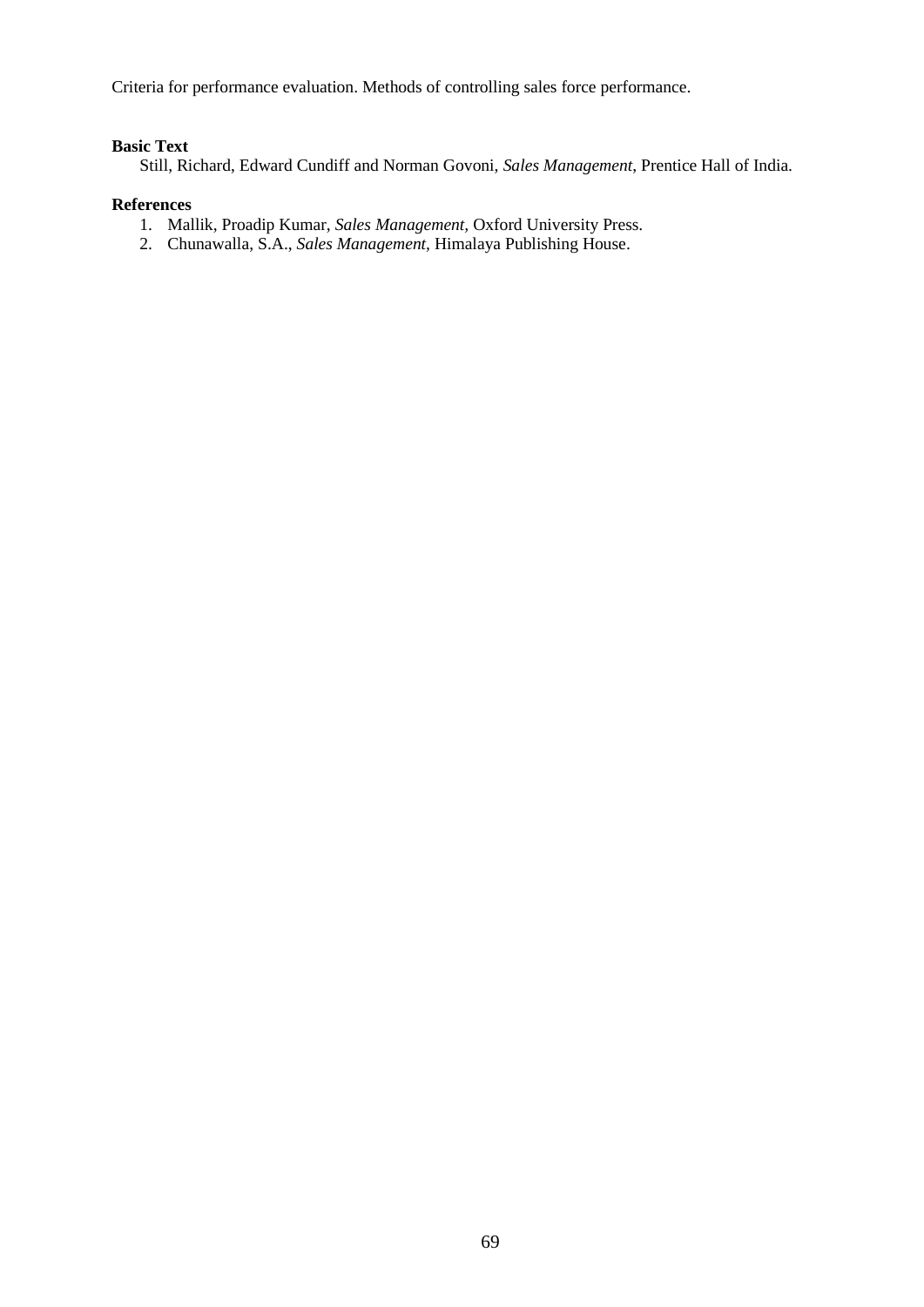## **MKT 441 Consumer Behavior**

## **Course Objectives**

The major objective of this course is to develop students' understanding of the buying process of consumer and the various factors that influence the buying process.

## **Course Description**

Consumer behavior is the basic science of modern marketing. Consumer is also the focal point of modern marketing. The marketing process starts from consumer and ends at the consumer. Through this course, students are expected to learn the nature of consumer behavior analysis; importance of understanding consumer behavior in marketing; consumers' buying decision process; and influences of individual psychology, group dynamics, social-class and cultural and sub-cultural factors in an individual consumers' buying decisions.

## **Course Outcomes**

By the end of this course, students should be able to:

- **•** Describe the nature of consumer behavior analysis and its relevance in designing various marketing strategies;
- **•** Demonstrate a thorough understanding of the consumer buying behavior process from need/problem recognition to post-purchase outcomes;
- Analyze the individual psychological forces and socio-cultural forces that shape the purchase behavior of individual consumers.

## **Course Contents**

## **Unit I: Introduction to Consumer Behavior 4 hours**

Meaning and nature of buyer behavior.Differences between consumer buying and organizational buying in terms of characteristics and process.Strategic use of consumer behavior knowledge in marketing and public policy decisions.Modern consumerism and the global consumer movement.

## **Unit II: Consumer Decision Process: Problem Recognition 4 hours**

Types of consumer decisions. Purchase involvement levels and the decision process. Problem/need recognition by consumers.Types of consumer problems.Marketing strategy and problem recognition.

## **Unit III: Information Search and Evaluation 12 hours**

Nature of consumers' information search: internal and external search, passive and active search. Types of information sought by consumers: evaluative criteria, alternatives available, alternative characteristics. Sources of consumer information.Marketing strategy in the information search process.Consumers' evaluative criteria and its measurement. Consumer decision rules: conjunctive and disjunctive decision rules, lexicographic decision rule, and compensatory decision rules. Marketing strategy in the evaluation process.

## **Unit IV: Consumers' Choice and Post-purchase Behavior 8 hours**

Consumers' choice: Brand choice and store choice factors. Rational choice, affective choice, attribute-based choice, and attitude-based choice. Post-purchase dissonance: reasons and remedies. Product use and non-use. Product disposition: disposition methods. Satisfaction and dissatisfaction.Consumer complaint behavior. Satisfaction and brand loyalty. Strategic implications of the post-purchase evaluations.

### **Unit V: Individual Influences on Consumer Behavior 12 hours**

Consumer motivation: nature, process and sources of consumer motivations. Consumer learning: nature and sources of consumer learning; learning and consumer memory. Consumer perception: nature and process of perception. Personality: nature and types of consumer personality. Consumer personality and brand personality congruence. Consumer attitudes: nature and functions of attitudes; attitude components: component consistency among cognitive, affective and behavioral; Communication strategy for attitude change.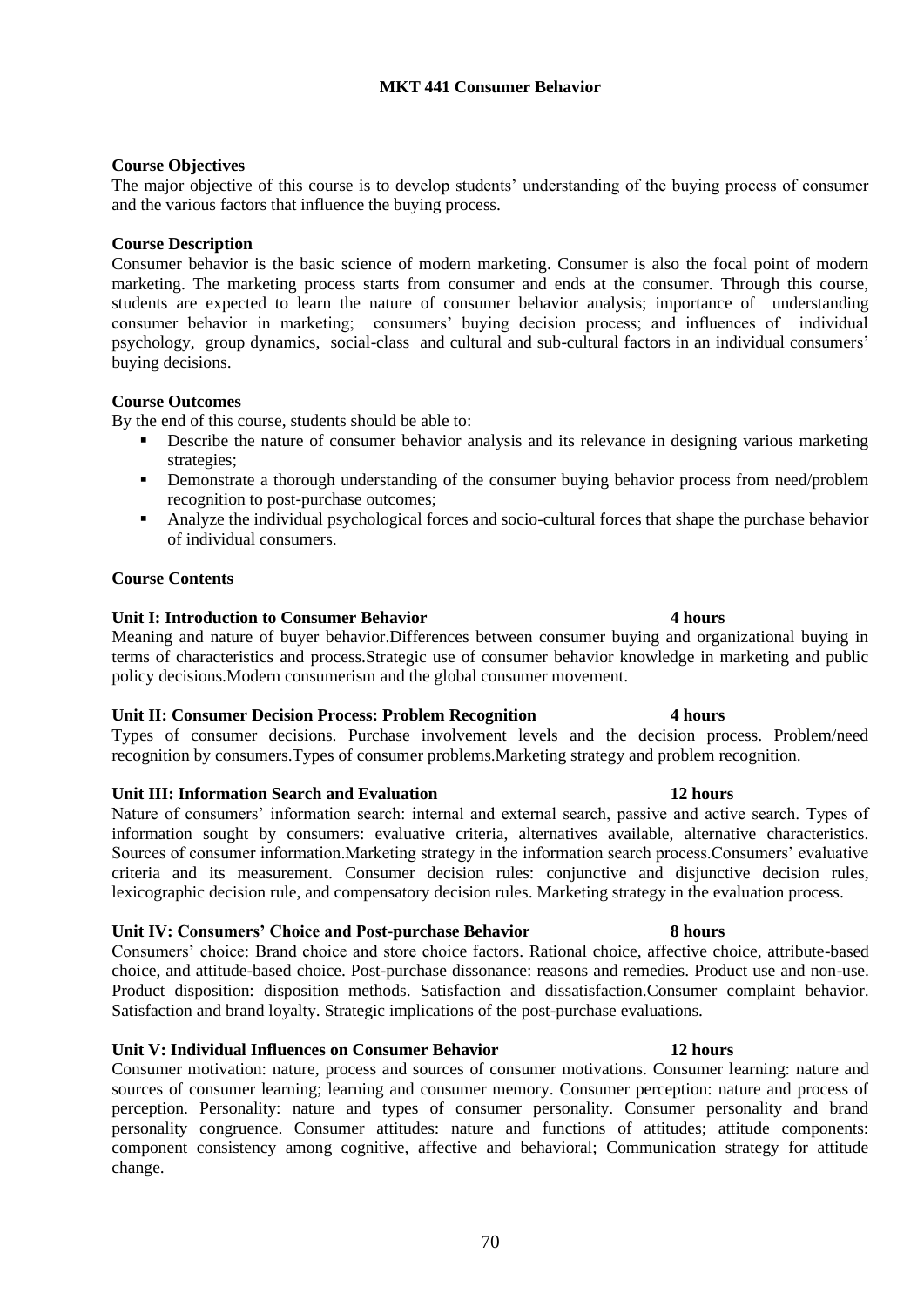### **Unit VI Socio-Cultural Influences on Consumer Behavior 8 hours**

Reference group influences: nature and degree of influences, marketing strategies based on reference group influences. Family influences: structure of household, family decision roles, family life cycle. Consumer socialization: how children learn to be consumers. Social class influences: social class hierarchy and consumption behavior in Nepal. Cultural and sub-cultural influences: nature of culture, cultural dynamism, values, norms, myths. Cross cultural marketing.

## **Basic Text**

Del I. Hawkins, David L. Mothersbaugh, and Amit Mukerjee, Consumer Behavior, McGraw Hill.

## **References**

- 1. Michael R. Solomon, Consumer Behavior, Pearson Education.
- 2. David L. Loudon and Albert j. Della Bitta, Consumer Behavior, MeGraw Hill.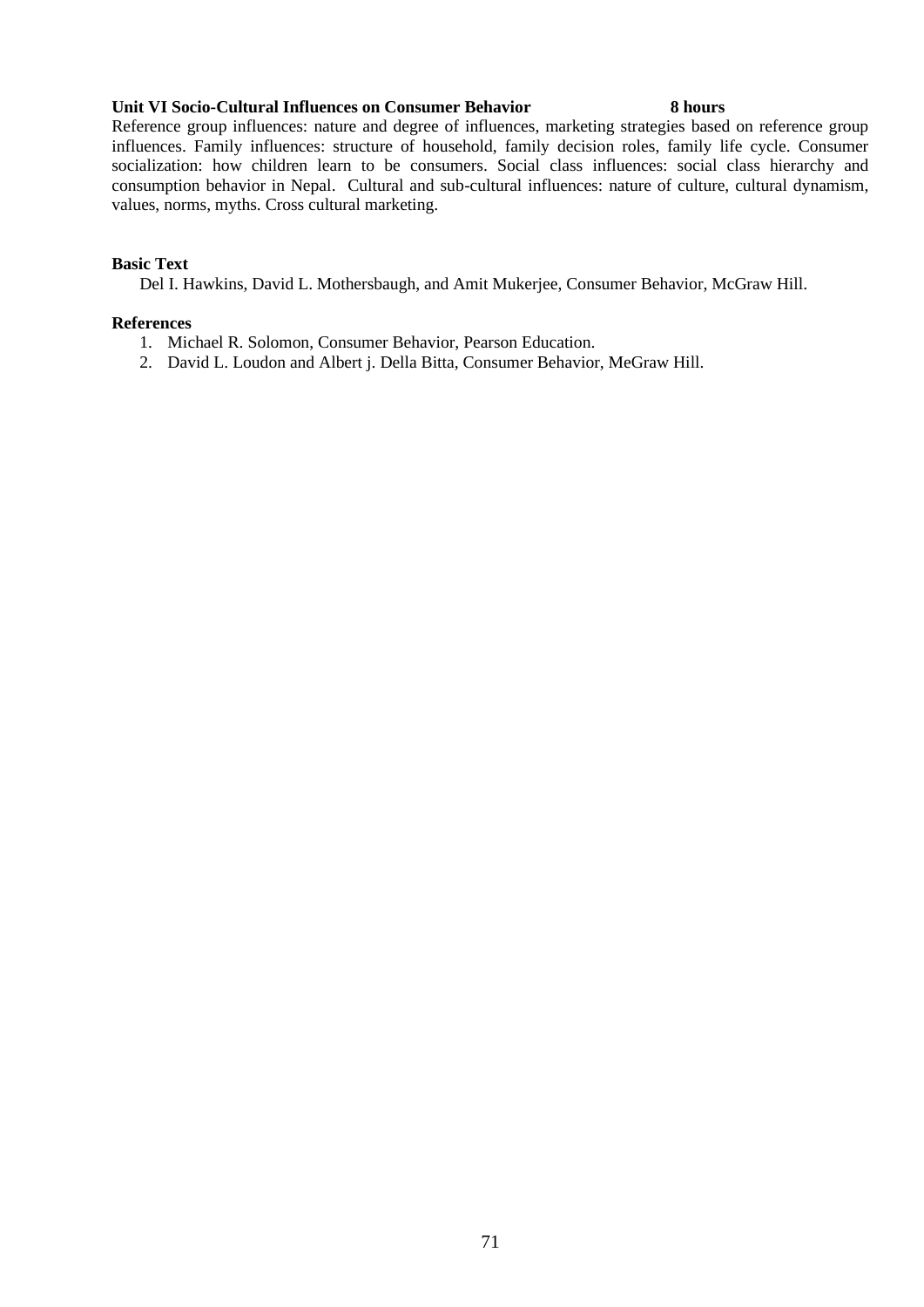## **Course Objective**

The major objective of this course is to develop students' understanding and skill in development of communication strategy of a firm, particularly with advertising and sales promotions.

### **Course Description**

Developing effective communication has become the focal activity in a marketing firm. Marketers need to develop powerful messages about the products and services, and select appropriate appeals and execution frameworks to reach the target audience in order to establish their brands in consumers mind set. Through this course students are expected to learn the nature of marketing communication and communication process; marketing communication strategy; nature and role of advertising; creative issues in advertising; the structure of the advertising business; and sales promotions tools and strategy.

### **Course Outcomes**

By the end of this course, students should be able to:

- Understand importance of Integrated Marketing Communications strategies;
- **•** Demonstrate a thorough understanding of the world of advertising including the creative and financial aspects; and
- Learn to use sales promotions to push sales and attract buyers.

### **Course Contents**

### **Unit I: Introduction to Marketing Communication 8 hours**

Meaning, elements, structure, and role of marketing communications. Theories of marketing communication: hierarchy of effects of communication, information processing theories, communication and attitude formation and change. Key communication terminologies. Miscommunication issues.

### **Unit II: Marketing Communication Strategy 8 hours**

Marketing communication mix.Integrated marketing communication.Formulation of marketing communication strategy.Marketing communication barriers.Communication budgeting issues and methods.Promotion campaign planning and management.

### **Unit III: Advertising 4 hours** 4 hours

Meaning, elements, objectives and role of advertising.Evolution of advertising.Types of advertising.Social, ethical and legal issues of advertising.

### **Unit IV: Creative Process and Methods in Advertising 12 hours**

Creative process and methods.Visualization process and visualizer qualities. Message design: message theme, models, considerations. Message strategies: cognitive, affective, conative, and brand strategies. Advertising appeals: rational, emotional, sex and other ad appeals. Essentials of a good appeal.Execution frameworks.Use of color in advertising.

#### **Unit V: Advertisement Development 10 hours Print Advertisement**

Print advertising media: types of media and media choice. Copywriting for print media: types of ad copies. Ad copy objectives and requisites of a good copy. Print copy development process. Print copy elements: choice of headline, sub-heads, body copy, slogan and signature. Layout: functions, qualities of a good layout, layout principles.

## **Active Media Advertisement**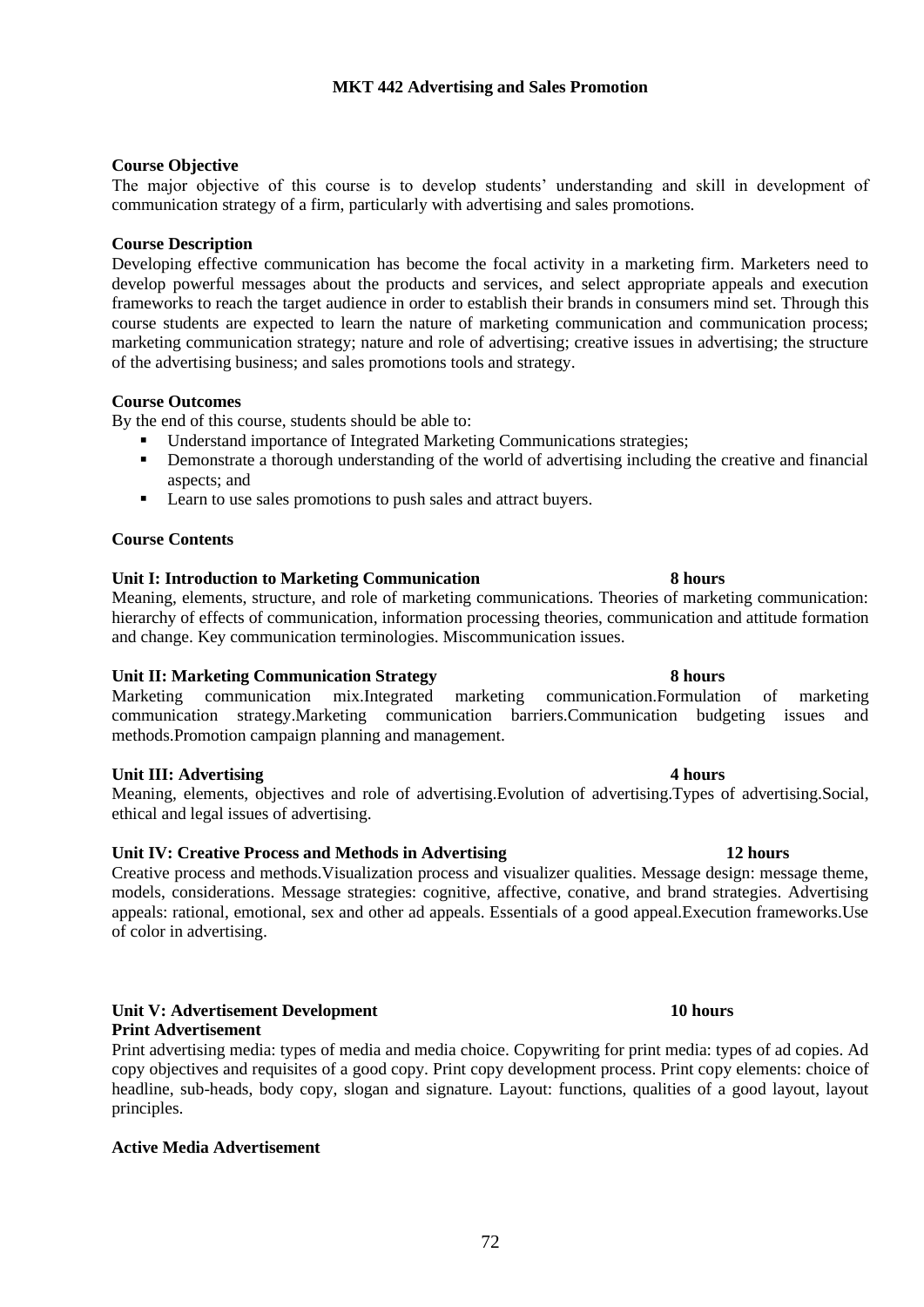Television advertising: nature, pros and cons. TVC development: script writing, story board, air-time buying and other considerations. Radio advertising: nature, pros and cons. Producing radio advertisements. Emerging advertisements: internet advertising and ambient advertising. Product placement strategies.

## **Unit VI: Sales Promotions 6 hours**

Scope and role of sales promotions.Reasons for the increased use of sales promotions. Consumer-oriented sales promotion methods: objectives and tools of consumer promotions. Trade-oriented sales promotions: objectives and tools.

# **Basic Texts**

- 1. Belch George and Michael Belch, *Advertising and Promotion,* Tata McGraw Hill.
- 2. William Wells, John Burnet, and Sandra Moriarty, *Adverting Principles and Practice*, Prentice Hall of India.

# **References**

- 1. JaishriJethwaney and Shruti Jain, *Advertising Management,* Oxford University Press.
- 2. K.D.Koirala, *Marketing Communications,* Buddha Publications.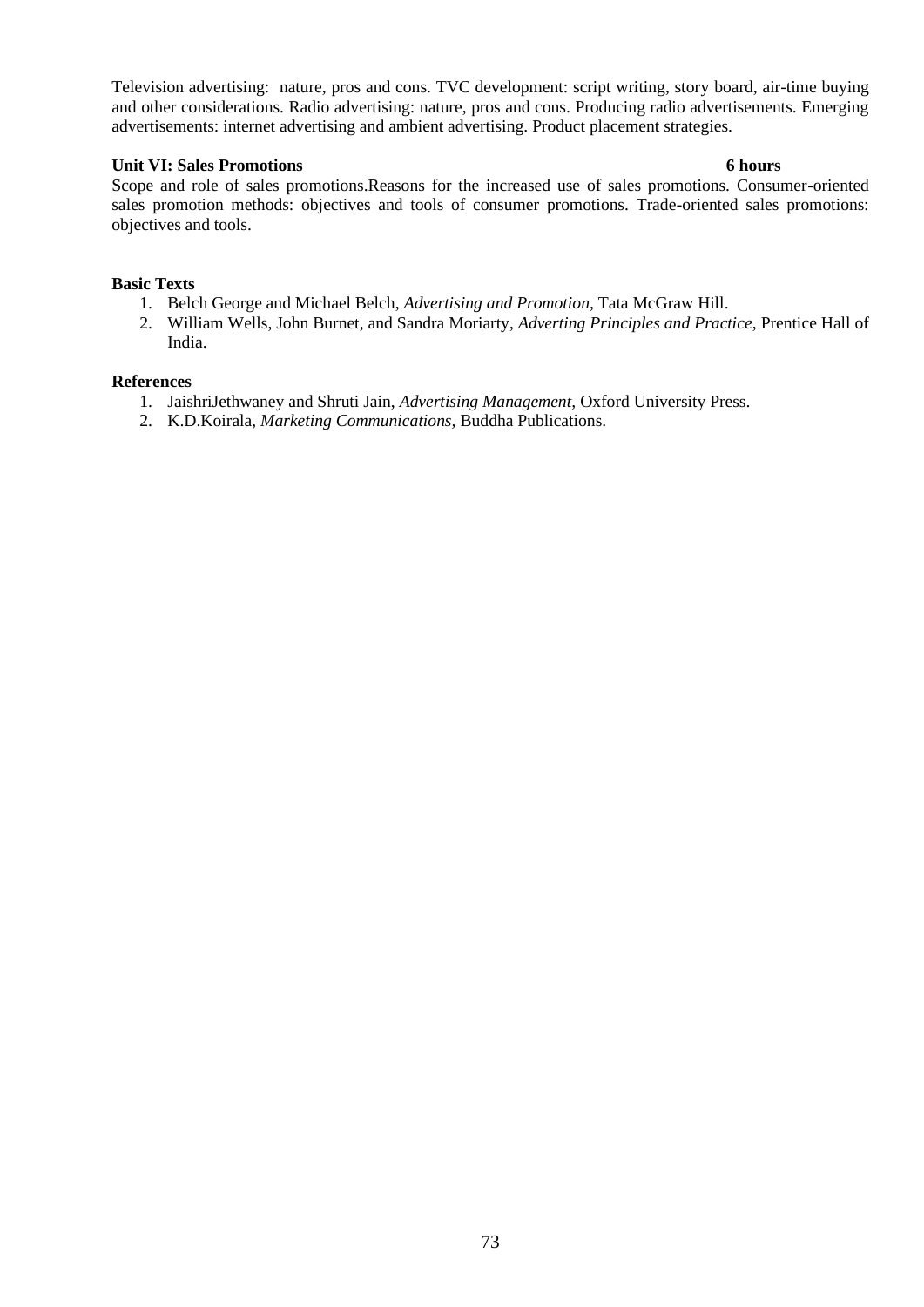## **Course Objective**

The major objective of this course is to develop students' understanding of the marketing issues related to services.

### **Course Description**

Services contribute immensely in the national economy of every country. The unique nature of services requires a different marketing approach and strategy than that traditionally used for marketing of goods. Through this course students are expected to learn the nature of services and service marketing; measurement of service customers' expectations and perception; service quality; and management of the service product mix.

## **Course Outcomes**

By the end of this course, students should be able to:

- Understand importance of services and service marketing;
- Demonstrate a detailed understanding of the service quality management issues;
- Develop their analytical perspectives on management of the service marketing mix management.

# **Course Contents**

### **Unit I: Introduction to Services and Services Marketing 12 hours**

Meaning and perspectives on services. Nature of service products and its management challenges. Service typology.Role of services in Nepalese economy.Growth of service business. Services marketing: concept and nature. Reasons for the development of service marketing.Importance of service marketing to a firm.The service marketing mix. The service marketing triangle: external, internal and interactive marketing in services.

## **Unit II: Customers' Expectations and Perceptions of Services 8 hours**

Customers' expectations: concept, levels of customers' expectations and zone of tolerance. Sources of customers' expectations.

Customers' perceptions: concept, areas of perception, customer satisfaction determinants, customers' evaluation of the service outcomes, measurement of satisfaction.

### **Unit III: Service Quality and Encounter Management 12 hours**

Service Quality: Approaches to service quality - traditional and contemporary approaches. Main drivers of service quality: people, process, and service product. Dimensions of service quality. The service quality gaps model: reasons for the gaps and possible strategies to reduce the gaps. Measurement of service quality: The SERVQUAL instrument.

Service Encounter: Concept and types of encounter.Service encounter and customer participation. Encounter characteristics.

### **Unit IV: Service Failure and Recovery 4 hours**

Areas of service failures.Service failures and customers' complaints. Service recovery: concept and strategies. Service guarantees: importance and types.

### **Unit V: Service Marketing Mix Management 12 hours**

Service product management: new service development – the systematic approach, new service development process. Branding and positioning of a service product.

Service distribution: distribution options and strategic decisions. Location of service outlets.

Service pricing: The uniqueness of service pricing. Approaches to service pricing.

Service promotions: IMC for services. Promotion strategies in services.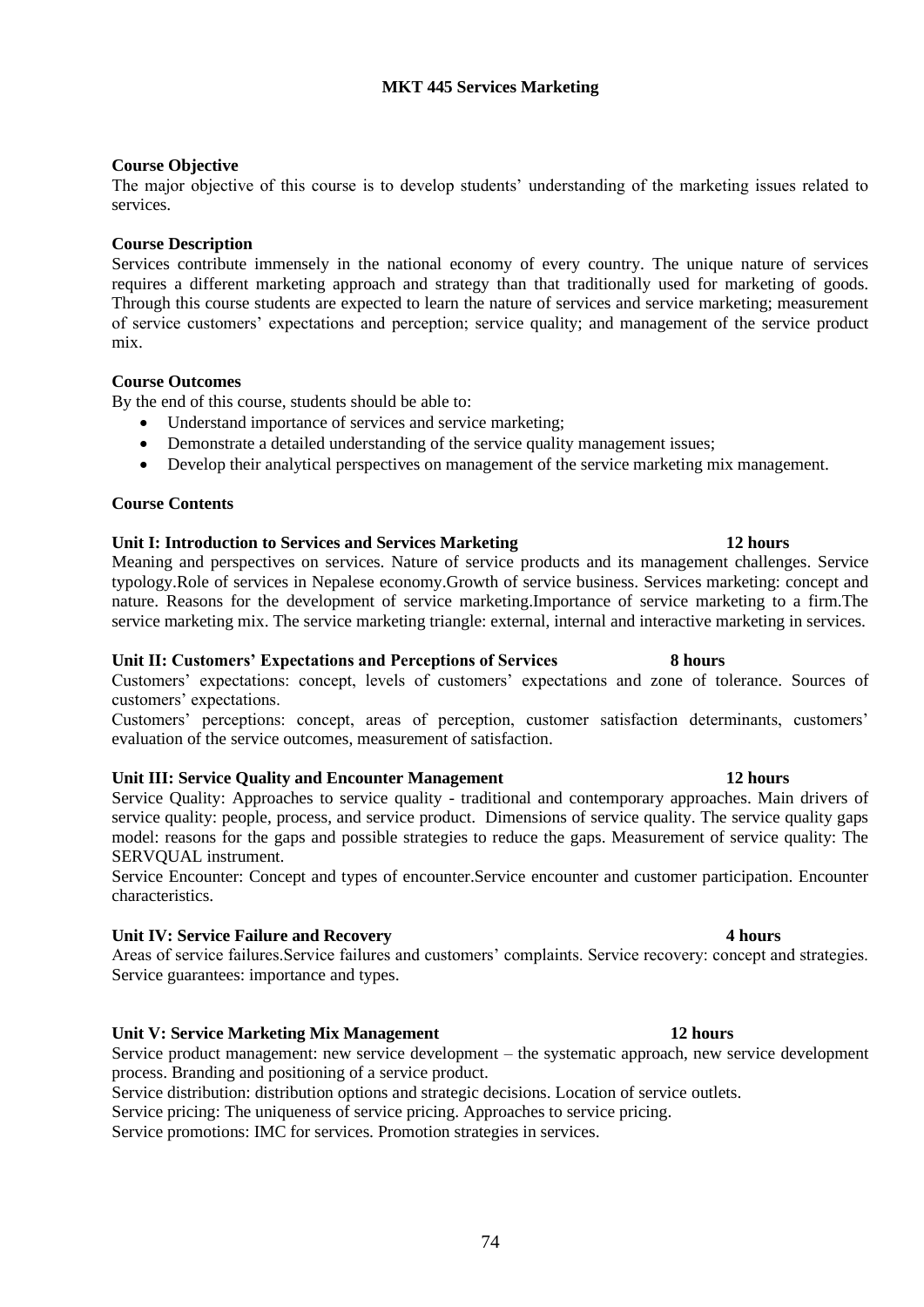People: managing internal people (employee) – service vision, mission and culture. Managing the service marketing triangle.The service profit chain. Managing external people (customers) – customer care and customer participation in services.

Process: Types of service processing. The service process matrix.

Physical evidences and servicescapes: concept and role of physical evidences. Types of servicescapes.Servicescapes' impact on customers and employee.

## **Basic Text**

Zeithamel, Valerie, Mary Jo Bitner, Dwayne Grembler, and Ajay Pandit, *Services Marketing*, MeGraw Hill India.

## **References**

- 1. Bhattacharjee, C, *Services Marketing,* Excel Books India.
- 2. Apte, Govind, *Services Marketing,* Oxford University Press.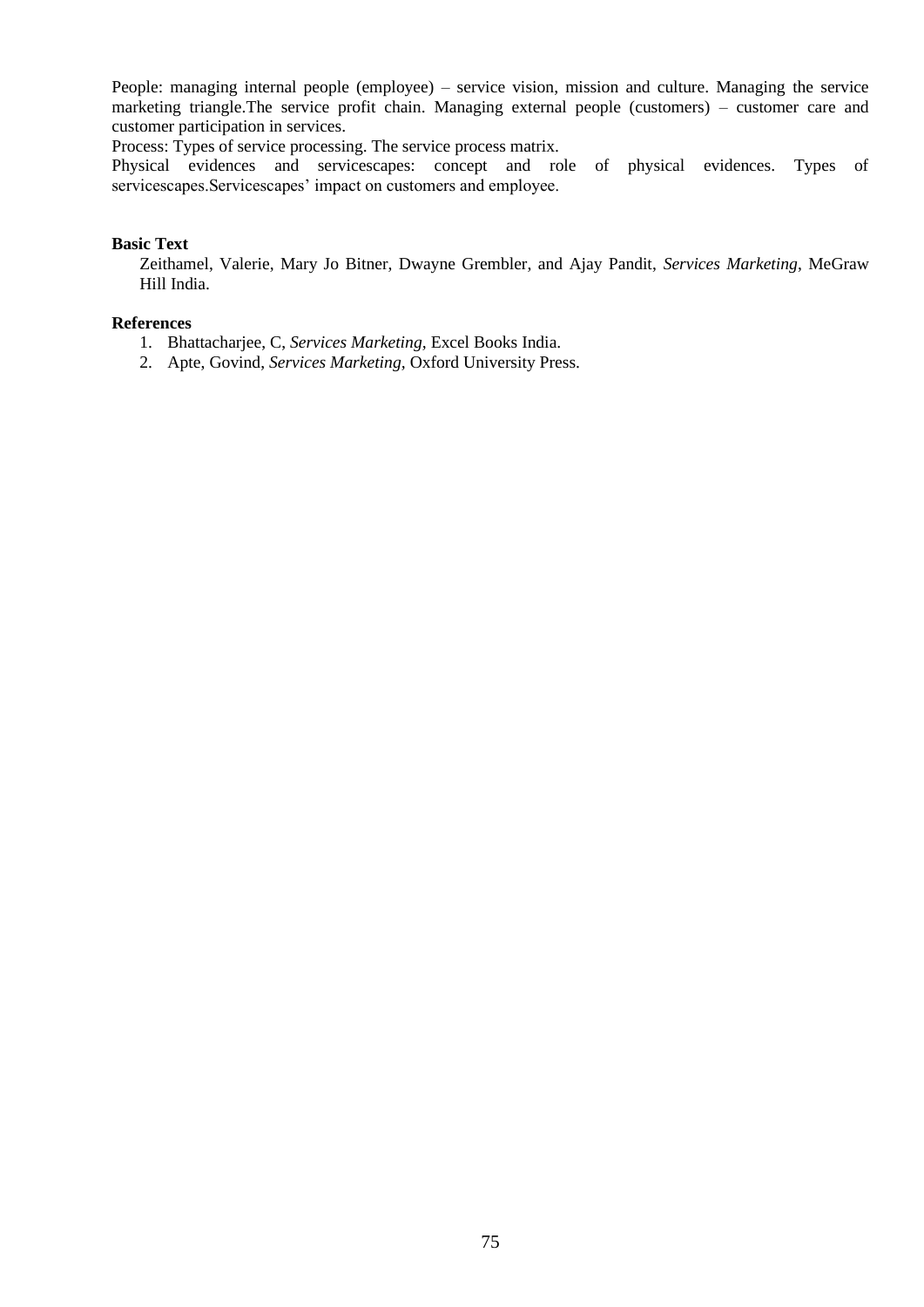# **MKT 444 Retail Marketing**

# **Course Objectives**

This course aims to build students' understanding of the retail operations, management, and marketing. Students also learn the skill to run a medium to large retail operations.

## **Course Description**

This course focuses on the marketing aspects of retail business and includes topics such as the retail environment, retail organization, retail shopping behavior, category management, supply chain management in retail business, retail outlet design, and retail marketing mix management.

## **Course Outcomes**

By the end of this course, students should be able to:

- Comprehensively understand the nature, process, and strategies of retail business.
- Perform basic retail management functions including analyzing retail customers, managing merchandise and supply chain, and effectively manage the retail marketing mix.

## **Course Contents**

## **Unit I: Retail Environment 6 hours**

Concept of retailing.Characteristics and functions of retailing.Types of retail operations. Recent trends in retail business – e-tailing, department stores, supermarkets, hypermarkets, discount stores, mall-retailing, and specialty stores. Success factors in retail business. The retail scenario in Nepal.

## **Unit II: Retail Shopping Behavior 6 hours**

Retail consumer behavior – reasons for retail shopping and the shopping process and behavior. Key influences - demographic, psychological, environmental, and life-style influences on retail shopping.

## **Unit III: Category Management 6 hours**

Concept.Factors influencing category management – consumer dynamics, competition, and technology.Category management process – strategic and operational decisions.Managing category mix.

### **Unit IV: Retail Buying 6 hours**

Buying objectives.Organizational buying process and behavior.Functions and responsibilities of a retail buyer.Merchandise and assortment plans – concept and planning process.Group buying.

## **Unit V: Supply Chain Management 6 hours**

Concept and importance. Factors influencing successful supply chain management. Framework for supply chain management. Supply chain business process. Supply chain components.

## **Unit VI: Retail Store Layout and Design 6 hours**

Concept and objectives.Circulation planning.Circulation graphics.Store fronts and entrance designs.Merchandise display – fixtures and positioning.Material choice – floors, interior walls, ceilings.Lighting of retail outlets.Music and signage graphics.

## **Unit VII: Retail Marketing Mix 12 hours**

Retail brand management – importance of retail brand, retail brand equity, and store loyalty factors. Retail promotions – promotion mix for retailing, sales promotions, and point of purchase communications. Retail pricing – pricing objectives, pricing approaches, strategies and tactics. Retail atmospherics – role of atmospherics, components, and color planning. Customer relationship management – concept of CRM, personalization, special treatments, communications and rewards. Customer loyalty programs in Nepal.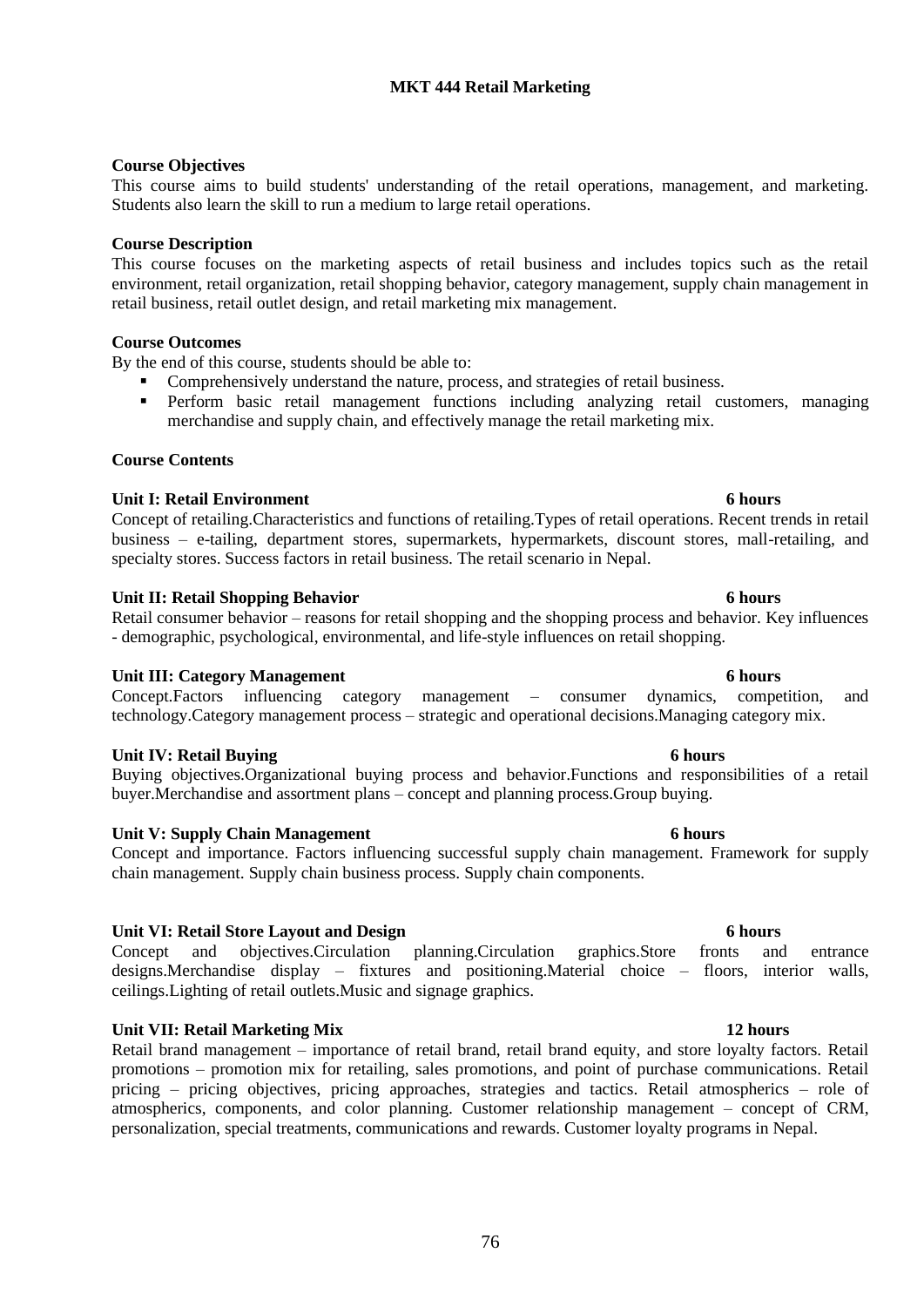# **Basic Text**

Bajaj, Chetan, RajnishTuli and Nidhi Srivastava, *Retail Management***,** Oxford University Press.

# **References**

- 1. David Gilbert, *Retail Marketing Management,* Pearson Education.
- 2. Sinha, P.K. and Dwarika P. Uniyal, *Managing Retailing*, Oxford University Press.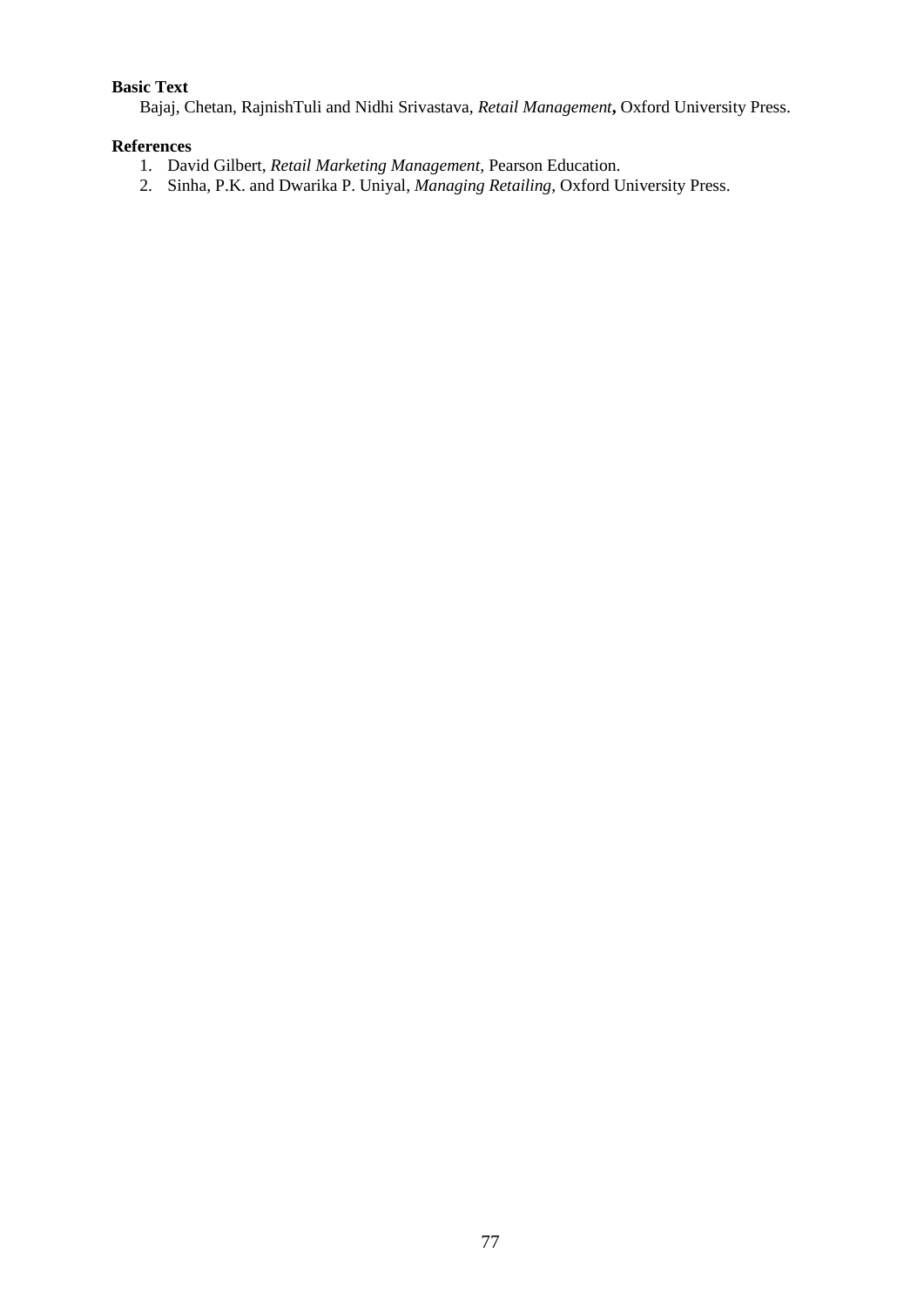# **Course Objectives**

This is the concentration course on marketing. It aims to build students' understanding of the foreign trade, particularly export operations and management. Through this course, students also develop skills to undertake export business operations.

## **Course Description**

This course focuses on the practical aspects of the foreign trade. It includes topics such as the foreign trade environment, institutional frameworks, incoterms, WTO and its impacts, documentations, payments and financing, business risk management, custom clearance and structure and directions of Nepal's foreign trade.

## **Course Outcomes**

By the end of this course, students should be able to:

- Comprehensively understand the nature and process of foreign trade.
- **•** Develop skills to effectively manage the export functions in the corporate sector.
- **•** Perform as exporter or export trade manager at the middle management level.

## **Course Contents**

## **Unit I Foreign Trade Environment 6 hours**

Concept and importance of foreign trade in the economy.Development and growth of foreign trade – mercantilism to WTO impacts. Theories of foreign trade – comparative cost theory, factor proportion theory, and Leontief's Paradox.

# **Unit II: Institutional Framework for Foreign Trade**

Role of government – policy formulation and regulations. Government agencies for export promotions in Nepal.Trade and Export Promotion Center – functions and key contributions.Non-governmental institutions for trade promotions – FNCCI, Chambers of Commerce and bilateral trade organizations.

## **Unit III: Incoterms and Process**

Concept, purpose, and scope of Incoterms.List of Incoterms applicable in Nepal's foreign trade. Export and import processes and documentations in Nepal. Export and import financing – pre-shipment and postshipment financing. Export pricing methods.

## **Unit IV: Business Risk Management and Coverage**

Risk management in foreign trade – export and import risks. Quality control and pre-shipment inspection.Insurance of foreign trade transactions.Clearance of import and export cargo.Custom valuation in Nepal.

## **Unit V: World Trade Organization and Regional Trading Groups**

Role and functions of WTO.GATT and WTO. Features and impacts of WTO agreements on agriculture, textiles and clothing, trade in services, trade related investment measures, import licensing, valuation of goods at customs, pre-shipment inspection, rules of origin, regional trade, and trade-related intellectual property rights. SAFTA, ASEAN, EU, LAFTA, BIMSTC.

## **Unit VI: Foreign Trade in Nepal**

Growth of foreign trade.Balance of trade and balance of payment situations of Nepal.Structure and directions of Nepal's foreign trade.Problems of export and import trade. Export potential areas of Nepal.

## **Basic Text**

Paul, Justin and Rajiv Asekar, *Export Import Management*, Oxford University Press.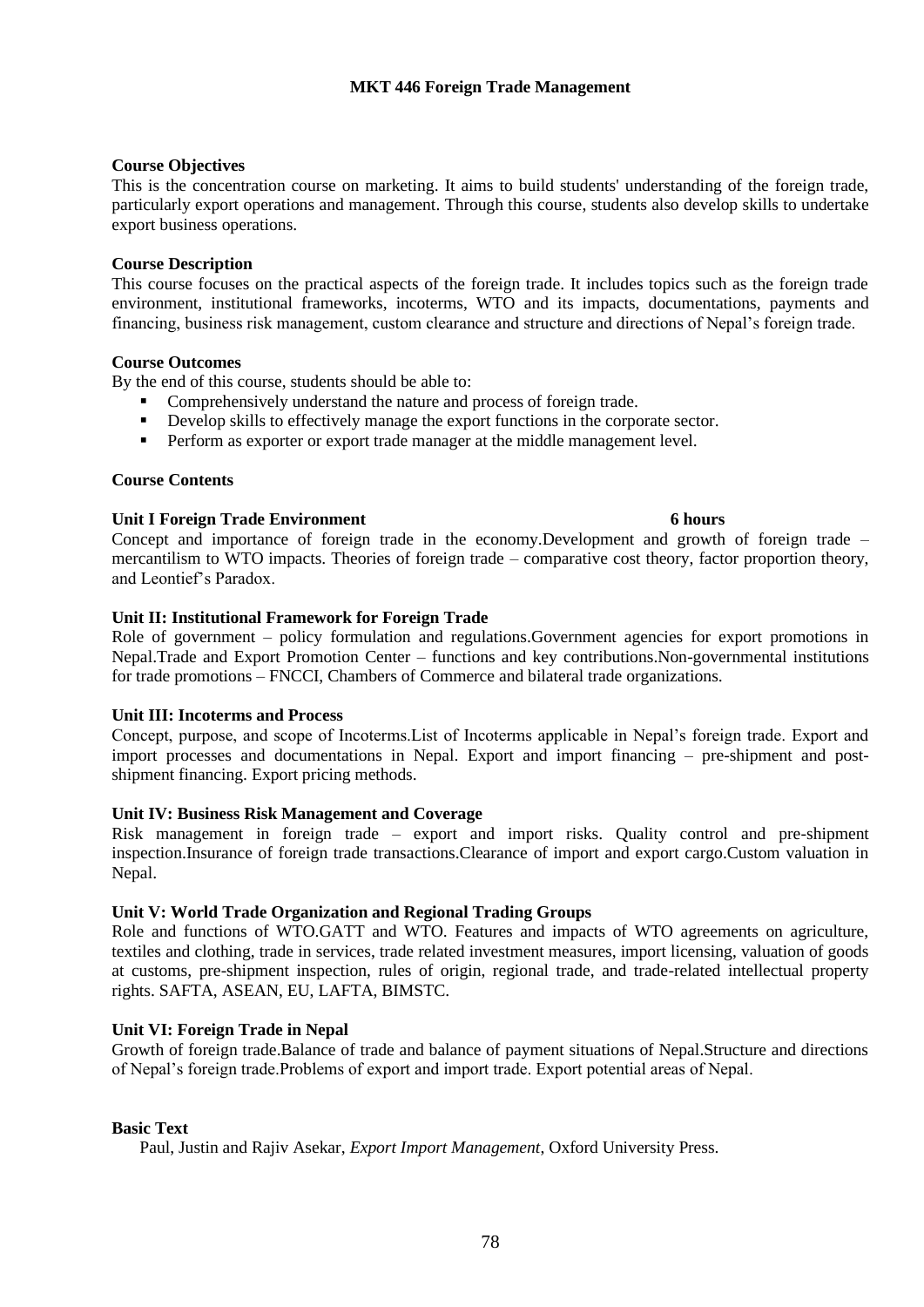# **References**

Shrestha, S.K., *Export Market Management in Nepal,* Padma Educational Traders.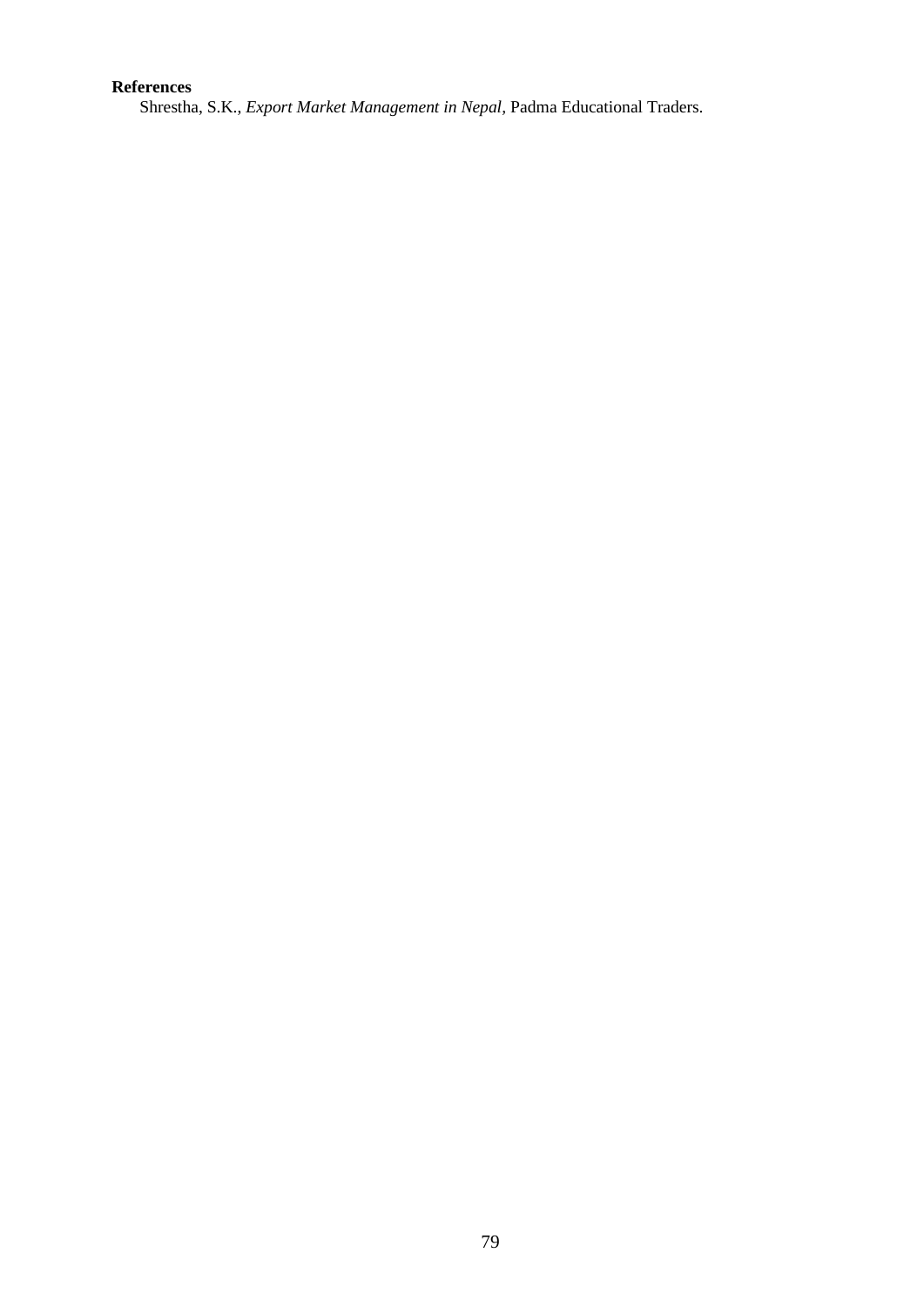# **PRJ 491 Project Work**

Students are required to do an independent capstone project that involves fieldwork and its empirical analysis. At the end, students are required to prepare a report of their project work in the prescribed format and submit to the authorized person/body. The objective of this project work is to develop students' skills in research, particularly in areas of data collection, processing, analysis, and report writing. These reports will be evaluated by the concerned authority.

This assignment specifically aims to develop knowledge, skills and attitudes necessary for conduct of individual research at a level which will make a distinct contribution to knowledge. Students are expected to demonstrate the use of appropriate research, methodology, and written skills through the preparation and presentation of their investigation.

Through this PW, students gain a new perspective into the real world. It is also an excellent networking platform for students to get acquainted with people from different organizations, business backgrounds, skills, expertise, etc. This will improve the student's networking skills and also expand their networking group. Specifically, the objectives of the PW include:

- To provide an opportunity for the student to integrate classroom knowledge and practice.
- To enable graduate students to do an independent study to reflect a creative endeavour that can make some contribution to knowledge in a given field.
- To develop students' ability to read professional literature, reports, and other works critically in their design, treatment of data, and conclusions.
- To strengthen the ability of students in presenting their research work in a clear, concise, and logical manner and enable other readers to use the results of their investigations.

Students must complete an **[Expression of Interest](https://www2.viu.ca/business/pdfs/Mgmt491_499ExpressionofInterestForm1.pdf)** (FORM) and submit it to the PW Advisor of their respective college. The screening committee of the college will make its decision on student applications. Once the PW scheme submitted by the student is approved, the student is required to work under the guidance of the supervisor as assigned to him/her by the screening committee.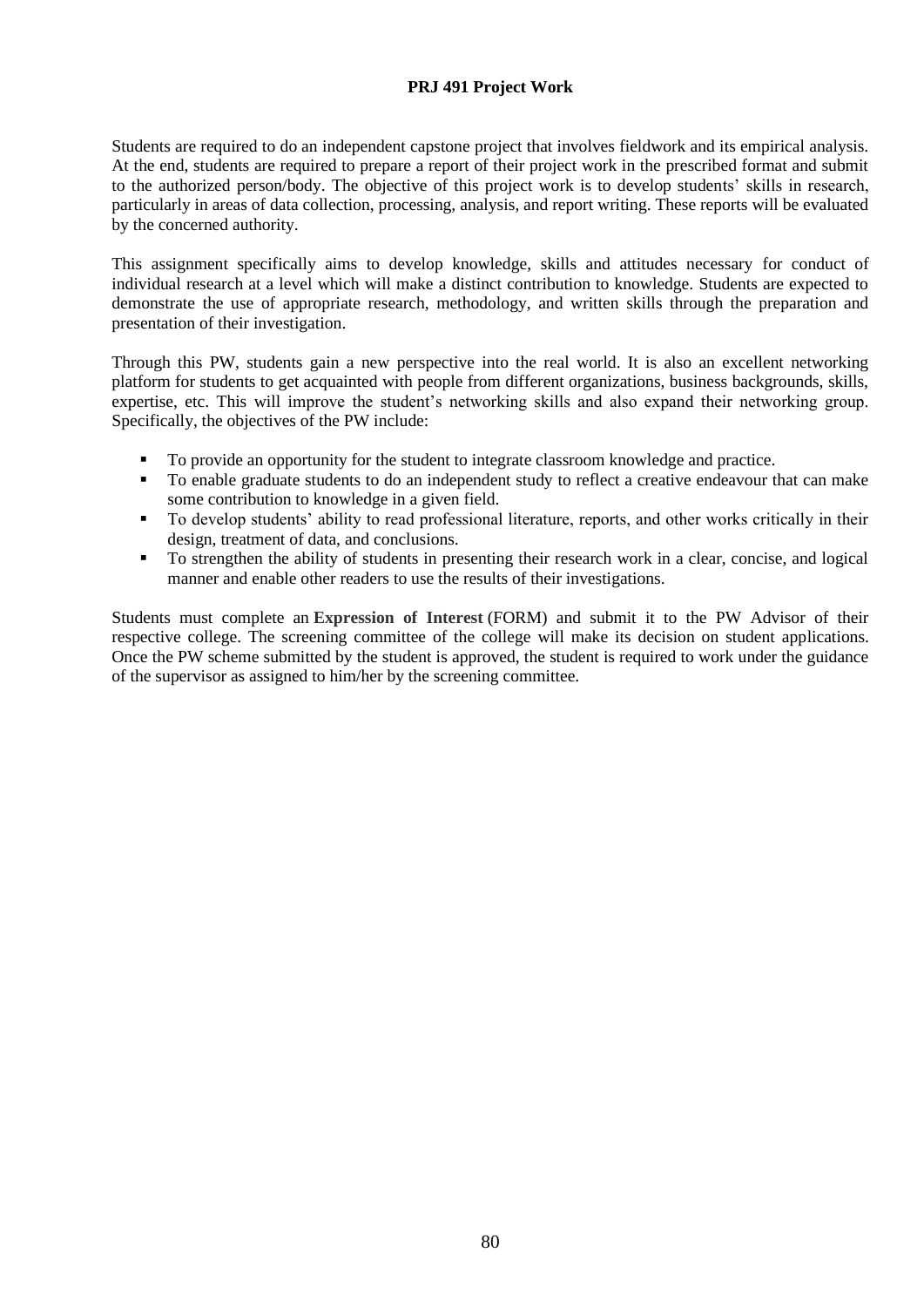# **TITLE OF THE PROJECT WORK REPORT**

**BY Candidate's Full Name**

*A Project Work Report submitted to Pokhara University in partial fulfillment of the requirements for the degree of*

# **Bachelor of Business Administration**

*at the* Name of the College Pokhara University

> Place Month/Year

> **Declaration**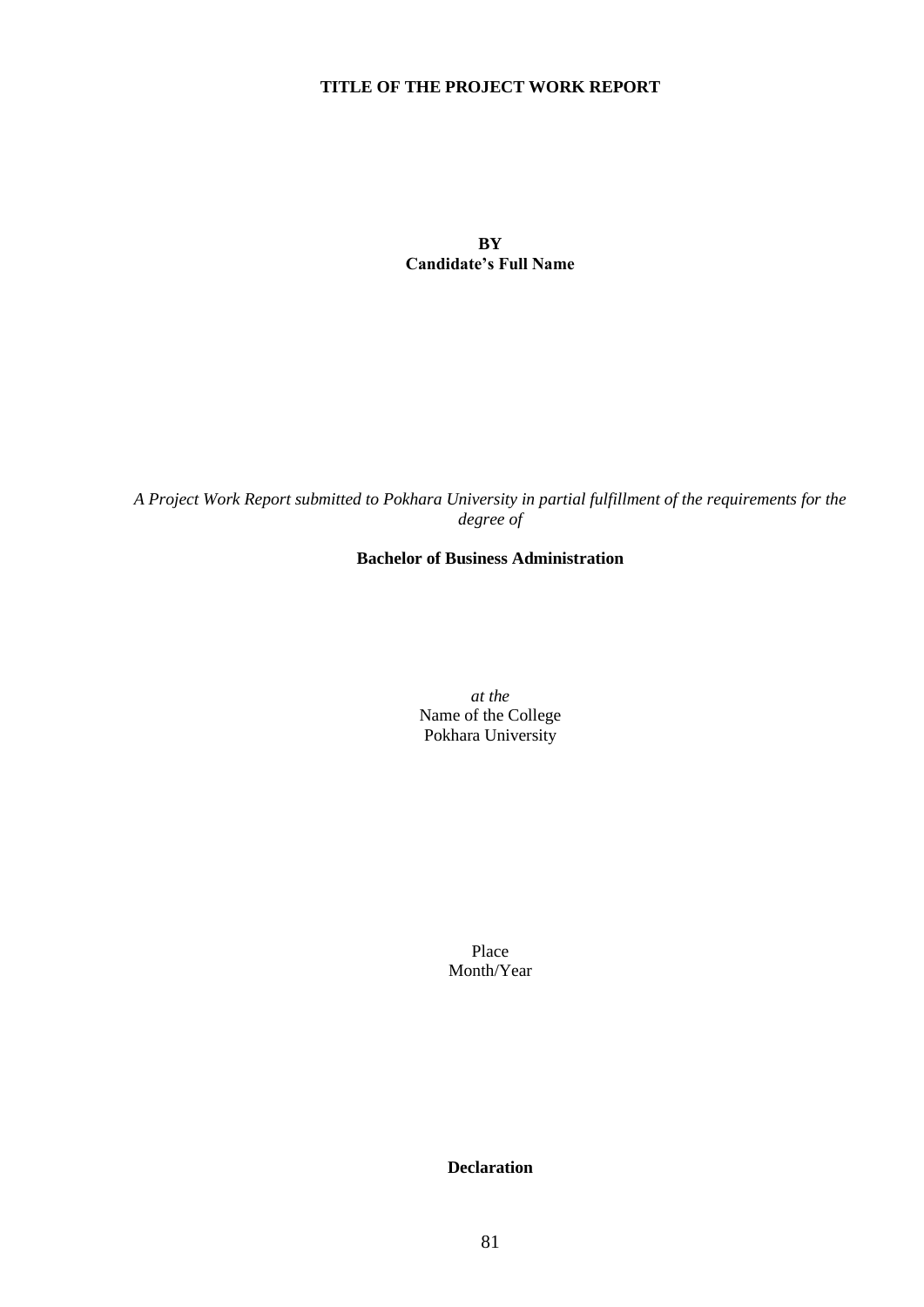I hereby declare that the project work report entitled "………(Topic of the PW Report)……" submitted for the BBA is my original work and the Project Work Report has not formed the basis for the award of any degree, diploma, or other similar titles.

Signature Name of the Student Date

## **CERTIFICATE**

This is to certify that the Project Work titled **"Title of the Project Work"** submitted by **(Name of the Student) (Roll No.)** for the partial fulfillment of the requirements of BBA embodies the bonafide work done by him/her under my supervision.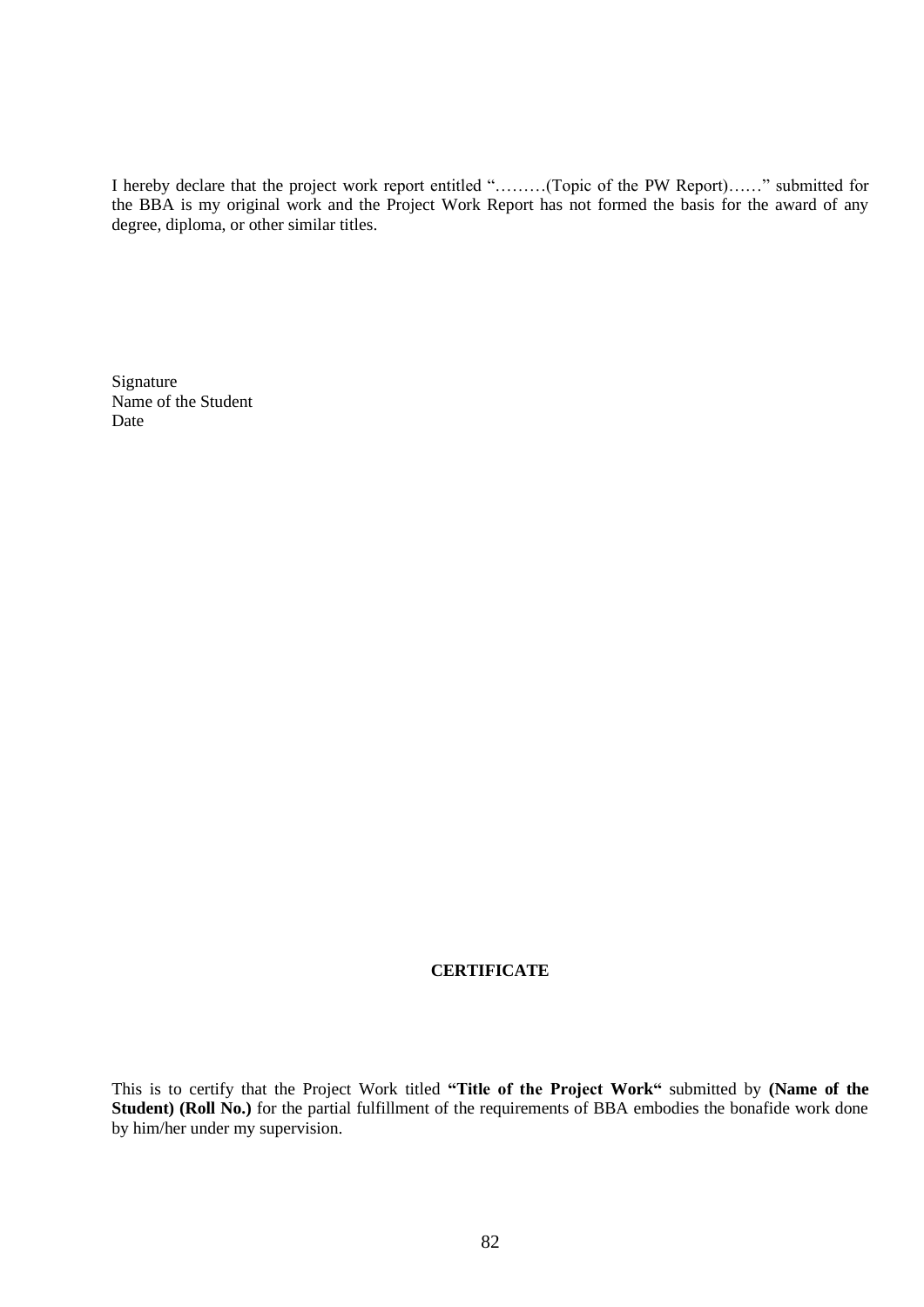\_\_\_\_\_\_\_\_\_\_\_\_\_\_\_\_\_\_\_\_\_\_ Signature of the Supervisor Name Date

Name and Signature In-Charge of Research or PW Date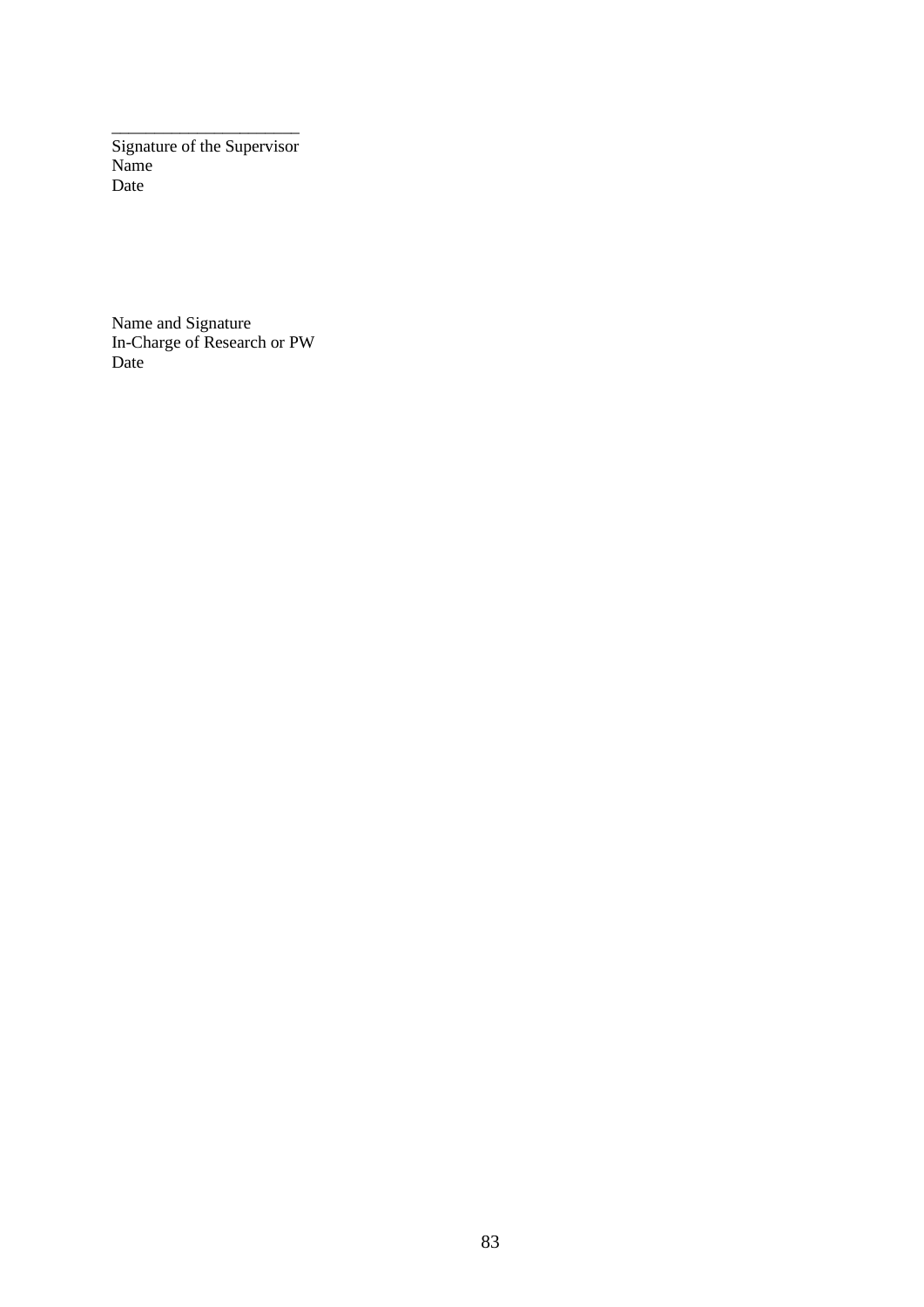The following sequence may be followed in the preparation of the Manuscript as well as the final report (Manuscript can be spiral bound):

## **Preliminary Information**

Cover Page (On the black spiral bound cover) Title Page **Declaration** Certificate from the Supervisor Acknowledgements Table of Contents

## **Main Body of the Report**

## **Chapter I: Introduction**

Background Objectivesof the Study Need and Scope of the Study Literature Review Research MethodologyAdopted

## **Chapter II: Descriptive Analysis**

Data Presentation DataAnalysis Main Findings and Discussion

## **Chapter III: Summary and Conclusion**

Summary of the Findings Conclusion

## **Bibliography**

Follow APA system of citation and referencing

# **Appendices** (if any)

Checklist for the items in the report

**Project Report Format (Guidelines)**

# **Length:**